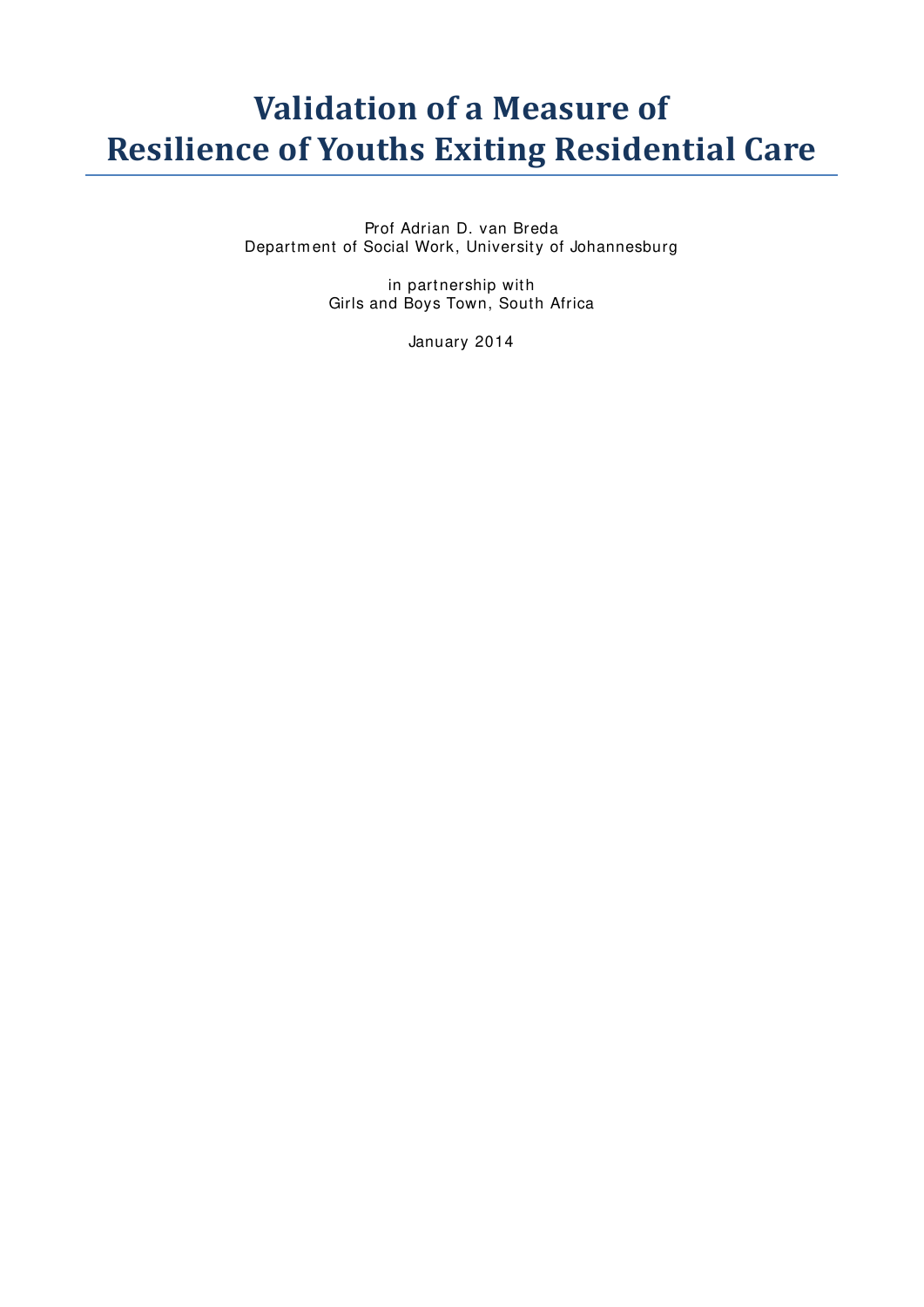# **Contents**

- Appendix A. Site information letter
- 
- 
- Appendix B. Organisational consent form<br>Appendix C. Data collection manual<br>Appendix D. Participant information sheet
- Appendix E. Informed consent form
- Appendix F. Data collection package
- Appendix G. Answer sheet
- Appendix H. Ethics Committee approval
- Appendix I. Data tables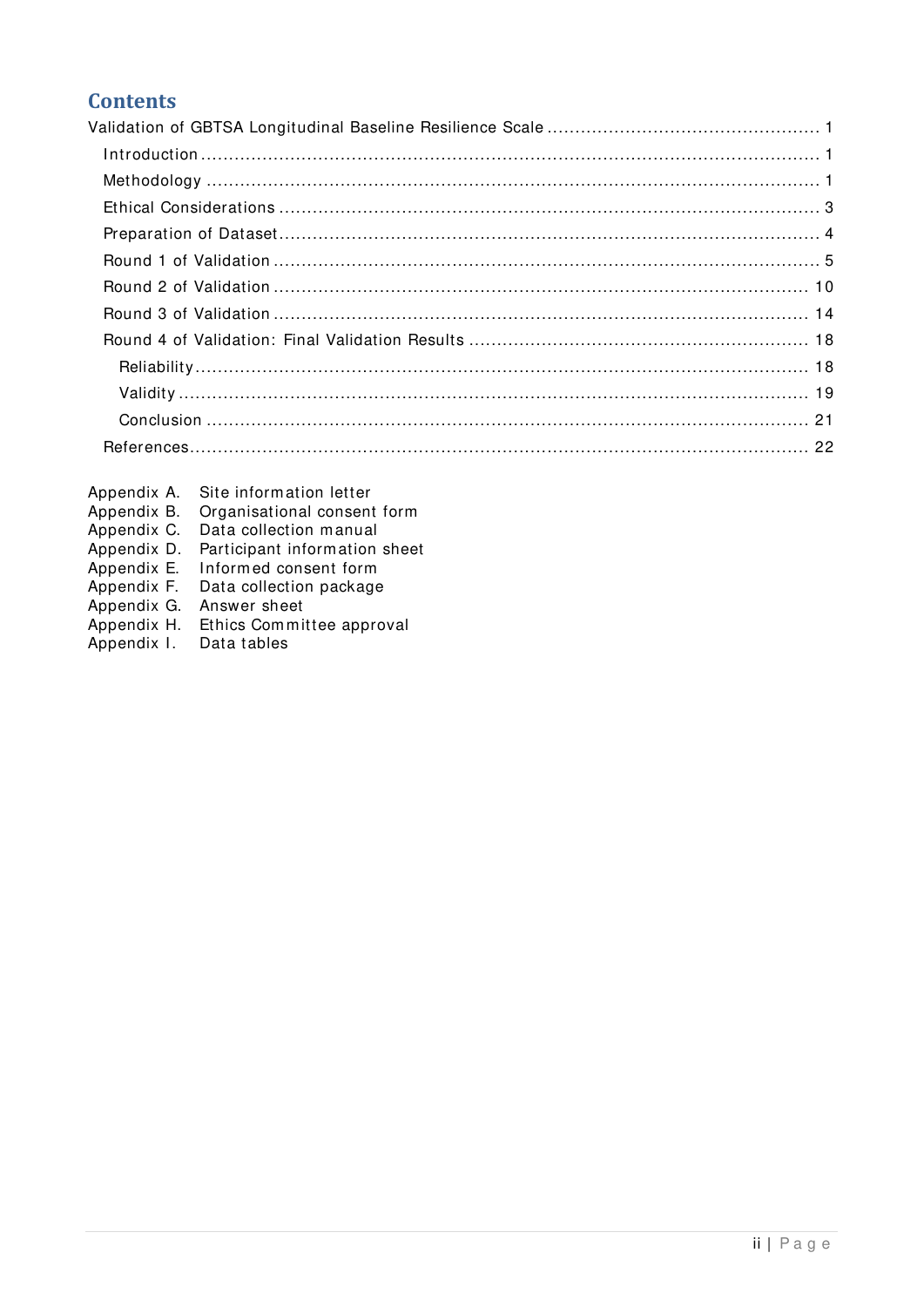# <span id="page-2-0"></span>**Validation of GBTSA Longitudinal Baseline Resilience Scale**

### <span id="page-2-1"></span>**Introduction**

Girls and Boys Town, South Africa (GBT), in partnership with Prof Adrian van Breda of the University of Johannesburg, have em barked on a longitudinal study into the process of leaving care am ong youth who have been in the care of GBT. This is a follow-up study to a previous study that retrospectively studied the same topic with a group of young adults who had left care some years previously. The longitudinal study aims to prospectively verify and deepen the Care-Leaving Theory (developed in the previous study) and to identify central variables that forecast the successful transitioning of care-leavers into independent living over at least a three- year period. The longitudinal study was approved by the Faculty of Hum anities Academ ic Ethics Com m ittee on 20 Septem ber 2012.

The longitudinal study requires the collection of baseline data from which to predict adjustment of youth as they journey out of care. In the second half of 2012, a scale was designed by the research team to that end, drawing on items from existing scales, many of which were revised to meet our purposes or discarded, as well as newly developed items. The resultant scale com prises 206 item s, grouped into 29 them es or constructs. This m easure has already been used in 2012 and 2013 to collect baseline data from the first cohorts of care-leavers.

Because the scale comprises items that were constructed specifically for this project or drawn from other scales developed mostly in the USA and have in some cases been substantially revised, we do not have data on the measurement properties of the scale in our context. In the discipline of social work, the development and validation of scales is called 'ecom etrics', m eaning the m easurem ent of person-in-environm ent (i.e. ecological) constructs, and is regulated by the South African Council for Social Service Professionals. The scientific rigour of our study (particularly the quantitative com ponent) depends, in part, on the sound m easurem ent properties of our data collection tools.

Thus, this study aims to evaluate the ecometric properties of the 'GBT Questionnaire for Care-Leavers'.

### <span id="page-2-2"></span>**Methodology**

The ecometric validation method was based on my doctoral thesis [\(Van Breda, 2004\)](#page-23-1) which was on the topic of multicultural scale development in social work, which in turn drew on the sem inal work of ecom etrists Walter Hudson [\(1982,](#page-23-2) [1985,](#page-23-3) [1997\)](#page-23-4) and Annatjie Faul [\(1995\)](#page-23-5), as well as key psychom etric writers [\(e.g. De Vellis, 1991;](#page-23-6) [Nunnally & Bernstein, 1994\)](#page-23-7). Although m y work has given considerable attention to m ulticultural scale developm ent, this study did not specifically attend to cross- cultural validity.

**Population and Sampling.** Ecometric validation studies do not aim to establish population norm s, thus sam ple representivity is not a requirem ent. However, the sam ple m ust be heterogeneous (diverse) to ensure sufficient variance am ong participants. Convenience sampling that strives to ensure a diverse group of participants is indicated. Orme and Hudson [\(1995\)](#page-23-8) recom m end a sam ple of 450 to 550 participants for an ecom etric validation, and this is borne out by my own experience.

The population for this validation was defined as South Africa young people in the age range of 14 to 21 years (the age range that the scale is intended for). From this population, the bulk of which constitutes children (people under the age of 18), a sample of approximately 500 participants was drawn. The reason for the larger sample was to ensure as diverse a sample as possible and to allow sufficient participants for com parisons across dem ographic groups. Data were collected in groups from seven sites to increase the heterogeneity of the sample, including high schools and Child and Youth Care Centres in three provinces, covering the full age range and ensuring racial and cultural diversity and good representation of those in the lower socioeconom ic brackets.

Participants were recruited as follows: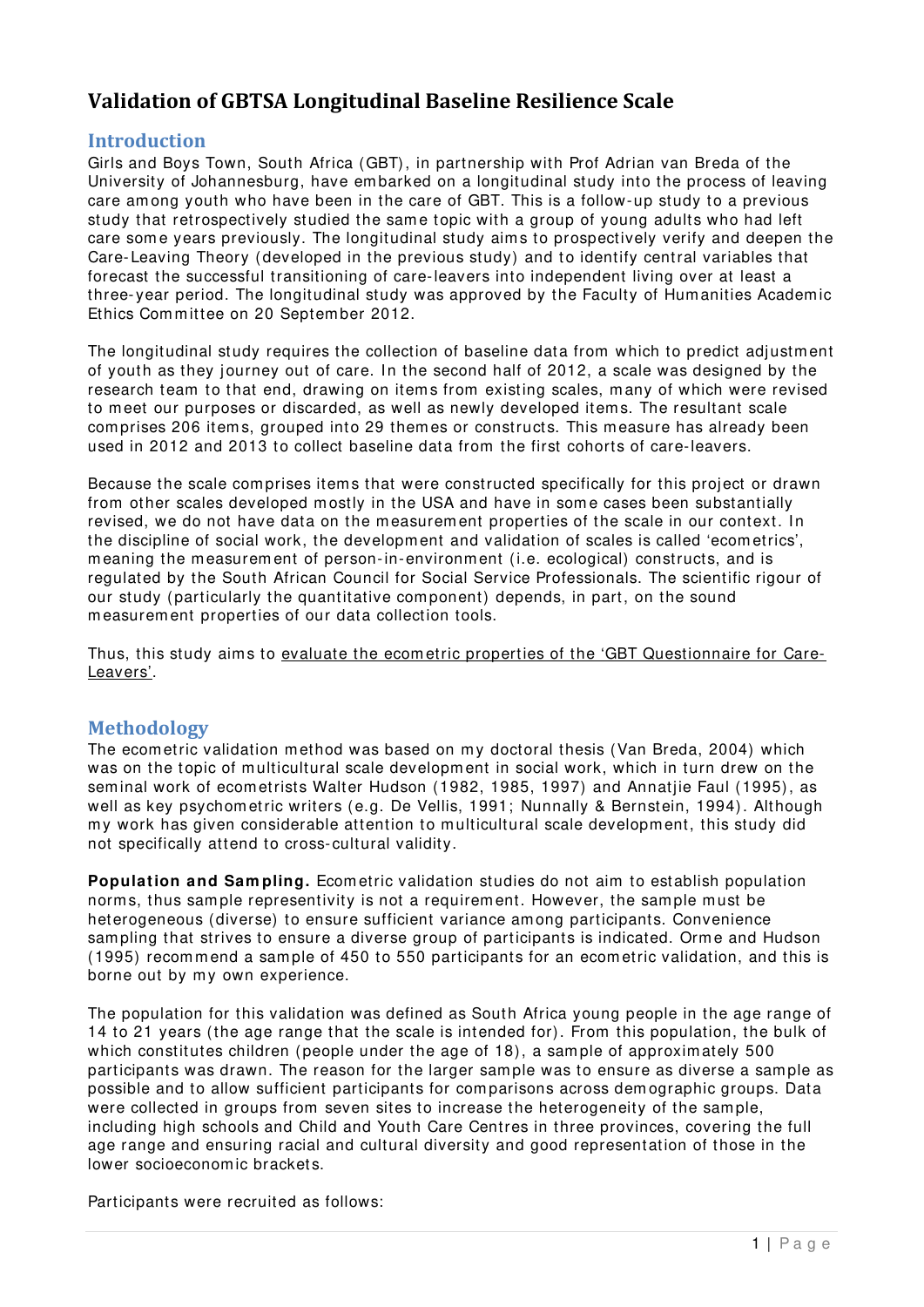- 1. Several sites that met the sampling criteria and for which one of the research team members had a point of access were approached. Several could not assist, but seven were able to do so in the last four months of 2013. The attached site information letter (Appendix A) was provided to prospective sites. Sites that agreed to participate signed an Organisational Consent Form (Appendix B).
- 2. The site was asked to recruit participants into the study (according to the guidelines in Appendix C) to protect the privacy of potential participants, using the attached participant inform ation letter (Appendix D). This letter served to inform both the children and their parents or guardians.
- 3. Those who agreed to participate were asked to sign the inform ed consent form (Appendix E). Both the child and her/ his parents/ guardians were requested to sign the sam e form , unless the participants were 18 or older, in which case the participants signed for them selves.
- 4. Sites then administered the questionnaire to the participants anonymously, returning the completed questionnaires separately from the consent forms to me.

**Data Collection Tool.** The 'GBT Questionnaire for Care-Leavers' that has been validated includes the full questionnaire that is being used in the longitudinal care-leaving study, except for four sections that are specific to GBT care-leavers and that would not m ake sense to other people, viz: Relationships with GBT staff; Experiences of being in GBT; Feelings about leaving GBT; and Feelings about contacting GBT staff after I leave GBT. The GBT Questionnaire for Care-Leavers comprised 187 items. Incorporated into the GBT Questionnaire is the Impression Management Index [\(Van Breda & Potgieter, 2007\)](#page-23-9), a scale that measures social desirability and that has been validated in South Africa.

In addition to our own scale, two other scales were incorporated to assess convergent validity, comprising 22 items, bringing the total scale to 209 items:

- 1. **Connor- Davidson Resilience Scale** [\(Connor & Davidson, 2003;](#page-23-10) [Windle, Bennett, &](#page-23-11)  [Noyes, 2011\)](#page-23-11). This scale, developed ten years ago and one of the m ore robust resilience m easures available, will be utilised. (Perm ission from the scale developers is awaited.) The short version (10 items) of scale (usually 25 items), demonstrates good psychom etric properties and has been m eaningfully used in a South African study [\(Bruwer, Em sley, Kidd, Lochner, & Seedat, 2008\)](#page-23-12). The scale has been purchased from the developers for use in this validation study.
- 2. **Multidim ensional Scale of Perceived Social Support** [\(Bruwer et al., 2008\)](#page-23-12). This scale, developed in the 1980s, has recently been validated with a sample of over 500 high school students in Cape Town. The scale comprises 12 items, grouped in three constructs (support from friends, fam ily and significant others).

The questionnaire was paired with a separate answer sheet and a dem ographic inform ation sheet. The com plete data collection package is attached (Appendixes F and G).

**Data Analysis.** Data were captured and analysed in SPSS, using the following statistics [\(Van](#page-23-1)  [Breda, 2004\)](#page-23-1):

- 1. Item analysis (including item variance, item m eans, item omissions and item -total correlations)
- 2. Internal consistency (reliability)
- 3. Standard error of measurement
- 4. Multiple group confirm atory analysis at item level
- 5. Convergent and discrim inant analysis at subscale level

This validation was combined with a scale development exercise, designed to weed out the weakest items from the current scale with a view to enhancing the measurement properties of the rem aining item s. Thus, the above statistics were perform ed iteratively, in four rounds of analysis, with each round prompting the removal of a handful of items (usually not m ore than one per subscale) followed by a repeat of the analysis to see the ripple effect not only on the individual subscale but also on all the other scales.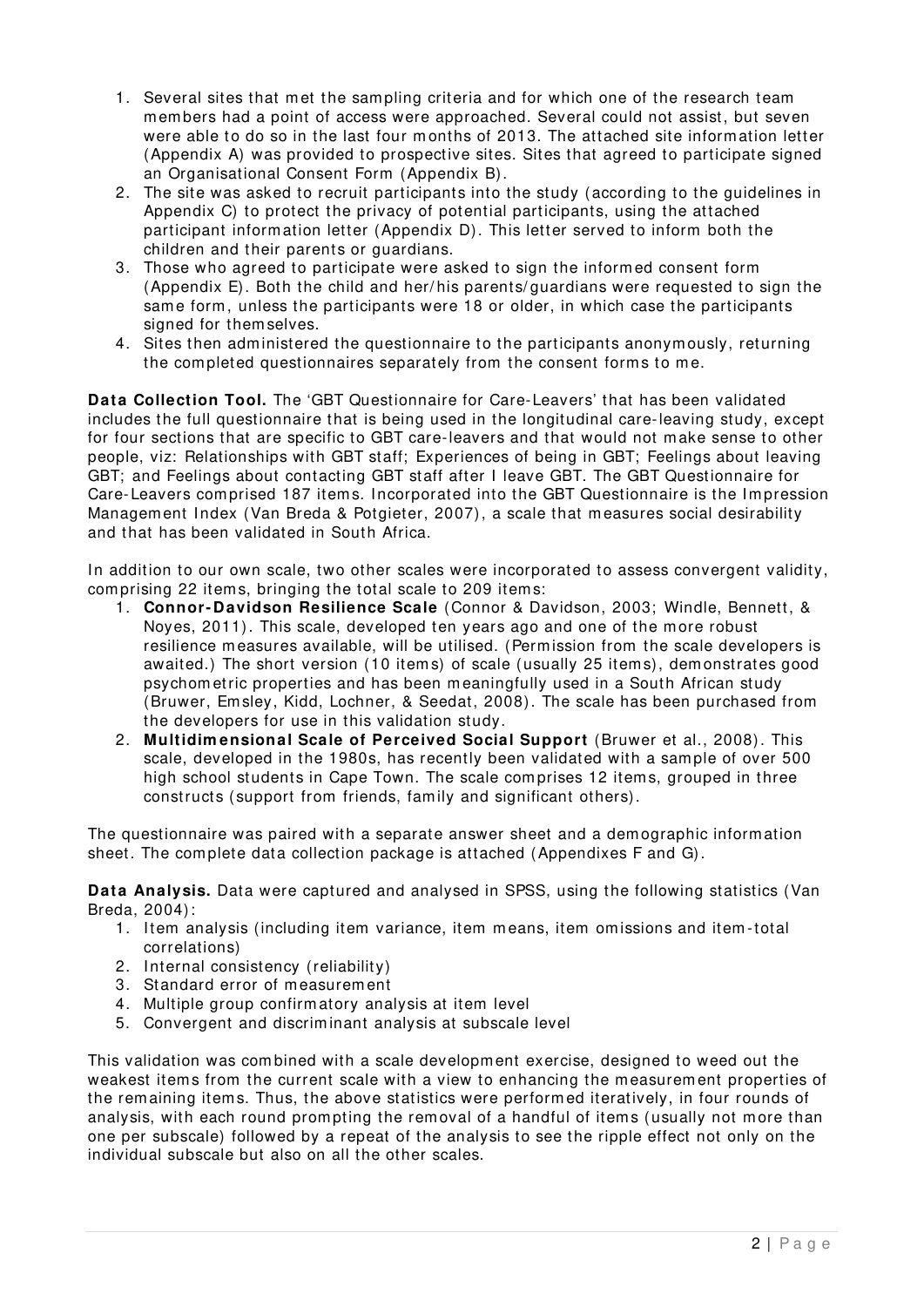## <span id="page-4-0"></span>**Ethical Considerations**

The ethical risks of this study were relatively low because the participants were not involved in an intervention that could potentially cause harm, and the questions in the questionnaire focus towards the positive aspects of life and do not obviously dig into painful life experiences. Nevertheless, any research with children has risks.

Within the broader ethical undertaking presented in the parent project to this study, the risks associated with the current study were minimised through the following mechanisms:

- 1. Perm ission to conduct the study was obtained from the head of each data collection site.
- 2. The privacy of the population was protected by contracting som eone who works at the site to send out the invitations to participate.
- 3. Both parent (or guardian in the case of children who are in care) and child were requested to sign the consent form before participating.
- 4. The consent form included inform ation about the study and their right to choose whether or not to participate, ensuring that the sample was voluntary and not coerced.
- 5. No identifying inform ation (nam e, etc) was recorded on the data collection tools and the consent form s were kept separate from the data collection tools, so that there was no way of pairing data with names, thereby protecting the confidentiality of participants and the anonym ity of the data.
- 6. Each site was requested before agreeing to take part in the study to have a referral m echanism in place for participants who experienced em otional or social distress as a result of this study.

The University of Johannesburg's Faculty of Humanities Ethics Committee gave ethical approval to the study (Appendix H).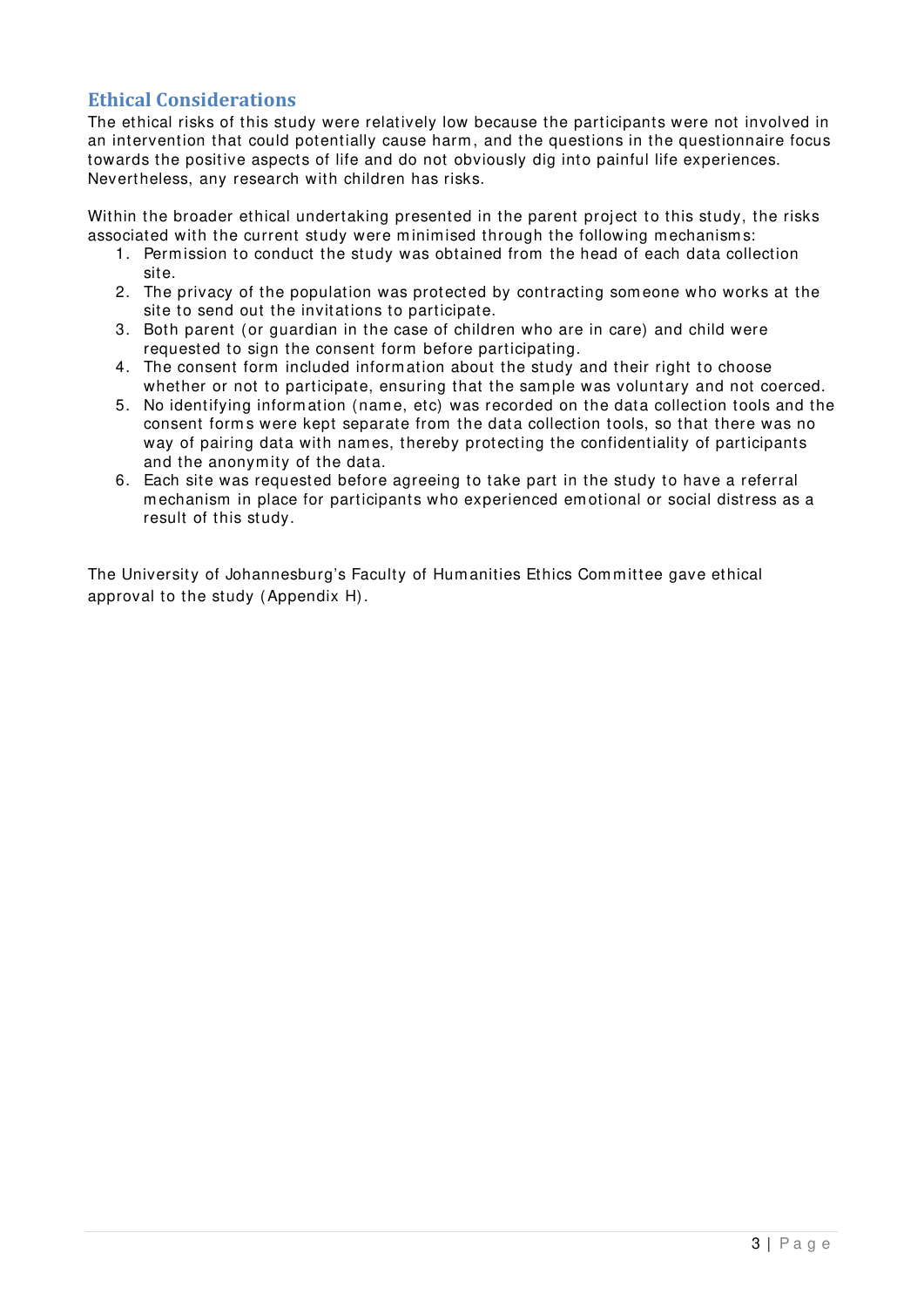### <span id="page-5-0"></span>**Preparation of Dataset**

Complete corrections to the Access Database. n= 592 Export to Text. Im port to SPSS. **SPSS 0 1** .

**SPSS 02**. Delete questionnaires with 164 or fewer items completed, i.e 78% or less completed  $= 21$  respondents or 3.5% of the sample. New  $n = 571$ Run Syntax 01 for labels, reverse scoring and creation of scales.

Check IMI (acceptable lim it is 58% )  $Mean = 11.9\%$ ,  $SD = 12.8$ 38.2% scored 0 A further 31.7% scored 11.1% = > 69.9% answered one or none of the 9 IMI in a socially desirable way. Two people scored above 58% - delete both: Allen Glen # 178 Overport # 54

Final  $n = 569$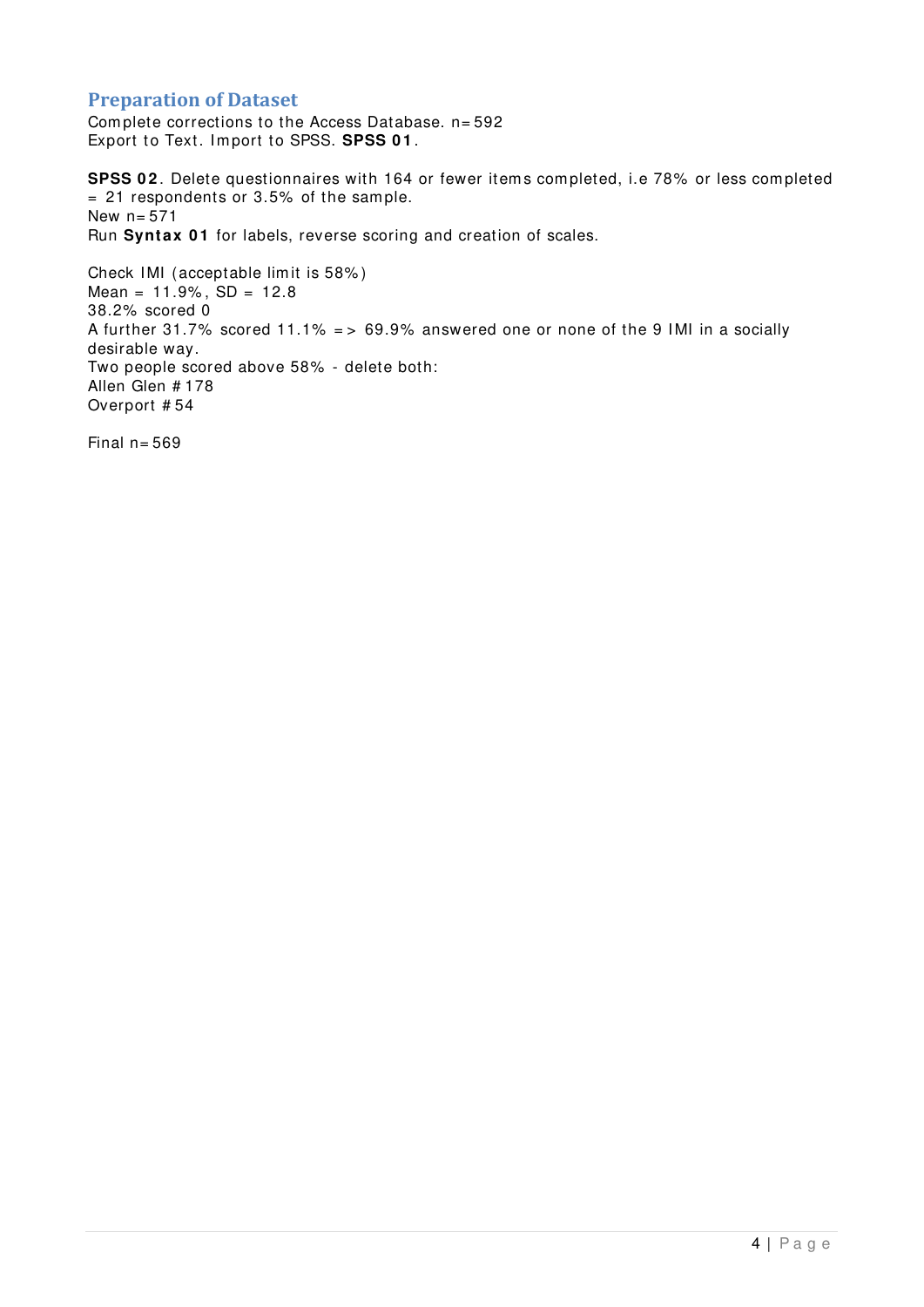## <span id="page-6-0"></span>**Round 1 of Validation**

**SPSS 03. Run Syntax 02 for Round 1 of the validation.** 

Copy and paste to Excel

(Export big correlation m atrixes to Excel, then copy and paste, because SPSS hangs)

#### **Excel 01.** Item analysis

#### **Means**

- $\triangleright$  Should be close to the centre of the possible range
- $\geq$  (3 is the midpoint of a 1-5 point scale)
- $\triangleright$  Range from 2.15 (-.85 of 3) to 4.70 (+1.7 of 3)
- $\triangleright$  Mean of the means is 3.62 the responses are all positively skewed
	- $1.5 2.5 = 11$  participants
	- $-2.51-3.5 = 49$
	- $-3.51-4.5 = 139$
	- $4.51 5.0 = 1$
- $\triangleright$  Flag (orange) the highest 14%, ie 29 items, ie 4.15-4.70

#### **Variance**

- $\triangleright$  Should be high
- $\triangleright$  Range from 0.36 to 2.22
- $\triangleright$  Mean variance = 1.11
- $\triangleright$  Flag the lowest 14%, ie 30 items, ie 0.36-.070

#### **I m pression m anagem ent**

- $\triangleright$  Items should have low correlations with IMI
- $\triangleright$  Range from -.134 to .287
- $\triangleright$  Mean = .115 for positive correlations
- Flag the highest  $14\%$ , ie 29 items, ie .287 to .175

#### **Corrected I tem -Total Correlations**

- $\triangleright$  Should be high (standard: above .45)
- $\triangleright$  Range from -.329 to .872
- $\triangleright$  Mean = .496 (of positive correlations)
- $\geq$  75 items (35.9% of them) are below .45!
- $\triangleright$  Flag the lowest 14%, ie 30 items, ie under .30
- $\triangleright$  Light flag those in the .3s, ie 17 items

#### **Om issions**

- $\triangleright$  Should have low levels of item omission (standard: under 5%)
- $\triangleright$  High rates of omissions for:
	- Work Relationships ~ 89% (m ost participants don't work)
	- **Love Relationships**  $\sim$  43% (many participants not in a love relationship)
	- $CD-RISC = 4-9%$  (last section of scale fatigue?)
	- Social Support  $= 3-4%$  (second last section of scale fatigue?). But the third last section (generosity) had very low omissions  $(0.4\%)$ , so it's puzzling
- $\triangleright$  Next highest rates of omissions for a few items in Community Relationships: 2.8% and lower
- $\triangleright$  Nothing flagged

| <b>Scale</b>       | Alpha | <b>Items</b> | <b>Analysis</b>                                                          |
|--------------------|-------|--------------|--------------------------------------------------------------------------|
| Family Rel         | 0.818 | 5            | Very good reliability. Cannot be improved by removing items.<br>❖        |
|                    |       |              | Few items<br>❖                                                           |
|                    |       |              | Item 1 has a high mean<br>❖                                              |
|                    |       |              | Item 6 has a high mean, also low variance<br>❖                           |
|                    |       |              | IT Correlations all above .45 (lowest is .569), and all higher than<br>❖ |
|                    |       |              | with other scales (highest is .500). Highest for Social Supports, as     |
|                    |       |              | expected.                                                                |
|                    |       |              | Accept Scale without Changes.<br>❖                                       |
| <b>Friends Rel</b> | 0.749 | 7            | Good reliability. Can be improved by removing item 10 (friends<br>❖      |
|                    |       |              | get into trouble) which makes sense as this is not about the             |
|                    |       |              | quality of the friendship.                                               |
|                    |       |              | Item 7 has high mean.<br>❖                                               |
|                    |       |              | Items 11 & 12 have low variance.<br>❖                                    |
|                    |       |              | Item 10 has very low IT Cor (.234).<br>❖                                 |
|                    |       |              | Item 13 has borderline IT Cor (.394).<br>❖                               |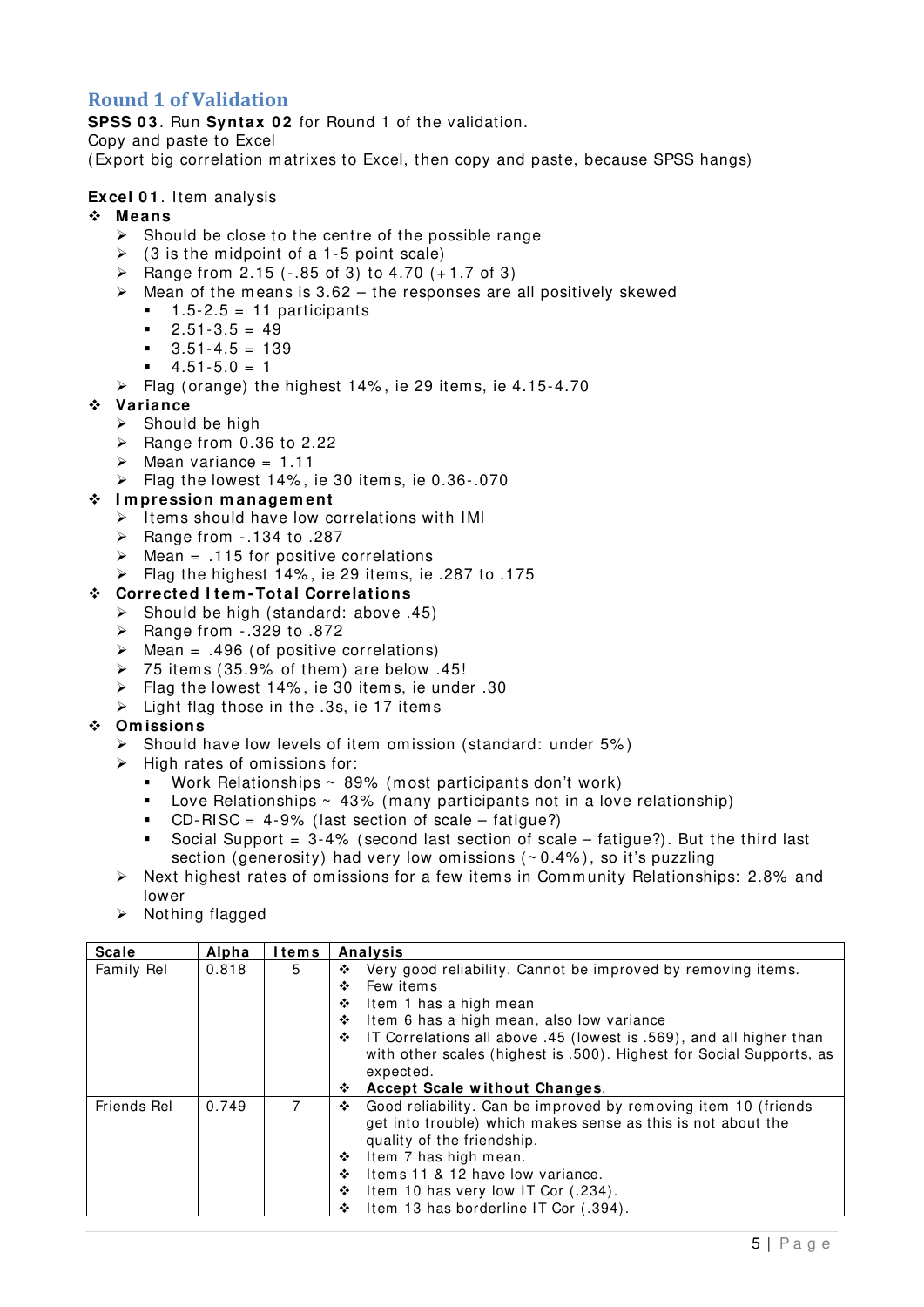| All items, except 10, correlate moderately with Soc Sup as<br>❖<br>expected.<br>All IT Correlations higher than with other scales (highest is .397).<br>❖<br>Remove Item 10.<br>❖<br>Very good reliability. Cannot be improved by removing items.<br>School Rel<br>6<br>0.829<br>❖<br>Item 18 has high mean and low variance<br>❖<br>Item 19 has high mean<br>❖<br>IT Correlations all above .45 (lowest is .527), and all higher than<br>❖<br>with other scales (highest is .473). Highest for Social Supports,<br>though not as high as for previous variables, as expected. Also a<br>bit higher for self-expectations and learning orientation, social<br>activities and role models.<br>Accept Scale without Changes.<br>❖<br>Excellent reliability. Cannot be improved by removing items.<br>0.920<br>Work Rel<br>6<br>❖<br>Small response due to most not working. Query relevance of the<br>❖<br>scale as a baseline measure - only 11% of participants are<br>involved.<br>Five of the six items correlate highly with IMI.<br>❖<br>IT Correlations all above .45 (lowest is .668), and all higher than<br>❖<br>with other scales (highest is .568).<br>Scale performs well, but not relevant.<br>❖<br>Remove Scale entirely.<br>❖<br>Very good reliability. Can be improved (.834) be removing Item<br>Community<br>0.828<br>6<br>❖<br>Rel<br>29.<br>Item 29 has high mean and low variance (also highest correlation<br>❖<br>with IMI, though not flagged).<br>IT Cor all above .40 (lowest is .405 for Item 29, and all higher<br>❖<br>than with other scales (highest is .428, not for item 29).<br>Remove item 29.<br>❖<br>0.908<br>Excellent reliability, cannot be improved.<br>Role Model<br>6<br>❖<br>Rel<br>Items 33, 37 & 38 have high means.<br>❖<br>IT Cor all above .45 (lowest is .691), all higher than with other<br>❖<br>scales (highest is .451).<br><b>Accept Scale without Changes.</b><br>❖<br>Very poor reliability, but can be radically improved (to .810) by<br>Love Rel<br>0.579<br>6<br>❖<br>removing Item 40.<br>Nearly half participants left this out - query relevance.<br>❖<br>Items 43 and 44 have high means.<br>❖<br>IT Cor all above .45 (lowest is .475) except for Item 40 (-.329).<br>❖<br>The negative value of this correlation is very problematic and is<br>the cause of the low reliability.<br>Meaning and directionality of Item 40 is dubious.<br>❖<br>All IT Cor are higher than with other scales (highest is .268).<br>❖<br>Remove item 40.<br>❖<br>Good reliability, can be improved (.776) if item 47 is removed.<br>0.752<br>Community<br>4<br>❖<br>IT Cor all above .40 (lowest is .405 for item 47, and all higher<br>Safety<br>❖<br>than with other scales (highest is .471, not for item 47).<br>Although removing item 47 seems appropriate, this would result<br>❖<br>in a three-item scale, which is not desirable.<br>Accept Scale without Changes.<br>❖<br>0.718<br>Good reliability, cannot be improved by removing any item.<br>4<br>Financial<br>❖<br>IT Cor all above .40 (lowest is .440 for item 52, and all higher<br>Security<br>❖<br>than with other scales (highest is .274).<br>Accept Scale without Changes.<br>❖<br>0.716<br>8<br>Good reliability, but can be improved by removing item 60, and<br>Social<br>❖<br>Activities<br>perhaps item 55.<br>IT Cor all above .40 (lowest is .400 for item 56), except for items<br>❖<br>55 (.231) and 60 (.150).<br>All IT Cor are higher than with other scales, except for Item 55<br>❖<br>which correlates more highly with Spirituality than Social Activities<br>(.481).<br>Item 60 was added to an existing scale by the GBT team. Does<br>❖<br>not appear to be conceptually relevant to the construct. | <b>Scale</b> | Alpha | <b>Items</b> |   | Analysis                              |
|----------------------------------------------------------------------------------------------------------------------------------------------------------------------------------------------------------------------------------------------------------------------------------------------------------------------------------------------------------------------------------------------------------------------------------------------------------------------------------------------------------------------------------------------------------------------------------------------------------------------------------------------------------------------------------------------------------------------------------------------------------------------------------------------------------------------------------------------------------------------------------------------------------------------------------------------------------------------------------------------------------------------------------------------------------------------------------------------------------------------------------------------------------------------------------------------------------------------------------------------------------------------------------------------------------------------------------------------------------------------------------------------------------------------------------------------------------------------------------------------------------------------------------------------------------------------------------------------------------------------------------------------------------------------------------------------------------------------------------------------------------------------------------------------------------------------------------------------------------------------------------------------------------------------------------------------------------------------------------------------------------------------------------------------------------------------------------------------------------------------------------------------------------------------------------------------------------------------------------------------------------------------------------------------------------------------------------------------------------------------------------------------------------------------------------------------------------------------------------------------------------------------------------------------------------------------------------------------------------------------------------------------------------------------------------------------------------------------------------------------------------------------------------------------------------------------------------------------------------------------------------------------------------------------------------------------------------------------------------------------------------------------------------------------------------------------------------------------------------------------------------------------------------------------------------------------------------------------------------------------------------------------------------------------------------------------------------------------------------------------------------------------------------------------------------------------------------------------------------------------------------------------------------------------------------------------------------------------------------------------------------------------------------------------------------------------------------------------------------------------|--------------|-------|--------------|---|---------------------------------------|
|                                                                                                                                                                                                                                                                                                                                                                                                                                                                                                                                                                                                                                                                                                                                                                                                                                                                                                                                                                                                                                                                                                                                                                                                                                                                                                                                                                                                                                                                                                                                                                                                                                                                                                                                                                                                                                                                                                                                                                                                                                                                                                                                                                                                                                                                                                                                                                                                                                                                                                                                                                                                                                                                                                                                                                                                                                                                                                                                                                                                                                                                                                                                                                                                                                                                                                                                                                                                                                                                                                                                                                                                                                                                                                                                              |              |       |              |   |                                       |
|                                                                                                                                                                                                                                                                                                                                                                                                                                                                                                                                                                                                                                                                                                                                                                                                                                                                                                                                                                                                                                                                                                                                                                                                                                                                                                                                                                                                                                                                                                                                                                                                                                                                                                                                                                                                                                                                                                                                                                                                                                                                                                                                                                                                                                                                                                                                                                                                                                                                                                                                                                                                                                                                                                                                                                                                                                                                                                                                                                                                                                                                                                                                                                                                                                                                                                                                                                                                                                                                                                                                                                                                                                                                                                                                              |              |       |              |   |                                       |
|                                                                                                                                                                                                                                                                                                                                                                                                                                                                                                                                                                                                                                                                                                                                                                                                                                                                                                                                                                                                                                                                                                                                                                                                                                                                                                                                                                                                                                                                                                                                                                                                                                                                                                                                                                                                                                                                                                                                                                                                                                                                                                                                                                                                                                                                                                                                                                                                                                                                                                                                                                                                                                                                                                                                                                                                                                                                                                                                                                                                                                                                                                                                                                                                                                                                                                                                                                                                                                                                                                                                                                                                                                                                                                                                              |              |       |              |   |                                       |
|                                                                                                                                                                                                                                                                                                                                                                                                                                                                                                                                                                                                                                                                                                                                                                                                                                                                                                                                                                                                                                                                                                                                                                                                                                                                                                                                                                                                                                                                                                                                                                                                                                                                                                                                                                                                                                                                                                                                                                                                                                                                                                                                                                                                                                                                                                                                                                                                                                                                                                                                                                                                                                                                                                                                                                                                                                                                                                                                                                                                                                                                                                                                                                                                                                                                                                                                                                                                                                                                                                                                                                                                                                                                                                                                              |              |       |              |   |                                       |
|                                                                                                                                                                                                                                                                                                                                                                                                                                                                                                                                                                                                                                                                                                                                                                                                                                                                                                                                                                                                                                                                                                                                                                                                                                                                                                                                                                                                                                                                                                                                                                                                                                                                                                                                                                                                                                                                                                                                                                                                                                                                                                                                                                                                                                                                                                                                                                                                                                                                                                                                                                                                                                                                                                                                                                                                                                                                                                                                                                                                                                                                                                                                                                                                                                                                                                                                                                                                                                                                                                                                                                                                                                                                                                                                              |              |       |              |   |                                       |
|                                                                                                                                                                                                                                                                                                                                                                                                                                                                                                                                                                                                                                                                                                                                                                                                                                                                                                                                                                                                                                                                                                                                                                                                                                                                                                                                                                                                                                                                                                                                                                                                                                                                                                                                                                                                                                                                                                                                                                                                                                                                                                                                                                                                                                                                                                                                                                                                                                                                                                                                                                                                                                                                                                                                                                                                                                                                                                                                                                                                                                                                                                                                                                                                                                                                                                                                                                                                                                                                                                                                                                                                                                                                                                                                              |              |       |              |   |                                       |
|                                                                                                                                                                                                                                                                                                                                                                                                                                                                                                                                                                                                                                                                                                                                                                                                                                                                                                                                                                                                                                                                                                                                                                                                                                                                                                                                                                                                                                                                                                                                                                                                                                                                                                                                                                                                                                                                                                                                                                                                                                                                                                                                                                                                                                                                                                                                                                                                                                                                                                                                                                                                                                                                                                                                                                                                                                                                                                                                                                                                                                                                                                                                                                                                                                                                                                                                                                                                                                                                                                                                                                                                                                                                                                                                              |              |       |              |   |                                       |
|                                                                                                                                                                                                                                                                                                                                                                                                                                                                                                                                                                                                                                                                                                                                                                                                                                                                                                                                                                                                                                                                                                                                                                                                                                                                                                                                                                                                                                                                                                                                                                                                                                                                                                                                                                                                                                                                                                                                                                                                                                                                                                                                                                                                                                                                                                                                                                                                                                                                                                                                                                                                                                                                                                                                                                                                                                                                                                                                                                                                                                                                                                                                                                                                                                                                                                                                                                                                                                                                                                                                                                                                                                                                                                                                              |              |       |              |   |                                       |
|                                                                                                                                                                                                                                                                                                                                                                                                                                                                                                                                                                                                                                                                                                                                                                                                                                                                                                                                                                                                                                                                                                                                                                                                                                                                                                                                                                                                                                                                                                                                                                                                                                                                                                                                                                                                                                                                                                                                                                                                                                                                                                                                                                                                                                                                                                                                                                                                                                                                                                                                                                                                                                                                                                                                                                                                                                                                                                                                                                                                                                                                                                                                                                                                                                                                                                                                                                                                                                                                                                                                                                                                                                                                                                                                              |              |       |              |   |                                       |
|                                                                                                                                                                                                                                                                                                                                                                                                                                                                                                                                                                                                                                                                                                                                                                                                                                                                                                                                                                                                                                                                                                                                                                                                                                                                                                                                                                                                                                                                                                                                                                                                                                                                                                                                                                                                                                                                                                                                                                                                                                                                                                                                                                                                                                                                                                                                                                                                                                                                                                                                                                                                                                                                                                                                                                                                                                                                                                                                                                                                                                                                                                                                                                                                                                                                                                                                                                                                                                                                                                                                                                                                                                                                                                                                              |              |       |              |   |                                       |
|                                                                                                                                                                                                                                                                                                                                                                                                                                                                                                                                                                                                                                                                                                                                                                                                                                                                                                                                                                                                                                                                                                                                                                                                                                                                                                                                                                                                                                                                                                                                                                                                                                                                                                                                                                                                                                                                                                                                                                                                                                                                                                                                                                                                                                                                                                                                                                                                                                                                                                                                                                                                                                                                                                                                                                                                                                                                                                                                                                                                                                                                                                                                                                                                                                                                                                                                                                                                                                                                                                                                                                                                                                                                                                                                              |              |       |              |   |                                       |
|                                                                                                                                                                                                                                                                                                                                                                                                                                                                                                                                                                                                                                                                                                                                                                                                                                                                                                                                                                                                                                                                                                                                                                                                                                                                                                                                                                                                                                                                                                                                                                                                                                                                                                                                                                                                                                                                                                                                                                                                                                                                                                                                                                                                                                                                                                                                                                                                                                                                                                                                                                                                                                                                                                                                                                                                                                                                                                                                                                                                                                                                                                                                                                                                                                                                                                                                                                                                                                                                                                                                                                                                                                                                                                                                              |              |       |              |   |                                       |
|                                                                                                                                                                                                                                                                                                                                                                                                                                                                                                                                                                                                                                                                                                                                                                                                                                                                                                                                                                                                                                                                                                                                                                                                                                                                                                                                                                                                                                                                                                                                                                                                                                                                                                                                                                                                                                                                                                                                                                                                                                                                                                                                                                                                                                                                                                                                                                                                                                                                                                                                                                                                                                                                                                                                                                                                                                                                                                                                                                                                                                                                                                                                                                                                                                                                                                                                                                                                                                                                                                                                                                                                                                                                                                                                              |              |       |              |   |                                       |
|                                                                                                                                                                                                                                                                                                                                                                                                                                                                                                                                                                                                                                                                                                                                                                                                                                                                                                                                                                                                                                                                                                                                                                                                                                                                                                                                                                                                                                                                                                                                                                                                                                                                                                                                                                                                                                                                                                                                                                                                                                                                                                                                                                                                                                                                                                                                                                                                                                                                                                                                                                                                                                                                                                                                                                                                                                                                                                                                                                                                                                                                                                                                                                                                                                                                                                                                                                                                                                                                                                                                                                                                                                                                                                                                              |              |       |              |   |                                       |
|                                                                                                                                                                                                                                                                                                                                                                                                                                                                                                                                                                                                                                                                                                                                                                                                                                                                                                                                                                                                                                                                                                                                                                                                                                                                                                                                                                                                                                                                                                                                                                                                                                                                                                                                                                                                                                                                                                                                                                                                                                                                                                                                                                                                                                                                                                                                                                                                                                                                                                                                                                                                                                                                                                                                                                                                                                                                                                                                                                                                                                                                                                                                                                                                                                                                                                                                                                                                                                                                                                                                                                                                                                                                                                                                              |              |       |              |   |                                       |
|                                                                                                                                                                                                                                                                                                                                                                                                                                                                                                                                                                                                                                                                                                                                                                                                                                                                                                                                                                                                                                                                                                                                                                                                                                                                                                                                                                                                                                                                                                                                                                                                                                                                                                                                                                                                                                                                                                                                                                                                                                                                                                                                                                                                                                                                                                                                                                                                                                                                                                                                                                                                                                                                                                                                                                                                                                                                                                                                                                                                                                                                                                                                                                                                                                                                                                                                                                                                                                                                                                                                                                                                                                                                                                                                              |              |       |              |   |                                       |
|                                                                                                                                                                                                                                                                                                                                                                                                                                                                                                                                                                                                                                                                                                                                                                                                                                                                                                                                                                                                                                                                                                                                                                                                                                                                                                                                                                                                                                                                                                                                                                                                                                                                                                                                                                                                                                                                                                                                                                                                                                                                                                                                                                                                                                                                                                                                                                                                                                                                                                                                                                                                                                                                                                                                                                                                                                                                                                                                                                                                                                                                                                                                                                                                                                                                                                                                                                                                                                                                                                                                                                                                                                                                                                                                              |              |       |              |   |                                       |
|                                                                                                                                                                                                                                                                                                                                                                                                                                                                                                                                                                                                                                                                                                                                                                                                                                                                                                                                                                                                                                                                                                                                                                                                                                                                                                                                                                                                                                                                                                                                                                                                                                                                                                                                                                                                                                                                                                                                                                                                                                                                                                                                                                                                                                                                                                                                                                                                                                                                                                                                                                                                                                                                                                                                                                                                                                                                                                                                                                                                                                                                                                                                                                                                                                                                                                                                                                                                                                                                                                                                                                                                                                                                                                                                              |              |       |              |   |                                       |
|                                                                                                                                                                                                                                                                                                                                                                                                                                                                                                                                                                                                                                                                                                                                                                                                                                                                                                                                                                                                                                                                                                                                                                                                                                                                                                                                                                                                                                                                                                                                                                                                                                                                                                                                                                                                                                                                                                                                                                                                                                                                                                                                                                                                                                                                                                                                                                                                                                                                                                                                                                                                                                                                                                                                                                                                                                                                                                                                                                                                                                                                                                                                                                                                                                                                                                                                                                                                                                                                                                                                                                                                                                                                                                                                              |              |       |              |   |                                       |
|                                                                                                                                                                                                                                                                                                                                                                                                                                                                                                                                                                                                                                                                                                                                                                                                                                                                                                                                                                                                                                                                                                                                                                                                                                                                                                                                                                                                                                                                                                                                                                                                                                                                                                                                                                                                                                                                                                                                                                                                                                                                                                                                                                                                                                                                                                                                                                                                                                                                                                                                                                                                                                                                                                                                                                                                                                                                                                                                                                                                                                                                                                                                                                                                                                                                                                                                                                                                                                                                                                                                                                                                                                                                                                                                              |              |       |              |   |                                       |
|                                                                                                                                                                                                                                                                                                                                                                                                                                                                                                                                                                                                                                                                                                                                                                                                                                                                                                                                                                                                                                                                                                                                                                                                                                                                                                                                                                                                                                                                                                                                                                                                                                                                                                                                                                                                                                                                                                                                                                                                                                                                                                                                                                                                                                                                                                                                                                                                                                                                                                                                                                                                                                                                                                                                                                                                                                                                                                                                                                                                                                                                                                                                                                                                                                                                                                                                                                                                                                                                                                                                                                                                                                                                                                                                              |              |       |              |   |                                       |
|                                                                                                                                                                                                                                                                                                                                                                                                                                                                                                                                                                                                                                                                                                                                                                                                                                                                                                                                                                                                                                                                                                                                                                                                                                                                                                                                                                                                                                                                                                                                                                                                                                                                                                                                                                                                                                                                                                                                                                                                                                                                                                                                                                                                                                                                                                                                                                                                                                                                                                                                                                                                                                                                                                                                                                                                                                                                                                                                                                                                                                                                                                                                                                                                                                                                                                                                                                                                                                                                                                                                                                                                                                                                                                                                              |              |       |              |   |                                       |
|                                                                                                                                                                                                                                                                                                                                                                                                                                                                                                                                                                                                                                                                                                                                                                                                                                                                                                                                                                                                                                                                                                                                                                                                                                                                                                                                                                                                                                                                                                                                                                                                                                                                                                                                                                                                                                                                                                                                                                                                                                                                                                                                                                                                                                                                                                                                                                                                                                                                                                                                                                                                                                                                                                                                                                                                                                                                                                                                                                                                                                                                                                                                                                                                                                                                                                                                                                                                                                                                                                                                                                                                                                                                                                                                              |              |       |              |   |                                       |
|                                                                                                                                                                                                                                                                                                                                                                                                                                                                                                                                                                                                                                                                                                                                                                                                                                                                                                                                                                                                                                                                                                                                                                                                                                                                                                                                                                                                                                                                                                                                                                                                                                                                                                                                                                                                                                                                                                                                                                                                                                                                                                                                                                                                                                                                                                                                                                                                                                                                                                                                                                                                                                                                                                                                                                                                                                                                                                                                                                                                                                                                                                                                                                                                                                                                                                                                                                                                                                                                                                                                                                                                                                                                                                                                              |              |       |              |   |                                       |
|                                                                                                                                                                                                                                                                                                                                                                                                                                                                                                                                                                                                                                                                                                                                                                                                                                                                                                                                                                                                                                                                                                                                                                                                                                                                                                                                                                                                                                                                                                                                                                                                                                                                                                                                                                                                                                                                                                                                                                                                                                                                                                                                                                                                                                                                                                                                                                                                                                                                                                                                                                                                                                                                                                                                                                                                                                                                                                                                                                                                                                                                                                                                                                                                                                                                                                                                                                                                                                                                                                                                                                                                                                                                                                                                              |              |       |              |   |                                       |
|                                                                                                                                                                                                                                                                                                                                                                                                                                                                                                                                                                                                                                                                                                                                                                                                                                                                                                                                                                                                                                                                                                                                                                                                                                                                                                                                                                                                                                                                                                                                                                                                                                                                                                                                                                                                                                                                                                                                                                                                                                                                                                                                                                                                                                                                                                                                                                                                                                                                                                                                                                                                                                                                                                                                                                                                                                                                                                                                                                                                                                                                                                                                                                                                                                                                                                                                                                                                                                                                                                                                                                                                                                                                                                                                              |              |       |              |   |                                       |
|                                                                                                                                                                                                                                                                                                                                                                                                                                                                                                                                                                                                                                                                                                                                                                                                                                                                                                                                                                                                                                                                                                                                                                                                                                                                                                                                                                                                                                                                                                                                                                                                                                                                                                                                                                                                                                                                                                                                                                                                                                                                                                                                                                                                                                                                                                                                                                                                                                                                                                                                                                                                                                                                                                                                                                                                                                                                                                                                                                                                                                                                                                                                                                                                                                                                                                                                                                                                                                                                                                                                                                                                                                                                                                                                              |              |       |              |   |                                       |
|                                                                                                                                                                                                                                                                                                                                                                                                                                                                                                                                                                                                                                                                                                                                                                                                                                                                                                                                                                                                                                                                                                                                                                                                                                                                                                                                                                                                                                                                                                                                                                                                                                                                                                                                                                                                                                                                                                                                                                                                                                                                                                                                                                                                                                                                                                                                                                                                                                                                                                                                                                                                                                                                                                                                                                                                                                                                                                                                                                                                                                                                                                                                                                                                                                                                                                                                                                                                                                                                                                                                                                                                                                                                                                                                              |              |       |              |   |                                       |
|                                                                                                                                                                                                                                                                                                                                                                                                                                                                                                                                                                                                                                                                                                                                                                                                                                                                                                                                                                                                                                                                                                                                                                                                                                                                                                                                                                                                                                                                                                                                                                                                                                                                                                                                                                                                                                                                                                                                                                                                                                                                                                                                                                                                                                                                                                                                                                                                                                                                                                                                                                                                                                                                                                                                                                                                                                                                                                                                                                                                                                                                                                                                                                                                                                                                                                                                                                                                                                                                                                                                                                                                                                                                                                                                              |              |       |              |   |                                       |
|                                                                                                                                                                                                                                                                                                                                                                                                                                                                                                                                                                                                                                                                                                                                                                                                                                                                                                                                                                                                                                                                                                                                                                                                                                                                                                                                                                                                                                                                                                                                                                                                                                                                                                                                                                                                                                                                                                                                                                                                                                                                                                                                                                                                                                                                                                                                                                                                                                                                                                                                                                                                                                                                                                                                                                                                                                                                                                                                                                                                                                                                                                                                                                                                                                                                                                                                                                                                                                                                                                                                                                                                                                                                                                                                              |              |       |              |   |                                       |
|                                                                                                                                                                                                                                                                                                                                                                                                                                                                                                                                                                                                                                                                                                                                                                                                                                                                                                                                                                                                                                                                                                                                                                                                                                                                                                                                                                                                                                                                                                                                                                                                                                                                                                                                                                                                                                                                                                                                                                                                                                                                                                                                                                                                                                                                                                                                                                                                                                                                                                                                                                                                                                                                                                                                                                                                                                                                                                                                                                                                                                                                                                                                                                                                                                                                                                                                                                                                                                                                                                                                                                                                                                                                                                                                              |              |       |              |   |                                       |
|                                                                                                                                                                                                                                                                                                                                                                                                                                                                                                                                                                                                                                                                                                                                                                                                                                                                                                                                                                                                                                                                                                                                                                                                                                                                                                                                                                                                                                                                                                                                                                                                                                                                                                                                                                                                                                                                                                                                                                                                                                                                                                                                                                                                                                                                                                                                                                                                                                                                                                                                                                                                                                                                                                                                                                                                                                                                                                                                                                                                                                                                                                                                                                                                                                                                                                                                                                                                                                                                                                                                                                                                                                                                                                                                              |              |       |              |   |                                       |
|                                                                                                                                                                                                                                                                                                                                                                                                                                                                                                                                                                                                                                                                                                                                                                                                                                                                                                                                                                                                                                                                                                                                                                                                                                                                                                                                                                                                                                                                                                                                                                                                                                                                                                                                                                                                                                                                                                                                                                                                                                                                                                                                                                                                                                                                                                                                                                                                                                                                                                                                                                                                                                                                                                                                                                                                                                                                                                                                                                                                                                                                                                                                                                                                                                                                                                                                                                                                                                                                                                                                                                                                                                                                                                                                              |              |       |              |   |                                       |
|                                                                                                                                                                                                                                                                                                                                                                                                                                                                                                                                                                                                                                                                                                                                                                                                                                                                                                                                                                                                                                                                                                                                                                                                                                                                                                                                                                                                                                                                                                                                                                                                                                                                                                                                                                                                                                                                                                                                                                                                                                                                                                                                                                                                                                                                                                                                                                                                                                                                                                                                                                                                                                                                                                                                                                                                                                                                                                                                                                                                                                                                                                                                                                                                                                                                                                                                                                                                                                                                                                                                                                                                                                                                                                                                              |              |       |              |   |                                       |
|                                                                                                                                                                                                                                                                                                                                                                                                                                                                                                                                                                                                                                                                                                                                                                                                                                                                                                                                                                                                                                                                                                                                                                                                                                                                                                                                                                                                                                                                                                                                                                                                                                                                                                                                                                                                                                                                                                                                                                                                                                                                                                                                                                                                                                                                                                                                                                                                                                                                                                                                                                                                                                                                                                                                                                                                                                                                                                                                                                                                                                                                                                                                                                                                                                                                                                                                                                                                                                                                                                                                                                                                                                                                                                                                              |              |       |              |   |                                       |
|                                                                                                                                                                                                                                                                                                                                                                                                                                                                                                                                                                                                                                                                                                                                                                                                                                                                                                                                                                                                                                                                                                                                                                                                                                                                                                                                                                                                                                                                                                                                                                                                                                                                                                                                                                                                                                                                                                                                                                                                                                                                                                                                                                                                                                                                                                                                                                                                                                                                                                                                                                                                                                                                                                                                                                                                                                                                                                                                                                                                                                                                                                                                                                                                                                                                                                                                                                                                                                                                                                                                                                                                                                                                                                                                              |              |       |              |   |                                       |
|                                                                                                                                                                                                                                                                                                                                                                                                                                                                                                                                                                                                                                                                                                                                                                                                                                                                                                                                                                                                                                                                                                                                                                                                                                                                                                                                                                                                                                                                                                                                                                                                                                                                                                                                                                                                                                                                                                                                                                                                                                                                                                                                                                                                                                                                                                                                                                                                                                                                                                                                                                                                                                                                                                                                                                                                                                                                                                                                                                                                                                                                                                                                                                                                                                                                                                                                                                                                                                                                                                                                                                                                                                                                                                                                              |              |       |              |   |                                       |
|                                                                                                                                                                                                                                                                                                                                                                                                                                                                                                                                                                                                                                                                                                                                                                                                                                                                                                                                                                                                                                                                                                                                                                                                                                                                                                                                                                                                                                                                                                                                                                                                                                                                                                                                                                                                                                                                                                                                                                                                                                                                                                                                                                                                                                                                                                                                                                                                                                                                                                                                                                                                                                                                                                                                                                                                                                                                                                                                                                                                                                                                                                                                                                                                                                                                                                                                                                                                                                                                                                                                                                                                                                                                                                                                              |              |       |              |   |                                       |
|                                                                                                                                                                                                                                                                                                                                                                                                                                                                                                                                                                                                                                                                                                                                                                                                                                                                                                                                                                                                                                                                                                                                                                                                                                                                                                                                                                                                                                                                                                                                                                                                                                                                                                                                                                                                                                                                                                                                                                                                                                                                                                                                                                                                                                                                                                                                                                                                                                                                                                                                                                                                                                                                                                                                                                                                                                                                                                                                                                                                                                                                                                                                                                                                                                                                                                                                                                                                                                                                                                                                                                                                                                                                                                                                              |              |       |              |   |                                       |
|                                                                                                                                                                                                                                                                                                                                                                                                                                                                                                                                                                                                                                                                                                                                                                                                                                                                                                                                                                                                                                                                                                                                                                                                                                                                                                                                                                                                                                                                                                                                                                                                                                                                                                                                                                                                                                                                                                                                                                                                                                                                                                                                                                                                                                                                                                                                                                                                                                                                                                                                                                                                                                                                                                                                                                                                                                                                                                                                                                                                                                                                                                                                                                                                                                                                                                                                                                                                                                                                                                                                                                                                                                                                                                                                              |              |       |              |   |                                       |
|                                                                                                                                                                                                                                                                                                                                                                                                                                                                                                                                                                                                                                                                                                                                                                                                                                                                                                                                                                                                                                                                                                                                                                                                                                                                                                                                                                                                                                                                                                                                                                                                                                                                                                                                                                                                                                                                                                                                                                                                                                                                                                                                                                                                                                                                                                                                                                                                                                                                                                                                                                                                                                                                                                                                                                                                                                                                                                                                                                                                                                                                                                                                                                                                                                                                                                                                                                                                                                                                                                                                                                                                                                                                                                                                              |              |       |              |   |                                       |
|                                                                                                                                                                                                                                                                                                                                                                                                                                                                                                                                                                                                                                                                                                                                                                                                                                                                                                                                                                                                                                                                                                                                                                                                                                                                                                                                                                                                                                                                                                                                                                                                                                                                                                                                                                                                                                                                                                                                                                                                                                                                                                                                                                                                                                                                                                                                                                                                                                                                                                                                                                                                                                                                                                                                                                                                                                                                                                                                                                                                                                                                                                                                                                                                                                                                                                                                                                                                                                                                                                                                                                                                                                                                                                                                              |              |       |              |   |                                       |
|                                                                                                                                                                                                                                                                                                                                                                                                                                                                                                                                                                                                                                                                                                                                                                                                                                                                                                                                                                                                                                                                                                                                                                                                                                                                                                                                                                                                                                                                                                                                                                                                                                                                                                                                                                                                                                                                                                                                                                                                                                                                                                                                                                                                                                                                                                                                                                                                                                                                                                                                                                                                                                                                                                                                                                                                                                                                                                                                                                                                                                                                                                                                                                                                                                                                                                                                                                                                                                                                                                                                                                                                                                                                                                                                              |              |       |              |   |                                       |
|                                                                                                                                                                                                                                                                                                                                                                                                                                                                                                                                                                                                                                                                                                                                                                                                                                                                                                                                                                                                                                                                                                                                                                                                                                                                                                                                                                                                                                                                                                                                                                                                                                                                                                                                                                                                                                                                                                                                                                                                                                                                                                                                                                                                                                                                                                                                                                                                                                                                                                                                                                                                                                                                                                                                                                                                                                                                                                                                                                                                                                                                                                                                                                                                                                                                                                                                                                                                                                                                                                                                                                                                                                                                                                                                              |              |       |              |   |                                       |
|                                                                                                                                                                                                                                                                                                                                                                                                                                                                                                                                                                                                                                                                                                                                                                                                                                                                                                                                                                                                                                                                                                                                                                                                                                                                                                                                                                                                                                                                                                                                                                                                                                                                                                                                                                                                                                                                                                                                                                                                                                                                                                                                                                                                                                                                                                                                                                                                                                                                                                                                                                                                                                                                                                                                                                                                                                                                                                                                                                                                                                                                                                                                                                                                                                                                                                                                                                                                                                                                                                                                                                                                                                                                                                                                              |              |       |              |   |                                       |
|                                                                                                                                                                                                                                                                                                                                                                                                                                                                                                                                                                                                                                                                                                                                                                                                                                                                                                                                                                                                                                                                                                                                                                                                                                                                                                                                                                                                                                                                                                                                                                                                                                                                                                                                                                                                                                                                                                                                                                                                                                                                                                                                                                                                                                                                                                                                                                                                                                                                                                                                                                                                                                                                                                                                                                                                                                                                                                                                                                                                                                                                                                                                                                                                                                                                                                                                                                                                                                                                                                                                                                                                                                                                                                                                              |              |       |              |   |                                       |
|                                                                                                                                                                                                                                                                                                                                                                                                                                                                                                                                                                                                                                                                                                                                                                                                                                                                                                                                                                                                                                                                                                                                                                                                                                                                                                                                                                                                                                                                                                                                                                                                                                                                                                                                                                                                                                                                                                                                                                                                                                                                                                                                                                                                                                                                                                                                                                                                                                                                                                                                                                                                                                                                                                                                                                                                                                                                                                                                                                                                                                                                                                                                                                                                                                                                                                                                                                                                                                                                                                                                                                                                                                                                                                                                              |              |       |              |   |                                       |
|                                                                                                                                                                                                                                                                                                                                                                                                                                                                                                                                                                                                                                                                                                                                                                                                                                                                                                                                                                                                                                                                                                                                                                                                                                                                                                                                                                                                                                                                                                                                                                                                                                                                                                                                                                                                                                                                                                                                                                                                                                                                                                                                                                                                                                                                                                                                                                                                                                                                                                                                                                                                                                                                                                                                                                                                                                                                                                                                                                                                                                                                                                                                                                                                                                                                                                                                                                                                                                                                                                                                                                                                                                                                                                                                              |              |       |              |   |                                       |
|                                                                                                                                                                                                                                                                                                                                                                                                                                                                                                                                                                                                                                                                                                                                                                                                                                                                                                                                                                                                                                                                                                                                                                                                                                                                                                                                                                                                                                                                                                                                                                                                                                                                                                                                                                                                                                                                                                                                                                                                                                                                                                                                                                                                                                                                                                                                                                                                                                                                                                                                                                                                                                                                                                                                                                                                                                                                                                                                                                                                                                                                                                                                                                                                                                                                                                                                                                                                                                                                                                                                                                                                                                                                                                                                              |              |       |              |   |                                       |
|                                                                                                                                                                                                                                                                                                                                                                                                                                                                                                                                                                                                                                                                                                                                                                                                                                                                                                                                                                                                                                                                                                                                                                                                                                                                                                                                                                                                                                                                                                                                                                                                                                                                                                                                                                                                                                                                                                                                                                                                                                                                                                                                                                                                                                                                                                                                                                                                                                                                                                                                                                                                                                                                                                                                                                                                                                                                                                                                                                                                                                                                                                                                                                                                                                                                                                                                                                                                                                                                                                                                                                                                                                                                                                                                              |              |       |              |   |                                       |
|                                                                                                                                                                                                                                                                                                                                                                                                                                                                                                                                                                                                                                                                                                                                                                                                                                                                                                                                                                                                                                                                                                                                                                                                                                                                                                                                                                                                                                                                                                                                                                                                                                                                                                                                                                                                                                                                                                                                                                                                                                                                                                                                                                                                                                                                                                                                                                                                                                                                                                                                                                                                                                                                                                                                                                                                                                                                                                                                                                                                                                                                                                                                                                                                                                                                                                                                                                                                                                                                                                                                                                                                                                                                                                                                              |              |       |              |   |                                       |
|                                                                                                                                                                                                                                                                                                                                                                                                                                                                                                                                                                                                                                                                                                                                                                                                                                                                                                                                                                                                                                                                                                                                                                                                                                                                                                                                                                                                                                                                                                                                                                                                                                                                                                                                                                                                                                                                                                                                                                                                                                                                                                                                                                                                                                                                                                                                                                                                                                                                                                                                                                                                                                                                                                                                                                                                                                                                                                                                                                                                                                                                                                                                                                                                                                                                                                                                                                                                                                                                                                                                                                                                                                                                                                                                              |              |       |              |   |                                       |
|                                                                                                                                                                                                                                                                                                                                                                                                                                                                                                                                                                                                                                                                                                                                                                                                                                                                                                                                                                                                                                                                                                                                                                                                                                                                                                                                                                                                                                                                                                                                                                                                                                                                                                                                                                                                                                                                                                                                                                                                                                                                                                                                                                                                                                                                                                                                                                                                                                                                                                                                                                                                                                                                                                                                                                                                                                                                                                                                                                                                                                                                                                                                                                                                                                                                                                                                                                                                                                                                                                                                                                                                                                                                                                                                              |              |       |              |   |                                       |
|                                                                                                                                                                                                                                                                                                                                                                                                                                                                                                                                                                                                                                                                                                                                                                                                                                                                                                                                                                                                                                                                                                                                                                                                                                                                                                                                                                                                                                                                                                                                                                                                                                                                                                                                                                                                                                                                                                                                                                                                                                                                                                                                                                                                                                                                                                                                                                                                                                                                                                                                                                                                                                                                                                                                                                                                                                                                                                                                                                                                                                                                                                                                                                                                                                                                                                                                                                                                                                                                                                                                                                                                                                                                                                                                              |              |       |              |   |                                       |
|                                                                                                                                                                                                                                                                                                                                                                                                                                                                                                                                                                                                                                                                                                                                                                                                                                                                                                                                                                                                                                                                                                                                                                                                                                                                                                                                                                                                                                                                                                                                                                                                                                                                                                                                                                                                                                                                                                                                                                                                                                                                                                                                                                                                                                                                                                                                                                                                                                                                                                                                                                                                                                                                                                                                                                                                                                                                                                                                                                                                                                                                                                                                                                                                                                                                                                                                                                                                                                                                                                                                                                                                                                                                                                                                              |              |       |              |   |                                       |
|                                                                                                                                                                                                                                                                                                                                                                                                                                                                                                                                                                                                                                                                                                                                                                                                                                                                                                                                                                                                                                                                                                                                                                                                                                                                                                                                                                                                                                                                                                                                                                                                                                                                                                                                                                                                                                                                                                                                                                                                                                                                                                                                                                                                                                                                                                                                                                                                                                                                                                                                                                                                                                                                                                                                                                                                                                                                                                                                                                                                                                                                                                                                                                                                                                                                                                                                                                                                                                                                                                                                                                                                                                                                                                                                              |              |       |              | ❖ | Remove item 60. Then perhaps also 55. |
| Poor reliability, can be slightly improved by removing item 64<br>0.658<br>9<br>Learning<br>❖                                                                                                                                                                                                                                                                                                                                                                                                                                                                                                                                                                                                                                                                                                                                                                                                                                                                                                                                                                                                                                                                                                                                                                                                                                                                                                                                                                                                                                                                                                                                                                                                                                                                                                                                                                                                                                                                                                                                                                                                                                                                                                                                                                                                                                                                                                                                                                                                                                                                                                                                                                                                                                                                                                                                                                                                                                                                                                                                                                                                                                                                                                                                                                                                                                                                                                                                                                                                                                                                                                                                                                                                                                                |              |       |              |   |                                       |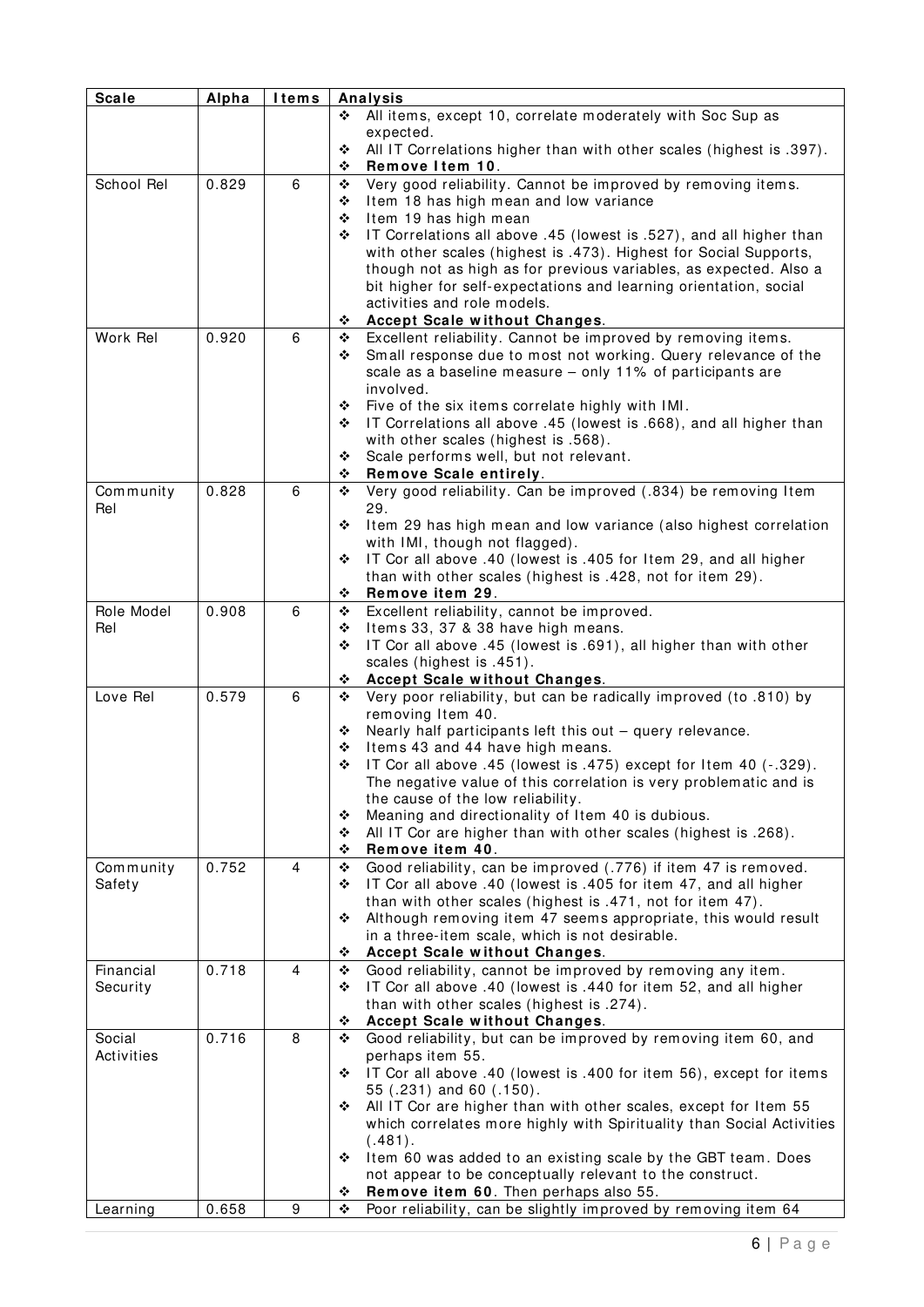| Orientation<br>(.669).<br>Items 61 and 64 have high means.<br>❖<br>IT Cor are mostly low - 3 flagged and 3 more lightly flagged. Only<br>❖<br>2 exceed .45. Points to the lack of internal coherence among the<br>items and raises questions about validity.<br>Three items (61, 64 & 67) have higher correlations with other<br>❖<br>scales than own scale, mostly with self-expectations, but also<br>social support, generosity, self-esteem, hopefulness, school<br>relationships. Item 64 in particular correlated more highly with<br>most other scales than with its own scale - also empathy, conflict<br>resolution, team work, spirituality, delayed gratification, self-<br>efficacy, locus of control, problem solving, social activities, role<br>models, community relationships, work relationships.<br>Overall performance of the scale is poor. May need to drop it.<br>❖<br>Remove items 61 and 64.<br>❖<br>$\overline{7}$<br>0.746<br>Self<br>Good reliability, can be slightly improved (.760) be removing item<br>❖<br>72.<br>Expectations<br>Item 72 has high mean, low variance.<br>❖<br>Item 74 has high mean.<br>❖<br>IT Cor are above .45 for 4 items, flagged for 1 (item $72 = .188$ )<br>❖<br>and light flag for 73 and 74.<br>IT Cor are higher for own than other scales, except for item 72 -<br>❖<br>higher for local of control. Highest correlations with Learning<br>Orientation, as expected.<br>These two constructs clearly overlap (scale level correlation is<br>❖<br>.48) and may be measuring the same construct. Will be best to<br>delete one of them. LO is a standardised scale, while SE is our<br>own creation! SE is performing much better than LO.<br>Remove item 72.<br>❖<br>0.679<br>6<br>Poor reliability, can be significantly improved (.749) be removing<br>Bounce-<br>❖<br>item 81.<br>backability<br>IT Cor all above .40 (lowest is .421), except for item 81 (.006!).<br>❖<br>Item 81 correlates more highly with self-efficacy, locus of control<br>and resourcefulness.<br>Remove item 81.<br>❖<br>Poor reliability, can be significantly improved (.733) by removing<br>Problem<br>0.659<br>7<br>❖<br>Solving<br>item 89.<br>Item 83 has high mean, low variance.<br>❖<br>Item 89 correlates highly with IMI.<br>❖<br>IT Cor all above .40, except items 83 (.283) and 89 (-.120!).<br>❖<br>Item 89 was written by GBT - rest come from a standardised<br>❖<br>scale - and does measures neither independent nor<br>interdependent problem solving. Correlates highly with other<br>resilience measures, especially resourcefulness.<br>Cor with other variables higher for item 83 than with own<br>❖<br>construct $-$ empathy.<br>Remove item 89.<br>❖<br>0.592<br>Very poor reliability, but can be improved (.649) by removing<br>6<br>Locus of<br>❖<br>Control<br>item 93.<br>Three items have high mean and low variance.<br>❖<br>One item correlates highly with IMI.<br>❖<br>All but one IT Cor below .45, two flagged, but all higher than with<br>❖<br>other scales, except for item 93.<br>Overall coherence of the scale is not looking good. May need to<br>❖<br>drop it.<br>Remove item 93.<br>❖<br>0.785<br>9<br>Good reliability, which cannot be improved by removing items.<br>Self-Efficacy<br>❖<br>Item 97 has high mean and low variance.<br>❖<br>Items 101 & 104 have low variance.<br>❖<br>Items 99, 100 & 103 correlate highly with IMI. Maybe these items<br>❖<br>tap into a cavalier "I can handle anything" attitude?<br>IT Cor above .45 except for items 98 (.376) and 102 (.379).<br>❖<br>IT Cor higher than with other scales, except for item 102 (.403 -<br>❖<br>Resourcefulness). | <b>Scale</b> | Alpha | ltems |   | Analysis                                                         |
|--------------------------------------------------------------------------------------------------------------------------------------------------------------------------------------------------------------------------------------------------------------------------------------------------------------------------------------------------------------------------------------------------------------------------------------------------------------------------------------------------------------------------------------------------------------------------------------------------------------------------------------------------------------------------------------------------------------------------------------------------------------------------------------------------------------------------------------------------------------------------------------------------------------------------------------------------------------------------------------------------------------------------------------------------------------------------------------------------------------------------------------------------------------------------------------------------------------------------------------------------------------------------------------------------------------------------------------------------------------------------------------------------------------------------------------------------------------------------------------------------------------------------------------------------------------------------------------------------------------------------------------------------------------------------------------------------------------------------------------------------------------------------------------------------------------------------------------------------------------------------------------------------------------------------------------------------------------------------------------------------------------------------------------------------------------------------------------------------------------------------------------------------------------------------------------------------------------------------------------------------------------------------------------------------------------------------------------------------------------------------------------------------------------------------------------------------------------------------------------------------------------------------------------------------------------------------------------------------------------------------------------------------------------------------------------------------------------------------------------------------------------------------------------------------------------------------------------------------------------------------------------------------------------------------------------------------------------------------------------------------------------------------------------------------------------------------------------------------------------------------------------------------------------------------------------------------------------------------------------------------------------------------------------------------------------------------------------------------------------------------------------------------------------------------------------------------------------------------------------------------------------------------------------------------------------------------------------------------------------------------------------------------------------------------------------|--------------|-------|-------|---|------------------------------------------------------------------|
|                                                                                                                                                                                                                                                                                                                                                                                                                                                                                                                                                                                                                                                                                                                                                                                                                                                                                                                                                                                                                                                                                                                                                                                                                                                                                                                                                                                                                                                                                                                                                                                                                                                                                                                                                                                                                                                                                                                                                                                                                                                                                                                                                                                                                                                                                                                                                                                                                                                                                                                                                                                                                                                                                                                                                                                                                                                                                                                                                                                                                                                                                                                                                                                                                                                                                                                                                                                                                                                                                                                                                                                                                                                                                      |              |       |       |   |                                                                  |
|                                                                                                                                                                                                                                                                                                                                                                                                                                                                                                                                                                                                                                                                                                                                                                                                                                                                                                                                                                                                                                                                                                                                                                                                                                                                                                                                                                                                                                                                                                                                                                                                                                                                                                                                                                                                                                                                                                                                                                                                                                                                                                                                                                                                                                                                                                                                                                                                                                                                                                                                                                                                                                                                                                                                                                                                                                                                                                                                                                                                                                                                                                                                                                                                                                                                                                                                                                                                                                                                                                                                                                                                                                                                                      |              |       |       |   |                                                                  |
|                                                                                                                                                                                                                                                                                                                                                                                                                                                                                                                                                                                                                                                                                                                                                                                                                                                                                                                                                                                                                                                                                                                                                                                                                                                                                                                                                                                                                                                                                                                                                                                                                                                                                                                                                                                                                                                                                                                                                                                                                                                                                                                                                                                                                                                                                                                                                                                                                                                                                                                                                                                                                                                                                                                                                                                                                                                                                                                                                                                                                                                                                                                                                                                                                                                                                                                                                                                                                                                                                                                                                                                                                                                                                      |              |       |       |   |                                                                  |
|                                                                                                                                                                                                                                                                                                                                                                                                                                                                                                                                                                                                                                                                                                                                                                                                                                                                                                                                                                                                                                                                                                                                                                                                                                                                                                                                                                                                                                                                                                                                                                                                                                                                                                                                                                                                                                                                                                                                                                                                                                                                                                                                                                                                                                                                                                                                                                                                                                                                                                                                                                                                                                                                                                                                                                                                                                                                                                                                                                                                                                                                                                                                                                                                                                                                                                                                                                                                                                                                                                                                                                                                                                                                                      |              |       |       |   |                                                                  |
|                                                                                                                                                                                                                                                                                                                                                                                                                                                                                                                                                                                                                                                                                                                                                                                                                                                                                                                                                                                                                                                                                                                                                                                                                                                                                                                                                                                                                                                                                                                                                                                                                                                                                                                                                                                                                                                                                                                                                                                                                                                                                                                                                                                                                                                                                                                                                                                                                                                                                                                                                                                                                                                                                                                                                                                                                                                                                                                                                                                                                                                                                                                                                                                                                                                                                                                                                                                                                                                                                                                                                                                                                                                                                      |              |       |       |   |                                                                  |
|                                                                                                                                                                                                                                                                                                                                                                                                                                                                                                                                                                                                                                                                                                                                                                                                                                                                                                                                                                                                                                                                                                                                                                                                                                                                                                                                                                                                                                                                                                                                                                                                                                                                                                                                                                                                                                                                                                                                                                                                                                                                                                                                                                                                                                                                                                                                                                                                                                                                                                                                                                                                                                                                                                                                                                                                                                                                                                                                                                                                                                                                                                                                                                                                                                                                                                                                                                                                                                                                                                                                                                                                                                                                                      |              |       |       |   |                                                                  |
|                                                                                                                                                                                                                                                                                                                                                                                                                                                                                                                                                                                                                                                                                                                                                                                                                                                                                                                                                                                                                                                                                                                                                                                                                                                                                                                                                                                                                                                                                                                                                                                                                                                                                                                                                                                                                                                                                                                                                                                                                                                                                                                                                                                                                                                                                                                                                                                                                                                                                                                                                                                                                                                                                                                                                                                                                                                                                                                                                                                                                                                                                                                                                                                                                                                                                                                                                                                                                                                                                                                                                                                                                                                                                      |              |       |       |   |                                                                  |
|                                                                                                                                                                                                                                                                                                                                                                                                                                                                                                                                                                                                                                                                                                                                                                                                                                                                                                                                                                                                                                                                                                                                                                                                                                                                                                                                                                                                                                                                                                                                                                                                                                                                                                                                                                                                                                                                                                                                                                                                                                                                                                                                                                                                                                                                                                                                                                                                                                                                                                                                                                                                                                                                                                                                                                                                                                                                                                                                                                                                                                                                                                                                                                                                                                                                                                                                                                                                                                                                                                                                                                                                                                                                                      |              |       |       |   |                                                                  |
|                                                                                                                                                                                                                                                                                                                                                                                                                                                                                                                                                                                                                                                                                                                                                                                                                                                                                                                                                                                                                                                                                                                                                                                                                                                                                                                                                                                                                                                                                                                                                                                                                                                                                                                                                                                                                                                                                                                                                                                                                                                                                                                                                                                                                                                                                                                                                                                                                                                                                                                                                                                                                                                                                                                                                                                                                                                                                                                                                                                                                                                                                                                                                                                                                                                                                                                                                                                                                                                                                                                                                                                                                                                                                      |              |       |       |   |                                                                  |
|                                                                                                                                                                                                                                                                                                                                                                                                                                                                                                                                                                                                                                                                                                                                                                                                                                                                                                                                                                                                                                                                                                                                                                                                                                                                                                                                                                                                                                                                                                                                                                                                                                                                                                                                                                                                                                                                                                                                                                                                                                                                                                                                                                                                                                                                                                                                                                                                                                                                                                                                                                                                                                                                                                                                                                                                                                                                                                                                                                                                                                                                                                                                                                                                                                                                                                                                                                                                                                                                                                                                                                                                                                                                                      |              |       |       |   |                                                                  |
|                                                                                                                                                                                                                                                                                                                                                                                                                                                                                                                                                                                                                                                                                                                                                                                                                                                                                                                                                                                                                                                                                                                                                                                                                                                                                                                                                                                                                                                                                                                                                                                                                                                                                                                                                                                                                                                                                                                                                                                                                                                                                                                                                                                                                                                                                                                                                                                                                                                                                                                                                                                                                                                                                                                                                                                                                                                                                                                                                                                                                                                                                                                                                                                                                                                                                                                                                                                                                                                                                                                                                                                                                                                                                      |              |       |       |   |                                                                  |
|                                                                                                                                                                                                                                                                                                                                                                                                                                                                                                                                                                                                                                                                                                                                                                                                                                                                                                                                                                                                                                                                                                                                                                                                                                                                                                                                                                                                                                                                                                                                                                                                                                                                                                                                                                                                                                                                                                                                                                                                                                                                                                                                                                                                                                                                                                                                                                                                                                                                                                                                                                                                                                                                                                                                                                                                                                                                                                                                                                                                                                                                                                                                                                                                                                                                                                                                                                                                                                                                                                                                                                                                                                                                                      |              |       |       |   |                                                                  |
|                                                                                                                                                                                                                                                                                                                                                                                                                                                                                                                                                                                                                                                                                                                                                                                                                                                                                                                                                                                                                                                                                                                                                                                                                                                                                                                                                                                                                                                                                                                                                                                                                                                                                                                                                                                                                                                                                                                                                                                                                                                                                                                                                                                                                                                                                                                                                                                                                                                                                                                                                                                                                                                                                                                                                                                                                                                                                                                                                                                                                                                                                                                                                                                                                                                                                                                                                                                                                                                                                                                                                                                                                                                                                      |              |       |       |   |                                                                  |
|                                                                                                                                                                                                                                                                                                                                                                                                                                                                                                                                                                                                                                                                                                                                                                                                                                                                                                                                                                                                                                                                                                                                                                                                                                                                                                                                                                                                                                                                                                                                                                                                                                                                                                                                                                                                                                                                                                                                                                                                                                                                                                                                                                                                                                                                                                                                                                                                                                                                                                                                                                                                                                                                                                                                                                                                                                                                                                                                                                                                                                                                                                                                                                                                                                                                                                                                                                                                                                                                                                                                                                                                                                                                                      |              |       |       |   |                                                                  |
|                                                                                                                                                                                                                                                                                                                                                                                                                                                                                                                                                                                                                                                                                                                                                                                                                                                                                                                                                                                                                                                                                                                                                                                                                                                                                                                                                                                                                                                                                                                                                                                                                                                                                                                                                                                                                                                                                                                                                                                                                                                                                                                                                                                                                                                                                                                                                                                                                                                                                                                                                                                                                                                                                                                                                                                                                                                                                                                                                                                                                                                                                                                                                                                                                                                                                                                                                                                                                                                                                                                                                                                                                                                                                      |              |       |       |   |                                                                  |
|                                                                                                                                                                                                                                                                                                                                                                                                                                                                                                                                                                                                                                                                                                                                                                                                                                                                                                                                                                                                                                                                                                                                                                                                                                                                                                                                                                                                                                                                                                                                                                                                                                                                                                                                                                                                                                                                                                                                                                                                                                                                                                                                                                                                                                                                                                                                                                                                                                                                                                                                                                                                                                                                                                                                                                                                                                                                                                                                                                                                                                                                                                                                                                                                                                                                                                                                                                                                                                                                                                                                                                                                                                                                                      |              |       |       |   |                                                                  |
|                                                                                                                                                                                                                                                                                                                                                                                                                                                                                                                                                                                                                                                                                                                                                                                                                                                                                                                                                                                                                                                                                                                                                                                                                                                                                                                                                                                                                                                                                                                                                                                                                                                                                                                                                                                                                                                                                                                                                                                                                                                                                                                                                                                                                                                                                                                                                                                                                                                                                                                                                                                                                                                                                                                                                                                                                                                                                                                                                                                                                                                                                                                                                                                                                                                                                                                                                                                                                                                                                                                                                                                                                                                                                      |              |       |       |   |                                                                  |
|                                                                                                                                                                                                                                                                                                                                                                                                                                                                                                                                                                                                                                                                                                                                                                                                                                                                                                                                                                                                                                                                                                                                                                                                                                                                                                                                                                                                                                                                                                                                                                                                                                                                                                                                                                                                                                                                                                                                                                                                                                                                                                                                                                                                                                                                                                                                                                                                                                                                                                                                                                                                                                                                                                                                                                                                                                                                                                                                                                                                                                                                                                                                                                                                                                                                                                                                                                                                                                                                                                                                                                                                                                                                                      |              |       |       |   |                                                                  |
|                                                                                                                                                                                                                                                                                                                                                                                                                                                                                                                                                                                                                                                                                                                                                                                                                                                                                                                                                                                                                                                                                                                                                                                                                                                                                                                                                                                                                                                                                                                                                                                                                                                                                                                                                                                                                                                                                                                                                                                                                                                                                                                                                                                                                                                                                                                                                                                                                                                                                                                                                                                                                                                                                                                                                                                                                                                                                                                                                                                                                                                                                                                                                                                                                                                                                                                                                                                                                                                                                                                                                                                                                                                                                      |              |       |       |   |                                                                  |
|                                                                                                                                                                                                                                                                                                                                                                                                                                                                                                                                                                                                                                                                                                                                                                                                                                                                                                                                                                                                                                                                                                                                                                                                                                                                                                                                                                                                                                                                                                                                                                                                                                                                                                                                                                                                                                                                                                                                                                                                                                                                                                                                                                                                                                                                                                                                                                                                                                                                                                                                                                                                                                                                                                                                                                                                                                                                                                                                                                                                                                                                                                                                                                                                                                                                                                                                                                                                                                                                                                                                                                                                                                                                                      |              |       |       |   |                                                                  |
|                                                                                                                                                                                                                                                                                                                                                                                                                                                                                                                                                                                                                                                                                                                                                                                                                                                                                                                                                                                                                                                                                                                                                                                                                                                                                                                                                                                                                                                                                                                                                                                                                                                                                                                                                                                                                                                                                                                                                                                                                                                                                                                                                                                                                                                                                                                                                                                                                                                                                                                                                                                                                                                                                                                                                                                                                                                                                                                                                                                                                                                                                                                                                                                                                                                                                                                                                                                                                                                                                                                                                                                                                                                                                      |              |       |       |   |                                                                  |
|                                                                                                                                                                                                                                                                                                                                                                                                                                                                                                                                                                                                                                                                                                                                                                                                                                                                                                                                                                                                                                                                                                                                                                                                                                                                                                                                                                                                                                                                                                                                                                                                                                                                                                                                                                                                                                                                                                                                                                                                                                                                                                                                                                                                                                                                                                                                                                                                                                                                                                                                                                                                                                                                                                                                                                                                                                                                                                                                                                                                                                                                                                                                                                                                                                                                                                                                                                                                                                                                                                                                                                                                                                                                                      |              |       |       |   |                                                                  |
|                                                                                                                                                                                                                                                                                                                                                                                                                                                                                                                                                                                                                                                                                                                                                                                                                                                                                                                                                                                                                                                                                                                                                                                                                                                                                                                                                                                                                                                                                                                                                                                                                                                                                                                                                                                                                                                                                                                                                                                                                                                                                                                                                                                                                                                                                                                                                                                                                                                                                                                                                                                                                                                                                                                                                                                                                                                                                                                                                                                                                                                                                                                                                                                                                                                                                                                                                                                                                                                                                                                                                                                                                                                                                      |              |       |       |   |                                                                  |
|                                                                                                                                                                                                                                                                                                                                                                                                                                                                                                                                                                                                                                                                                                                                                                                                                                                                                                                                                                                                                                                                                                                                                                                                                                                                                                                                                                                                                                                                                                                                                                                                                                                                                                                                                                                                                                                                                                                                                                                                                                                                                                                                                                                                                                                                                                                                                                                                                                                                                                                                                                                                                                                                                                                                                                                                                                                                                                                                                                                                                                                                                                                                                                                                                                                                                                                                                                                                                                                                                                                                                                                                                                                                                      |              |       |       |   |                                                                  |
|                                                                                                                                                                                                                                                                                                                                                                                                                                                                                                                                                                                                                                                                                                                                                                                                                                                                                                                                                                                                                                                                                                                                                                                                                                                                                                                                                                                                                                                                                                                                                                                                                                                                                                                                                                                                                                                                                                                                                                                                                                                                                                                                                                                                                                                                                                                                                                                                                                                                                                                                                                                                                                                                                                                                                                                                                                                                                                                                                                                                                                                                                                                                                                                                                                                                                                                                                                                                                                                                                                                                                                                                                                                                                      |              |       |       |   |                                                                  |
|                                                                                                                                                                                                                                                                                                                                                                                                                                                                                                                                                                                                                                                                                                                                                                                                                                                                                                                                                                                                                                                                                                                                                                                                                                                                                                                                                                                                                                                                                                                                                                                                                                                                                                                                                                                                                                                                                                                                                                                                                                                                                                                                                                                                                                                                                                                                                                                                                                                                                                                                                                                                                                                                                                                                                                                                                                                                                                                                                                                                                                                                                                                                                                                                                                                                                                                                                                                                                                                                                                                                                                                                                                                                                      |              |       |       |   |                                                                  |
|                                                                                                                                                                                                                                                                                                                                                                                                                                                                                                                                                                                                                                                                                                                                                                                                                                                                                                                                                                                                                                                                                                                                                                                                                                                                                                                                                                                                                                                                                                                                                                                                                                                                                                                                                                                                                                                                                                                                                                                                                                                                                                                                                                                                                                                                                                                                                                                                                                                                                                                                                                                                                                                                                                                                                                                                                                                                                                                                                                                                                                                                                                                                                                                                                                                                                                                                                                                                                                                                                                                                                                                                                                                                                      |              |       |       |   |                                                                  |
|                                                                                                                                                                                                                                                                                                                                                                                                                                                                                                                                                                                                                                                                                                                                                                                                                                                                                                                                                                                                                                                                                                                                                                                                                                                                                                                                                                                                                                                                                                                                                                                                                                                                                                                                                                                                                                                                                                                                                                                                                                                                                                                                                                                                                                                                                                                                                                                                                                                                                                                                                                                                                                                                                                                                                                                                                                                                                                                                                                                                                                                                                                                                                                                                                                                                                                                                                                                                                                                                                                                                                                                                                                                                                      |              |       |       |   |                                                                  |
|                                                                                                                                                                                                                                                                                                                                                                                                                                                                                                                                                                                                                                                                                                                                                                                                                                                                                                                                                                                                                                                                                                                                                                                                                                                                                                                                                                                                                                                                                                                                                                                                                                                                                                                                                                                                                                                                                                                                                                                                                                                                                                                                                                                                                                                                                                                                                                                                                                                                                                                                                                                                                                                                                                                                                                                                                                                                                                                                                                                                                                                                                                                                                                                                                                                                                                                                                                                                                                                                                                                                                                                                                                                                                      |              |       |       |   |                                                                  |
|                                                                                                                                                                                                                                                                                                                                                                                                                                                                                                                                                                                                                                                                                                                                                                                                                                                                                                                                                                                                                                                                                                                                                                                                                                                                                                                                                                                                                                                                                                                                                                                                                                                                                                                                                                                                                                                                                                                                                                                                                                                                                                                                                                                                                                                                                                                                                                                                                                                                                                                                                                                                                                                                                                                                                                                                                                                                                                                                                                                                                                                                                                                                                                                                                                                                                                                                                                                                                                                                                                                                                                                                                                                                                      |              |       |       |   |                                                                  |
|                                                                                                                                                                                                                                                                                                                                                                                                                                                                                                                                                                                                                                                                                                                                                                                                                                                                                                                                                                                                                                                                                                                                                                                                                                                                                                                                                                                                                                                                                                                                                                                                                                                                                                                                                                                                                                                                                                                                                                                                                                                                                                                                                                                                                                                                                                                                                                                                                                                                                                                                                                                                                                                                                                                                                                                                                                                                                                                                                                                                                                                                                                                                                                                                                                                                                                                                                                                                                                                                                                                                                                                                                                                                                      |              |       |       |   |                                                                  |
|                                                                                                                                                                                                                                                                                                                                                                                                                                                                                                                                                                                                                                                                                                                                                                                                                                                                                                                                                                                                                                                                                                                                                                                                                                                                                                                                                                                                                                                                                                                                                                                                                                                                                                                                                                                                                                                                                                                                                                                                                                                                                                                                                                                                                                                                                                                                                                                                                                                                                                                                                                                                                                                                                                                                                                                                                                                                                                                                                                                                                                                                                                                                                                                                                                                                                                                                                                                                                                                                                                                                                                                                                                                                                      |              |       |       |   |                                                                  |
|                                                                                                                                                                                                                                                                                                                                                                                                                                                                                                                                                                                                                                                                                                                                                                                                                                                                                                                                                                                                                                                                                                                                                                                                                                                                                                                                                                                                                                                                                                                                                                                                                                                                                                                                                                                                                                                                                                                                                                                                                                                                                                                                                                                                                                                                                                                                                                                                                                                                                                                                                                                                                                                                                                                                                                                                                                                                                                                                                                                                                                                                                                                                                                                                                                                                                                                                                                                                                                                                                                                                                                                                                                                                                      |              |       |       |   |                                                                  |
|                                                                                                                                                                                                                                                                                                                                                                                                                                                                                                                                                                                                                                                                                                                                                                                                                                                                                                                                                                                                                                                                                                                                                                                                                                                                                                                                                                                                                                                                                                                                                                                                                                                                                                                                                                                                                                                                                                                                                                                                                                                                                                                                                                                                                                                                                                                                                                                                                                                                                                                                                                                                                                                                                                                                                                                                                                                                                                                                                                                                                                                                                                                                                                                                                                                                                                                                                                                                                                                                                                                                                                                                                                                                                      |              |       |       |   |                                                                  |
|                                                                                                                                                                                                                                                                                                                                                                                                                                                                                                                                                                                                                                                                                                                                                                                                                                                                                                                                                                                                                                                                                                                                                                                                                                                                                                                                                                                                                                                                                                                                                                                                                                                                                                                                                                                                                                                                                                                                                                                                                                                                                                                                                                                                                                                                                                                                                                                                                                                                                                                                                                                                                                                                                                                                                                                                                                                                                                                                                                                                                                                                                                                                                                                                                                                                                                                                                                                                                                                                                                                                                                                                                                                                                      |              |       |       |   |                                                                  |
|                                                                                                                                                                                                                                                                                                                                                                                                                                                                                                                                                                                                                                                                                                                                                                                                                                                                                                                                                                                                                                                                                                                                                                                                                                                                                                                                                                                                                                                                                                                                                                                                                                                                                                                                                                                                                                                                                                                                                                                                                                                                                                                                                                                                                                                                                                                                                                                                                                                                                                                                                                                                                                                                                                                                                                                                                                                                                                                                                                                                                                                                                                                                                                                                                                                                                                                                                                                                                                                                                                                                                                                                                                                                                      |              |       |       |   |                                                                  |
|                                                                                                                                                                                                                                                                                                                                                                                                                                                                                                                                                                                                                                                                                                                                                                                                                                                                                                                                                                                                                                                                                                                                                                                                                                                                                                                                                                                                                                                                                                                                                                                                                                                                                                                                                                                                                                                                                                                                                                                                                                                                                                                                                                                                                                                                                                                                                                                                                                                                                                                                                                                                                                                                                                                                                                                                                                                                                                                                                                                                                                                                                                                                                                                                                                                                                                                                                                                                                                                                                                                                                                                                                                                                                      |              |       |       |   |                                                                  |
|                                                                                                                                                                                                                                                                                                                                                                                                                                                                                                                                                                                                                                                                                                                                                                                                                                                                                                                                                                                                                                                                                                                                                                                                                                                                                                                                                                                                                                                                                                                                                                                                                                                                                                                                                                                                                                                                                                                                                                                                                                                                                                                                                                                                                                                                                                                                                                                                                                                                                                                                                                                                                                                                                                                                                                                                                                                                                                                                                                                                                                                                                                                                                                                                                                                                                                                                                                                                                                                                                                                                                                                                                                                                                      |              |       |       |   |                                                                  |
|                                                                                                                                                                                                                                                                                                                                                                                                                                                                                                                                                                                                                                                                                                                                                                                                                                                                                                                                                                                                                                                                                                                                                                                                                                                                                                                                                                                                                                                                                                                                                                                                                                                                                                                                                                                                                                                                                                                                                                                                                                                                                                                                                                                                                                                                                                                                                                                                                                                                                                                                                                                                                                                                                                                                                                                                                                                                                                                                                                                                                                                                                                                                                                                                                                                                                                                                                                                                                                                                                                                                                                                                                                                                                      |              |       |       |   |                                                                  |
|                                                                                                                                                                                                                                                                                                                                                                                                                                                                                                                                                                                                                                                                                                                                                                                                                                                                                                                                                                                                                                                                                                                                                                                                                                                                                                                                                                                                                                                                                                                                                                                                                                                                                                                                                                                                                                                                                                                                                                                                                                                                                                                                                                                                                                                                                                                                                                                                                                                                                                                                                                                                                                                                                                                                                                                                                                                                                                                                                                                                                                                                                                                                                                                                                                                                                                                                                                                                                                                                                                                                                                                                                                                                                      |              |       |       |   |                                                                  |
|                                                                                                                                                                                                                                                                                                                                                                                                                                                                                                                                                                                                                                                                                                                                                                                                                                                                                                                                                                                                                                                                                                                                                                                                                                                                                                                                                                                                                                                                                                                                                                                                                                                                                                                                                                                                                                                                                                                                                                                                                                                                                                                                                                                                                                                                                                                                                                                                                                                                                                                                                                                                                                                                                                                                                                                                                                                                                                                                                                                                                                                                                                                                                                                                                                                                                                                                                                                                                                                                                                                                                                                                                                                                                      |              |       |       |   |                                                                  |
|                                                                                                                                                                                                                                                                                                                                                                                                                                                                                                                                                                                                                                                                                                                                                                                                                                                                                                                                                                                                                                                                                                                                                                                                                                                                                                                                                                                                                                                                                                                                                                                                                                                                                                                                                                                                                                                                                                                                                                                                                                                                                                                                                                                                                                                                                                                                                                                                                                                                                                                                                                                                                                                                                                                                                                                                                                                                                                                                                                                                                                                                                                                                                                                                                                                                                                                                                                                                                                                                                                                                                                                                                                                                                      |              |       |       |   |                                                                  |
|                                                                                                                                                                                                                                                                                                                                                                                                                                                                                                                                                                                                                                                                                                                                                                                                                                                                                                                                                                                                                                                                                                                                                                                                                                                                                                                                                                                                                                                                                                                                                                                                                                                                                                                                                                                                                                                                                                                                                                                                                                                                                                                                                                                                                                                                                                                                                                                                                                                                                                                                                                                                                                                                                                                                                                                                                                                                                                                                                                                                                                                                                                                                                                                                                                                                                                                                                                                                                                                                                                                                                                                                                                                                                      |              |       |       |   |                                                                  |
|                                                                                                                                                                                                                                                                                                                                                                                                                                                                                                                                                                                                                                                                                                                                                                                                                                                                                                                                                                                                                                                                                                                                                                                                                                                                                                                                                                                                                                                                                                                                                                                                                                                                                                                                                                                                                                                                                                                                                                                                                                                                                                                                                                                                                                                                                                                                                                                                                                                                                                                                                                                                                                                                                                                                                                                                                                                                                                                                                                                                                                                                                                                                                                                                                                                                                                                                                                                                                                                                                                                                                                                                                                                                                      |              |       |       |   |                                                                  |
|                                                                                                                                                                                                                                                                                                                                                                                                                                                                                                                                                                                                                                                                                                                                                                                                                                                                                                                                                                                                                                                                                                                                                                                                                                                                                                                                                                                                                                                                                                                                                                                                                                                                                                                                                                                                                                                                                                                                                                                                                                                                                                                                                                                                                                                                                                                                                                                                                                                                                                                                                                                                                                                                                                                                                                                                                                                                                                                                                                                                                                                                                                                                                                                                                                                                                                                                                                                                                                                                                                                                                                                                                                                                                      |              |       |       |   |                                                                  |
|                                                                                                                                                                                                                                                                                                                                                                                                                                                                                                                                                                                                                                                                                                                                                                                                                                                                                                                                                                                                                                                                                                                                                                                                                                                                                                                                                                                                                                                                                                                                                                                                                                                                                                                                                                                                                                                                                                                                                                                                                                                                                                                                                                                                                                                                                                                                                                                                                                                                                                                                                                                                                                                                                                                                                                                                                                                                                                                                                                                                                                                                                                                                                                                                                                                                                                                                                                                                                                                                                                                                                                                                                                                                                      |              |       |       |   |                                                                  |
|                                                                                                                                                                                                                                                                                                                                                                                                                                                                                                                                                                                                                                                                                                                                                                                                                                                                                                                                                                                                                                                                                                                                                                                                                                                                                                                                                                                                                                                                                                                                                                                                                                                                                                                                                                                                                                                                                                                                                                                                                                                                                                                                                                                                                                                                                                                                                                                                                                                                                                                                                                                                                                                                                                                                                                                                                                                                                                                                                                                                                                                                                                                                                                                                                                                                                                                                                                                                                                                                                                                                                                                                                                                                                      |              |       |       |   |                                                                  |
|                                                                                                                                                                                                                                                                                                                                                                                                                                                                                                                                                                                                                                                                                                                                                                                                                                                                                                                                                                                                                                                                                                                                                                                                                                                                                                                                                                                                                                                                                                                                                                                                                                                                                                                                                                                                                                                                                                                                                                                                                                                                                                                                                                                                                                                                                                                                                                                                                                                                                                                                                                                                                                                                                                                                                                                                                                                                                                                                                                                                                                                                                                                                                                                                                                                                                                                                                                                                                                                                                                                                                                                                                                                                                      |              |       |       |   |                                                                  |
|                                                                                                                                                                                                                                                                                                                                                                                                                                                                                                                                                                                                                                                                                                                                                                                                                                                                                                                                                                                                                                                                                                                                                                                                                                                                                                                                                                                                                                                                                                                                                                                                                                                                                                                                                                                                                                                                                                                                                                                                                                                                                                                                                                                                                                                                                                                                                                                                                                                                                                                                                                                                                                                                                                                                                                                                                                                                                                                                                                                                                                                                                                                                                                                                                                                                                                                                                                                                                                                                                                                                                                                                                                                                                      |              |       |       |   |                                                                  |
|                                                                                                                                                                                                                                                                                                                                                                                                                                                                                                                                                                                                                                                                                                                                                                                                                                                                                                                                                                                                                                                                                                                                                                                                                                                                                                                                                                                                                                                                                                                                                                                                                                                                                                                                                                                                                                                                                                                                                                                                                                                                                                                                                                                                                                                                                                                                                                                                                                                                                                                                                                                                                                                                                                                                                                                                                                                                                                                                                                                                                                                                                                                                                                                                                                                                                                                                                                                                                                                                                                                                                                                                                                                                                      |              |       |       |   |                                                                  |
|                                                                                                                                                                                                                                                                                                                                                                                                                                                                                                                                                                                                                                                                                                                                                                                                                                                                                                                                                                                                                                                                                                                                                                                                                                                                                                                                                                                                                                                                                                                                                                                                                                                                                                                                                                                                                                                                                                                                                                                                                                                                                                                                                                                                                                                                                                                                                                                                                                                                                                                                                                                                                                                                                                                                                                                                                                                                                                                                                                                                                                                                                                                                                                                                                                                                                                                                                                                                                                                                                                                                                                                                                                                                                      |              |       |       |   |                                                                  |
|                                                                                                                                                                                                                                                                                                                                                                                                                                                                                                                                                                                                                                                                                                                                                                                                                                                                                                                                                                                                                                                                                                                                                                                                                                                                                                                                                                                                                                                                                                                                                                                                                                                                                                                                                                                                                                                                                                                                                                                                                                                                                                                                                                                                                                                                                                                                                                                                                                                                                                                                                                                                                                                                                                                                                                                                                                                                                                                                                                                                                                                                                                                                                                                                                                                                                                                                                                                                                                                                                                                                                                                                                                                                                      |              |       |       |   |                                                                  |
|                                                                                                                                                                                                                                                                                                                                                                                                                                                                                                                                                                                                                                                                                                                                                                                                                                                                                                                                                                                                                                                                                                                                                                                                                                                                                                                                                                                                                                                                                                                                                                                                                                                                                                                                                                                                                                                                                                                                                                                                                                                                                                                                                                                                                                                                                                                                                                                                                                                                                                                                                                                                                                                                                                                                                                                                                                                                                                                                                                                                                                                                                                                                                                                                                                                                                                                                                                                                                                                                                                                                                                                                                                                                                      |              |       |       |   |                                                                  |
|                                                                                                                                                                                                                                                                                                                                                                                                                                                                                                                                                                                                                                                                                                                                                                                                                                                                                                                                                                                                                                                                                                                                                                                                                                                                                                                                                                                                                                                                                                                                                                                                                                                                                                                                                                                                                                                                                                                                                                                                                                                                                                                                                                                                                                                                                                                                                                                                                                                                                                                                                                                                                                                                                                                                                                                                                                                                                                                                                                                                                                                                                                                                                                                                                                                                                                                                                                                                                                                                                                                                                                                                                                                                                      |              |       |       |   |                                                                  |
|                                                                                                                                                                                                                                                                                                                                                                                                                                                                                                                                                                                                                                                                                                                                                                                                                                                                                                                                                                                                                                                                                                                                                                                                                                                                                                                                                                                                                                                                                                                                                                                                                                                                                                                                                                                                                                                                                                                                                                                                                                                                                                                                                                                                                                                                                                                                                                                                                                                                                                                                                                                                                                                                                                                                                                                                                                                                                                                                                                                                                                                                                                                                                                                                                                                                                                                                                                                                                                                                                                                                                                                                                                                                                      |              |       |       |   |                                                                  |
|                                                                                                                                                                                                                                                                                                                                                                                                                                                                                                                                                                                                                                                                                                                                                                                                                                                                                                                                                                                                                                                                                                                                                                                                                                                                                                                                                                                                                                                                                                                                                                                                                                                                                                                                                                                                                                                                                                                                                                                                                                                                                                                                                                                                                                                                                                                                                                                                                                                                                                                                                                                                                                                                                                                                                                                                                                                                                                                                                                                                                                                                                                                                                                                                                                                                                                                                                                                                                                                                                                                                                                                                                                                                                      |              |       |       |   |                                                                  |
|                                                                                                                                                                                                                                                                                                                                                                                                                                                                                                                                                                                                                                                                                                                                                                                                                                                                                                                                                                                                                                                                                                                                                                                                                                                                                                                                                                                                                                                                                                                                                                                                                                                                                                                                                                                                                                                                                                                                                                                                                                                                                                                                                                                                                                                                                                                                                                                                                                                                                                                                                                                                                                                                                                                                                                                                                                                                                                                                                                                                                                                                                                                                                                                                                                                                                                                                                                                                                                                                                                                                                                                                                                                                                      |              |       |       |   |                                                                  |
|                                                                                                                                                                                                                                                                                                                                                                                                                                                                                                                                                                                                                                                                                                                                                                                                                                                                                                                                                                                                                                                                                                                                                                                                                                                                                                                                                                                                                                                                                                                                                                                                                                                                                                                                                                                                                                                                                                                                                                                                                                                                                                                                                                                                                                                                                                                                                                                                                                                                                                                                                                                                                                                                                                                                                                                                                                                                                                                                                                                                                                                                                                                                                                                                                                                                                                                                                                                                                                                                                                                                                                                                                                                                                      |              |       |       |   |                                                                  |
|                                                                                                                                                                                                                                                                                                                                                                                                                                                                                                                                                                                                                                                                                                                                                                                                                                                                                                                                                                                                                                                                                                                                                                                                                                                                                                                                                                                                                                                                                                                                                                                                                                                                                                                                                                                                                                                                                                                                                                                                                                                                                                                                                                                                                                                                                                                                                                                                                                                                                                                                                                                                                                                                                                                                                                                                                                                                                                                                                                                                                                                                                                                                                                                                                                                                                                                                                                                                                                                                                                                                                                                                                                                                                      |              |       |       |   |                                                                  |
|                                                                                                                                                                                                                                                                                                                                                                                                                                                                                                                                                                                                                                                                                                                                                                                                                                                                                                                                                                                                                                                                                                                                                                                                                                                                                                                                                                                                                                                                                                                                                                                                                                                                                                                                                                                                                                                                                                                                                                                                                                                                                                                                                                                                                                                                                                                                                                                                                                                                                                                                                                                                                                                                                                                                                                                                                                                                                                                                                                                                                                                                                                                                                                                                                                                                                                                                                                                                                                                                                                                                                                                                                                                                                      |              |       |       |   |                                                                  |
|                                                                                                                                                                                                                                                                                                                                                                                                                                                                                                                                                                                                                                                                                                                                                                                                                                                                                                                                                                                                                                                                                                                                                                                                                                                                                                                                                                                                                                                                                                                                                                                                                                                                                                                                                                                                                                                                                                                                                                                                                                                                                                                                                                                                                                                                                                                                                                                                                                                                                                                                                                                                                                                                                                                                                                                                                                                                                                                                                                                                                                                                                                                                                                                                                                                                                                                                                                                                                                                                                                                                                                                                                                                                                      |              |       |       | ❖ | Tricky, because most items have problems on one of the criteria, |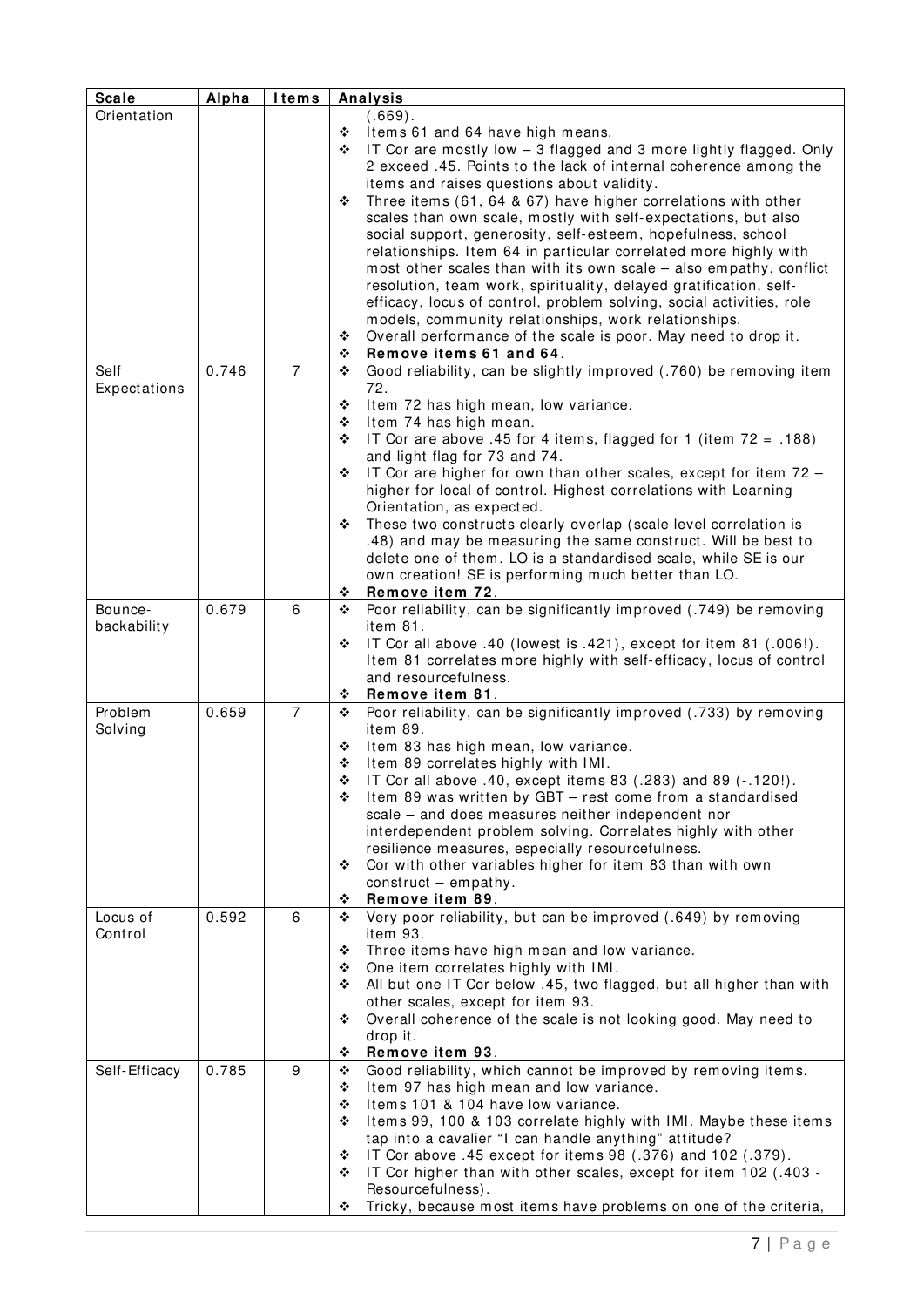| <b>Scale</b>  | Alpha | <b>I</b> tems |   | <b>Analysis</b>                                                                                                      |
|---------------|-------|---------------|---|----------------------------------------------------------------------------------------------------------------------|
|               |       |               |   | but no clearly poorly performing items. May need to tinker and                                                       |
|               |       |               |   | drop a few items in the end.                                                                                         |
|               |       |               | ❖ | Remove item 102.                                                                                                     |
| Hopefulness   | 0.586 | 6             | ❖ | Very poor reliability, but can be significantly imrpvoed (.661) by                                                   |
|               |       |               |   | dropping item 107.                                                                                                   |
|               |       |               | ❖ | Items 108 and 110 have high means.                                                                                   |
|               |       |               | ❖ | Item 108 correlates highly with IMI.                                                                                 |
|               |       |               | ❖ | Three of the six items have very low IT Cor, particularly item 107                                                   |
|               |       |               |   | (.040). IT Cor are higher than for other scales, except for items                                                    |
|               |       |               |   | 107 and 109 (both with self-esteem). These two constructs are                                                        |
|               |       |               |   | highly correlated at scale level (.543) raising questions about the                                                  |
|               |       |               |   | conceptual distinction. May need to drop Hopefulness.                                                                |
|               |       |               | ❖ | Remove item 107.                                                                                                     |
| Self-Esteem   | 0.794 | 10            | ❖ | Good reliability, which can be improved (.803) by dropping item                                                      |
|               |       |               |   | 122.                                                                                                                 |
|               |       |               | ❖ | Four items correlate highly with IMI (not item 122).                                                                 |
|               |       |               | ❖ | Item 116 has low variance.                                                                                           |
|               |       |               | ❖ | IT Cor above .40, except for 122 (.250) and two other flagged                                                        |
|               |       |               | ❖ | items (117 & 121).                                                                                                   |
|               |       |               |   | Three items (113, 117 & 121) correlate with other scales more<br>than own scale (self-efficacy and resourcefulness). |
|               |       |               | ❖ | This one also tricky.                                                                                                |
|               |       |               | ❖ | Remove item 122.                                                                                                     |
| Resource-     | 0.786 | 8             | ❖ | Good reliability, which will not be improved by removing an item.                                                    |
| fulness       |       |               | ❖ | Four of the 8 items have low variance                                                                                |
|               |       |               | ❖ | Six items correlate highly with IMI. This construct, more than any                                                   |
|               |       |               |   | other, appears to be influenced by IM. At scale level, has the                                                       |
|               |       |               |   | highest correlation with IMI (.351 - next highest is .277 for self-                                                  |
|               |       |               |   | efficacy, which is quite a big gap).                                                                                 |
|               |       |               | ❖ | IT Cor are all above .40, except for item 129 (.374). This is one of                                                 |
|               |       |               |   | the two items that do not correlate with IMI. All IT Cor are larger                                                  |
|               |       |               |   | than with other scales.                                                                                              |
|               |       |               | ❖ | This may require quite a bit of tinkering.                                                                           |
|               |       |               | ❖ | Remove item 129.                                                                                                     |
| <b>Stress</b> | 0.700 | 7             | ❖ | Good reliability, which can be increased slightly by removing item                                                   |
| Tolerance     |       |               |   | 141.                                                                                                                 |
|               |       |               | ❖ | IT Cor all above .40, except for items 140 and 141, all higher than                                                  |
|               |       |               |   | with other scales, except for item 141.                                                                              |
|               |       |               | ❖ | Remove item 141.                                                                                                     |
| Delayed       | 0.524 | 10            | ÷ | Very poor reliability, but can be improved a bit by removing item                                                    |
| Gratification |       |               |   | 144.                                                                                                                 |
|               |       |               | ❖ | Only two IT Cor exceed .40 and none meets the .45 standard.                                                          |
|               |       |               |   | Four items correlate more highly with other scales than own scale.                                                   |
|               |       |               | ❖ | The coherence of this scale is poor. May want to drop it.                                                            |
|               | 0.861 | 6             | ❖ | Remove item 144.                                                                                                     |
| Spirituality  |       |               | ❖ | Very good reliability, which cannot be improved by removing<br>items.                                                |
|               |       |               | ❖ | IT Cor all above .45 (lowest is .610), with no cor with other scales                                                 |
|               |       |               |   | being higher (highest is .342).                                                                                      |
|               |       |               | ❖ | Accept Scale without Changes.                                                                                        |
| Team Work     | 0.814 | 5             | ❖ | Very good reliability, which cannot be improved by removing                                                          |
|               |       |               |   | items.                                                                                                               |
|               |       |               | ❖ | Items 159 & 163 have high means and low variance.                                                                    |
|               |       |               | ❖ | Items 161 & 163 correlate highly with IMI.                                                                           |
|               |       |               | ❖ | IT Cor all above .45 (lowest is .522), with no cor with other scales                                                 |
|               |       |               |   | being higher (highest is .476).                                                                                      |
|               |       |               | ❖ | <b>Accept Scale without Changes.</b>                                                                                 |
| Conflict      | 0.585 | 6             | ❖ | Very poor reliability, which cannot be improved by removing                                                          |
| Resolution    |       |               |   | items.                                                                                                               |
|               |       |               | ❖ | Item 165 has high mean and low variance.                                                                             |
|               |       |               | ❖ | Items 165, 168 & 169 correlate highly with IMI.                                                                      |
|               |       |               | ❖ | Only one item meets IT Cor of .40, and three are below .30.                                                          |
|               |       |               |   | Three items correlate more highly with other scales than own                                                         |
|               |       |               |   | (Team Work and Empathy).                                                                                             |
|               |       |               | ❖ | Conceptual coherence of this scale is poor. Probably drop this                                                       |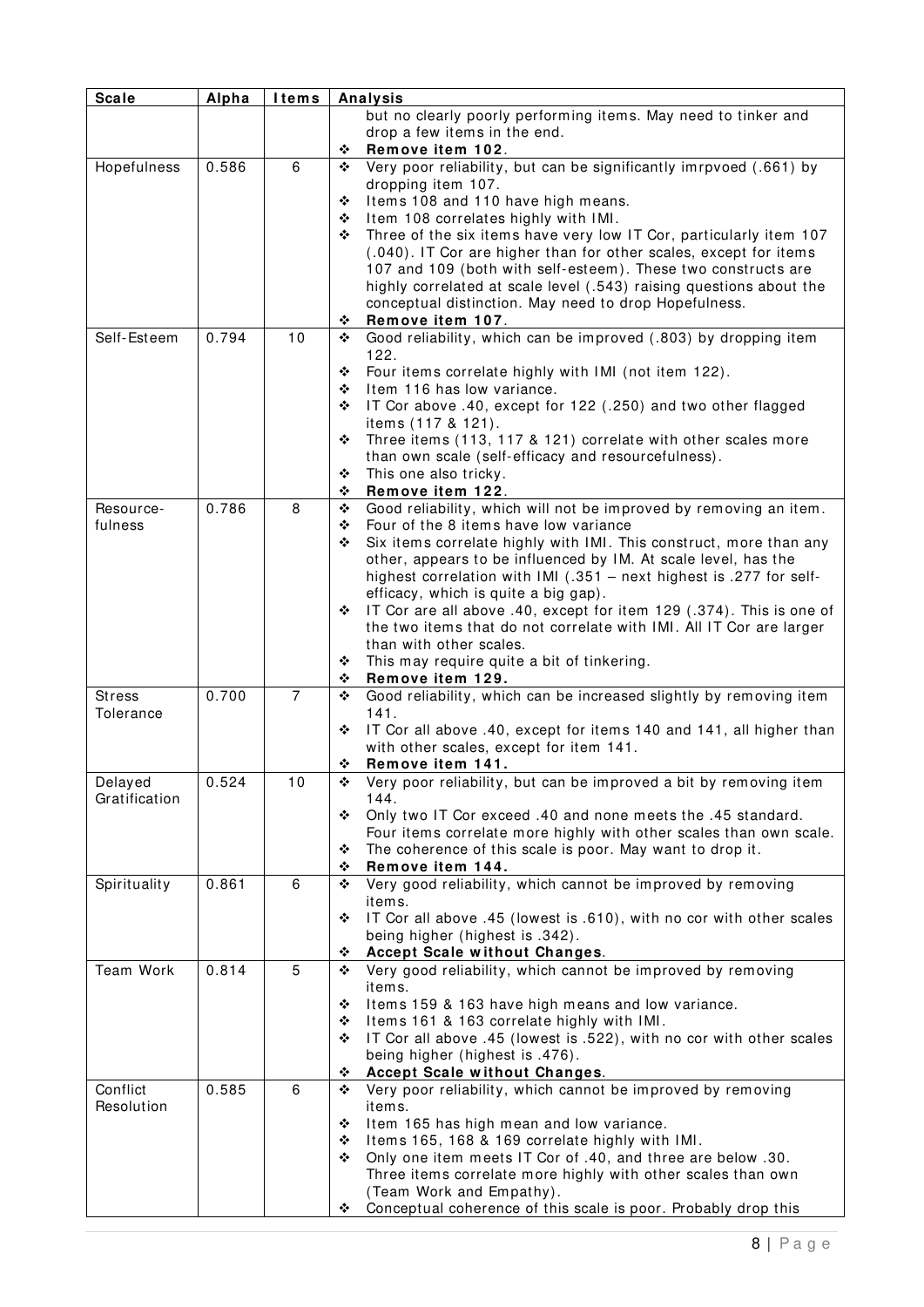| <b>Scale</b> | Alpha | <b>Items</b> | Analysis                                                                                                                               |
|--------------|-------|--------------|----------------------------------------------------------------------------------------------------------------------------------------|
|              |       |              | scale. But Items 164 and especially 165 were written by GBT and                                                                        |
|              |       |              | don't appear to fit the construct.                                                                                                     |
|              |       |              | Remove item 165.<br>❖                                                                                                                  |
| Empathy      | 0.883 | 8            | Very good reliability, which cannot be improved by removing<br>❖                                                                       |
|              |       |              | items.                                                                                                                                 |
|              |       |              | Item 176 has high mean.<br>❖                                                                                                           |
|              |       |              | Four items have low variance.<br>❖                                                                                                     |
|              |       |              | IT Cor all exceed .45 (lowest .581) and exceed correlations with<br>❖                                                                  |
|              |       |              | other scales (highest .564).                                                                                                           |
|              |       |              | Accept Scale without Changes.<br>❖                                                                                                     |
| Generosity   | 0.718 | 10           | Good reliability, which can be markedly improved by removing<br>❖                                                                      |
|              |       |              | item 183.                                                                                                                              |
|              |       |              | Items 178 & 179 have high mean and low variance and correlate<br>❖                                                                     |
|              |       |              | highly with IMI.                                                                                                                       |
|              |       |              | Items 182 & 185 have low variance.<br>❖                                                                                                |
|              |       |              | Seven IT Cor exceed .40, but two are lightly flagged and one is a<br>❖                                                                 |
|              |       |              | zero correlation (-.004!) - fits better with delayed gratification.                                                                    |
|              |       |              | Three items correlate more highly with other scales than own<br>❖                                                                      |
|              |       |              | (work and community relations).                                                                                                        |
|              |       |              | Remove item 183.<br>❖                                                                                                                  |
| Social       | 0.883 | 12           | Standardised scale, so this is just for comparison with our scales.<br>$\frac{1}{2}$                                                   |
| Supports     |       |              | Very good reliability, which cannot be improved by removing<br>❖<br>items.                                                             |
|              |       |              | Item 193 has low variance.<br>❖                                                                                                        |
|              |       |              | ❖                                                                                                                                      |
|              |       |              | All IT Cor exceed .45 (lowest is .509), but three items correlate<br>more highly with other scales (all with Family Relationships). At |
|              |       |              | scale level, the correlation is .576, which is very high, suggesting                                                                   |
|              |       |              | these two scales measure much the same construct.                                                                                      |
| CD RISC      | 0.828 | 10           | Standardised scale, so this is just for comparison with our scales.<br>$\frac{1}{2}$                                                   |
|              |       |              | Very good reliability, which cannot be improved by removing<br>❖                                                                       |
|              |       |              | items.                                                                                                                                 |
|              |       |              | ❖<br>Item 205 has high mean.                                                                                                           |
|              |       |              | All IT Cor exceed .40 (lowest is .427), all of which exceed cor with<br>$\ddot{\bullet}$                                               |
|              |       |              | other scales (highest is .441). Highest scale level correlation is                                                                     |
|              |       |              | with self-efficacy.                                                                                                                    |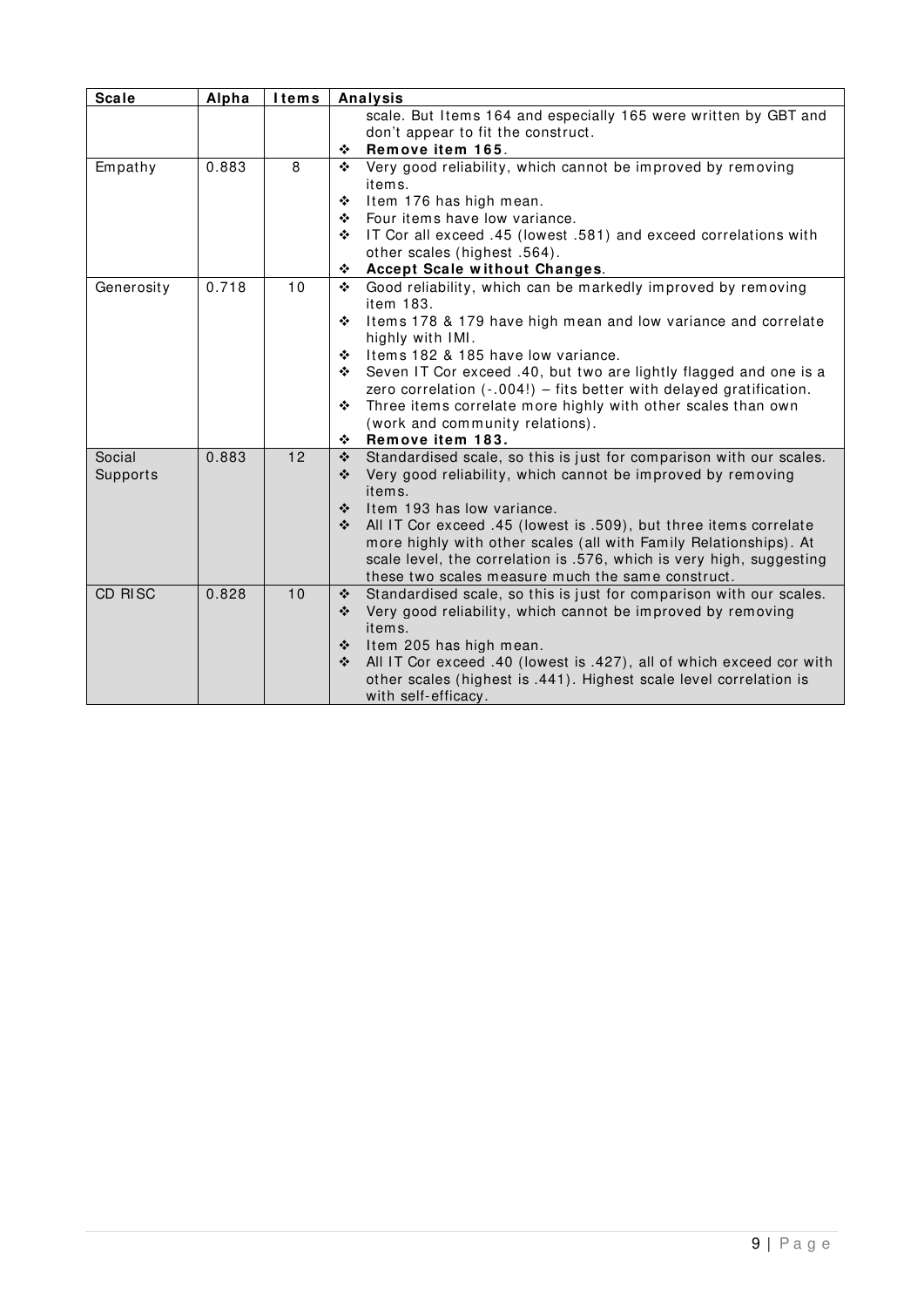### <span id="page-11-0"></span>**Round 2 of Validation**

**SPSS 0 4** . Run **Syntax 0 3** for Round 2 of the validation. Copy and paste to Excel

**Excel 0 2** . Item analysis

#### **Corrected I tem -Total Correlations**

- $\geq$  Should be high (standard: above .45)
- $\triangleright$  Range from .121 to .798
- $\triangleright$  Mean = .516 (up from .496)
- $\triangleright$  49 items (28% of them) are below .45, a good improvement from 75 items (35.9%).
- $\geq$  Items under .40 flagged, and items in low 40s lightly flagged.

| <b>Scale</b>      | Alpha | <b>I</b> tems | Analysis                                                                                                                               |  |  |
|-------------------|-------|---------------|----------------------------------------------------------------------------------------------------------------------------------------|--|--|
| <b>Family Rel</b> | .818  | 5             | Very good reliability. Cannot be improved by removing items.<br>❖                                                                      |  |  |
|                   |       |               | Few items<br>❖                                                                                                                         |  |  |
|                   |       |               | Item 1 has a high mean<br>❖                                                                                                            |  |  |
|                   |       |               | Item 6 has a high mean, also low variance<br>❖                                                                                         |  |  |
|                   |       |               | IT Correlations all above .45 (lowest is .569), and all higher than<br>❖                                                               |  |  |
|                   |       |               | with other scales (highest is .500). Highest for Social Supports, as                                                                   |  |  |
|                   |       |               | expected.                                                                                                                              |  |  |
|                   |       |               | Items 1 to 3 correlate strongly (above .45) with Social Supports.<br>❖                                                                 |  |  |
|                   |       |               | This is acceptable, as the two scales measure a very similar                                                                           |  |  |
|                   |       |               | construct.                                                                                                                             |  |  |
|                   |       |               | Accept Scale without Changes.<br>❖                                                                                                     |  |  |
| Friends Rel       | 749،  | 7             | Removed Item 10.<br>٠                                                                                                                  |  |  |
|                   | .779  | 6             | Good reliability - improved by 5%. Cannot be further improved by<br>❖                                                                  |  |  |
|                   |       |               | removing items.                                                                                                                        |  |  |
|                   |       |               | Item 7 has high mean.<br>❖                                                                                                             |  |  |
|                   |       |               | Items 11 & 12 have low variance.<br>❖                                                                                                  |  |  |
|                   |       |               | Three ITC are good, two are in the low 40, one under 40 (item<br>❖                                                                     |  |  |
|                   |       |               | $11$ .                                                                                                                                 |  |  |
|                   |       |               | Removal of item 11 drops the alpha by only .1%, but removes an<br>❖                                                                    |  |  |
|                   |       |               | item with an unacceptably low ITC.                                                                                                     |  |  |
|                   |       |               | Remove Item 11.<br>❖                                                                                                                   |  |  |
| <b>School Rel</b> | .829  | 6             | Very good reliability. Cannot be improved by removing items.<br>❖                                                                      |  |  |
|                   |       |               | Item 18 has high mean and low variance<br>❖                                                                                            |  |  |
|                   |       |               | Item 19 has high mean<br>❖                                                                                                             |  |  |
|                   |       |               | IT Correlations all above .45 (lowest is .527), and all higher than<br>❖                                                               |  |  |
|                   |       |               | with other scales (highest is .473). Highest for Social Supports,<br>though not as high as for previous variables, as expected. Also a |  |  |
|                   |       |               | bit higher for self-expectations and learning orientation, social                                                                      |  |  |
|                   |       |               | activities and role models.                                                                                                            |  |  |
|                   |       |               | <b>Accept Scale without Changes.</b><br>❖                                                                                              |  |  |
| Community         | .828  | 6             | Removed item 29.<br>٠                                                                                                                  |  |  |
| Rel               |       |               | Very good reliability. Cannot be further improved by removing<br>❖                                                                     |  |  |
|                   | .834  | 5             | items.                                                                                                                                 |  |  |
|                   |       |               | All ITC very good and far higher than other scales.<br>٠                                                                               |  |  |
|                   |       |               | Item 32 correlates very highly (above .45) with Generosity. This<br>❖                                                                  |  |  |
|                   |       |               | is a concern. However, the ITC is extremely high, making this                                                                          |  |  |
|                   |       |               | probably fine.                                                                                                                         |  |  |
|                   |       |               | Accept Scale.<br>❖                                                                                                                     |  |  |
| Role Model        | 0.908 | 6             | Excellent reliability, cannot be improved.<br>❖                                                                                        |  |  |
| Rel               |       |               | Items 33, 37 & 38 have high means.<br>❖                                                                                                |  |  |
|                   |       |               | IT Cor all above .45 (lowest is .691), all higher than with other<br>❖                                                                 |  |  |
|                   |       |               | scales (highest is .451).                                                                                                              |  |  |
|                   |       |               | Item 36 correlates strongly (above .45) with Social Supports. This<br>❖                                                                |  |  |
|                   |       |               | is acceptable, as the two scales measure a very similar construct.                                                                     |  |  |
|                   |       |               | In addition, the ITC is extremely high, making this probably fine.                                                                     |  |  |
|                   |       |               | Accept Scale without Changes.<br>❖                                                                                                     |  |  |
| Love Rel          | .579  | 6             | Removed item 40.<br>٠                                                                                                                  |  |  |
|                   | .810  | 5             | Very good reliability - a 23% improvement! Cannot be further<br>❖                                                                      |  |  |
|                   |       |               | improved by removing items.                                                                                                            |  |  |
|                   |       |               | Nearly half participants left this out - query relevance.<br>❖                                                                         |  |  |
|                   |       |               | Items 43 and 44 have high means.<br>❖                                                                                                  |  |  |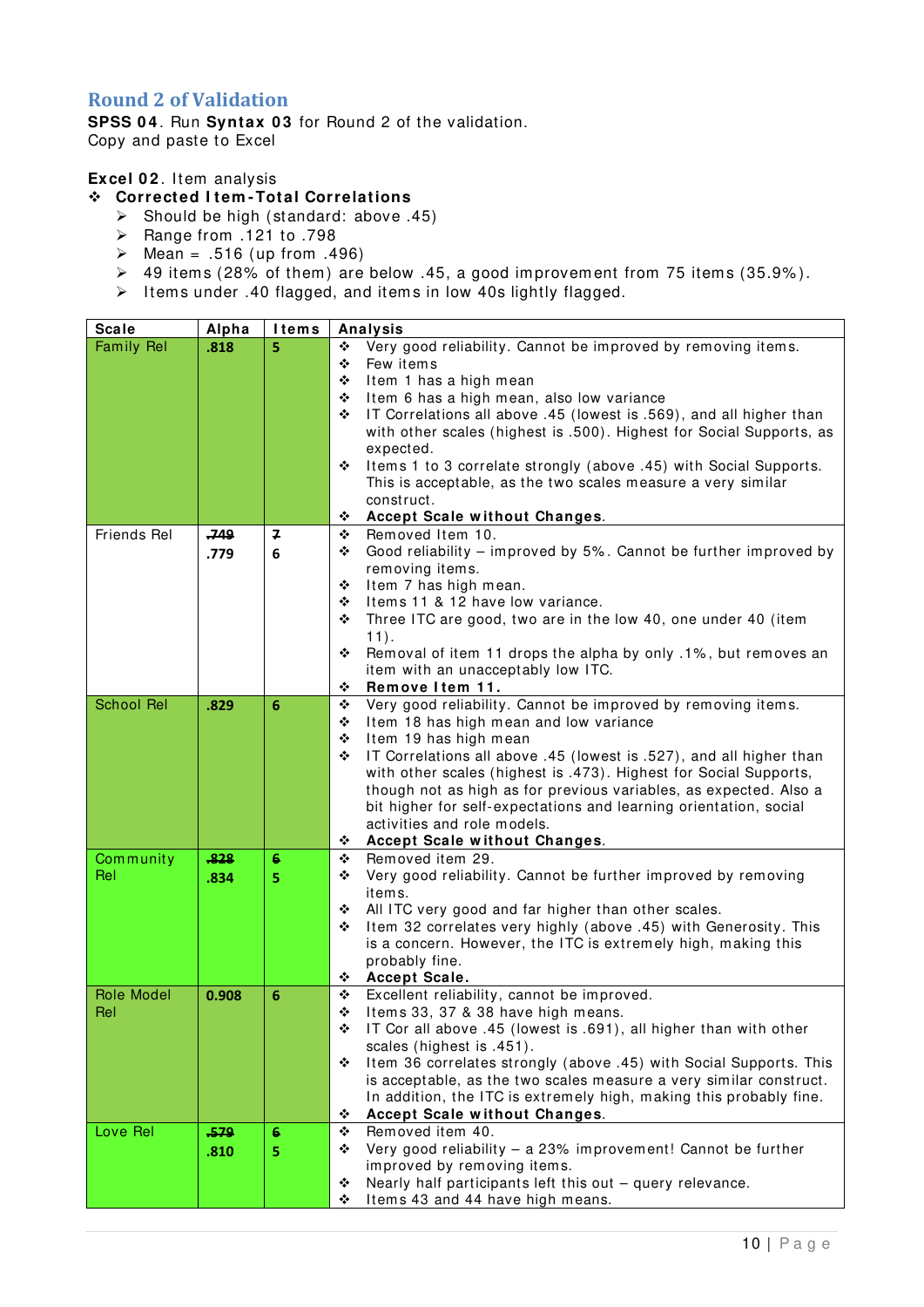| <b>Scale</b>        | Alpha  | <b>Items</b>            | Analysis |                                                                                                                           |
|---------------------|--------|-------------------------|----------|---------------------------------------------------------------------------------------------------------------------------|
|                     |        |                         | ❖        | All ITC good and far higher than other scales.                                                                            |
|                     |        |                         | ٠        | Accept Scale.                                                                                                             |
| Community           | 0.752  | $\overline{a}$          | ❖        | Good reliability, can be improved (.776) if item 47 is removed.                                                           |
| Safety              |        |                         | ❖        | IT Cor all above .40 (lowest is .405 for item 47, and all higher                                                          |
|                     |        |                         |          | than with other scales (highest is .277).                                                                                 |
|                     |        |                         | ❖        | Although removing item 47 seems appropriate, this would result                                                            |
|                     |        |                         | ❖        | in a three-item scale, which is not desirable.<br><b>Accept Scale without Changes.</b>                                    |
| Financial           | 0.718  | 4                       | ❖        | Good reliability, cannot be improved by removing any item.                                                                |
| Security            |        |                         | ❖        | IT Cor all above .40 (lowest is .440 for item 52, and all higher                                                          |
|                     |        |                         |          | than with other scales (highest is .265).                                                                                 |
|                     |        |                         | ❖        | Accept Scale without Changes.                                                                                             |
| Social              | $-716$ | 8                       | ❖        | Removed item 60.                                                                                                          |
| Activities          | .743   | $\overline{ }$          | ❖        | Good reliability, improved by 3%, but can go up more by                                                                   |
|                     |        |                         |          | removing item 55.                                                                                                         |
|                     |        |                         | ❖        | All but one ITCs okay (two in the low 40s) and higher than other                                                          |
|                     |        |                         |          | scales.                                                                                                                   |
|                     |        |                         | ❖        | Item 55 correlates very highly (above .45) with Spirituality and                                                          |
|                     |        |                         |          | has a very low ITC.                                                                                                       |
| Learning            | .658   | 9                       | ❖<br>❖   | Remove Item 55.<br>Removed items 61 and 64.                                                                               |
| Orientation         | .687   | $\overline{\mathbf{z}}$ | ❖        | Poor reliability, slightly improved. Can be pushed over .7 by                                                             |
|                     |        |                         |          | removing item 68.                                                                                                         |
|                     |        |                         | ❖        | Three ITCs are flagged, plus one lightly. ITCs higher than other                                                          |
|                     |        |                         |          | scales, except for items 67 and 68.                                                                                       |
|                     |        |                         | ❖        | Remove Items 67 & 68.                                                                                                     |
| Self-               | .746   | $\overline{ }$          | ❖        | Remove item 72.                                                                                                           |
| Expectations        | .759   | 6                       | ❖        | Good reliability. Can be further improved by removing item 74.                                                            |
|                     |        |                         | ❖        | Item 74 has high mean.                                                                                                    |
|                     |        |                         | ❖        | Four ITCs are good, and all but item 74 are higher than other                                                             |
|                     |        |                         |          | scales.                                                                                                                   |
|                     |        |                         | ❖        | Odd to remove item 74, as it is the only item specifically                                                                |
|                     |        |                         | ❖        | mentioning 'expectations for myself'!<br>Remove Item 74.                                                                  |
| Bounce-             | .679   | 6                       | ❖        | Removed item 81.                                                                                                          |
| backability         | .749   | 5                       | ❖        | Good reliability. Cannot be further improved by removing items.                                                           |
|                     |        |                         | ❖        | All ITC fine, except for item 77 (just under .40) and higher than                                                         |
|                     |        |                         |          | other scales.                                                                                                             |
|                     |        |                         | ❖        | Accept Scale.                                                                                                             |
| Problem             | .659   | 7                       | ÷.       | Removed item 89.                                                                                                          |
| Solving             | .733   | 6                       | ❖        | Good reliability, but can be further improved by removing item                                                            |
|                     |        |                         |          | 83.                                                                                                                       |
|                     |        |                         | ❖        | Item 83 has high mean, low variance.                                                                                      |
|                     |        |                         | ❖        | All ITCs, except item 83, above .40 and higher than other scales.                                                         |
|                     |        |                         | ❖        | Remove Item 83.                                                                                                           |
| Locus of<br>Control | .592   | 6                       | ❖<br>❖   | Removed item 93.<br>Poor reliability, but 5% improved on before. Cannot be further                                        |
|                     | .646   | 5                       |          | improved by removing items.                                                                                               |
|                     |        |                         | ❖        | Three items have high mean and low variance.                                                                              |
|                     |        |                         | ❖        | One item correlates highly with IMI.                                                                                      |
|                     |        |                         | ❖        | Three ITCs under .45, two of which under .40. Highest ITC is                                                              |
|                     |        |                         |          | .477.                                                                                                                     |
|                     |        |                         | ٠        | Scale lacks internal coherence and separation from other scales.                                                          |
|                     |        |                         | ❖        | Remove Scale entirely.                                                                                                    |
| Self-Efficacy       | .785   | 9                       | ❖        | Removed item 102.                                                                                                         |
|                     | .778   | 8                       | ❖        | Good reliability, which cannot be improved by removing items.                                                             |
|                     |        |                         | ❖        | Item 97 has high mean and low variance.                                                                                   |
|                     |        |                         | ❖<br>❖   | Items 101 & 104 have low variance.                                                                                        |
|                     |        |                         |          | Items 99, 100 & 103 correlate highly with IMI. Maybe these items<br>tap into a cavalier "I can handle anything" attitude? |
|                     |        |                         | ❖        | All but one ITC are good and higher than other scales.                                                                    |
|                     |        |                         | ❖        | Item 98 has ITC under .40. Its removal will drop the reliability                                                          |
|                     |        |                         |          | very slightly but increase validity.                                                                                      |
|                     |        |                         | ❖        | Items 100 and 105 correlate strongly (above .45) with CD-RISC.                                                            |
|                     |        |                         |          | This is acceptable, as the two scales measure a very similar                                                              |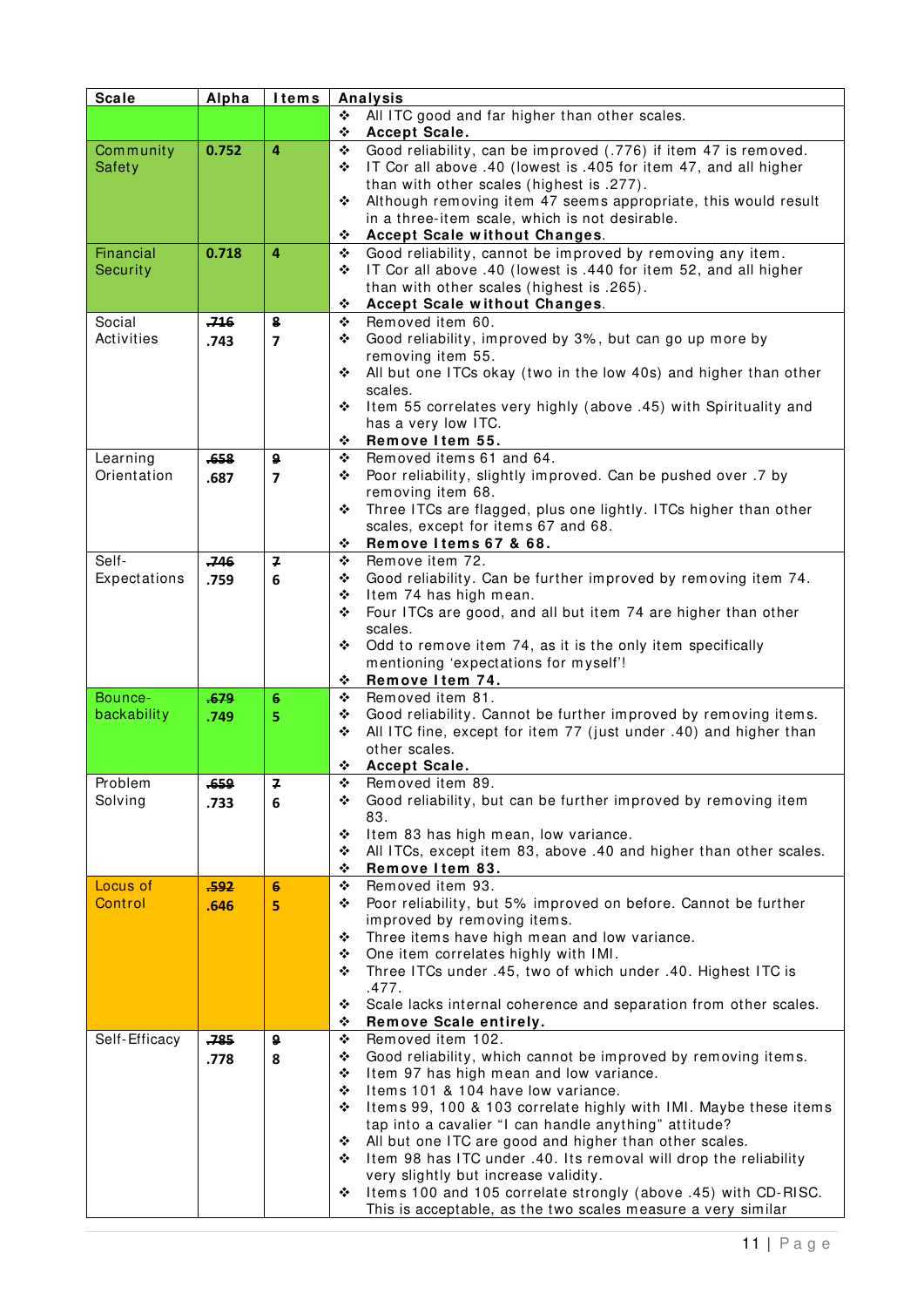| <b>Scale</b>     | Alpha | <b>Items</b>    |        | <b>Analysis</b>                                                                                                                      |
|------------------|-------|-----------------|--------|--------------------------------------------------------------------------------------------------------------------------------------|
|                  |       |                 |        | construct.                                                                                                                           |
|                  |       |                 | ❖      | Remove item 98.                                                                                                                      |
| Hopefulness      | .586  | 6               | ❖      | Removed item 107.                                                                                                                    |
|                  | .659  | 5               | ❖      | Poor reliability, but improved by 7%. Can be improved to above                                                                       |
|                  |       |                 |        | .7 by removing item 109.                                                                                                             |
|                  |       |                 | ❖      | Item 97 has high mean and low variance.                                                                                              |
|                  |       |                 | ❖<br>❖ | Items 108 and 110 have high means.<br>Item 108 correlates highly with IMI.                                                           |
|                  |       |                 | ❖      | Three ITCs are good and higher than other scales, but item 109                                                                       |
|                  |       |                 |        | has very low ITC and that correlates more strongly with self-                                                                        |
|                  |       |                 |        | esteem.                                                                                                                              |
|                  |       |                 | ❖      | Item 112 correlates strongly (above .45) with self-esteem. This is                                                                   |
|                  |       |                 |        | a concern because the ITC for this item is not very convincing.                                                                      |
|                  |       |                 | ❖      | Remove item 109.                                                                                                                     |
| Self-Esteem      | ,794  | 10              | ❖      | Removed item 122.                                                                                                                    |
|                  | .804  | 9               | ❖      | Very good reliability, which cannot be improved by removing                                                                          |
|                  |       |                 |        | items.                                                                                                                               |
|                  |       |                 | ❖      | Four items correlate highly with IMI.                                                                                                |
|                  |       |                 | ❖<br>❖ | Item 116 has low variance.<br>Four ITC are of concern (especially 117 and 121) and one is lower                                      |
|                  |       |                 |        | than for other scales (117). Item 113 has almost identical ITC and                                                                   |
|                  |       |                 |        | correlation with self-efficacy.                                                                                                      |
|                  |       |                 | ❖      | Item 124 correlates very highly (above .45) with Resourcefulness.                                                                    |
|                  |       |                 |        | This is a concern. However, the ITC is okay, making this probably                                                                    |
|                  |       |                 |        | fine.                                                                                                                                |
|                  |       |                 | ❖      | Remove item 117.                                                                                                                     |
| Resource-        | 786   | 8               | ❖      | Removed item 129.                                                                                                                    |
| fulness          | .778  | $\overline{7}$  | ❖      | Good reliability, which cannot be improved by removing items.                                                                        |
|                  |       |                 | ❖      | Four of the 8 items have low variance                                                                                                |
|                  |       |                 | ❖      | Six items correlate highly with IMI. This construct, more than any<br>other, appears to be influenced by IM. At scale level, has the |
|                  |       |                 |        | highest correlation with IMI (.350 - next highest is .272 for self-                                                                  |
|                  |       |                 |        | efficacy, which is quite a big gap).                                                                                                 |
|                  |       |                 | ❖      | All ITC above .40 and higher than other scales.                                                                                      |
|                  |       |                 | ❖      | Item 126 correlates highly (above .45) with CD-RISC, which is a                                                                      |
|                  |       |                 |        | bit of a concern. But given that they measure similar constructs,                                                                    |
|                  |       |                 |        | and the ITC is very high, it's probably fine.                                                                                        |
|                  |       |                 | ❖      | Item 131 correlates very highly (above .45) with Self-Efficacy.                                                                      |
|                  |       |                 |        | This is a concern. However, the ITC is good, making this probably                                                                    |
|                  |       |                 |        | fine.                                                                                                                                |
| Stress           | .700  | 7               | ❖<br>❖ | Accept Scale.<br>Removed item 141.                                                                                                   |
| Tolerance        | .714  | 6               | ❖      | Good reliability, which can be slightly improved by removing item                                                                    |
|                  |       |                 |        | 140.                                                                                                                                 |
|                  |       |                 | ❖      | All ITC, other than item 140, are good and higher than other                                                                         |
|                  |       |                 |        | scales.                                                                                                                              |
|                  |       |                 | ❖      | Remove item 140.                                                                                                                     |
| <b>Delayed</b>   | ,524  | 10              | ❖      | Removed item 144.                                                                                                                    |
| Gratification    | .603  | 9               | ❖      | Poor reliability, which cannot be significantly improved by                                                                          |
|                  |       |                 | ❖      | removing items.<br>All but one ITC are below .45 and most below .40 and few are                                                      |
|                  |       |                 |        | lower than other scales.                                                                                                             |
|                  |       |                 | ❖      | The low alpha is a real big problem and undermines the overall                                                                       |
|                  |       |                 |        | quality of the measure.                                                                                                              |
|                  |       |                 | ❖      | Remove Scale entirely.                                                                                                               |
| Spirituality     | .861  | $6\phantom{1}6$ | ❖      | Very good reliability, which cannot be improved by removing                                                                          |
|                  |       |                 |        | items.                                                                                                                               |
|                  |       |                 | ❖      | IT Cor all above .45 (lowest is .610), with no cor with other scales                                                                 |
|                  |       |                 |        | being higher (highest is .303).                                                                                                      |
|                  |       |                 | ❖      | Accept Scale without Changes.                                                                                                        |
| <b>Team Work</b> | .814  | 5               | ❖      | Very good reliability, which cannot be improved by removing                                                                          |
|                  |       |                 |        | items.                                                                                                                               |
|                  |       |                 | ❖<br>❖ | Items 159 & 163 have high means and low variance.<br>Items 161 & 163 correlate highly with IMI.                                      |
|                  |       |                 | ❖      | IT Cor all above .45 (lowest is .522), with no cor with other scales                                                                 |
|                  |       |                 |        |                                                                                                                                      |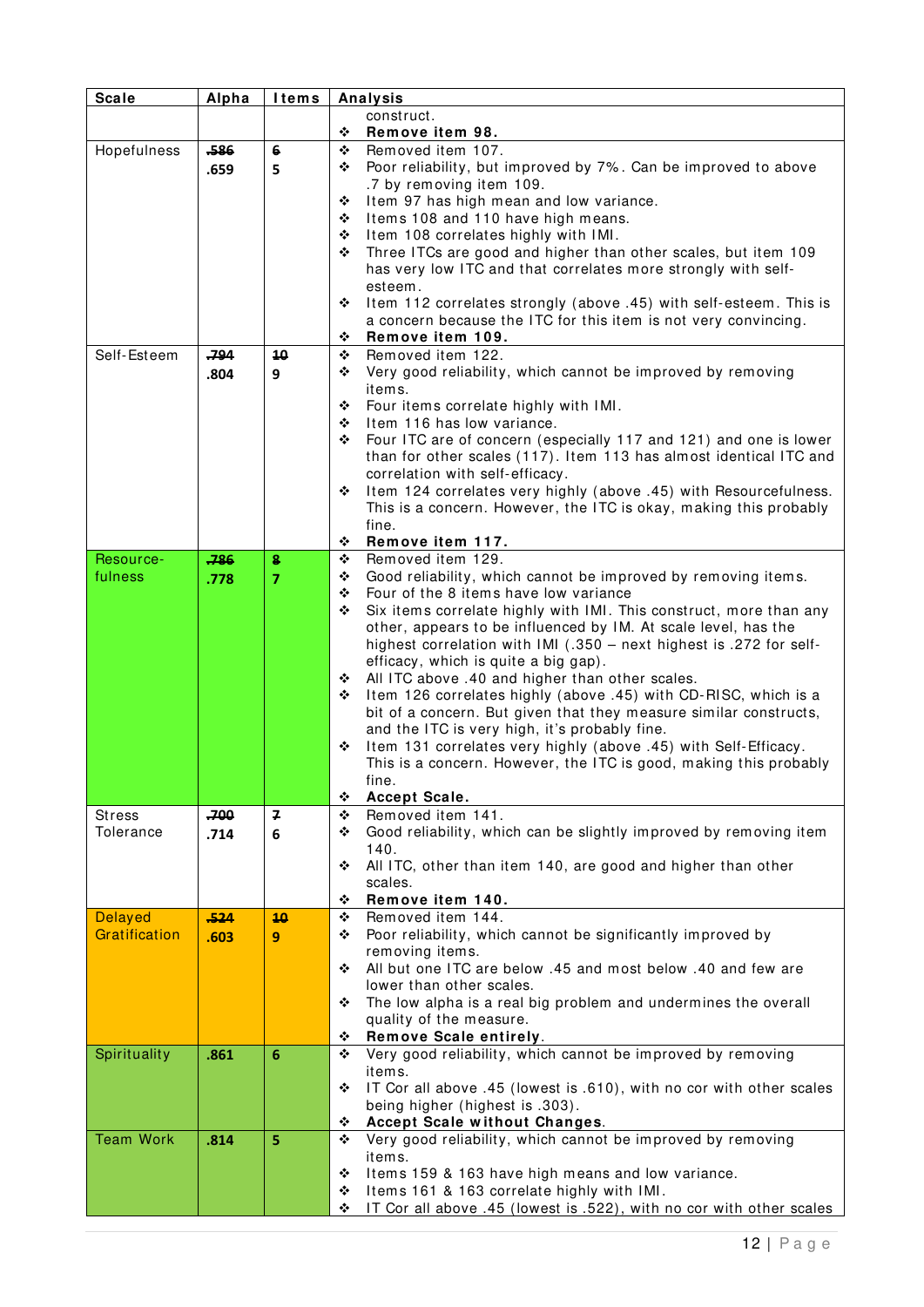| <b>Scale</b>      | Alpha | <b>Items</b> | Analysis                                                                                                                              |
|-------------------|-------|--------------|---------------------------------------------------------------------------------------------------------------------------------------|
|                   |       |              | being higher (highest is .476).                                                                                                       |
|                   |       |              | Items 159 and 163 correlate very highly (above .45) with<br>❖                                                                         |
|                   |       |              | Generosity and Empathy respectively. This is a concern,                                                                               |
|                   |       |              | particularly given that the ITCs are not very convincing. It raises                                                                   |
|                   |       |              | some questions about the coherence of this construct.                                                                                 |
|                   |       |              | Accept Scale without Changes.<br>❖                                                                                                    |
| <b>Conflict</b>   | -585  | 6            | Removed item 165.<br>❖                                                                                                                |
| <b>Resolution</b> | .568  | 5            | Very poor reliability, which cannot be improved by removing<br>❖                                                                      |
|                   |       |              | items.                                                                                                                                |
|                   |       |              | ❖<br>Items 168 & 169 correlate highly with IMI.                                                                                       |
|                   |       |              | ITC are all below .45, only 1 above .40, and two are lower than<br>❖                                                                  |
|                   |       |              | other scales.                                                                                                                         |
|                   |       |              | The low alpha is a real problem. Pity, because this is an important<br>❖                                                              |
|                   |       |              | construct for the study.<br>Remove Scale entirely.<br>❖                                                                               |
| Empathy           | 0.883 | 8            | Very good reliability, which cannot be improved by removing<br>❖                                                                      |
|                   |       |              | items.                                                                                                                                |
|                   |       |              | Item 176 has high mean.<br>❖                                                                                                          |
|                   |       |              | Four items have low variance.<br>❖                                                                                                    |
|                   |       |              | IT Cor all exceed .45 (lowest .581) and exceed correlations with<br>❖                                                                 |
|                   |       |              | other scales (highest .559).                                                                                                          |
|                   |       |              | Items 173 and 175-177 correlate very highly (above .45) with<br>❖                                                                     |
|                   |       |              | Generosity. This is a concern, though for two of the items the ITC                                                                    |
|                   |       |              | is very high, making this probably fine. But the overlap between                                                                      |
|                   |       |              | Empathy and Generosity must be explored theoretically.                                                                                |
|                   |       |              | Accept Scale without Changes.<br>❖                                                                                                    |
| Generosity        | .718  | 10           | Removed item 183.<br>❖                                                                                                                |
|                   | .775  | 9            | Good reliability, which cannot be improved by removing items.<br>❖                                                                    |
|                   |       |              | Items 178 & 179 have high mean and low variance and correlate<br>❖                                                                    |
|                   |       |              | highly with IMI.                                                                                                                      |
|                   |       |              | Items 182 & 185 have low variance.<br>❖                                                                                               |
|                   |       |              | Five ITCs exceed .45, but one (item 178) is below .40. Two ITCs<br>❖                                                                  |
|                   |       |              | are lower than other scales (items 180 and 182).                                                                                      |
|                   |       |              | Items 180, 182 and 185 correlate very highly (above .45) with<br>❖<br>Empathy (for the second two) and Community Relations (the first |
|                   |       |              | item). This is a concern, though for all three items the ITC is very                                                                  |
|                   |       |              | high, making this probably fine. But the overlap between Empathy                                                                      |
|                   |       |              | and Generosity must be explored theoretically.                                                                                        |
|                   |       |              | Remove item 178.<br>❖                                                                                                                 |
| Social            | 0.883 | 12           | $\bullet^{\bullet}_{\bullet}$<br>Standardised scale, so this is just for comparison with our scales.                                  |
| Supports          |       |              | Very good reliability, which cannot be improved by removing<br>❖                                                                      |
|                   |       |              | items.                                                                                                                                |
|                   |       |              | Item 193 has low variance.<br>❖                                                                                                       |
|                   |       |              | All IT Cor exceed .45 (lowest is .509), but three items correlate<br>❖                                                                |
|                   |       |              | more highly with other scales (all with Family Relationships). At                                                                     |
|                   |       |              | scale level, the correlation is .576, which is very high, suggesting                                                                  |
|                   |       |              | these two scales measure much the same construct.                                                                                     |
| CD RISC           | 0.828 | 10           | Standardised scale, so this is just for comparison with our scales.<br>❖                                                              |
|                   |       |              | Very good reliability, which cannot be improved by removing<br>❖                                                                      |
|                   |       |              | items.                                                                                                                                |
|                   |       |              | Item 205 has high mean.<br>❖                                                                                                          |
|                   |       |              | All IT Cor exceed .40 (lowest is .427), all of which exceed cor with<br>❖                                                             |
|                   |       |              | other scales (highest is .441). Highest scale level correlation is<br>with self-efficacy.                                             |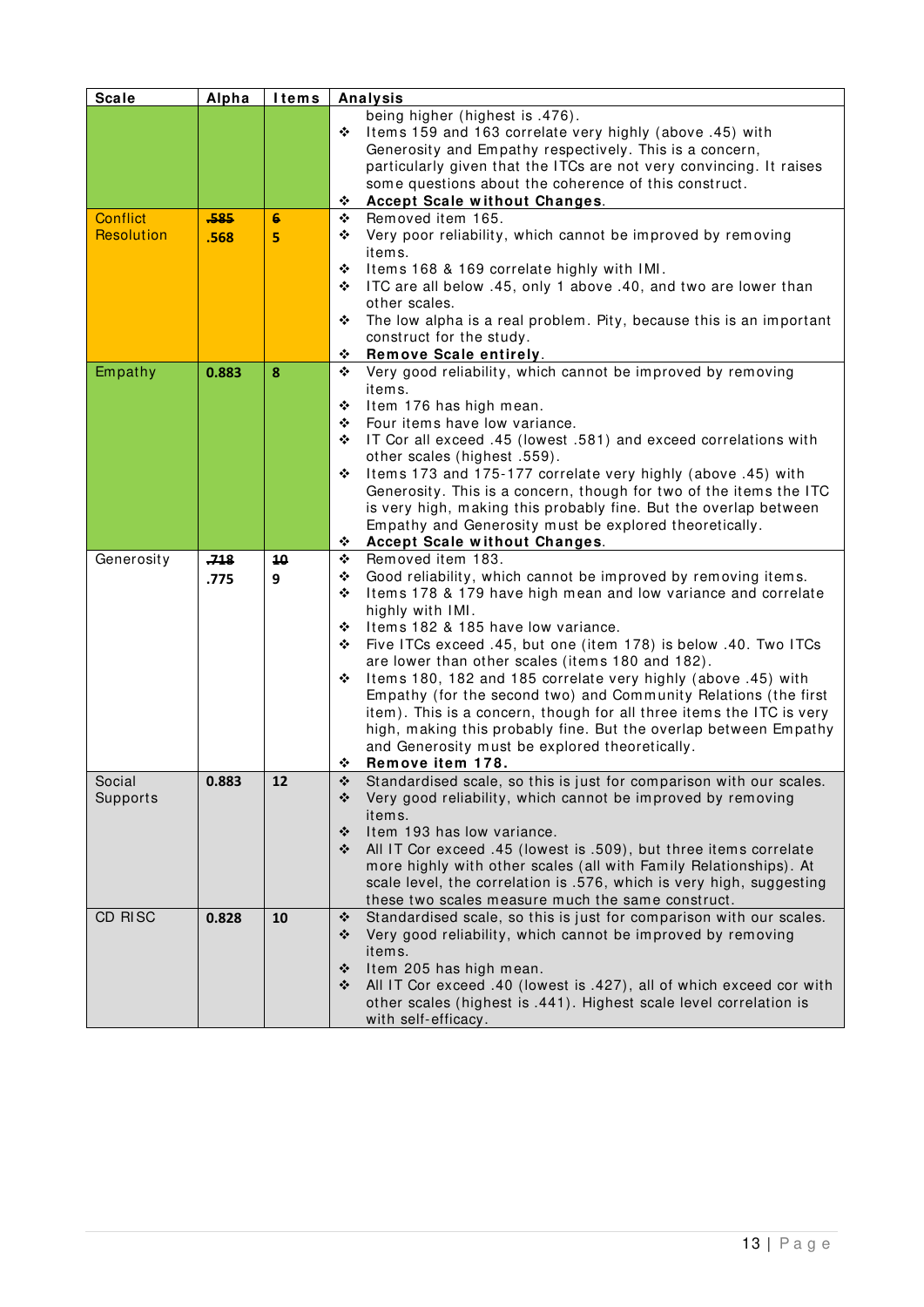### <span id="page-15-0"></span>**Round 3 of Validation**

**SPSS 05**. Run **Syntax 04** for Round 3 of the validation. Copy and paste to Excel

#### **Excel 0 3** . Item analysis

#### **Corrected I tem -Total Correlations**

- $\geq$  Should be high (standard: above .45)
- $\triangleright$  Range from .339 to .798
- $\geq$  Mean = .559 (up from .516, up from .496)
- $\geq$  25 items (17%) are below .45, a good improvement from 49 items (28% of them), improved from 75 items (35.9%).
- $\triangleright$  The four items under .40 flagged, and the 21 items in low 40s lightly flagged.

| <b>Scale</b>       | Alpha | <b>I</b> tems   | <b>Analysis</b>                                                                                                                  |
|--------------------|-------|-----------------|----------------------------------------------------------------------------------------------------------------------------------|
| <b>Family Rel</b>  | .818  | 5               | Very good reliability. Cannot be improved by removing items.<br>❖                                                                |
|                    |       |                 | ❖<br>Few items                                                                                                                   |
|                    |       |                 | Item 1 has a high mean<br>❖                                                                                                      |
|                    |       |                 | Item 6 has a high mean, also low variance<br>❖                                                                                   |
|                    |       |                 | IT Correlations all above .45 (lowest is .569), and all higher than<br>❖                                                         |
|                    |       |                 | with other scales (highest is .500). Highest for Social Supports, as                                                             |
|                    |       |                 | expected.                                                                                                                        |
|                    |       |                 | Items 1 to 3 correlate strongly (above .45) with Social Supports.<br>❖                                                           |
|                    |       |                 | This is acceptable, as the two scales measure a very similar                                                                     |
|                    |       |                 | construct.                                                                                                                       |
|                    |       |                 | <b>Accept Scale without Changes.</b><br>❖                                                                                        |
| <b>Friends Rel</b> | .749  | 7               | Removed item 11.<br>❖                                                                                                            |
|                    | .779  | 6               | Removed Item 10.<br>❖                                                                                                            |
|                    | 777   | $\overline{5}$  | Good reliability - dropped slightly after removal of item 11. Can<br>❖                                                           |
|                    |       |                 | be further improved by removing item 12.                                                                                         |
|                    |       |                 | Item 7 has high mean.<br>❖                                                                                                       |
|                    |       |                 | Items 11 & 12 have low variance.<br>❖                                                                                            |
|                    |       |                 | Three ITC are good, one is in the low 40s, one under 40 (item<br>❖                                                               |
|                    |       |                 | 12). Item 12's ITC has dropped from .409 to .354, as a result of                                                                 |
|                    |       |                 | deleting item 11 which had an ITC of .381. Thus, the removal of                                                                  |
|                    |       |                 | item 11 has resulted in a shorter but less robust scale.                                                                         |
|                    |       |                 | It we removed item 12, we'd have the highest alpha and ITC, but<br>❖                                                             |
|                    |       |                 | a narrower construct. There are really two aspects to the 6-item                                                                 |
|                    |       |                 | version, viz goodness of friends and supportiveness of friendship.                                                               |
|                    |       |                 | Items 11 and 12 measure the former. Either we drop both,                                                                         |
|                    |       |                 | leading to a 4-item construct about supportiveness of friendships,                                                               |
|                    |       |                 | or we reinstate item 11 so we capture both aspects. Ideally,                                                                     |
|                    |       |                 | though, a scale should be unidimensional, so removing item 12 is                                                                 |
|                    |       |                 | indicated.                                                                                                                       |
|                    |       |                 | However, if we do that, item 13's ITC drops to under .40. So<br>❖                                                                |
|                    |       |                 | every removal of an item impacts on others, which is a slippery                                                                  |
|                    |       |                 | slide to single-item scales. If item 13 was then dropped, alpha<br>would jump to .827, suggesting that items 7-9 form a coherent |
|                    |       |                 | but very narrow 'supportive friendships' construct. The other                                                                    |
|                    |       |                 | three items (11-13) do intercorrelate, but their alpha is only .539.                                                             |
|                    |       |                 | Overall, the best solution seems to be to reinstate item 11 and<br>❖                                                             |
|                    |       |                 | have a slightly broader construct about supportive and positive                                                                  |
|                    |       |                 | friendships. Factorial validity is fine either way.                                                                              |
|                    |       |                 | Reinstate item 11, then accept scale.<br>❖                                                                                       |
| <b>School Rel</b>  | .829  | 6               | ٠<br>Very good reliability. Cannot be improved by removing items.                                                                |
|                    |       |                 | Item 18 has high mean and low variance<br>❖                                                                                      |
|                    |       |                 | Item 19 has high mean<br>❖                                                                                                       |
|                    |       |                 | IT Correlations all above .45 (lowest is .527), and all higher than<br>❖                                                         |
|                    |       |                 | with other scales (highest is .473). Highest for Social Supports,                                                                |
|                    |       |                 | though not as high as for previous variables, as expected. Also a                                                                |
|                    |       |                 | bit higher for self-expectations and learning orientation, social                                                                |
|                    |       |                 | activities and role models.                                                                                                      |
|                    |       |                 | Accept Scale without Changes.<br>❖                                                                                               |
| Community          | .828  | $6\phantom{1}6$ | Removed item 29.<br>❖                                                                                                            |
| Rel                | .834  | 5               | Very good reliability. Cannot be further improved by removing<br>❖                                                               |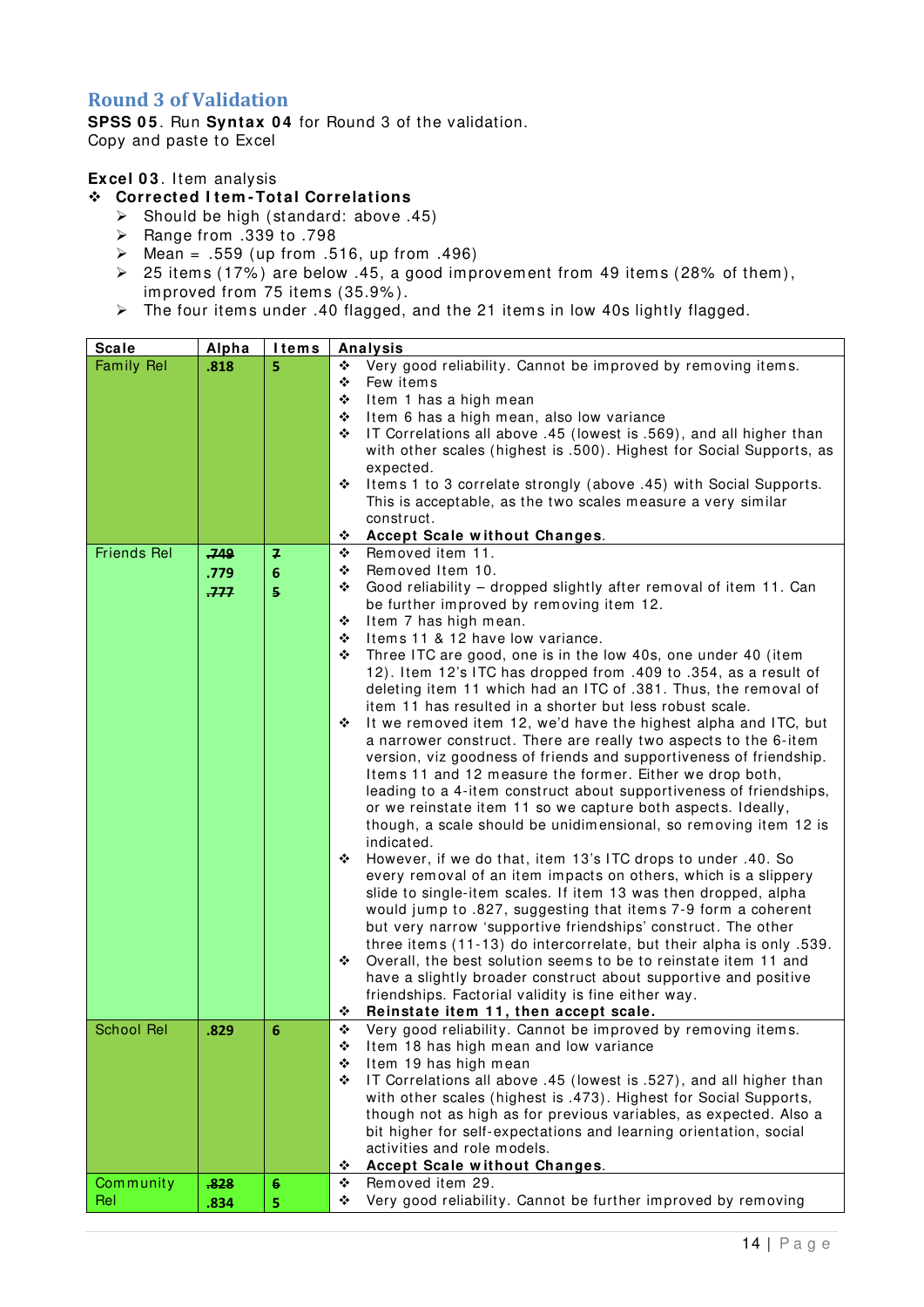| <b>Scale</b>      | Alpha          | <b>Items</b>     | Analysis                                                                                                                                 |
|-------------------|----------------|------------------|------------------------------------------------------------------------------------------------------------------------------------------|
|                   |                |                  | items.                                                                                                                                   |
|                   |                |                  | All ITC very good and far higher than other scales.<br>❖                                                                                 |
|                   |                |                  | Item 32 correlates very highly (above .45) with Generosity. This<br>❖                                                                    |
|                   |                |                  | is a concern. However, the ITC is extremely high, making this                                                                            |
|                   |                |                  | probably fine.                                                                                                                           |
|                   |                |                  | Accept Scale.<br>❖                                                                                                                       |
| <b>Role Model</b> | 0.908          | 6                | Excellent reliability, cannot be improved.<br>❖                                                                                          |
| Rel               |                |                  | Items 33, 37 & 38 have high means.<br>❖                                                                                                  |
|                   |                |                  | IT Cor all above .45 (lowest is .691), all higher than with other<br>❖                                                                   |
|                   |                |                  | scales (highest is .451).                                                                                                                |
|                   |                |                  | Item 36 correlates strongly (above .45) with Social Supports. This<br>❖                                                                  |
|                   |                |                  | is acceptable, as the two scales measure a very similar construct.<br>In addition, the ITC is extremely high, making this probably fine. |
|                   |                |                  | Accept Scale without Changes.<br>❖                                                                                                       |
| Love Rel          | .579           | 6                | Removed item 40.<br>❖                                                                                                                    |
|                   | .810           | 5                | Very good reliability - a 23% improvement! Cannot be further<br>❖                                                                        |
|                   |                |                  | improved by removing items.                                                                                                              |
|                   |                |                  | Nearly half participants left this out - query relevance.<br>❖                                                                           |
|                   |                |                  | Items 43 and 44 have high means.<br>❖                                                                                                    |
|                   |                |                  | All ITC good and far higher than other scales.<br>❖                                                                                      |
|                   |                |                  | ❖<br>Accept Scale.                                                                                                                       |
| Community         | 0.752          | 4                | Good reliability, can be improved (.776) if item 47 is removed.<br>❖                                                                     |
| Safety            |                |                  | IT Cor all above .40 (lowest is .405 for item 47, and all higher<br>❖                                                                    |
|                   |                |                  | than with other scales (highest is .277).                                                                                                |
|                   |                |                  | Although removing item 47 seems appropriate, this would result<br>❖                                                                      |
|                   |                |                  | in a three-item scale, which is not desirable.                                                                                           |
|                   |                |                  | ٠<br>Accept Scale without Changes.                                                                                                       |
| Financial         | 0.718          | $\overline{a}$   | Good reliability, cannot be improved by removing any item.<br>❖                                                                          |
| Security          |                |                  | IT Cor all above .40 (lowest is .440 for item 52, and all higher<br>❖                                                                    |
|                   |                |                  | than with other scales (highest is .265).<br>Accept Scale without Changes.<br>❖                                                          |
| Social            | 716            | $\bf{8}$         | Removed item 55.<br>❖                                                                                                                    |
| <b>Activities</b> | .743           | $\overline{f}$   | Removed item 60.<br>❖                                                                                                                    |
|                   |                |                  | Good reliability, improved by another 2%, and cannot be further<br>❖                                                                     |
|                   | .762           | 6                | improved.                                                                                                                                |
|                   |                |                  | All but one ITCs okay (item 56 is .393) and all higher than other<br>❖                                                                   |
|                   |                |                  | scales. So factorial validity is good.                                                                                                   |
|                   |                |                  | Accept Scale.<br>❖                                                                                                                       |
| Learning          | .658           | $\boldsymbol{9}$ | Removed items 67 & 68.<br>❖                                                                                                              |
| Orientation       | .687           | 7                | ❖<br>Removed items 61 and 64.                                                                                                            |
|                   | .719           | 5                | Good reliability, improved by 6% on original version. Cannot be<br>❖                                                                     |
|                   |                |                  | further improved by removing items.                                                                                                      |
|                   |                |                  | Two ITCs are lightly flagged, and all higher than with other scales.<br>❖                                                                |
|                   |                |                  | Good factorial validity.                                                                                                                 |
| Self-             |                | $\overline{f}$   | Accept Scale.<br>❖<br>Removed Item 74.<br>❖                                                                                              |
| Expectations      | $-746$<br>.759 | 6                | Remove item 72.<br>❖                                                                                                                     |
|                   |                |                  | Good reliability, 2% improved on original version. Cannot be<br>❖                                                                        |
|                   | .766           | 5                | further improved by removing items.                                                                                                      |
|                   |                |                  | One ITCs lightly flagged, and all higher than with other scales.<br>❖                                                                    |
|                   |                |                  | Good factorial validity.                                                                                                                 |
|                   |                |                  | Accept Scale.<br>❖                                                                                                                       |
| Bounce-           | .679           | 6                | Removed item 81.<br>❖                                                                                                                    |
| backability       | .749           | 5                | Good reliability. Cannot be further improved by removing items.<br>❖                                                                     |
|                   |                |                  | All ITC fine, except for item 77 (just under .40) and higher than<br>❖                                                                   |
|                   |                |                  | other scales.                                                                                                                            |
|                   |                |                  | Accept Scale.<br>❖                                                                                                                       |
| Problem           | .659           | $\overline{f}$   | Removed Item 83.<br>❖                                                                                                                    |
| Solving           | 733            | 6                | Removed item 89.<br>❖                                                                                                                    |
|                   | .742           | 5                | Good reliability, 9% improved on original version. Cannot be<br>❖                                                                        |
|                   |                |                  | further improved by removing items.<br>All ITCs above .40 and higher than other scales. Good factorial<br>❖                              |
|                   |                |                  | validity.                                                                                                                                |
|                   |                |                  | Accept Scale.<br>❖                                                                                                                       |
|                   |                |                  |                                                                                                                                          |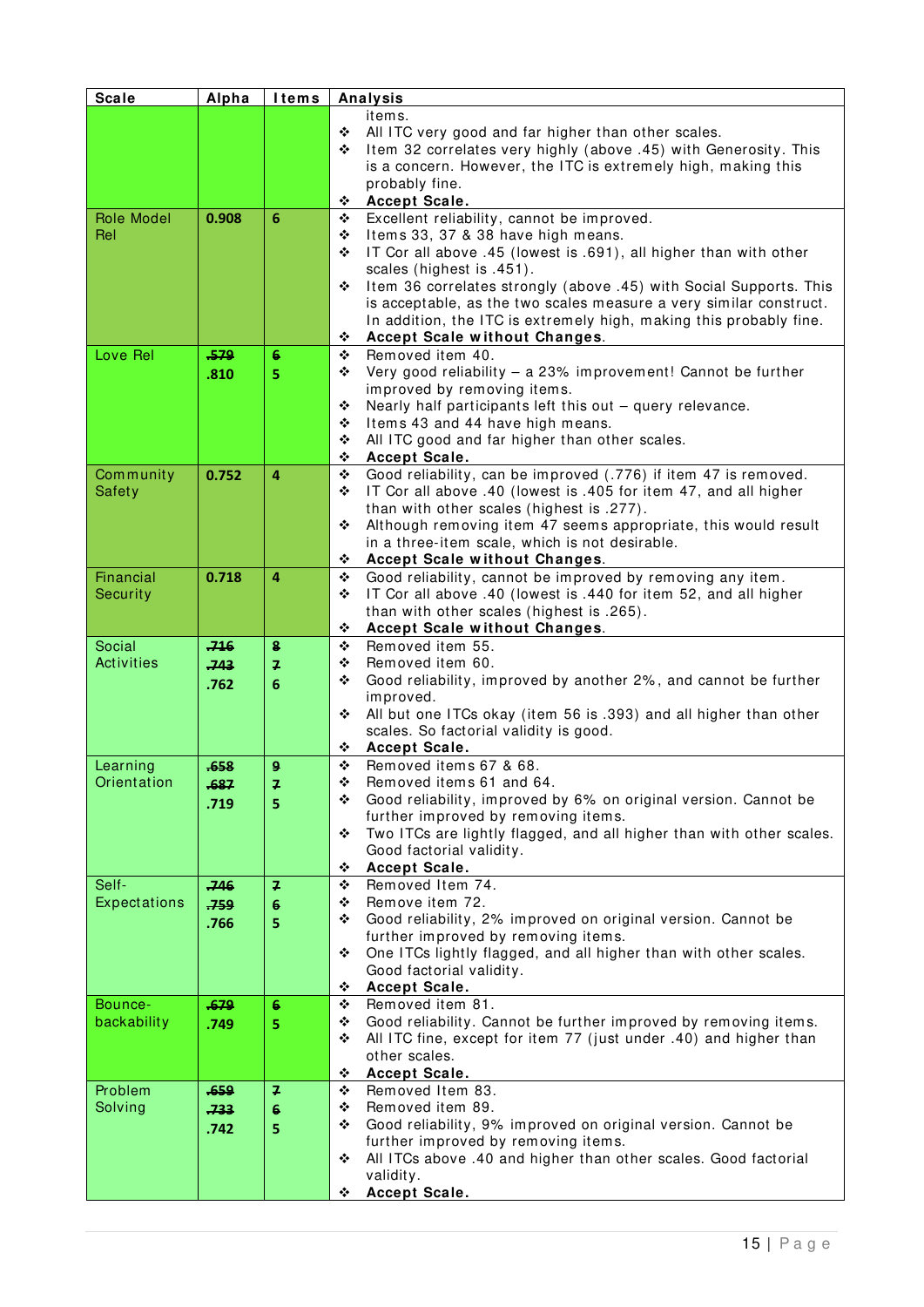| <b>Scale</b>     | Alpha | <b>Items</b>   |                       | Analysis                                                                                                                            |  |
|------------------|-------|----------------|-----------------------|-------------------------------------------------------------------------------------------------------------------------------------|--|
| Self-Efficacy    | .785  | 9              | Removed item 98.<br>❖ |                                                                                                                                     |  |
|                  | .778  | 8              | ❖                     | Removed item 102.                                                                                                                   |  |
|                  | .770  | $\overline{7}$ | ❖                     | Good reliability, which cannot be improved by removing items. It                                                                    |  |
|                  |       |                |                       | has dropped by 1.5% since the original, but to the benefit of                                                                       |  |
|                  |       |                |                       | validity.                                                                                                                           |  |
|                  |       |                | ❖                     | Item 97 has high mean and low variance.                                                                                             |  |
|                  |       |                | ❖<br>❖                | Items 101 & 104 have low variance.                                                                                                  |  |
|                  |       |                |                       | Items 99, 100 & 103 correlate highly with IMI. Maybe these items<br>tap into a cavalier "I can handle anything" attitude?           |  |
|                  |       |                | ❖                     | All ITC are good and higher than other scales.                                                                                      |  |
|                  |       |                | ❖                     | Items 100 and 105 correlate strongly (above .45) with CD-RISC.                                                                      |  |
|                  |       |                |                       | This is acceptable, as the two scales measure a very similar                                                                        |  |
|                  |       |                |                       | construct.                                                                                                                          |  |
|                  |       |                | ❖                     | Accept Scale.                                                                                                                       |  |
| Hopefulness      | .586  | $6\phantom{1}$ | ❖                     | Removed item 109.                                                                                                                   |  |
|                  | .659  | 5              | ❖                     | Removed item 107.                                                                                                                   |  |
|                  | .713  | $\overline{4}$ | ❖                     | Good reliability, improved by 13% from original. Cannot be                                                                          |  |
|                  |       |                |                       | further improved by removing items                                                                                                  |  |
|                  |       |                | ❖                     | Item 97 has high mean and low variance.                                                                                             |  |
|                  |       |                | ❖                     | Items 108 and 110 have high means.                                                                                                  |  |
|                  |       |                | ❖<br>❖                | Item 108 correlates highly with IMI.<br>All ITCs above .40, one lightly flagged, all above other scales.                            |  |
|                  |       |                | ❖                     | Item 112 correlates strongly (above .45) with self-esteem. This is                                                                  |  |
|                  |       |                |                       | a concern because the ITC for this item is not very convincing.                                                                     |  |
|                  |       |                |                       | However, this item speaks directly to the future, which is central                                                                  |  |
|                  |       |                |                       | to this construct.                                                                                                                  |  |
|                  |       |                | ❖                     | Accept Scale.                                                                                                                       |  |
| Self-Esteem      | ,794  | 10             | ❖                     | Removed item 117.                                                                                                                   |  |
|                  | .804  | 9 <sup>°</sup> | ❖                     | Removed item 122.                                                                                                                   |  |
|                  | .802  | 8              | ❖                     | Very good reliability, which cannot be improved by removing                                                                         |  |
|                  |       |                |                       | items, though removing item 121 will not reduce reliability.                                                                        |  |
|                  |       |                | ❖                     | Four items correlate highly with IMI.                                                                                               |  |
|                  |       |                | ❖<br>❖                | Item 116 has low variance.                                                                                                          |  |
|                  |       |                |                       | Three ITCs are of concern (particularly item 121 is .339) and one<br>is lower than for other scales (item 113). Item 113 has almost |  |
|                  |       |                |                       | identical ITC and correlation with self-efficacy.                                                                                   |  |
|                  |       |                | ❖                     | Item 124 correlates very highly (.509) with Resourcefulness. This                                                                   |  |
|                  |       |                |                       | is a concern, especially as the ITC is not very high (.591).                                                                        |  |
|                  |       |                | ❖                     | The most coherent scale (alpha = $.813$ and lowest ITC $.582$ )                                                                     |  |
|                  |       |                |                       | comes with four items (115, 119, 120, 123), but all of these are                                                                    |  |
|                  |       |                |                       | negatively worded, thus do not really measure self-esteem (rather                                                                   |  |
|                  |       |                |                       | the absence of a negative self-esteem). So, although the numbers                                                                    |  |
|                  |       |                |                       | look nice, the content validity is problematic.                                                                                     |  |
|                  |       |                | ❖                     | If item 121 is removed, item 116's ITC drops from .410 to .370,                                                                     |  |
|                  |       |                |                       | so either way, we will have one item with an ITC under .40. The                                                                     |  |
|                  |       |                |                       | notion of being "a person of worth" is important to self-esteem,<br>thus recommend not dropping item 121.                           |  |
|                  |       |                | ❖                     | Accept Scale.                                                                                                                       |  |
| Resource-        | .786  | 8              | ❖                     | Removed item 129.                                                                                                                   |  |
| fulness          | .778  | $\overline{7}$ | ❖                     | Good reliability, which cannot be improved by removing items.                                                                       |  |
|                  |       |                | ❖                     | Four of the 8 items have low variance                                                                                               |  |
|                  |       |                | ❖                     | Six items correlate highly with IMI. This construct, more than any                                                                  |  |
|                  |       |                |                       | other, appears to be influenced by IM. At scale level, has the                                                                      |  |
|                  |       |                |                       | highest correlation with IMI (.350 - next highest is .272 for self-                                                                 |  |
|                  |       |                |                       | efficacy, which is quite a big gap).                                                                                                |  |
|                  |       |                | ❖<br>❖                | All ITC above .40 and higher than other scales.<br>Item 126 correlates highly (above .45) with CD-RISC, which is a                  |  |
|                  |       |                |                       | bit of a concern. But given that they measure similar constructs,                                                                   |  |
|                  |       |                |                       | and the ITC is very high, it's probably fine.                                                                                       |  |
|                  |       |                | ❖                     | Item 131 correlates very highly (above .45) with Self-Efficacy.                                                                     |  |
|                  |       |                |                       | This is a concern. However, the ITC is good, making this probably                                                                   |  |
|                  |       |                | fine.                 |                                                                                                                                     |  |
|                  |       |                | ❖                     | Accept Scale.                                                                                                                       |  |
| <b>Stress</b>    | .700  | $\overline{ }$ | ❖                     | Removed item 140.                                                                                                                   |  |
| <b>Tolerance</b> | .714  | $6\phantom{1}$ | ❖                     | Removed item 141.                                                                                                                   |  |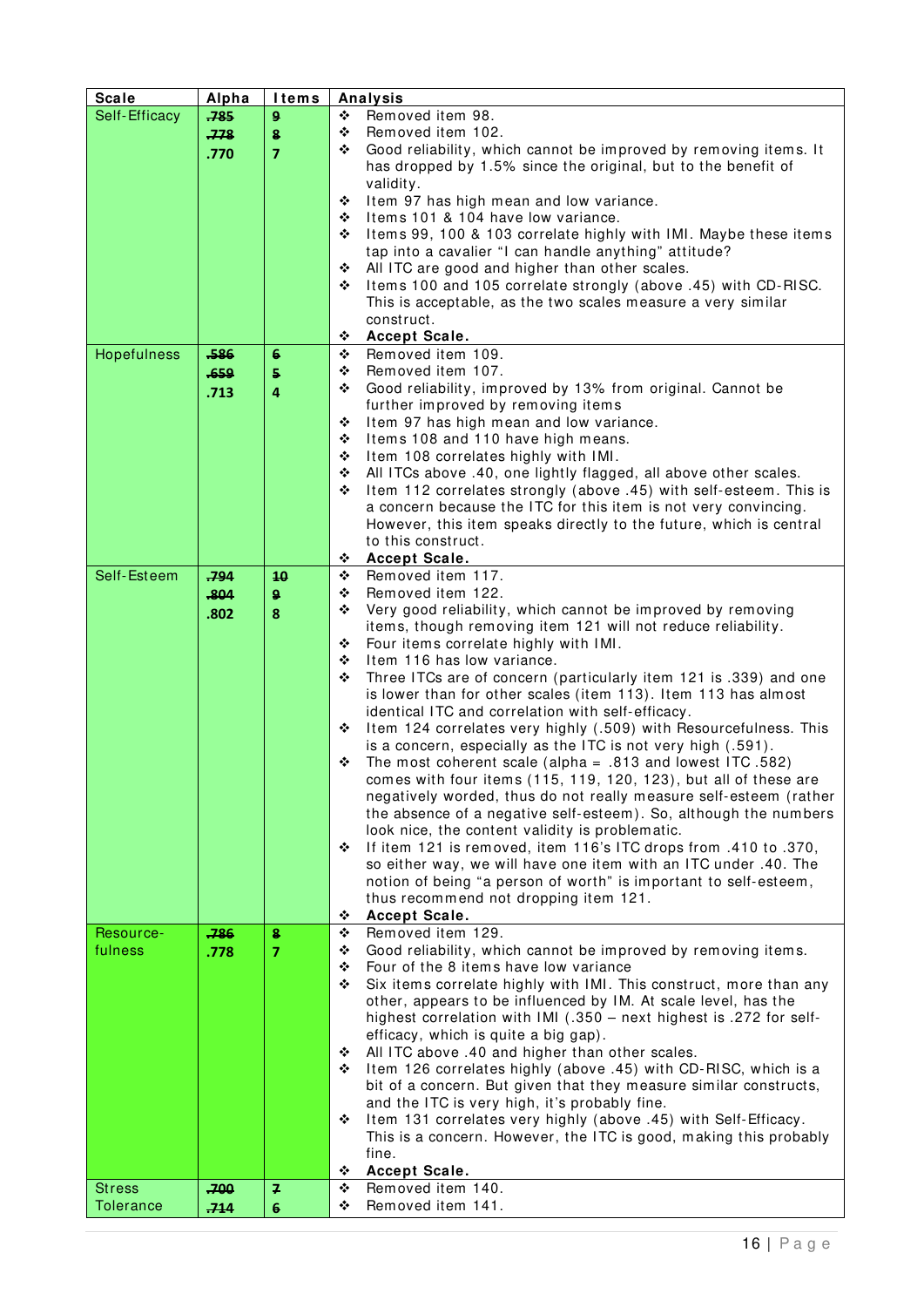| <b>Scale</b>     | Alpha | <b>Items</b>     | <b>Analysis</b>                                                                 |  |  |
|------------------|-------|------------------|---------------------------------------------------------------------------------|--|--|
|                  | .716  | 5                | Good reliability, which cannot be improved by removing items.<br>❖              |  |  |
|                  |       |                  | All ITCs above .40, though one lightly flagged, and all higher than<br>❖        |  |  |
|                  |       |                  | other scales. Good factorial validity.                                          |  |  |
|                  |       |                  | Accept Scale.<br>❖                                                              |  |  |
| Spirituality     | .861  | $6\phantom{1}6$  | Very good reliability, which cannot be improved by removing<br>❖                |  |  |
|                  |       |                  | items.                                                                          |  |  |
|                  |       |                  | IT Cor all above .45 (lowest is .610), with no cor with other scales<br>❖       |  |  |
|                  |       |                  | being higher (highest is .303).                                                 |  |  |
|                  |       |                  | Accept Scale without Changes.<br>❖                                              |  |  |
| <b>Team Work</b> | .814  | 5                | Very good reliability, which cannot be improved by removing<br>❖                |  |  |
|                  |       |                  | items.                                                                          |  |  |
|                  |       |                  | Items 159 & 163 have high means and low variance.<br>❖                          |  |  |
|                  |       |                  | Items 161 & 163 correlate highly with IMI.<br>❖                                 |  |  |
|                  |       |                  | IT Cor all above .45 (lowest is .522), with no cor with other scales<br>❖       |  |  |
|                  |       |                  | being higher (highest is .476).                                                 |  |  |
|                  |       |                  | Items 159 and 163 correlate very highly (above .45) with<br>❖                   |  |  |
|                  |       |                  | Generosity and Empathy respectively. This is a concern,                         |  |  |
|                  |       |                  | particularly given that the ITCs are not very convincing. It raises             |  |  |
|                  |       |                  | some questions about the coherence of this construct.                           |  |  |
|                  |       |                  | Accept Scale without Changes.<br>❖                                              |  |  |
| Empathy          | 0.883 | 8                | Very good reliability, which cannot be improved by removing<br>❖                |  |  |
|                  |       |                  | items.                                                                          |  |  |
|                  |       |                  | Item 176 has high mean.<br>❖                                                    |  |  |
|                  |       |                  | Four items have low variance.<br>❖                                              |  |  |
|                  |       |                  | IT Cor all exceed .45 (lowest .581) and exceed correlations with<br>❖           |  |  |
|                  |       |                  | other scales (highest .559).                                                    |  |  |
|                  |       |                  | Items 173 and 175-177 correlate very highly (above .45) with<br>❖               |  |  |
|                  |       |                  | Generosity. This is a concern, though for two of the items the ITC              |  |  |
|                  |       |                  | is very high, making this probably fine. But the overlap between                |  |  |
|                  |       |                  | Empathy and Generosity must be explored theoretically.                          |  |  |
|                  |       |                  | Accept Scale without Changes.<br>❖                                              |  |  |
| Generosity       | .748  | 40               | Removed item 178.<br>❖                                                          |  |  |
|                  | 775   | $\boldsymbol{9}$ | Removed item 183.<br>❖                                                          |  |  |
|                  | .762  | 8                | Good reliability, up 5% on original, which cannot be improved by<br>❖           |  |  |
|                  |       |                  | removing items.                                                                 |  |  |
|                  |       |                  | Items 179 has high mean and low variance and correlate highly<br>❖<br>with IMI. |  |  |
|                  |       |                  | Items 182 & 185 have low variance.<br>❖                                         |  |  |
|                  |       |                  | Five of the 8 ITCs are lightly flagged. Three ITCs are lower than<br>❖          |  |  |
|                  |       |                  | other scales. Three ITCs correlate very highly (above .45) with                 |  |  |
|                  |       |                  | Empathy, Team Work or Community Relations.                                      |  |  |
|                  |       |                  | Although this scale has good reliability, it has poor factorial<br>❖            |  |  |
|                  |       |                  | validity, and the problems just get worse the more I fiddle with it.            |  |  |
|                  |       |                  | Although the concept is good, particularly in relation to the Circle            |  |  |
|                  |       |                  | of Courage, the validity is too great a threat.                                 |  |  |
|                  |       |                  | Remove Scale entirely.<br>❖                                                     |  |  |
| Social           | 0.883 | 12               | Standardised scale, so this is just for comparison with our scales.<br>❖        |  |  |
| Supports         |       |                  | Very good reliability, which cannot be improved by removing<br>❖                |  |  |
|                  |       |                  | items.                                                                          |  |  |
|                  |       |                  | Item 193 has low variance.<br>❖                                                 |  |  |
|                  |       |                  | All IT Cor exceed .45 (lowest is .509), but three items correlate<br>❖          |  |  |
|                  |       |                  | more highly with other scales (all with Family Relationships). At               |  |  |
|                  |       |                  | scale level, the correlation is .576, which is very high, suggesting            |  |  |
|                  |       |                  | these two scales measure much the same construct.                               |  |  |
| CD RISC          | 0.828 | 10               | Standardised scale, so this is just for comparison with our scales.<br>❖        |  |  |
|                  |       |                  | Very good reliability, which cannot be improved by removing<br>❖                |  |  |
|                  |       |                  | items.                                                                          |  |  |
|                  |       |                  | Item 205 has high mean.<br>❖                                                    |  |  |
|                  |       |                  | All IT Cor exceed .40 (lowest is .427), all of which exceed cor with<br>❖       |  |  |
|                  |       |                  | other scales (highest is .441). Highest scale level correlation is              |  |  |
|                  |       |                  | with self-efficacy.                                                             |  |  |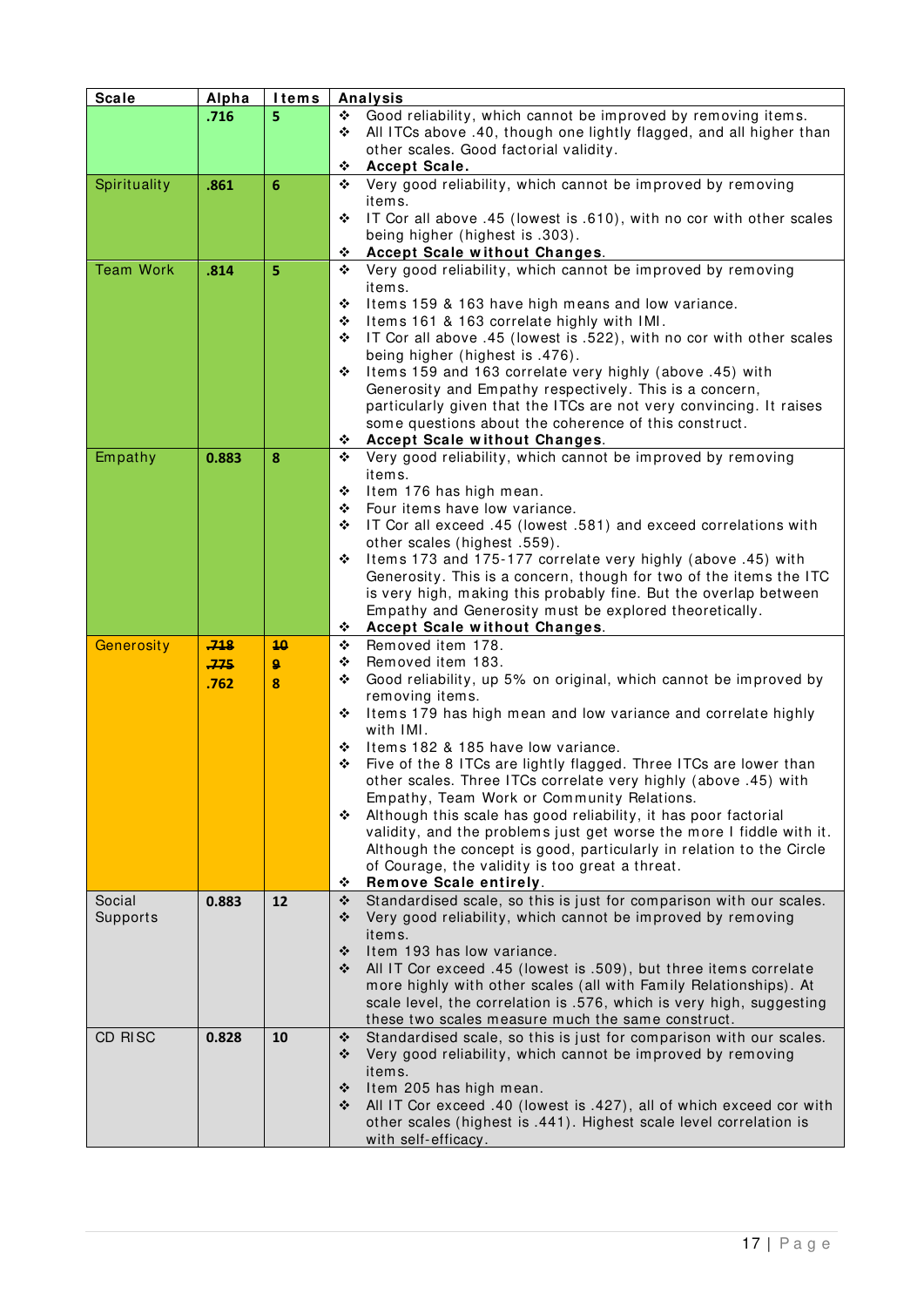# <span id="page-19-0"></span>**Round 4 of Validation: Final Validation Results**

The measure of resilience for youth leaving care initially comprised 30 constructs. 26 of these were validated in a large national study at six sites with 575 participants. (Four constructs that were specific to GBT had to be omitted as they would be meaningless to participants outside of GBT.) These 26 constructs com prised 178 item s.

Through the validation effort, based on Van Breda, Faul and Hudson's procedures for ecom etric validation, five constructs were abandoned due to poor m easurem ent properties. A third of the items were discarded – most from the five constructs but some also from the remaining 21 constructs – resulting in a final scale of 117 items, plus the 19 items from the four GBT constructs. Overall, then, the GBT scale was reduced from 206 to 136 item s.

Two comparison scales were included in the validation study:

- 1. **Connor- Davidson Resilience Scale** [\(Connor & Davidson, 2003;](#page-23-10) [Windle et al., 2011\)](#page-23-11).
- 2. **Multidim ensional Scale of Perceived Social Support** [\(Bruwer et al., 2008\)](#page-23-12).

#### <span id="page-19-1"></span>**Reliability**

The table below summarises the reliability coefficient (Cronbach Alpha) and Standard Error of Measurement (SEM) for the 21 scales, plus the two comparison scales.

|                           | <b>Items</b>   | Cronbach | <b>SEM</b> | Mean | <b>Cutting Range</b>                     |
|---------------------------|----------------|----------|------------|------|------------------------------------------|
| Family_Rel                | 5              | .816     | 8.1        | 74.5 | 66.4<br>82.7                             |
| Friends_Rel               | 6              | .783     | 7.5        | 71.4 | 63.9<br>79.0<br>$\equiv$                 |
| School_Rel                | 6              | .829     | 7.4        | 77.1 | 69.7<br>84.5<br>$\equiv$                 |
| Community_Rel             | 5              | .834     | 9.1        | 58.1 | 49.2<br>67.3<br>$\overline{\phantom{0}}$ |
| Role_Model_Rel            | 6              | .908     | 6.6        | 78.3 | 71.7<br>84.8<br>$\overline{\phantom{0}}$ |
| Love_Rel                  | 5              | .809     | 8.7        | 75.7 | 84.4<br>67.0<br>$\overline{\phantom{0}}$ |
| Community_Safety          | 4              | .766     | 11.8       | 46.6 | 58.4<br>34.8<br>$\overline{\phantom{0}}$ |
| <b>Financial_Security</b> | 4              | .711     | 12.2       | 59.9 | 47.7<br>72.2<br>$\overline{\phantom{m}}$ |
| <b>Social_Activities</b>  | 6              | .775     | 10.9       | 50.3 | 61.3<br>39.4<br>$\overline{\phantom{0}}$ |
| Learning_Orientation      | 5              | .723     | 11.1       | 40.5 | 29.4<br>51.6<br>$\overline{\phantom{0}}$ |
| <b>Self_Expectations</b>  | 5              | .787     | 8.7        | 67.2 | 58.5<br>75.9<br>$\equiv$                 |
| Bouncebackability         | 5              | .751     | 10.1       | 55.4 | 45.3<br>65.5<br>$\equiv$                 |
| Problem_Solving           | 5              | .747     | 10.3       | 45.8 | 35.5<br>56.2<br>$\overline{\phantom{0}}$ |
| Self_Efficacy             | $\overline{7}$ | .775     | 6.6        | 72.6 | 66.0<br>79.2<br>$\overline{\phantom{0}}$ |
| <b>Hopefulness</b>        | 4              | .741     | 8.8        | 76.9 | 68.1<br>85.7<br>$\overline{\phantom{0}}$ |
| Self_Esteem               | 8              | .807     | 8.0        | 62.7 | 54.8<br>70.7<br>$\overline{\phantom{0}}$ |
| <b>Resourcefulness</b>    | $\overline{7}$ | .791     | 6.4        | 69.4 | 63.0<br>75.8<br>$\overline{\phantom{0}}$ |
| <b>Stress_Tolerance</b>   | 5              | .735     | 9.6        | 35.7 | 26.1<br>45.3<br>$\overline{\phantom{0}}$ |
| <b>Spirituality</b>       | 6              | .870     | 7.6        | 68.2 | 60.6<br>75.8<br>$\overline{\phantom{0}}$ |
| Team_Work                 | 5              | .833     | 6.5        | 78.3 | 71.8<br>84.9<br>$\overline{\phantom{0}}$ |
| Empathy                   | 8              | .888     | 5.1        | 75.9 | 70.8<br>81.1<br>$\overline{\phantom{0}}$ |
| Social_Supports           | 12             | .884     | 5.3        | 72.6 | 67.2<br>77.7<br>$\overline{\phantom{0}}$ |
| CD_RISC                   | 10             | .828     | 6.8        | 69.8 | 76.7<br>63.0<br>$\overline{\phantom{0}}$ |

All of the scales had an alpha coefficient of at least .70, which is the widely accepted minimum standard for reliability for research. Nine of the 21 scales exceeded a reliability of .80, which can be regarded as very good, though a reliability of .90 is required for scales used in individual, high stakes settings. **All the scales are sufficiently reliable for group research**. However, the scales with reliabilities under .80 should not be used to inform decisions about individuals.

The SEM scores range from 5.1 to 12.2, with a mean of 8.6. SEM is a measure of the degree of error within a scale score, and provides an estim ate of the potential gap between a true score and an observed score. In practice, a cutting range can be constructed, by adding and subtracting 1SEM from the scale mean and expecting that about two thirds of people should score within that range. Consequently, low SEMs are desirable. The preferred standard is for SEMs below 5. None of the scales meet this criterion – nor do those of the comparison scales.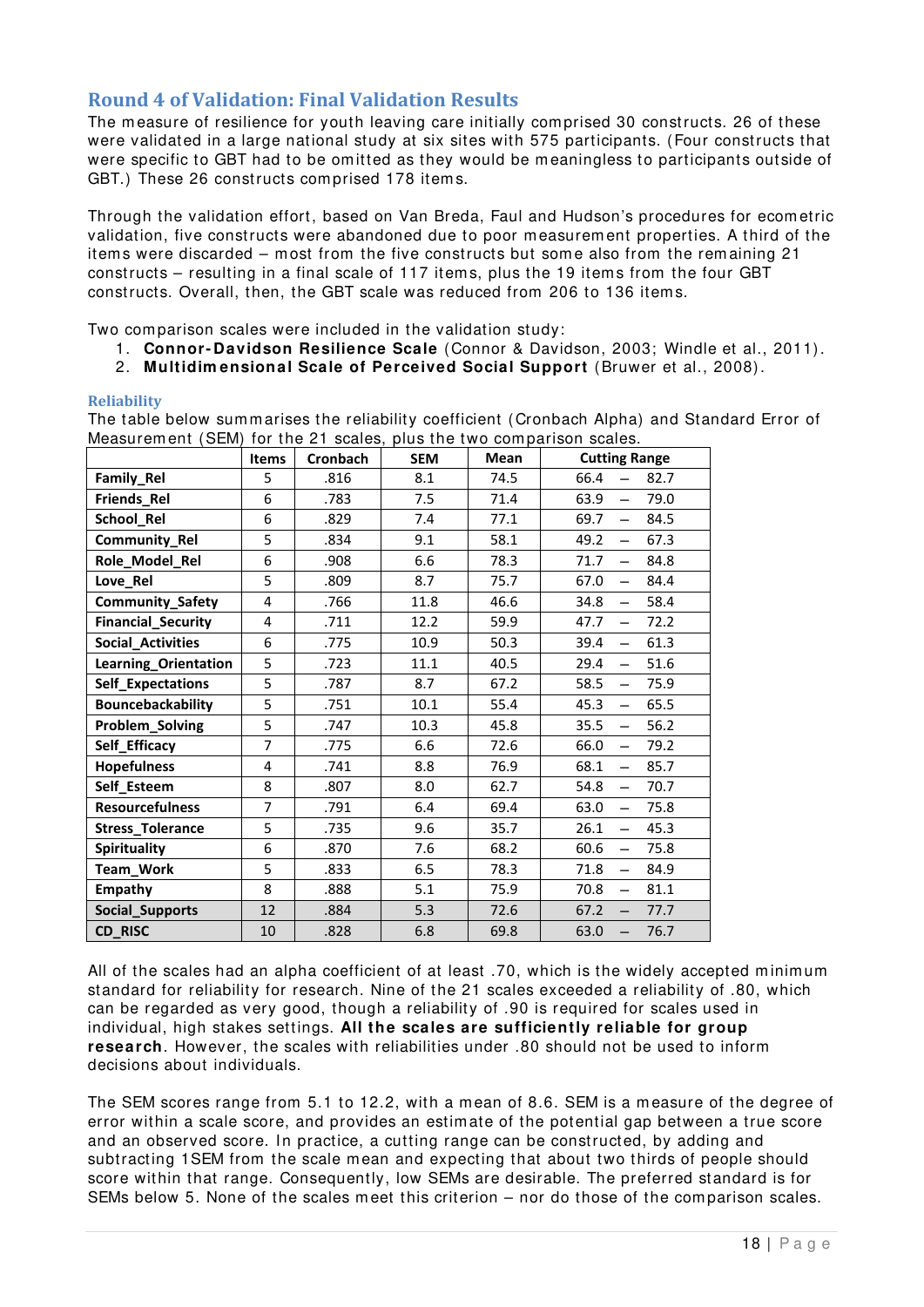Nevertheless, the SEM has been used to calculate cutting ranges. Participants who score above the range can be considered to be particularly resilient, while those below the range particularly lacking in resilience. Those within the range can be regarded as having 'average' resilience. **The Standard Error of Measurem ent is higher than desired for all the scales.**

#### <span id="page-20-0"></span>**Validity**

Multiple group confirm atory analysis, a form of confirm atory factor analysis, developed by Hudson, was conducted to establish factorial (construct) validity. The detailed factor m atrix is appended. The table below sum m arises the results.

|                           |              | <b>Construct</b> | <b>Mean Correlations</b> | <b>Items with Correlations</b> | <b>Items with</b> |
|---------------------------|--------------|------------------|--------------------------|--------------------------------|-------------------|
|                           | <b>Items</b> | Validity         | with Other Scales        | with Other Scales > ITC        | ITC < .40         |
| Family_Rel                | 5            | .616             | .151                     | 0                              | 0                 |
| Friends_Rel               | 6            | .532             | .114                     | $\mathbf 0$                    | $\mathbf{1}$      |
| School Rel                | 6            | .604             | .138                     | $\mathbf 0$                    | $\Omega$          |
| Community_Rel             | 5            | .637             | .136                     | 0                              | 0                 |
| Role_Model_Rel            | 6            | .751             | .167                     | $\mathbf 0$                    | 0                 |
| Love_Rel                  | 5            | .603             | .090                     | 0                              | 0                 |
| Community_Safety          | 4            | .570             | .073                     | $\mathbf 0$                    | 0                 |
| <b>Financial_Security</b> | 4            | .500             | .093                     | $\mathbf 0$                    | 0                 |
| <b>Social_Activities</b>  | 6            | .525             | .130                     | $\pmb{0}$                      | 0                 |
| Learning_Orientation      | 5            | .483             | .103                     | $\mathbf 0$                    | 0                 |
| Self_Expectations         | 5            | .576             | .148                     | $\mathbf 0$                    | 0                 |
| Bouncebackability         | 5            | .517             | .104                     | $\mathbf 0$                    | $\mathbf{1}$      |
| Problem_Solving           | 5            | .513             | .088                     | $\pmb{0}$                      | $\pmb{0}$         |
| Self_Efficacy             | 7            | .503             | .171                     | $\mathbf 0$                    | 0                 |
| <b>Hopefulness</b>        | 4            | .538             | .169                     | $\mathbf 0$                    | 0                 |
| Self_Esteem               | 8            | .521             | .179                     | $\mathbf{1}$                   | $\mathbf{1}$      |
| <b>Resourcefulness</b>    | 7            | .531             | .182                     | $\mathbf 0$                    | 0                 |
| <b>Stress_Tolerance</b>   | 5            | .498             | $-.003$                  | $\pmb{0}$                      | 0                 |
| Spirituality              | 6            | .671             | .101                     | $\mathbf 0$                    | 0                 |
| Team_Work                 | 5            | .633             | .169                     | $\pmb{0}$                      | 0                 |
| <b>Empathy</b>            | 8            | .668             | .108                     | $\mathbf 0$                    | 0                 |
| Social_Supports           | 12           | .586             |                          |                                |                   |
| CD_RISC                   | 10           | .515             |                          |                                |                   |

Factorial validity requires higher correlations between items and their own scale totals (corrected for the item - self correlation) than for the correlations between item s and other scales. In other words, each item should measure what it is supposed to measure more strongly than any other construct. The values in the construct validity column (which is the m ean corrected item -total correlation or ITC) are in all cases m uch higher than the values in the mean correlations with other scales column (this is the correlation of each item with the other 22 scales (our 20 scales plus the two comparison scales).

Only one of the 117 items had a higher correlation with another scale than its own scale, viz an item in the scale for Self-Esteem. This item (item 113: "On the whole, I am satisfied with m yself.") had an ITC of .456 and correlated with Self-Efficacy at .459. The difference is very small, but the similarity means the item appears to measure both constructs. The item was retained, rather than discarded, because it speaks to self-esteem (thus has content validity) and was necessary to retain the overall coherence of the self-esteem scale.

In addition to the requirement for higher ITCs than correlations with other constructs, factorial validity also requires that each ITC be .45 or higher. This standard can, however, be dropped to as low as .20 for broader constructs. Because the current scale started with sm all num bers of item s, the required standard was reduced slightly from .45 to .40. The right hand column in the above table shows that only three of the 117 items had an ITC of less than .40. These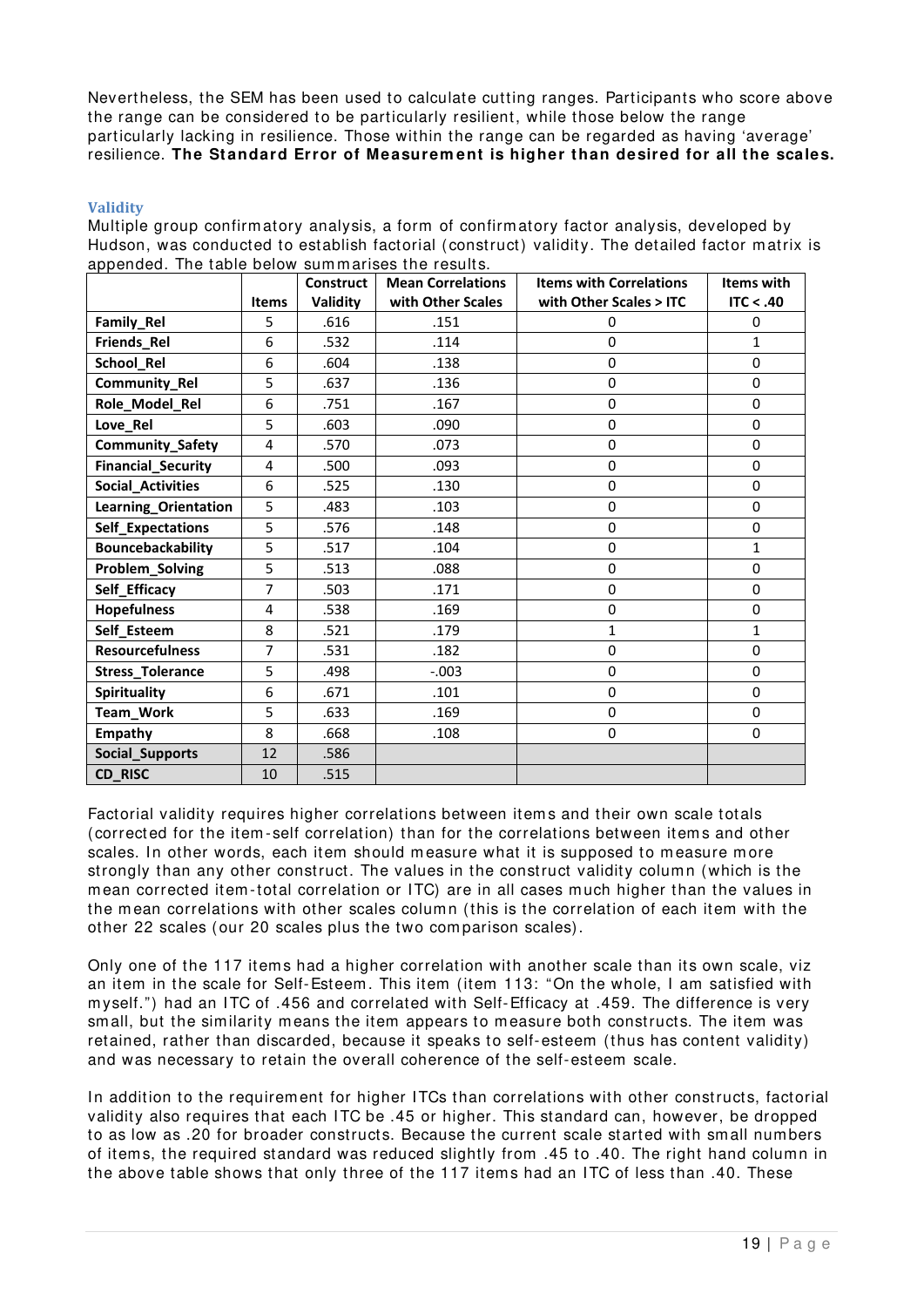ranged from .348 to .394. They do reduce the validity of these three scales slightly, but their retention resulted in a better scale than their omission.

The mean ITC constitutes a coefficient of construct validity, and should be .60 or higher. This standard is, however, m ost applicable to scales intended for clinical or high stakes use, which is the not the case here. The standard is thus reduced to .50. This decision is supported by the fact that neither of the com parison scales exceeded .60. Based on the reduced standard, 19 of the 21 scales dem onstrate adequate construct validity, eight of which exceed the .60 standard. Two scales (Learning Orientation and Stress Tolerance) obtained construct validity coefficients in the .48-.49 range. These were retained, despite not m eeting this criterion, because they m et all of the other construct (factorial) validity criteria.

It can be seen that the construct validity coefficients (which are mean corrected item-total correlations), the lowest of which was .483, all significantly exceed the mean correlation between the items and the other constructs, the highest of which was .182.

Drawing all of these criteria together, it can be concluded that **all the scales dem onstrate reasonable construct validity**.

Construct validity was also assessed at scale level. Three sets of hypotheses were form ulated about the theoretically expected relationship between the 21 scales and seven other variables: the Impression Management Index, the Multidimensional Scale of Perceived Social Support, the Connor-Davidson Resilience Scale, gender, age, grade and whether or not the participant has a boy/ girlfriend. For each pair of variables, a prediction was m ade regarding the relationship between them :

- I. Expect a negligible relationship in the order of .00 to .15. This would provide evidence of discriminant validity.
- II. Expect a weak relationship in the order of .15 to .35. This would provide beginning evidence of convergent validity.
- III. Expect a moderate relationship in the order of .35 to .60. This would provide further evidence of convergent validity.

| <b>Boyfriend</b>          | IMI | <b>SocSup</b>  | <b>CD-RISC</b> | Gender        | Age          | Grade | <b>Boyfriend</b> |
|---------------------------|-----|----------------|----------------|---------------|--------------|-------|------------------|
| Family_Rel                |     | Ш              |                |               |              |       |                  |
| Friends_Rel               |     | III            |                |               |              |       |                  |
| School_Rel                |     | Ш              |                |               | Ш            | Ш     |                  |
| Community_Rel             |     | Ш              |                |               |              |       |                  |
| Role_Model_Rel            |     | $\mathsf{III}$ |                |               |              |       |                  |
| Love_Rel                  |     | Ш              |                |               |              |       | Ш                |
| <b>Community_Safety</b>   |     |                |                |               |              |       |                  |
| <b>Financial_Security</b> |     |                |                |               |              |       |                  |
| <b>Social_Activities</b>  |     |                |                |               | Ш            | Ш     |                  |
| Learning_Orientation      |     |                |                |               | $\mathbf{I}$ | Ш     |                  |
| Self_Expectations         | Ш   |                | П              |               | Ш            | Ш     |                  |
| Bouncebackability         | Ш   |                | Ш              |               |              |       |                  |
| Problem_Solving           | Ш   |                | Ш              |               |              |       |                  |
| Self_Efficacy             | Ш   |                | Ш              |               |              |       |                  |
| <b>Hopefulness</b>        | Ш   |                | П              |               |              |       |                  |
| Self_Esteem               | Ш   |                | П              | $\mathsf{II}$ |              |       |                  |
| <b>Resourcefulness</b>    | н   |                | Ш              | Ш             |              |       |                  |
| <b>Stress_Tolerance</b>   |     |                |                |               |              |       |                  |
| <b>Spirituality</b>       |     |                |                |               |              |       |                  |
| Team_Work                 |     | Ш              |                | Ш             |              |       |                  |
| <b>Empathy</b>            |     | Ш              |                | Ш             |              |       |                  |

The table below presents the expected correlations.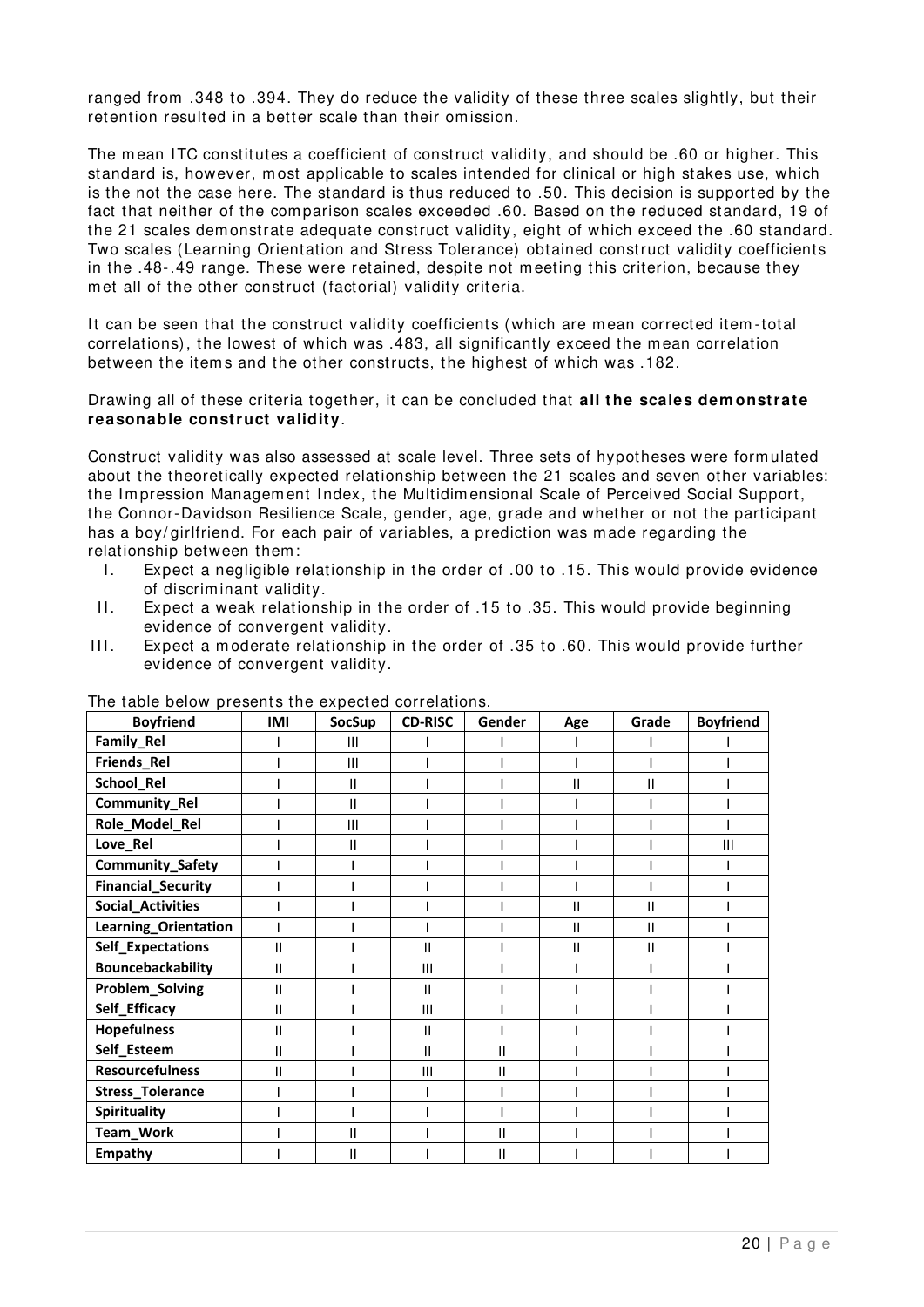The individual results are presented in the appendix to this report and summarised below:

| Category | Mean r | Range r     | <b>Expected Range</b>                  | % out of range |
|----------|--------|-------------|----------------------------------------|----------------|
|          | .113   | .002 - .338 | $.00 - .15$                            | 28%            |
|          | .205   | .001 - .466 | .15 - .35                              | 24%            |
|          | .502   | .592<br>41  | .35<br>.60<br>$\overline{\phantom{0}}$ | 0%             |

Overall, the data support the expected relationships, though there is quite a bit of overlap particularly between categories I and II. Nevertheless, the overall trend points tow ards **acceptable construct validity**.

#### <span id="page-22-0"></span>**Conclusion**

The revised baseline resilience scale used by GBT for its longitudinal study, comprising 21 validated sub scales, has dem onstrated acceptable reliability and validity for use in a research context. Internal consistencies are all above .70 and the scales dem onstrate good factorial validity and reasonable construct (convergent and discriminant) validity.

Prof Adrian D. van Breda Departm ent of Social Work University of Johannesburg [adrian@vanbreda.org](mailto:adrian@vanbreda.org) 22 June 2014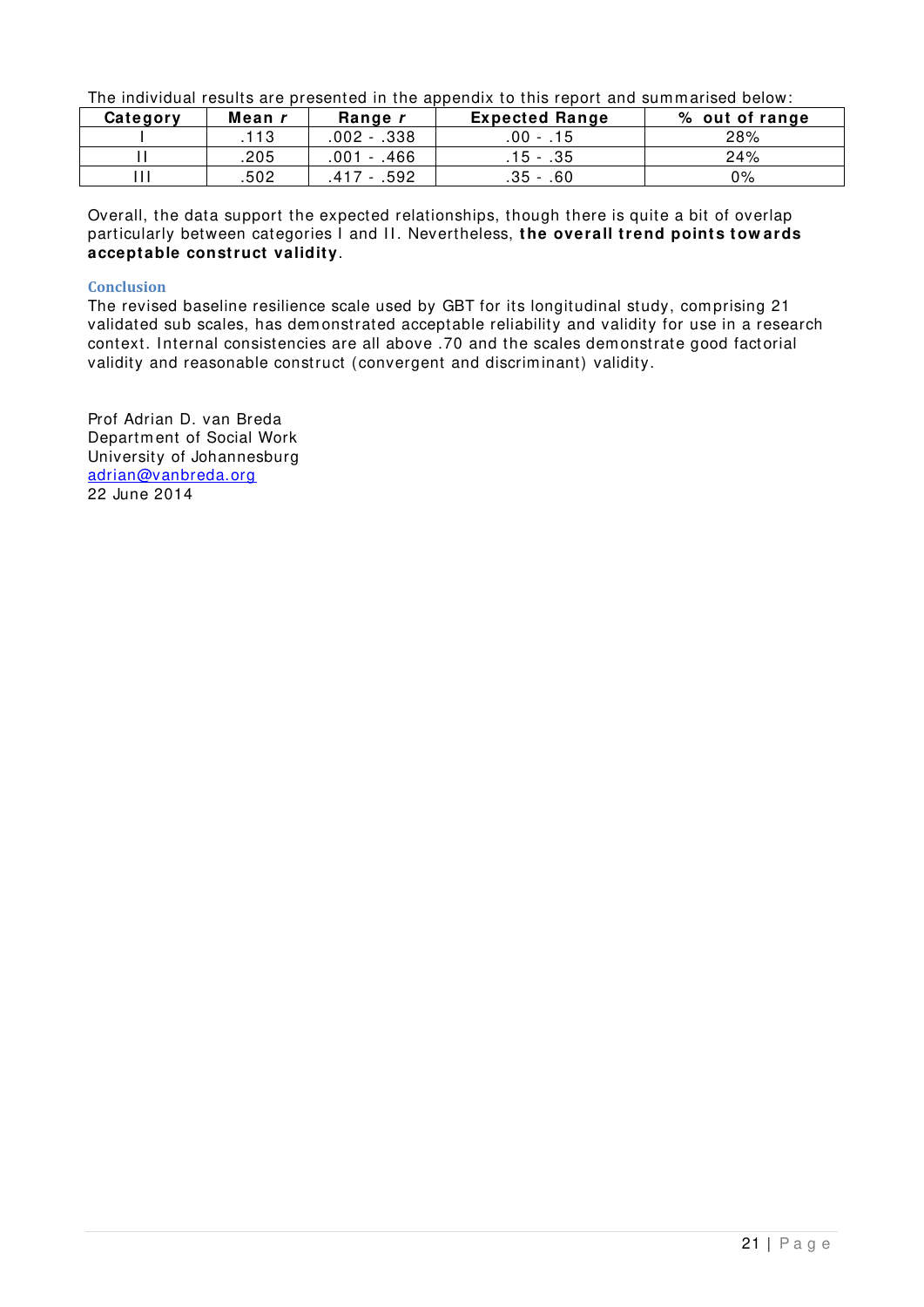### <span id="page-23-0"></span>**References**

<span id="page-23-12"></span>Bruwer, B., Em sley, R., Kidd, M., Lochner, C., & Seedat, S. (2008). Psychom etric properties of the Multidim ensional Scale of Perceived Social Support in youth. *Com prehensive Psychiatry, 49*(2), 195-201.

<span id="page-23-10"></span>Connor, K. M., & Davidson, J. R. (2003). Developm ent of a new resilience scale: The Connor-Davidson resilience scale (CD-RISC). *Depression and anxiety, 18*(2), 76-82.

<span id="page-23-6"></span>De Vellis, R. F. (1991). *Scale developm ent: Theory and applications*. Newbury Park, CA: Sage.

- <span id="page-23-5"></span>Faul, A. C. (1995). *Scale developm ent in social work.* doctoral dissertation, Rand Afrikaans University, Johannesburg, South Africa.
- <span id="page-23-2"></span>Hudson, W. W. (1982). *The Clinical Measurem ent Package: A field m anual*. Hom ewood, I L: Dorsey.

<span id="page-23-3"></span>Hudson, W. W. (1985). Indexes and scales. In R. M. Grinnell (Ed.), *Social work research and evaluation* (2nd ed., pp. 185-205). Itasca, IL: F.E. Peacock.

- <span id="page-23-4"></span>Hudson, W. W. (1997). Assessment tools as outcome measures in social work. In E. J. Mullen & J. Magnabosco (Eds.), *Outcom e m easures in the hum an services: Cross- cutting issues and m ethods*. Washington, DC: NASW.
- <span id="page-23-7"></span>Nunnally, J. C., & Bernstein, I. H. (1994). *Psychom etric theory* (3rd ed.). New York City, NY: McGraw-Hill.
- <span id="page-23-8"></span>Orm e, J. G., & Hudson, W. W. (1995). The problem of sam ple size estim ation: Confidence intervals. *Social Work Research, 19*(2), 121-127.
- <span id="page-23-1"></span>Van Breda, A. D. (2004). *Multicultural scale developm ent in social work.* doctoral dissertation, Rand Afrikaans University, Johannesburg, RSA. Retrieved from [www.vanbreda.org/ adrian](http://www.vanbreda.org/adrian)
- <span id="page-23-9"></span>Van Breda, A. D., & Potgieter, H. H. (2007). Measuring people's tendency to create a favourable im pression of them selves. *Social Work Practitioner-Researcher, 19*(2), 95- 113.
- <span id="page-23-11"></span>Windle, G., Bennett, K. M., & Noyes, J. (2011). A m ethodological review of resilience m easurem ent scales. *Health and Quality of Life Outcom es, 9*(8), 8-25.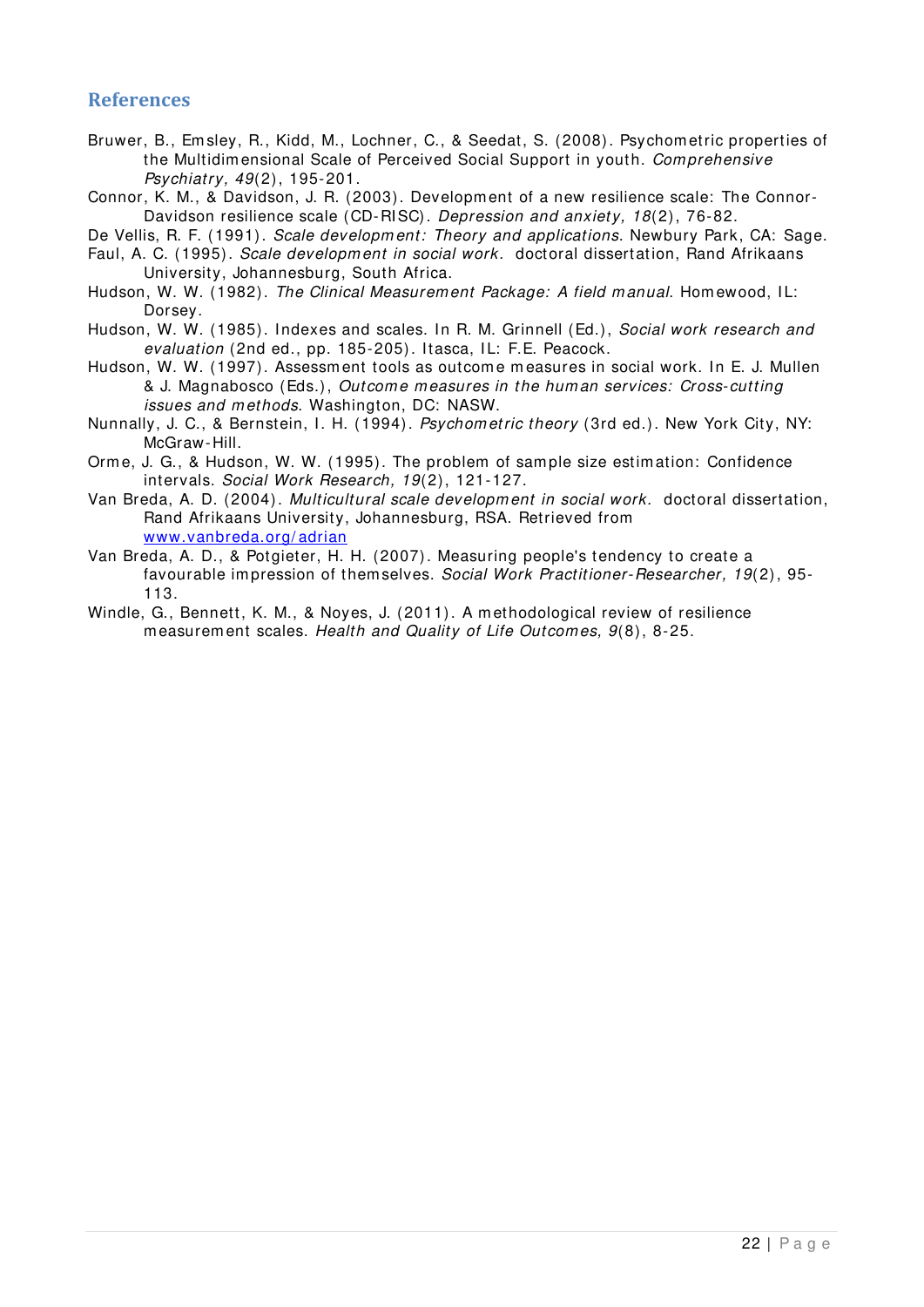

**Validation of a Measure of Resilience of Youths Exiting Residential Care**



# **SI TE I NFORMATI ON LETTER**

Dear \_\_\_\_\_\_\_\_\_\_\_\_\_\_\_\_\_\_

Girls and Boys Town South Africa (GBT) is a child and youth care organisation that provides, among other things, residential services to vulnerable youth. Last year, GBT, in partnership with the University of Johannesburg, published a research report on the journey that young people take as they transition out of care and into independent living. This report is freely available on the GBT website. $^{\rm 1}$  $^{\rm 1}$  $^{\rm 1}$ 

We are now embarking on phase two of this study, which involves tracking young people from the time they disengage from residential care into young adulthood. We hope through this to gain greater insight into the pathways that young people follow as they strive towards independence and success in life, and that this insight will help GBT, and the child and youth care sector more broadly, to provide more effective independent living skills and aftercare programmes to young people in care.

As part of that project we are collecting data at the time of disengagement concerning the youths' resilience. We intend to use this data to forecast patterns of adaptation among those who leave care. These data are collected using a tool that we have designed, drawing on existing theory and research, called the 'GBT Questionnaire for Care-Leavers'. To ensure the rigour of the study, it is important to validate the questionnaire. A validation tests the measurement properties of a questionnaire to ensure that it is consistent (reliable) and that it is measuring what it sets out to measure (validity). Such a validation requires a large pool of questionnaires to be completed by people who are similar in age and status to those for whom the questionnaire is designed.

We therefore would like to invite you to be part of the process of collecting some of the data for this validation study. We are approaching various organisations (mostly schools and child and youth care centres) across South Africa to collect smaller amounts of data (approximately 50 questionnaires each) that will then be pooled into a larger data set (about 500 questionnaires) for validation. This approach to collecting data will ensure a data set that is diverse in age, region, socio-economic status, culture and psychosocial functioning.

There will be no direct benefit to your organisation for participating in the study. However, your participation as an organisation, and that of the children in your organisation, will help to provide better care to vulnerable youth – those who need to be removed from their care of their families and placed in residential care. We will, if you would like, make the final findings of the validation study available to you, as well as the final questionnaire, which you would be free to use in your own research.<sup>[2](#page-24-1)</sup>

This project has been reviewed and approved by the Faculty of Humanities Academic Ethics Committee of the University of Johannesburg (letter attached). The full research proposal can be downloaded should you want more detail on the study design. $3$ 

1

<span id="page-24-0"></span><sup>&</sup>lt;sup>1</sup> http://www.girlsandboystown.org.za/journey.html

<span id="page-24-1"></span> $2$  Provided acknowledgement is given to GBT and the University of Johannesburg.

<span id="page-24-2"></span><sup>3</sup> https://dl.dropboxusercontent.com/u/56743467/Research\_Proposal\_Validation\_GBT\_scale.doc

University of Johannesburg | Auckland Park Kingsway Campus | Cnr Kingsway and University Road, Auckland Park Department of Social Work, PO Box 524, Auckland Park, 2006, Johannesburg, Republic of South Africa | www.uj.ac.za/socialwork Prof Adrian D. Van Breda | Tel + 27 11 559 2804 | Fax + 27 11 559 2800 | avanbreda@uj.ac.za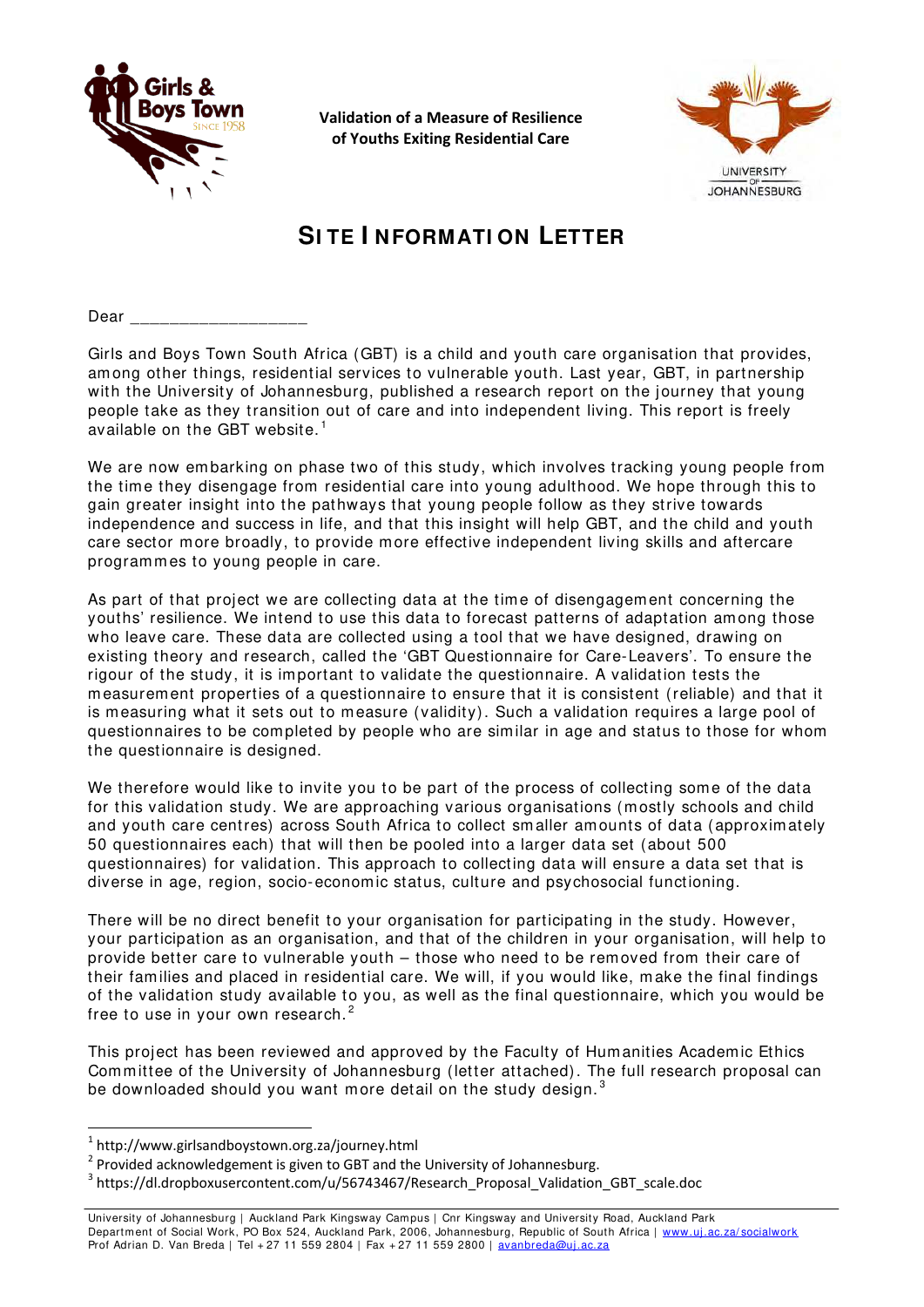Should you be willing to assist with this project, we propose the following way forward:

- 1. Please appoint an individual in your organisation to coordinate the project (hereafter called the Coordinator). This could be the person that we approached with this request.
- 2. Please sign the attached Organisational Consent Form and return that to us to confirm your willingness to participate.
- 3. To ensure the well-being of participants, you are requested to ensure that you would be able to provide counselling to participants in the unlikely event that some experience distress as a result of their participation in this study. This would be at your own expense, through a service provided by someone on your staff or another referral mechanism.
- 4. The Coordinator will receive from us (at no expense to your organisation) a pack of information letters and informed consent forms, as well as questionnaires and answer sheets.
- 5. The Coordinator will select a sample of young people from your organisation (in the age range of 14-21 years) who are demographically diverse (e.g. both boys and girls, and all race groups) and invite them to participate, using the supplied information letters and consent forms.
- 6. If both the young person and their parent or guardian agree to participate and sign the I nformed Consent Form, then the Coordinator will arrange a suitable time and venue for the participants to complete the questionnaire. This should be done at your organisation, under the Coordinator's supervision and at a time that is convenient and not disruptive to your organisation and the participants. In our experience, most young people com plete the questionnaire within an hour.
- 7. The Consent Forms (which contain the names of the participants) and the completed questionnaires (which are anonymous) should be kept separate so that there is no risk to the privacy of the participants.
- 8. These should be returned to me at my expense.

Because of the time that this entails for the Coordinator, I will pay the Coordinator R15 per questionnaire completed as an honorarium for their effort.

Please do not hesitate to contact me or the GBT field worker who is liaising with you on my behalf should you have any queries or concerns about this project.

**( PROF A.D. VAN BREDA) DEPARTMENT OF SOCI AL W ORK: UNI VERSI TY OF JOHANNESBURG**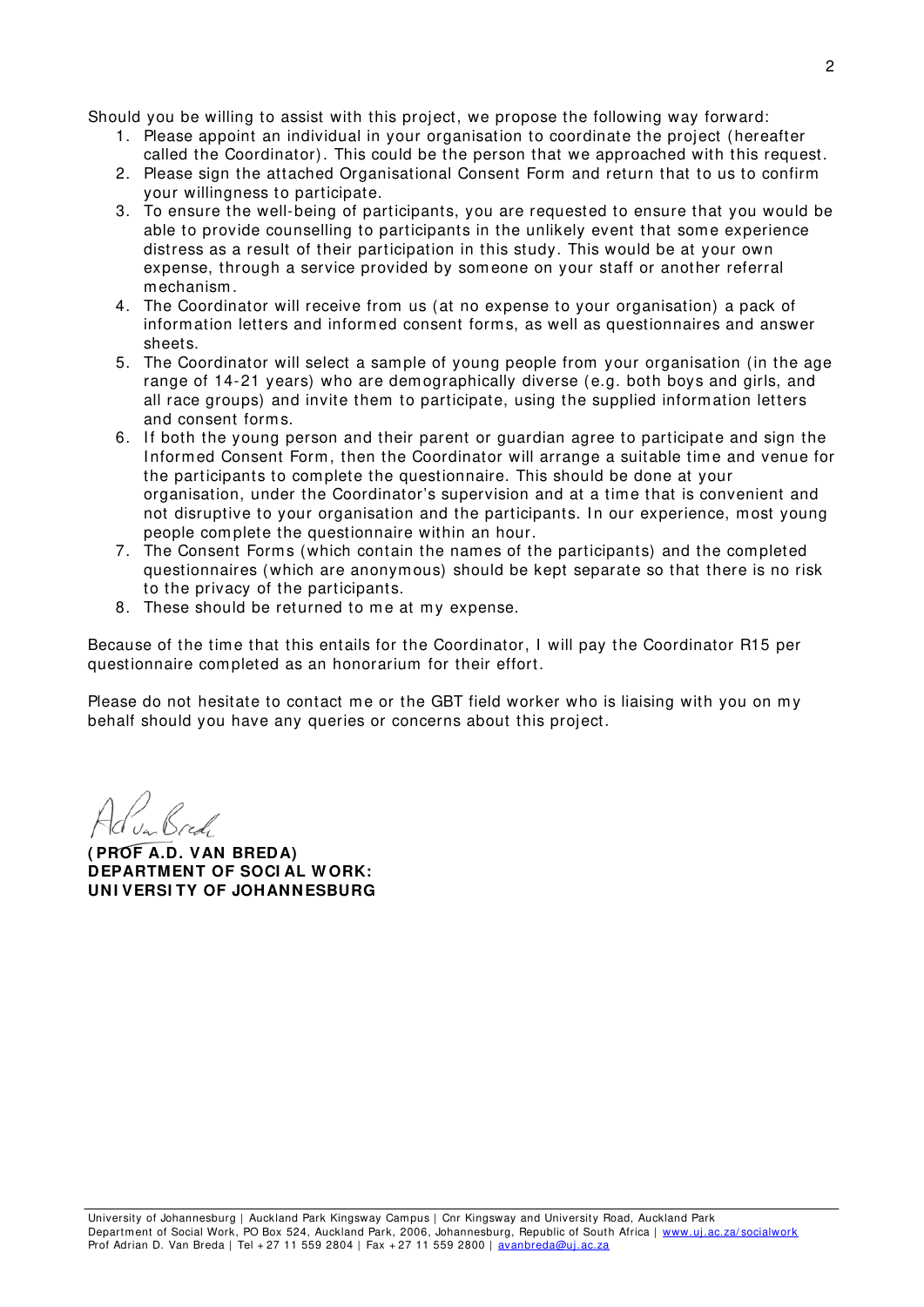

**Validation of a Measure of Resilience of Youths Exiting Residential Care**



# **ORGANI SATI ONAL CONSENT FORM**

| <b>Organisation Name</b>    |  |
|-----------------------------|--|
| Head of Organisation        |  |
| Contact Telephone           |  |
| Contact Email               |  |
| <b>Organisation Address</b> |  |

I hereby consent to allow my organisation (as indicated in the table above above) to participate in the Girls & Boys Town (GBT) / University of Johannesburg (UJ) research project called "Validation of a Measure of Resilience of Youths Exiting Residential Care", on the understanding that:

- 1. UJ will cover the costs of printing and posting.
- 2. I have appointed a Coordinator from among my staff to coordinate the project (see table below)
- 3. UJ and GBT will have no direct contact with parents or children in my organisation. All contact with this project will be mediated by a Coordinator appointed from my staff.
- 4. The privacy of participants will be ensured by having the Coordinator collect the data, ensuring that the name or other identifying details of the participants is provided nowhere on the 'GBT Questionnaire for Care-Leavers' and keeping the Informed Consent Forms separate from the completed Questionnaires.
- 5. I have appointed a competent member of staff (see table below) to provide or arrange counselling to participants should they experience distress as a result of their participation in this study.
- 6. I have the right to request a copy of the research findings and to utilise the resulting questionnaire, provided I acknowledge GBT and UJ.

| Name of Coordinator   |  |
|-----------------------|--|
| Coordinator Telephone |  |
| Coordinator Email     |  |
|                       |  |

| Name of Counsellor   |  |
|----------------------|--|
| Counsellor Telephone |  |
| Counsellor Email     |  |

Signature Date

\_\_\_\_\_\_\_\_\_\_\_\_\_\_\_\_\_\_\_\_\_\_\_\_\_\_\_\_ \_\_\_\_\_\_\_\_\_\_\_\_\_\_\_\_\_\_\_\_\_\_\_\_\_\_\_\_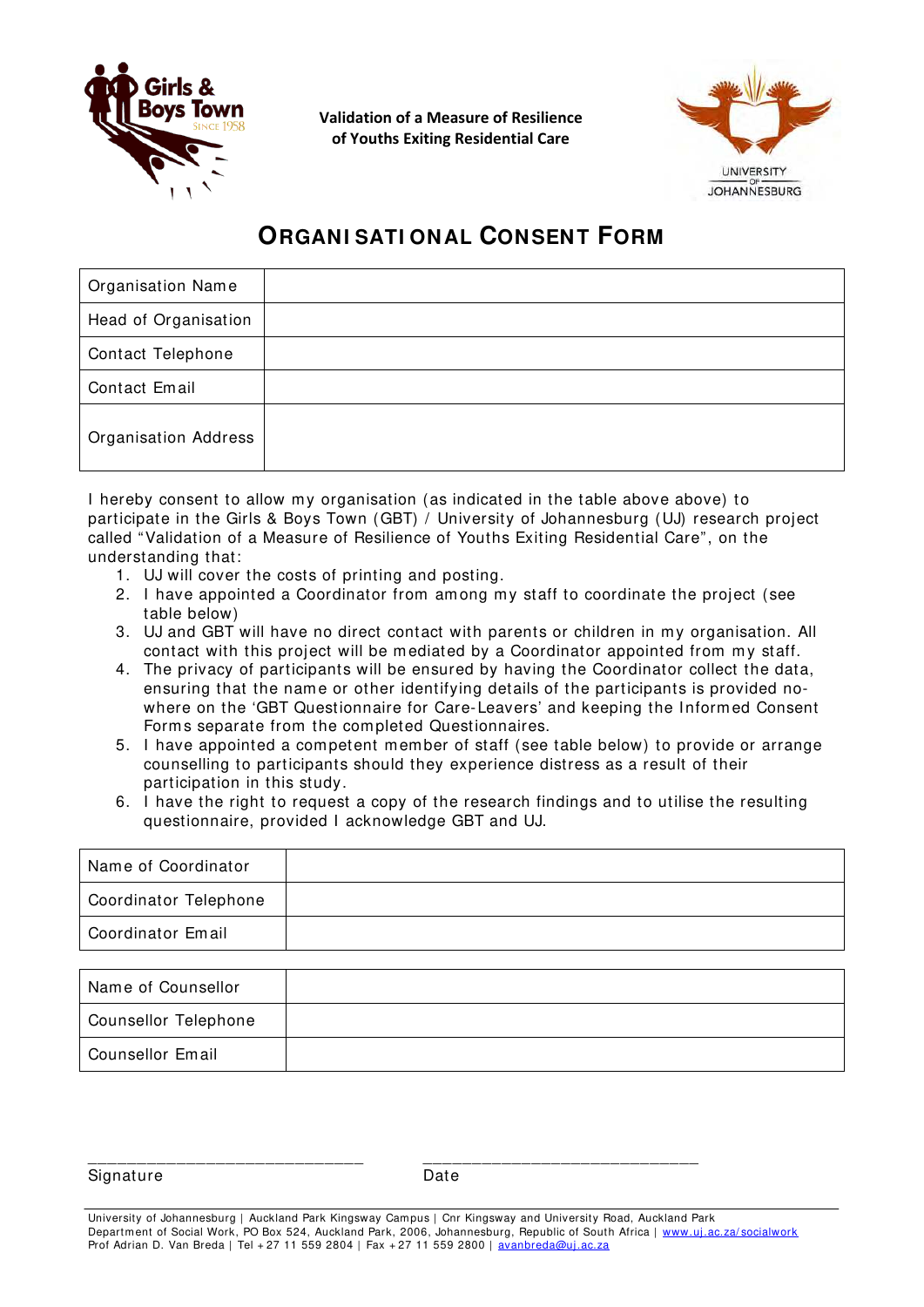

**Validation of a Measure of Resilience of Youths Exiting Residential Care**



# **DATA COLLECTI ON MANUAL**

Thank you for agreeing to coordinate the data collection for the 'Validation of a measure of resilience of youths exiting residential care' at your organisation. Please ensure that you have read the Site Information Letter, which contains brief background information to the study. This manual serves to set out the tasks that you need to undertake in your role as Site Coordinator.

You are responsible for all aspects of recruiting participants and collecting data at your site. We are looking for 50 questionnaires from your site. You will be provided with the necessary documentation and we will cover the costs of postage as required.

Your process is as follows:

- 1. We need 50 teenagers to participate in the study.
	- a. They should range in age from 14 to 21 (depending on what ages are available to you).
	- b. They should include both girls and boys, in roughly equal numbers if possible.
	- c. They should be as diverse as possible in terms of race, culture, language, socioeconomic status, educational ability, social functioning, and so on. The more diverse, the better.
- 2. Once you have identified the prospective participants, please call them together and invite them to participate. It helps to meet with them face to face, if you can, and explain to them the project in a way that will make sense to them, drawing on the documentation with which you have been provided.
- 3. If they are interested in participating, please provide them with the Participant Information Sheet and the Informed Consent Form.
	- a. If they live with their parents, ask them to take the form home, to discuss it with their parents and if they and their parents are willing to participate, to sign the Consent Form and return it to you within a day or two.
	- b. If they are living in residential care, it is legally acceptable for their quardian to provide the consent, since they are legally in the guardian's care. However, if your organisation prefers to obtain the consent of their parents, please follow that course.
- 4. Once the young person and their parent or guardian agree to participate and sign the I nformed Consent Form, please arrange a suitable time and venue for the participants to complete the questionnaire. This should be done at your organisation, under your supervision and at a time that is convenient and not disruptive to your organisation and the participants. In our experience, most young people complete the questionnaire within an hour.
	- a. Arrange for a quiet venue where they can work undisturbed.
	- b. Ask them to bring a pencil and an eraser, or provide these to them.
	- c. Hand out the GBT Questionnaire for Care Leavers, and read through the cover page together.
	- d. Check if they have any questions.
	- e. Then hand out the Answer Sheet.
	- f. It may help, particularly with younger teens, to complete the Demographic Information Sheet together, and to check that they are completing them correctly.
	- g. Then, when they seem ready, ask them to complete the rest of the questionnaire on their own.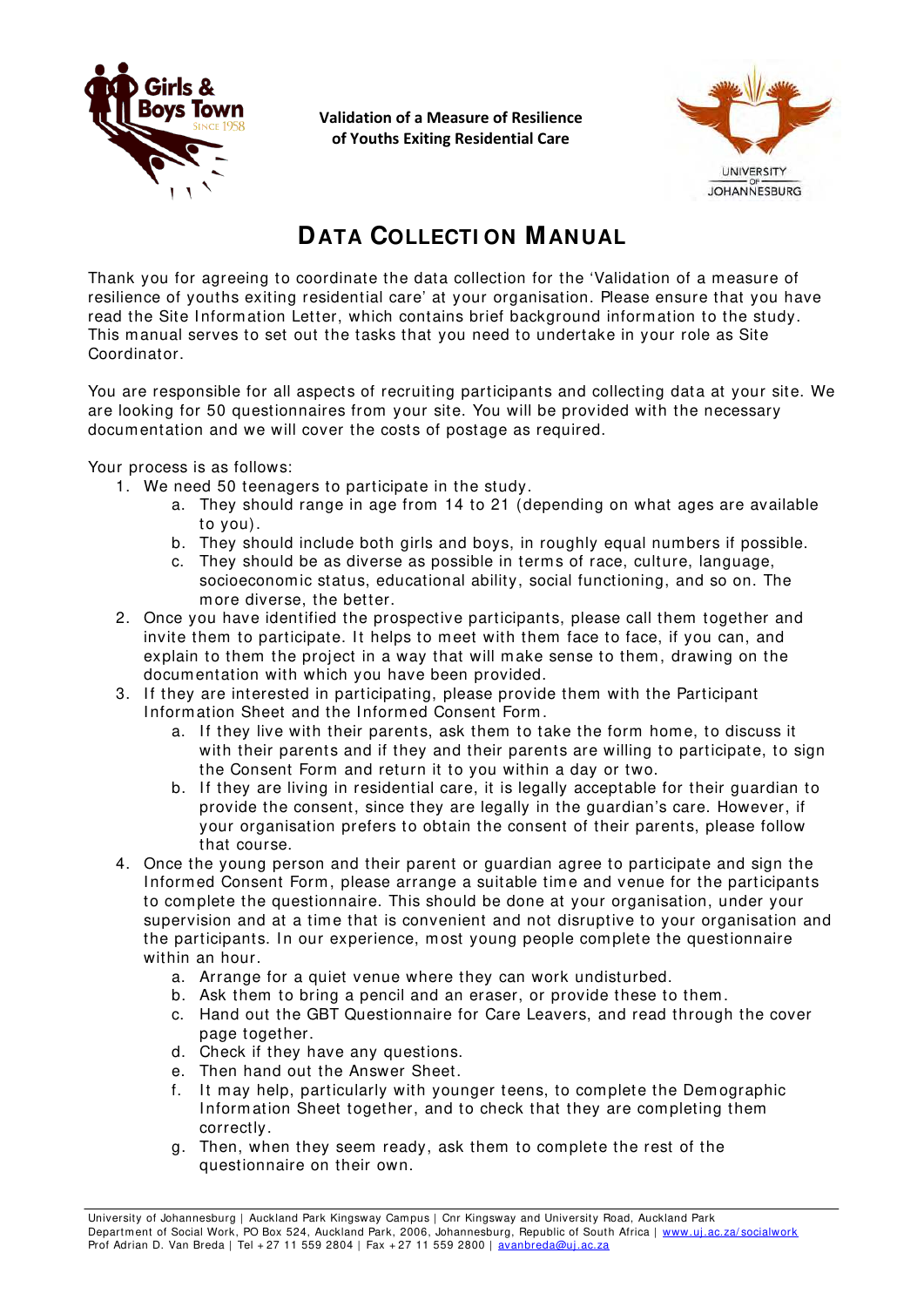- h. Be present and available to answer questions or assist them, but avoid hovering or reading over their shoulder.
- 5. When they are finished, collect and scan the answer sheet to ensure that they have not accidentally left out a large section or page. Thank them sincerely for their time. And allow them to return to wherever else they should be.
- 6. Keep the Answer Sheets, Questionnaires and Consent Forms separate from each other – three separate piles of documents.
- 7. When you have completed the 50 questionnaires, please contact me or the GBT person that is liaising with you, to arrange for the questionnaires to be returned to us. If they need to be posted, please retain proof of payment so that I can reimburse you.

Please feel free to contact me directly (my details are at the bottom of the page) or the GBT person that is liaising with you if you have any queries or uncertainties. Don't worry in silence!

Upon receipt of the data, I will request the university to make payment to you at a rate of R15 per completed questionnaire, plus expenses (provided I get receipts and only for costs that we have agreed). To this end, I will provide you with a few pages of forms to complete to appoint you as a temporary staff member of the University of Johannesburg, so that payment can be made. For this you will need to provide me with copies of your ID, a bank statement and your tax reference number.

Upon completion of the study, we will provide you with a summary of the results should you wish to have these.

Many thanks for your willingness to assist with collecting data. This is an important part of a larger study that we believe will benefit young people in residential care. You are making an important contribution to that aim.

Warm wishes

**( PROF A.D. VAN BREDA) DEPARTMENT OF SOCI AL W ORK: UNI VERSI TY OF JOHANNESBURG**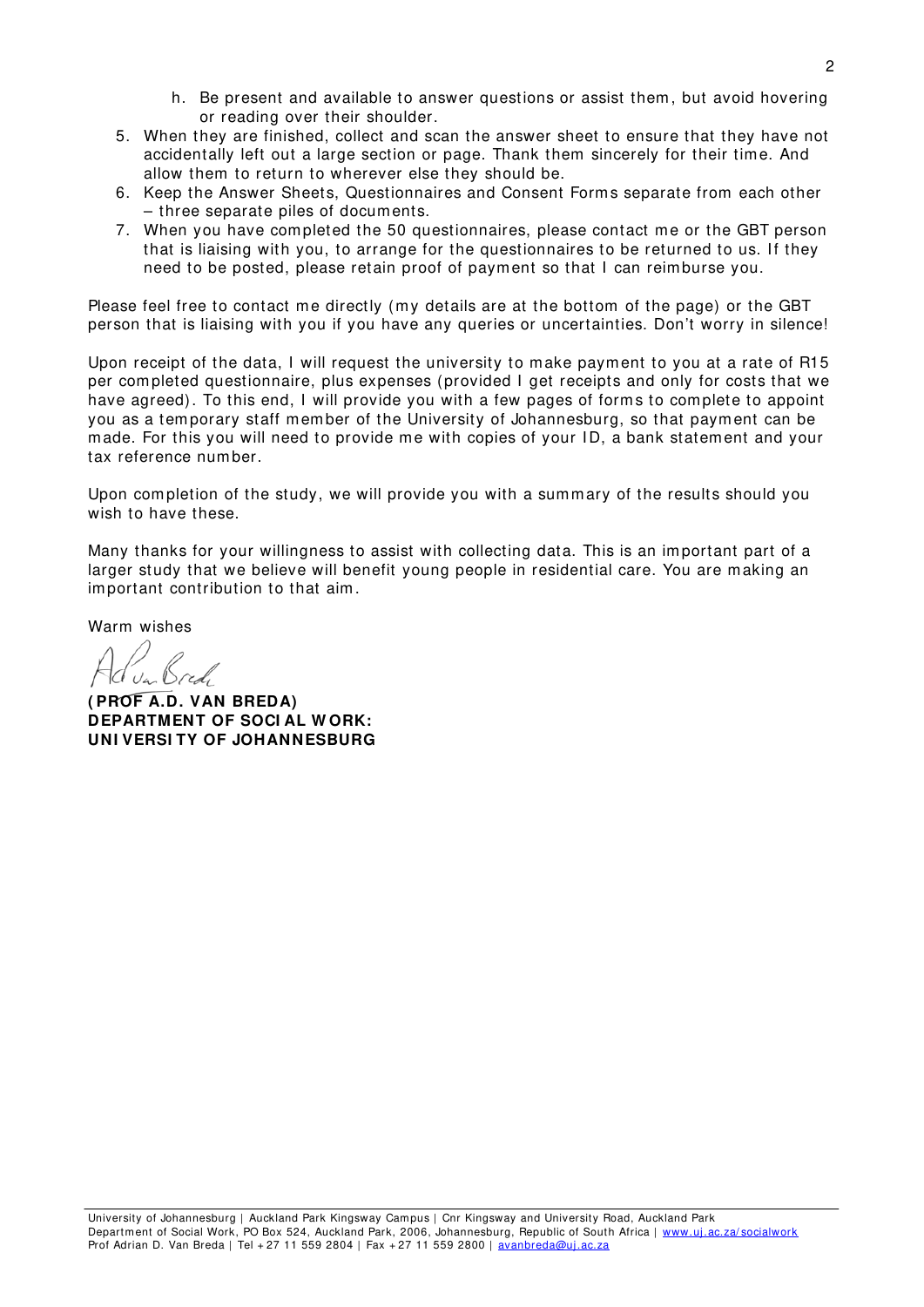

**Validation of a Measure of Resilience of Youths Exiting Residential Care**



# **PARTI CI PANT I NFORMATI ON SHEET**

Dear

I am writing to tell you about a research project that we would very m uch like you to be involved in. The project involves you (the young person) com pleting an anonym ous questionnaire. This will take about one hour of your tim e.

The research project is about how people journey from childhood to adulthood. We all know that this is not easy. It is hard to leave behind the things of childhood – being looked after, cared for, supported, protected. It is hard to move into adulthood – having to fend for yourself, make your own decisions, earn a living, keep a roof over your head. The transition from childhood to adulthood is a challenge for everyone. But it is especially challenging for young people who have been living in residential care (that is, in a children's home) for a few years. Our research project is about these children.

This research is being conducted by the University of Johannesburg (UJ) and Girls and Boys Town South Africa (GBT). GBT is a child and youth care organisation that provides, am ong other things, residential services (i.e. children's homes) to vulnerable youth. GBT is conducting important research into the lives of young people starting when they leave residential care and continuing into adulthood. They hope through this to provide better services to young people as they leave residential care and set out to live independently.

The GBT research involves collecting inform ation when young people leave residential care. The questionnaire that they use for that is a new questionnaire and needs to be tested to m ake sure that it is working properly – it is called the 'GBT Questionnaire for Care-Leavers'. This is where you come in. To test the questionnaire they need hundreds of young people to complete it. We as an organisation have decided to support GBT and UJ in this project. And, we are asking whether the young person to whom this letter was given could please participate in the study. We need the young person's perm ission and her/ his parent's or guardian's perm ission before you can participate.

Here is the im portant inform ation:

- We are not offering anything to you for participating, except that you will know that you will be helping other young people, like yourself. We hope that this will give you a feeling of doing som ething good for another person, and that will be reward enough.
- Completing the questionnaire will take about an hour. The questionnaire is anonymous that means that your name will not appear anywhere on the questionnaire. There are no right or wrong answers – we just want your honest views. The questions are all about you and your life – how you see yourself, your relationships and so on.
- Your participation is entirely voluntary. No-one may force you to participate and you may decide to withdraw from the study even if you have agreed to participate.
- Sometimes completing a questionnaire can remind you of things that make you feel unhappy. If that happens, we will arrange for a counsellor to see you.
- This project has been reviewed and approved by the Faculty of Humanities Academic Ethics Committee of the University of Johannesburg.

If you are willing to participate, please sign the informed consent form on the next page and return that to the Project Coordinator. You may also contact the Coordinator for more information if you have any questions.

Yours sincerely

Project Coordinator:

Contact Details: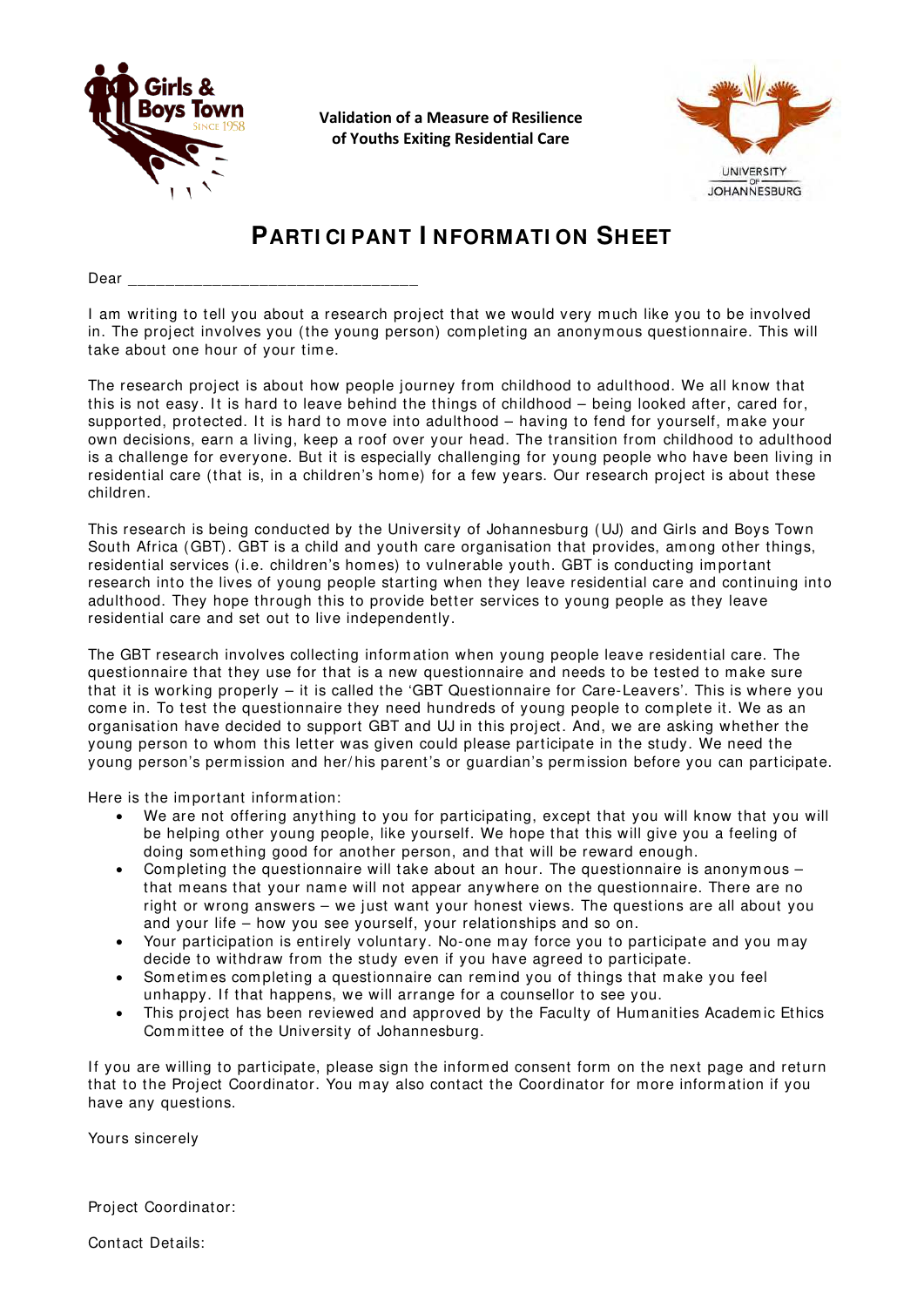

**Validation of a Measure of Resilience of Youths Exiting Residential Care**



# **I NFORMED CONSENT FORM**

| Name of Parent (or Guardian) |  |
|------------------------------|--|
| Name of Participating Child  |  |

We, the above mentioned individuals, volunteer to participate in the research project conducted by Girls and Boys Town and the University of Johannesburg, on the validation of the 'GBT Questionnaire for Care-Leavers'.

- 1. We have read and understood the information provided in the *Participant Inform ation Sheet*.
- 2. We understand that GBT and UJ are doing this study to better understand and support children who are residential care as they leave care and work to become independent.
- 3. We understand that there are no financial or material rewards for participating in the research.
- 4. We understand that participation in the research is voluntary and that we can withdraw or choose not to participate at any time without any negative consequences.
- 5. We understand that what is required of me it complete an anonymous questionnaire that does not contain my name or any other specific information that could reveal who I am.
- 6. I (the participating child) will do my best to answer the questionnaire honestly and openly, and understand that no one will judge me because of what I answer.
- 7. We understand that counselling will be available afterwards if requested to the Coordinator of the research project.

| Signature of Parent<br>(or Guardian)      |  |
|-------------------------------------------|--|
| Signature of<br>Participating Child/Youth |  |
| Today's date                              |  |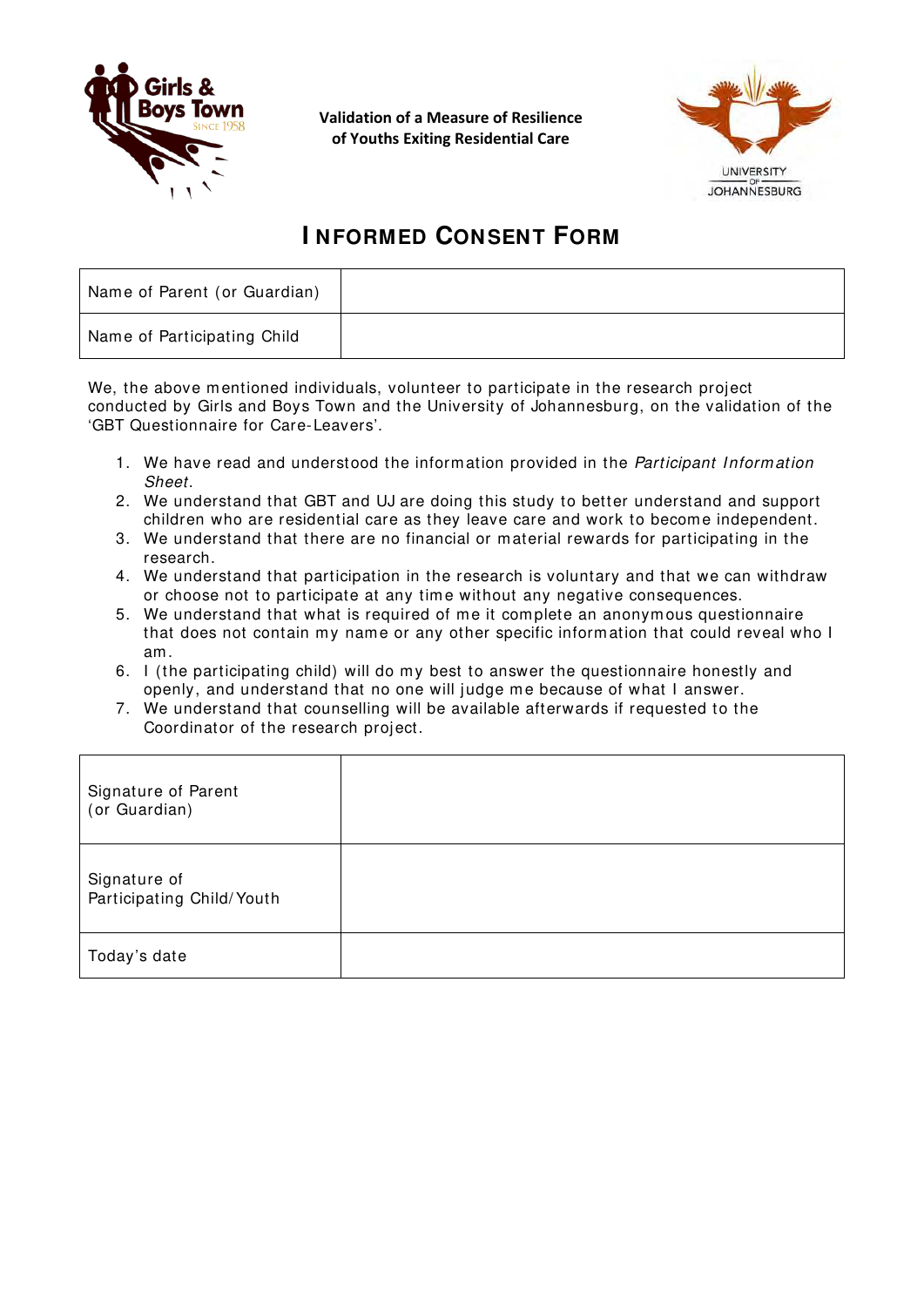

# **GIRLS AND BOYS TOWN QUESTIONNIARE FOR CARE-LEAVERS**



### **INTRODUCTION**

This questionnaire is aimed at understanding your feelings, experiences, knowledge and skills upon leaving GBT. Your answers are very important to us. Please answer the questions as honestly as you can. All the information that you provide is confidential and private. You do not have to put your name on the answer sheet, so we won't know those answers are yours.

#### **INSTRUCTIONS**

• You have been given two booklets: (1) The first booklet has all the questions you need to answer.

(2) The second booklet is the answer sheet. This is where you must fill in your answers.

- Read each question carefully
- In your answer sheet, colour in the circle that best describes how you feel about that question.
- Use a pencil to colour in the answer on the answer sheet.
- You can use an eraser to change an answer if you need to.
- Make sure you answer **all** the questions that apply to you.
- Focus on how you feel **today** these are all 'now' questions.
- You will notice that some questions sound similar to each other just answer each question as best you can.
- Colour only **one** circle per question like the example below shows:

| <b>Strongly</b><br><b>Disagree</b> | <b>Disagree</b> | <b>Uncertain</b> | <b>Agree</b> | <b>Strongly</b><br>Agree |
|------------------------------------|-----------------|------------------|--------------|--------------------------|
| $_{SD}$ $\cup$                     | ո O             | ╰                |              | $_{SA}$ $\cup$           |

Please start by completing the Demographic Information Sheet. Then continue with the questionnaire on the following page.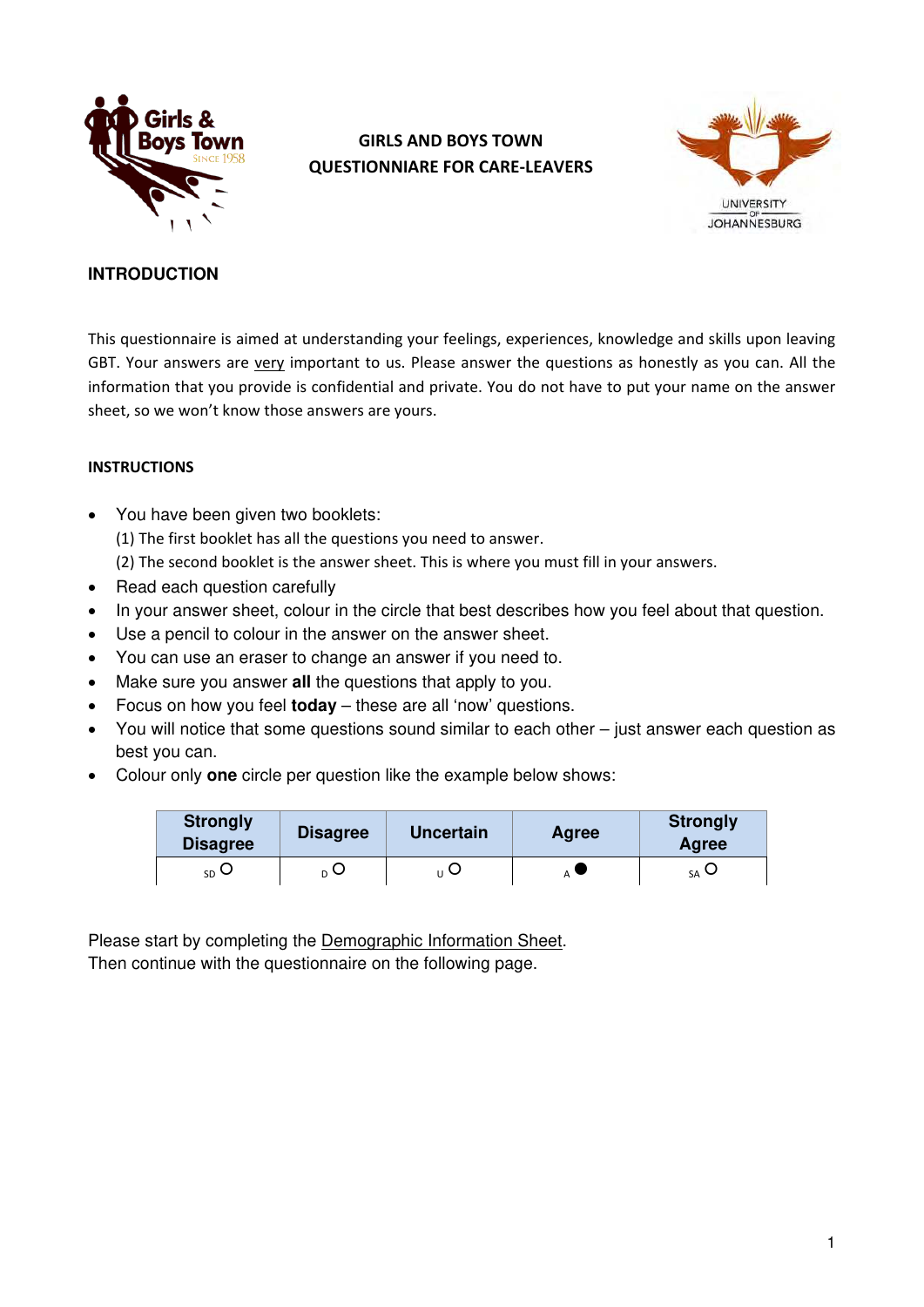# **RELATIONSHIPS**

#### **Family relationships**

*Remember to focus on how things are in your family today.*

- 1. My family really tries to help me.
- 2. I get the emotional help and support I need from my family.
- 3. I can talk about my problems with my family.
- 4. I sometimes hurt other people's feelings.
- 5. My family is willing to help me make decisions.
- 6. I feel cared for/loved by my family.

#### **Relationships with friends**

- 7. I have friends about my own age who really care about me.
- 8. I have friends about my own age who talk with me about my problems.
- 9. I have friends about my own age who help me when I'm having a hard time.
- 10. My friends get into a lot of trouble.
- 11. My friends try to do what is right.
- 12. My friends do well in school or work.
- 13. My friends are sensitive to my needs.

#### **School or work relationships**

*Only answer the following questions if you currently attend school.*

- 14. At my school, there is a teacher who really cares about me.
- 15. At my school, there is a teacher who notices when I'm not there.
- 16. At my school, there is a teacher who listens to me when I have something to say.
- 17. At my school, there is a teacher who tells me when I do a good job.
- 18. At my school, there is a teacher who always wants me to do my best.
- 19. At my school, there is a teacher who believes I will be a success.

*Only answer the following questions if you are currently employed and work somewhere.* 

- 20. At my work, there is someone senior to me who really cares about me.
- 21. At my work, there is someone senior to me who notices when I'm not there.
- 22. At my work, there is someone senior to me who listens to me when I have something to say.
- 23. At my work, there is someone senior to me who tells me when I do a good job.
- 24. At my work, there is someone senior to me who always wants me to do my best.
- 25. At my work, there is someone senior to me who believes I will be a success.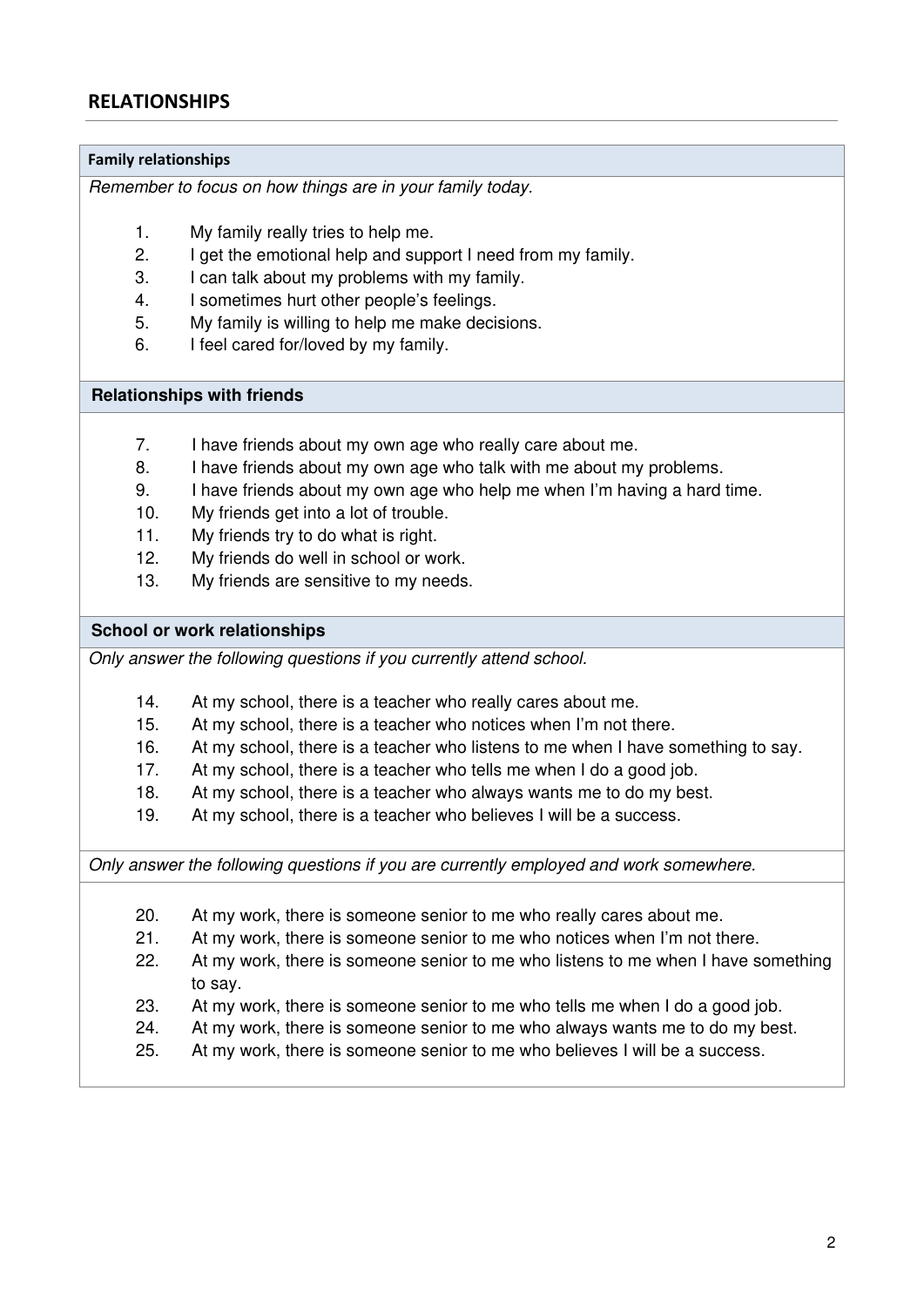### **Relationships with people in the community**

*These questions exclude your family – so people other than your family.*

*If you living in a children's home, these questions are about your relationship with the people who live in the community where you live when you are not at the children's home.*

- 26. I feel part of the community where I live.
- 27. I care about my community.
- 28. I am always honest with people.
- 29. I respect the people who live in my community.
- 30. People in my community look out for me.
- 31. I am close to people in my community.
- 32. I try to help others in my community.

#### **Relationships with role models**

*The following questions ask you about an adult in your life, other than your parents, teachers or employers.*

- 33. There is an adult in my life (other than my parents, teachers or employers) who really cares about me.
- 34. There is an adult in my life who notices when I am upset about something.
- 35. There is an adult in my life who I trust.
- 36. There is an adult in my life who tells me when I do a good job.
- 37. There is an adult in my life who believes that I will be a success.
- 38. There is an adult in my life who always wants me to do my best.

#### **Love relationships**

*Only answer the following questions if you are currently in a romantic relationship with someone (a partner).*

- 39. When I have free time I spend it with my partner.
- 40. I often keep personal information to myself, rather than sharing it with my partner.
- 41. I often show my partner affection.
- 42. I often share very personal information with my partner.
- 43. I understand my partner's feelings
- 44. I feel close to my partner.

#### **MY SITUATION**

#### **Feelings about my community**

- 45. There is a lot of crime in the community where I live.
- 46. It is safe to walk around in my community at night.
- 47. There is a big drug problem in my community.
- 48. I feel safe and secure in my community.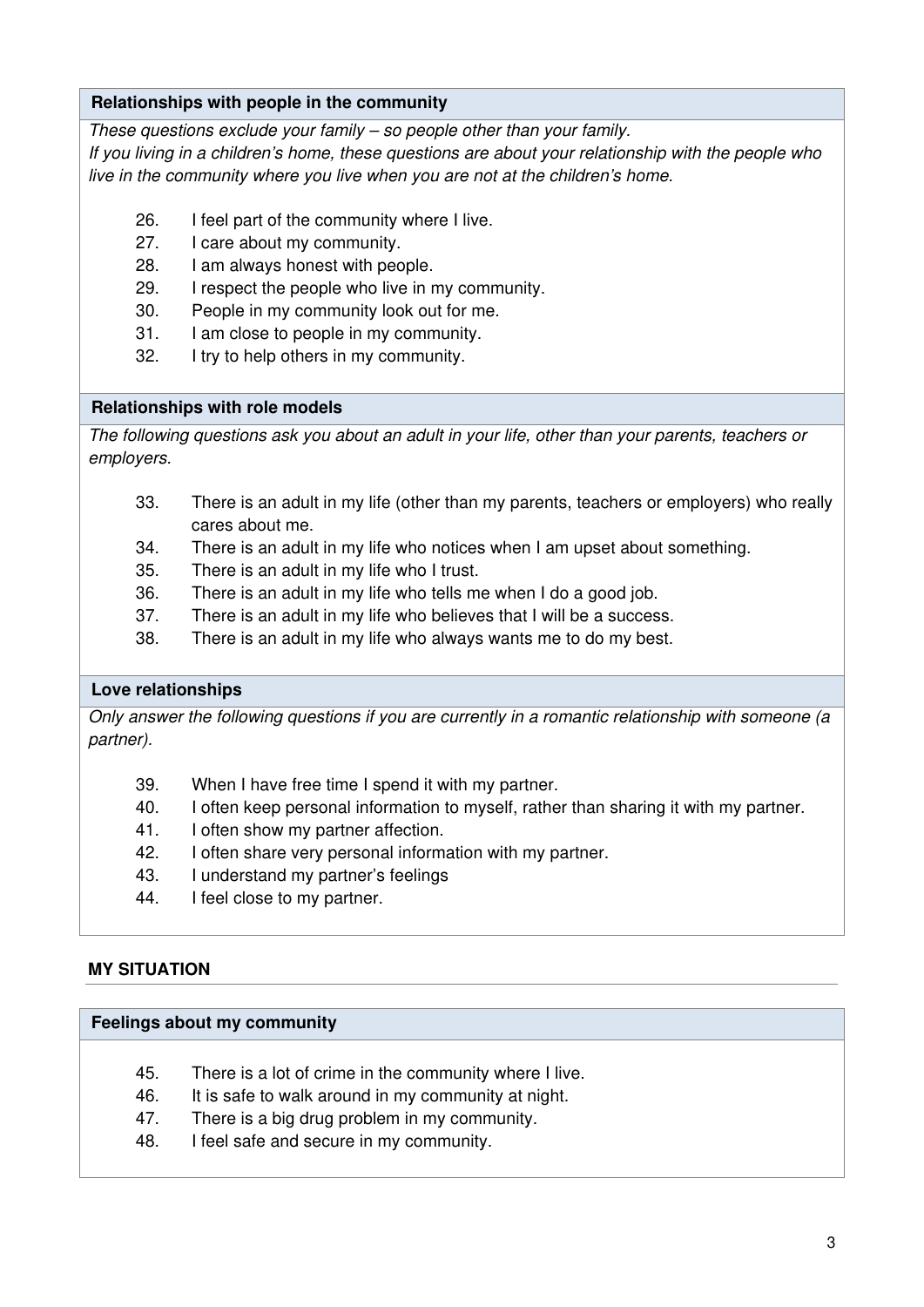#### **Financials**

- 49. My family worries a lot about money.
- 50. There is often not enough money for food.
- 51. My family has enough money to live comfortably.
- 52. We often argue about money in my family.

#### **Activities I'm involved in**

- 53. I participate in group sports regularly.
- 54. I am a regular member of a club.
- 55. I attend church (or other religious group) regularly.
- 56. I participate regularly in a dance or music group.
- 57. I enjoy doing activities with others.
- 58. I participate regularly in a community organisation serving others.
- 59. I have a hobby that I do regularly with other people.
- 60. I prefer to be by myself.

# **PERSONAL**

#### **Feelings about learning**

*Only answer the following questions if you currently attend school.*

- 61. Getting good marks in school is the most satisfying thing for me right now.
- 62. When I write a test I think about how badly I am doing.
- 63. I often feel so lazy or bored when I study that I quit before I finish what I planned to do.
- 64. It is important for me to learn my school work.
- 65. When I write tests I think of the consequences of failing.
- 66. I have an uneasy, upset feeling when I write a test or exam.
- 67. I ask the teacher to clarify concepts I do not understand well.
- 68. I have a regular place set aside for studying.
- 69. During class time, I often miss important points because I am thinking of other things.

#### **Expectations of myself**

- 70. I always do my best.
- 71. I make the most of every opportunity.
- 72. I want to improve things in my life.
- 73. I don't always put in my best effort.
- 74. I have high expectations for myself.
- 75. I strive to excel in all my tasks.
- 76. I work hard to receive outstanding results.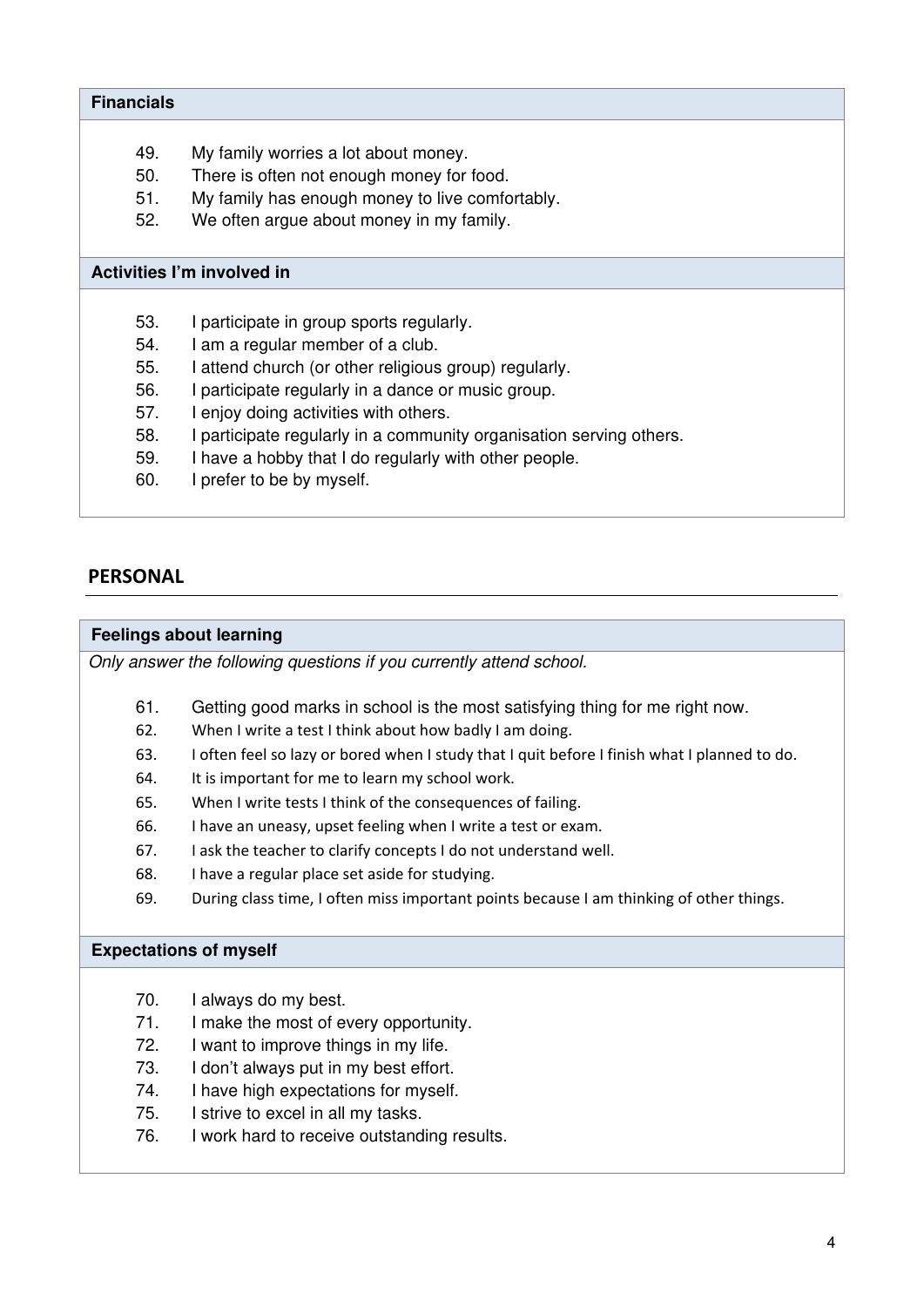#### **Ability to 'bounce back'**

- 77. I tend to bounce back quickly after hard times.
- 78. I have a hard time making it through stressful events.
- 79. It does not take me long to recover from a stressful event.
- 80. It is hard for me to snap back when something bad happens.
- 81. I usually come through difficult times with little trouble.
- 82. I tend to take a long time to get over set-backs in my life.

#### **Solving problems and making decisions**

- 83. I value other people's help and advice when making important decisions.
- 84. In general, I do not like to ask other people to help me to solve problems.
- 85. I like to get advice from my friends and family when deciding how to solve my personal problems.
- 86. I would rather struggle through a personal problem by myself than discuss it with a friend.
- 87. I prefer to make decisions on my own, rather than with other people.
- 88. I do not like to depend on other people to help me to solve my problems.
- 89. I feel confident I will find a solution when I'm faced with a personal problem.

#### **Attitude towards being in control**

- 90. I am responsible for my thoughts.
- 91. It is my choice how I feel.
- 92. It's my job to make me feel better, not anyone else's.
- 93. I have no control over my life.
- 94. Sometimes I get very angry.
- 95. In general, I am in control of my life.
- 96. I am responsible for my life.

#### **Belief in my ability**

- 97. I can always manage to solve difficult problems if I try hard enough.
- 98. If someone opposes or is against me, I can find a way to get what I want.
- 99. It is easy for me to stick to my plans and accomplish my goals.
- 100. I am confident that I could deal efficiently with unexpected events.
- 101. I can solve most problems if I invest the necessary effort.
- 102. I can remain calm when facing difficulties because I can rely on my coping abilities.
- 103. When I am confronted with a problem, I can usually find several solutions.
- 104. If I am in trouble, I can usually think of a solution.
- 105. I can usually handle whatever comes my way.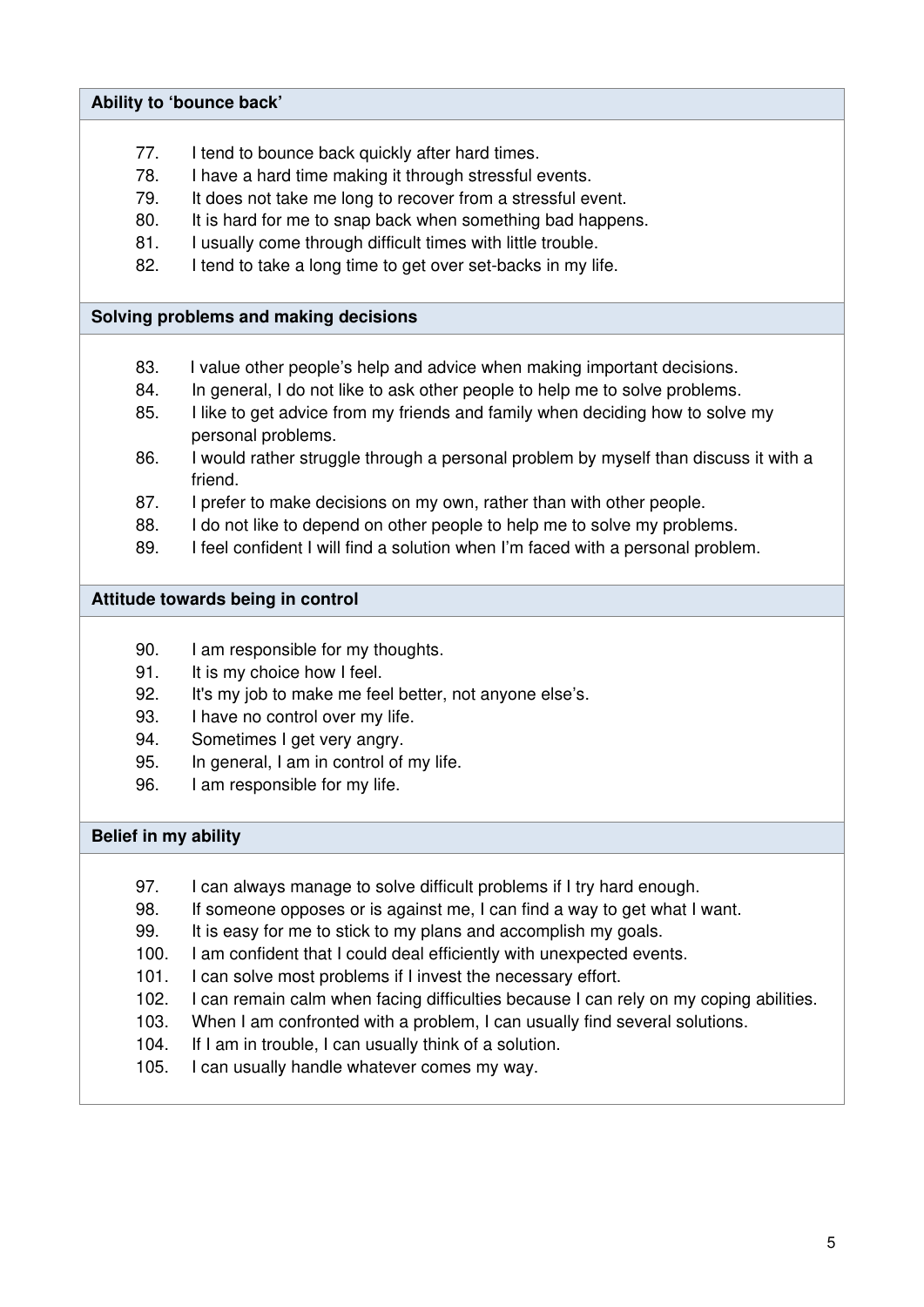#### **Hopefulness for the future**

- 106. In uncertain times, I usually expect the best.
- 107. I seldom count on good things happening to me.
- 108. I'm always hopeful about my future.
- 109. I hardly ever expect things to go my way.
- 110. I am excited about what my future holds.
- 111. Sometimes I have bad thoughts.
- 112. My future feels bright.

#### **Feelings about myself**

- 113. On the whole, I am satisfied with myself.
- 114. Sometimes I do not tell the truth.
- 115. At times, I think I am no good at all.
- 116. I feel that I have a number of good qualities.
- 117. I am able to do things as well as most other people.
- 118. Sometimes I am not completely honest when I fill in a questionnaire.
- 119. I feel I do not have much to be proud of.
- 120. I certainly feel useless at times.
- 121. I feel that I'm a person of worth, at least on an equal plane with others.
- 122. I wish I could have more respect for myself.
- 123. All in all, I am inclined to feel that I am a failure.
- 124. I take a positive attitude toward myself.

#### **Using what I have to get things done**

- 125. I am positive when things go wrong.
- 126. I cope with difficult situations.
- 127. I am always punctual.
- 128. I usually manage one way or another.
- 129. I perform with limited resources.
- 130. I look for positive aspects of new situations.
- 131. I am resourceful in new situations.
- 132. I am efficient in difficult situations.
- 133. I work through long, difficult tasks.

#### **Dealing with stress**

- 134. Feeling distressed or upset is unbearable to me.
- 135. I can't handle feeling distressed or upset.
- 136. There's nothing worse than feeling distressed or upset.
- 137. I'll do anything to avoid feeling distressed or upset.
- 138. I'll do anything to stop feeling distressed or upset.
- 139. I sometimes feel pushed to hit someone.
- 140. When I feel distressed or upset, I must do something about it immediately.
- 141. I often feel upset.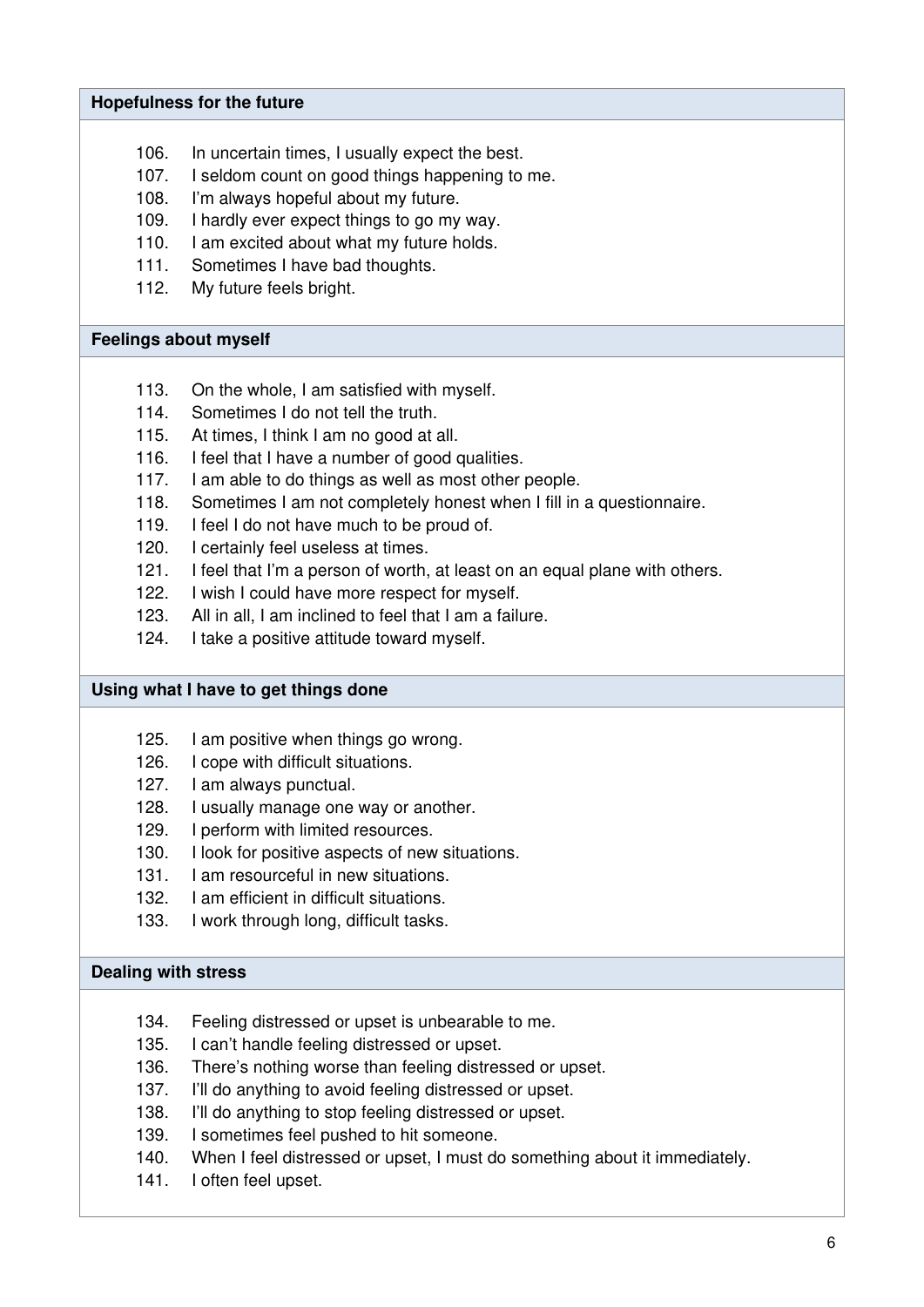#### **Delaying rewards**

- 142. I would have a hard time sticking with a special, healthy diet.
- 143. If my favourite food were in front of me, I would have a difficult time waiting to eat it.
- 144. I have given up physical pleasure or comfort to reach my goals.
- 145. When faced with a physically demanding chore, I always try to put off doing it.
- 146. I try to consider how my actions will affect other people in the long-term.
- 147. I do not consider how my behaviour affects other people.
- 148. I try to spend my money wisely.
- 149. I cannot be trusted with money.
- 150. I cannot motivate myself to accomplish long-term goals.
- 151. I have always felt like my hard work would pay off in the end.

## **Spiritual life**

- 152. It is important for me to spend time in private spiritual thought and meditation.
- 153. I try hard to live my life according to my religious beliefs.
- 154. The prayers or spiritual thoughts that I say when I am alone are as important to me as those said by me during services or spiritual gatherings.
- 155. I enjoy reading about my spirituality and/or my religion.
- 156. I was always a happy child.
- 157. Spirituality helps to keep my life balanced and steady.
- 158. My whole approach to life is based on my spirituality.

#### **Team work**

- 159. I am generous and helpful to others.
- 160. I am an effective team member.
- 161. I co-operate well with people.
- 162. I work well with people.
- 163. I consider the feelings of other people when I work with them.

#### **Solving conflicts**

- 164. I resolve conflicts without anyone getting hurt.
- 165. I accept people who are different from me.
- 166. When I get in an argument with someone, we work it out quickly.
- 167. If I walked away from a fight, I'd be a coward ('chicken').
- 168. Other people make me so mad sometimes, that I push or hit them.
- 169. I get mad (angry) easily.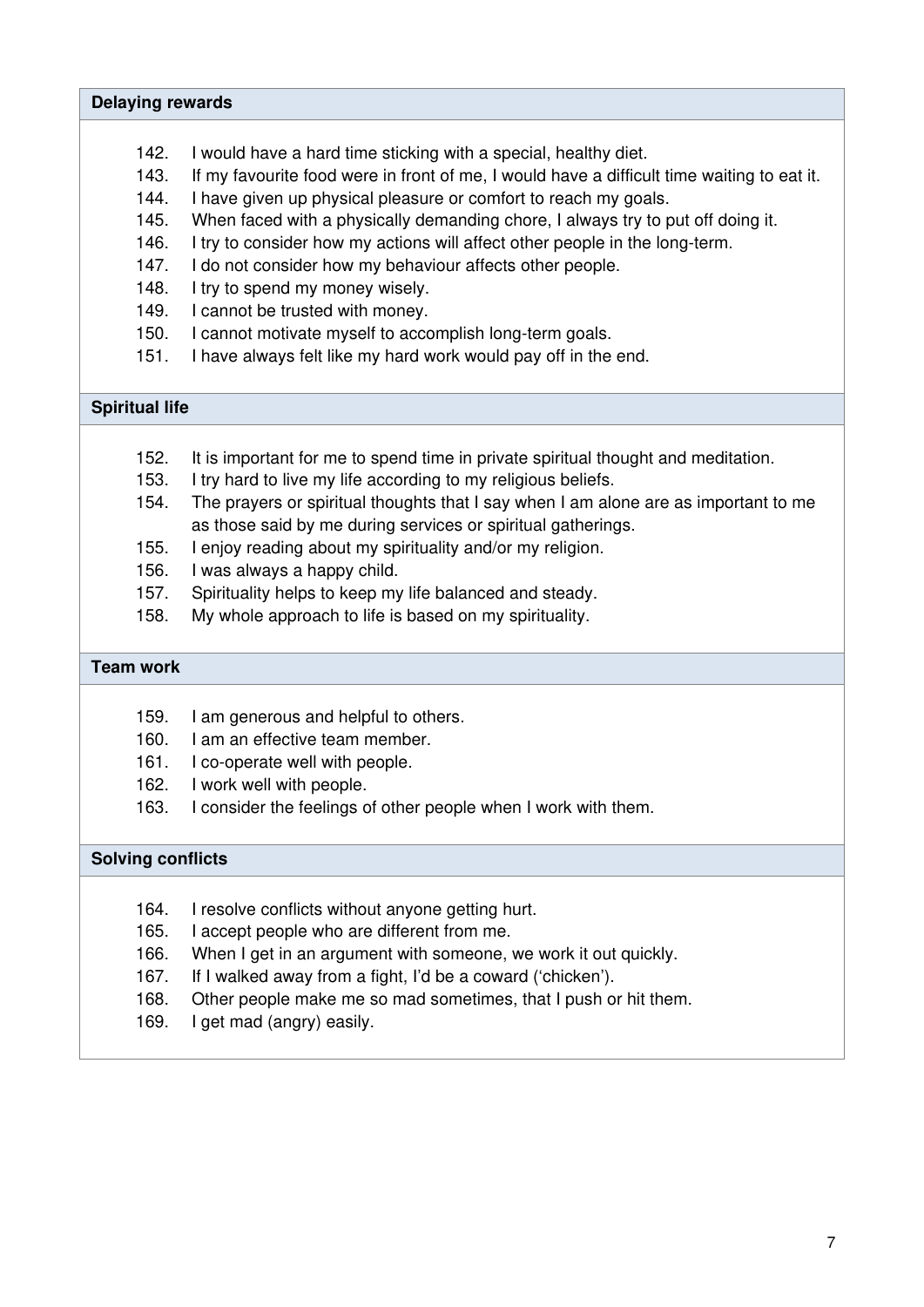#### **Understanding others**

- 170. I feel bad when someone gets their feelings hurt.
- 171. I try to understand what other people feel and think.
- 172. I am sensitive to what, how and why people feel and think the way they do.
- 173. I care about others and show interest and concern for them.
- 174. I try to understand what others are feeling.
- 175. The needs of others are important to me.
- 176. I care about others.
- 177. Being concerned for others makes me feel good about myself.

#### **Generosity**

- 178. I often help the members of my family with things.
- 179. I often help my friends with things.
- 180. There are people in the community that I help.
- 181. I will usually help a person I don't know needing help.
- 182. Helping/caring for people makes me feel good.
- 183. Helping/caring for people adds to my stress.
- 184. I am known by family and friends as someone who makes time to pay attention to others' problems.
- 185. When friends or family members experience something upsetting or discouraging, I make a special point of being kind to them.
- 186. When it comes to my personal relationships with others, I am a very generous person.
- 187. I am usually willing to risk my own feelings being hurt in the process if I stand a chance of helping someone else in need.

#### **Social Supports (MSPSS)**

- 188. There is a special person who is around when I am in need.
- 189. There is a special person with whom I can share my joys and sorrows.
- 190. My family really tries to help me.
- 191. I get the emotional help and support I need from my family.
- 192. I have a special person who is a real source of comfort to me.
- 193. My friends really try to help me.
- 194. I can count on my friends when things go wrong.
- 195. I can talk about my problems with my family.
- 196. I have friends with whom I can share my joys and sorrows.
- 197. There is a special person in my life who cares about my feelings.
- 198. My family is willing to help me make decisions.
- 199. I can talk about my problems with my friends.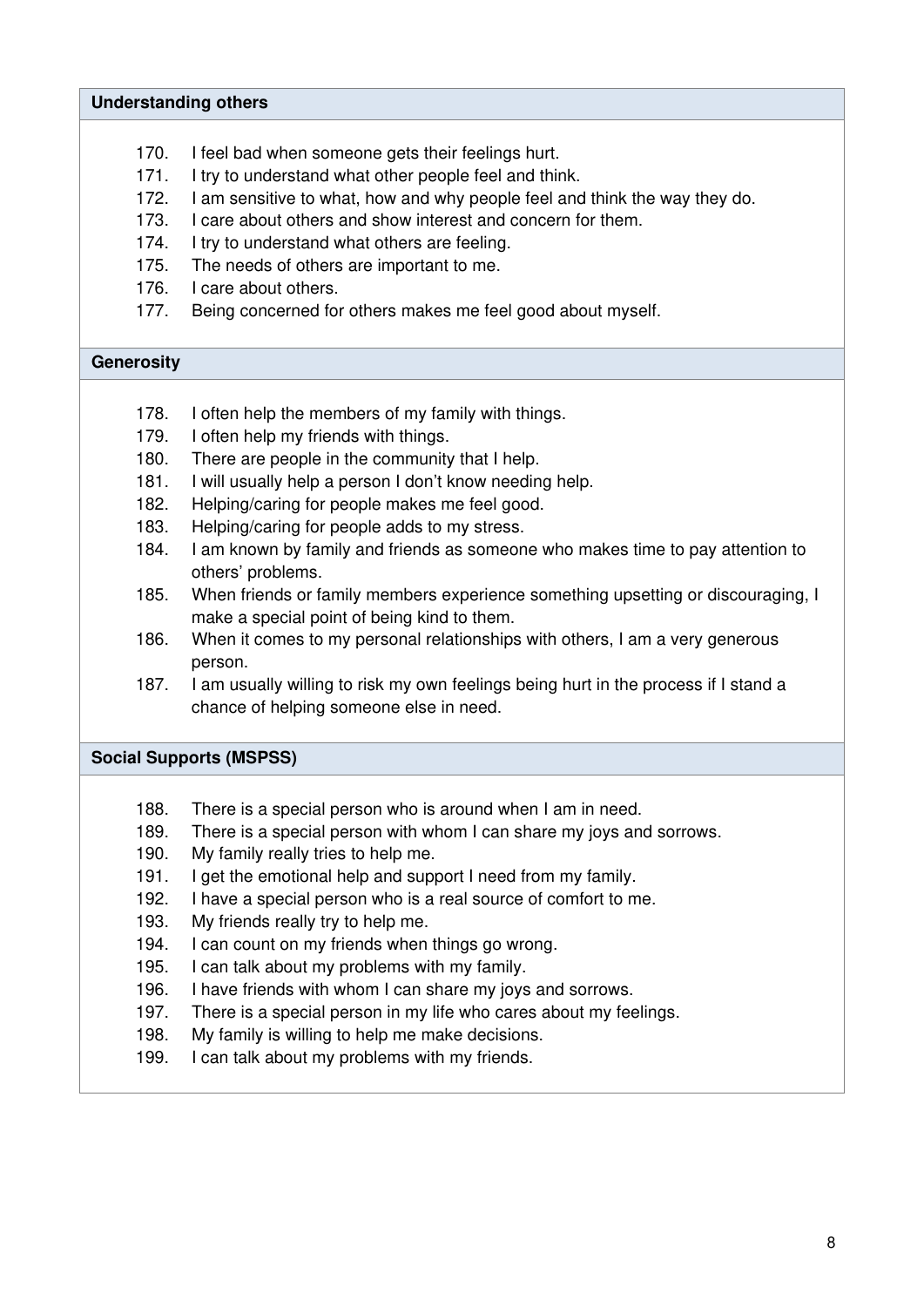#### **Resilience (CD-RISC 10)[1](#page-39-0)**

l

For these last ten questions, please mark the response that best indicates how much you agree with the statements as they apply to you over the last month. If a particular situation has not occurred recently, answer according to how you think you would have felt. The answer options are as follows:

| Not true        | <b>Rarely</b>      | <b>Sometimes</b> | <b>Often</b>                | <b>True nearly</b> |
|-----------------|--------------------|------------------|-----------------------------|--------------------|
| at all          | true               | true             | true                        | all the time       |
| <sub>NT</sub> ∪ | $_{\rm RT}$ $\cup$ | 57 U             | $_{\mathsf{O}\mathsf{T}}$ O |                    |

200. I am able to adapt when changes occur.

- 201. I can deal with whatever comes my way.
- 202. I try to see the humorous side of things when I am faced with problems.
- 203. Having to cope with stress can make me stronger.
- 204. I tend to bounce back after illness, injury, or other hardships.
- 205. I believe I can achieve my goals, even if there are obstacles.
- 206. Under pressure, I stay focused and think clearly.
- 207. I am not easily discouraged by failure.
- 208. I think of myself as a strong person when dealing with life's challenges and difficulties.
- 209. I am able to handle unpleasant or painful feelings like sadness, fear, and anger.

### **THANK YOU FOR YOUR TIME IN COMPLETING THIS QUESTIONNAIRE**

<span id="page-39-0"></span> $^1$  CD-RISC 10 © 2001, 2003, 2007, 2009, 2011 by Kathryn M. Connor, M.D., and Jonathan R.T. Davidson.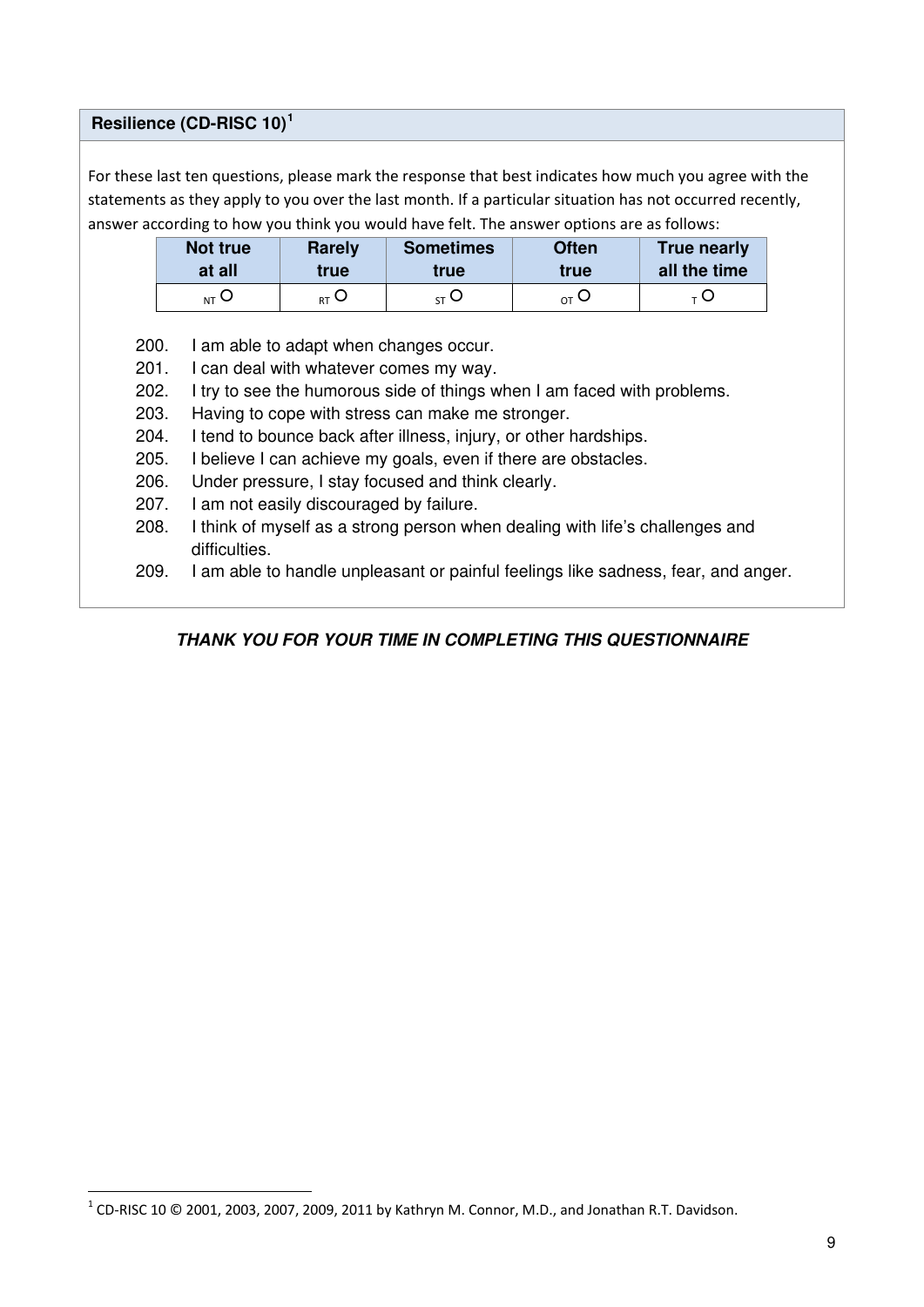

# **GIRLS AND BOYS TOWN QUESTIONNIARE FOR CARE-LEAVERS**

# **ANSWER SHEET**



# **DEMOGRAPHIC INFORMATION SHEET**

| 1. | Are you a male (boy) or                              | O 1. Male                                                                                                                                                                   |
|----|------------------------------------------------------|-----------------------------------------------------------------------------------------------------------------------------------------------------------------------------|
|    | a female (girl)?                                     | O 2. Female                                                                                                                                                                 |
| 2. | How old are you (in years)?                          |                                                                                                                                                                             |
| 3. | What is your home language?                          |                                                                                                                                                                             |
| 4. | In which province do you live?                       | O 1. Eastern Cape<br>O 2. Free State<br>O 3. Gauteng<br>O 4. KwaZulu-Natal<br>O 5. Limpopo<br>O 6. Mpumalanga<br>O 7. North West<br>O 8. Northern Cape<br>O 9. Western Cape |
| 5. | What grade are you currently in?                     |                                                                                                                                                                             |
| 6. | Do you have a girlfriend/boyfriend<br>at the moment? | $O1$ . Yes<br>O 2. No                                                                                                                                                       |
| 7. | What race/population group                           | O 1. African/Black                                                                                                                                                          |
|    | do you belong to?                                    | O 2. Asian/Indian                                                                                                                                                           |
|    |                                                      | O 3. Coloured                                                                                                                                                               |
|    |                                                      | O 4. White                                                                                                                                                                  |
| 8. | Are you living in a children's home?                 | O 1. Yes                                                                                                                                                                    |
|    |                                                      | O 2. No                                                                                                                                                                     |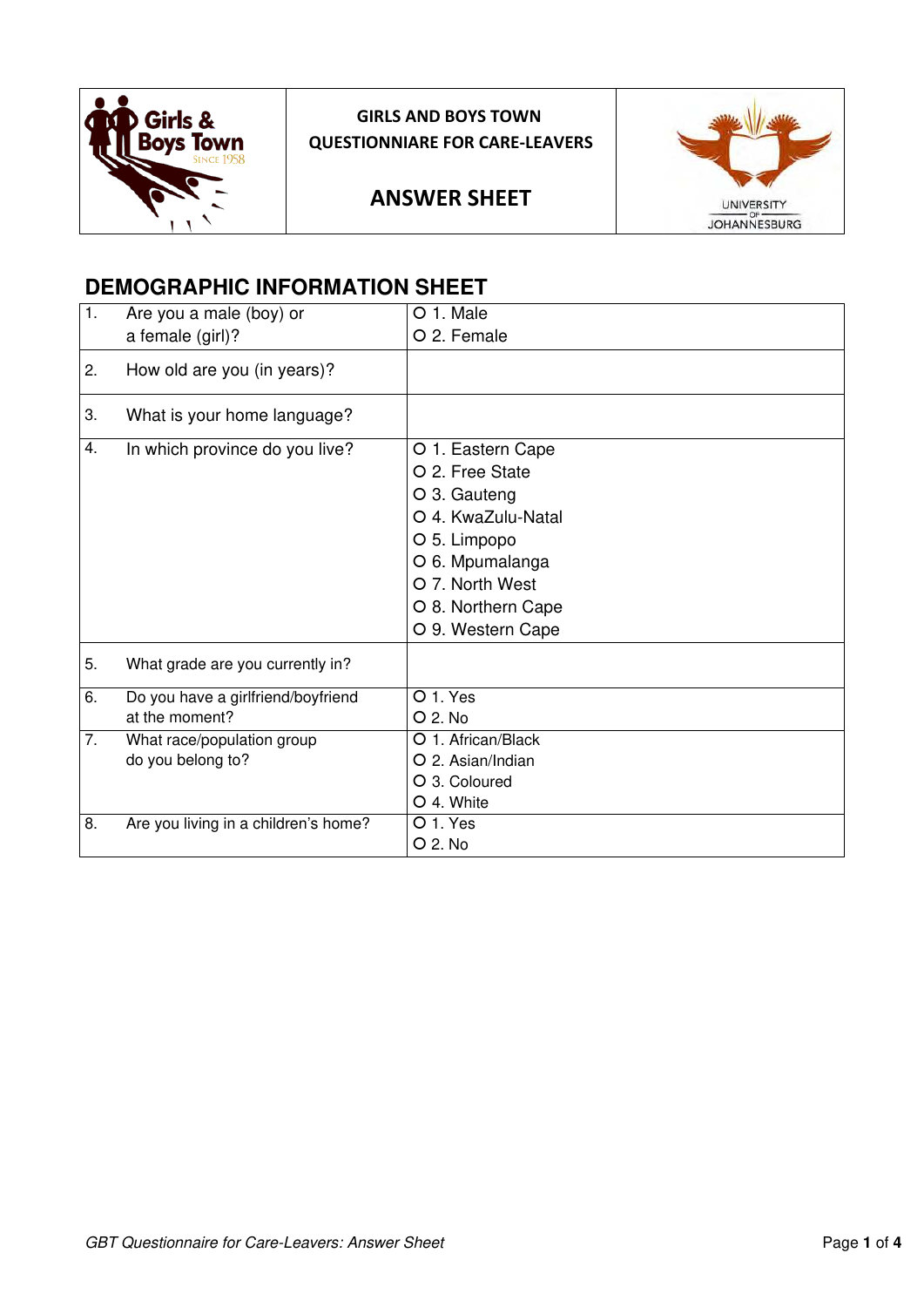# **RELATIONSHIPS**

|                | <b>Strongly</b><br><b>Disagree</b> | <b>Disagree</b>                                      | <b>Uncertain</b>           | Agree             | <b>Strongly</b><br>Agree    |  |
|----------------|------------------------------------|------------------------------------------------------|----------------------------|-------------------|-----------------------------|--|
|                | <b>Family relationships</b>        |                                                      |                            |                   |                             |  |
| 1              | $_{SD}$ O                          | D O                                                  | υO                         | A O               | $_{SA}$ O                   |  |
| $\overline{c}$ | <sub>SD</sub> O                    | $D_{D}$                                              | <sub>υ</sub> Ο             | A O               | $_{SA}$ O                   |  |
| 3              | $SD$ $O$                           | D <sub>D</sub>                                       | υO                         | A O               | $_{SA}$ O                   |  |
| $\overline{4}$ | $SD$ $O$                           | $D_{D}$                                              | <sub>⊍</sub> O             | A O               | $_{SA}$ O                   |  |
| 5              | $SD$ O                             | $D_{D}$                                              | $\underline{\cup}$ O       | $\overline{A}$ O  | $_{SA}$ O                   |  |
| 6              | <sub>SD</sub> O                    | $\overline{D}$ O                                     | $\overline{O}$             | $\overline{A}$ O  | SA O                        |  |
|                |                                    | <b>Relationships with friends</b>                    |                            |                   |                             |  |
| 7              | $SD$ $O$                           | $\overline{D}$ O                                     | <sub>⊍</sub> O             | A O               | $SA$ $O$                    |  |
| 8              | $SD$ $O$                           | D <sub>D</sub>                                       | υO                         | A O               | $_{SA}$ O                   |  |
| 9              | $SD$ $O$                           | $D_{D}$                                              | <sub>υ</sub> Ο             | A O               | SA O                        |  |
| 10             | $SD$ $O$                           | $D$ O                                                | $\overline{\mathsf{U}}$ O  | A O               | $_{SA}$ O                   |  |
| 11             | <sub>SD</sub> O                    | $D$ O                                                | $\overline{O}$             | $\overline{A}$ O  | $_{SA}$ O                   |  |
| 12             | $SD$ O                             | $_{D}$ O                                             | υO                         | $_{\mathsf{A}}$ O | $_{SA}$ O                   |  |
| 13             | <sub>SD</sub> O                    | D <sub>D</sub>                                       | <sub>υ</sub> Ο             | A O               | $_{SA}$ O                   |  |
|                |                                    | <b>School or work relationships</b>                  |                            |                   |                             |  |
|                |                                    | Only answer the following questions if you currently |                            |                   |                             |  |
|                | attend school.                     |                                                      |                            |                   |                             |  |
| 14             | $_{SD}$ O                          | D O                                                  | υO                         | $\wedge$ O        | $_{SA}$ O                   |  |
| 15             | $SD$ $O$                           | $_{D}$ O                                             | υO                         | $\overline{A}$ O  | $_{SA}$ O                   |  |
| 16             | $SD$ $O$                           | D <sub>D</sub>                                       | $\overline{U}$ O           | A O               | $_{SA}$ O                   |  |
| 17             | $SD$ $O$                           | $D_{D}$                                              | υO                         | A O               | SA O                        |  |
| 18             | $SD$ O                             | $D$ O                                                | υO                         | A O               | $_{SA}$ O                   |  |
| 19             | $SD$ $O$                           | $_{\text{D}}$ O                                      | <sub>u</sub> O             | $_{\rm A}$ O      | $_{\mathsf{SA}}$ O          |  |
|                |                                    | Only answer the following questions if you are       |                            |                   |                             |  |
|                |                                    | currently employed and work somewhere.               |                            |                   |                             |  |
| 20             | $SD$ <sup>O</sup>                  | $_{\text{D}}$ O                                      | $\mathsf{U} \, \mathsf{O}$ | A O               | $SA$ O                      |  |
| 21             | $_{SD}$ O                          | D <sub>0</sub>                                       | $\underline{\cup}$ O       | $_\mathrm{A}$ O   | $_{SA}$ O                   |  |
| 22             | $SD$ O                             | D <sub>D</sub>                                       | $\overline{\mathsf{C}}$    | AC                | $_{SA}$ O                   |  |
| 23             | $_{SD}$ O                          | D O                                                  | $\cup$ O                   | A O               | $\underline{\mathsf{SA}}$ O |  |
| 24             | $SD$ $O$                           | $_{\sf D}$ O                                         | $\overline{O}$             | A O               | $_{SA}$ O                   |  |
| 25             | $_{SD}$ O                          | D <sub>D</sub>                                       | υO                         | $_{\Delta}$ O     | $\underline{\mathsf{SA}}$ O |  |
|                |                                    | Relationships with people in the community           |                            |                   |                             |  |
| 26             | $_{SD}$ O                          | D O                                                  | υO                         | A O               | $_{SA}$ O                   |  |
| 27             | $SD$ O                             | $D$ <sup>O</sup>                                     | $\overline{\mathsf{U}}$ O  | $\overline{A}$ O  | $_{SA}$ O                   |  |
| 28             | $_{SD}$ O                          | $_{\sf D}$ O                                         | $\cup$ O                   | $\wedge$          | $\underline{\mathsf{SA}}$ O |  |
| 29             | $SD$ O                             | D <sub>D</sub>                                       | $\overline{O}$             | $\wedge$ O        | $_{SA}$ O                   |  |
| 30             | $_{SD}$ O                          | $_{\text{D}}$ O                                      | υO                         | A O               | $\underline{\mathsf{SA}}$ O |  |
| 31             | $SD$ O                             | $D$ O                                                | $\overline{O}$             | $\overline{A}$ O  | $SA$ $O$                    |  |
| 32             | $_{SD}$ O                          | $\overline{O}$                                       | $\overline{\mathsf{U}}$ O  | $\overline{A}$ O  | $\underline{\mathsf{SA}}$ O |  |
|                |                                    |                                                      |                            |                   |                             |  |

|                                                               | <b>Strongly</b><br>Disagree<br>Uncertain<br><b>Disagree</b><br>Agree |  |  |  |  |  |  |  |  |  |
|---------------------------------------------------------------|----------------------------------------------------------------------|--|--|--|--|--|--|--|--|--|
|                                                               | <b>Relationships with role models</b>                                |  |  |  |  |  |  |  |  |  |
| 33<br>. C<br>$_{SD}$ O<br>$\bullet$<br>∩ O<br>пU<br><b>SA</b> |                                                                      |  |  |  |  |  |  |  |  |  |
| $\sim$ $\lambda$                                              |                                                                      |  |  |  |  |  |  |  |  |  |

| 34 | $_{SD}$ O      | $\overline{O}$ | O                | AO             | $SA$ <sup>O</sup> |
|----|----------------|----------------|------------------|----------------|-------------------|
| 35 | $_{SD}$ O      | O<br>D.        | $\Omega$         | O              | $_{SA}$ O         |
| 36 | $_{SD}$ O      | $\circ$<br>D.  | O                | A O            | $_{SA}$ O         |
| 37 | $_{SD}$ O      | O<br>D         | $\cap$           | A O            | SA O              |
| 38 | $\overline{O}$ | O              | $\left( \right)$ | <sub>A</sub> O | $SA$ <sup>O</sup> |

#### **Love relationships**

*Only answer the following questions if you are currently in a romantic relationship with someone (a partner).*

| 39 | $_{SD}$ O | $D_{D}$         | $_{\cup}$ O    | $_{\mathsf{A}}$ O | $_{SA}$ O                      |
|----|-----------|-----------------|----------------|-------------------|--------------------------------|
| 40 | $_{SD}$ O | D O             | $\overline{U}$ | <sub>A</sub> O    | $SA$ <sup><math>O</math></sup> |
| 41 | $_{SD}$ O | <sub>D</sub> О  | $_{\cup}$ O    | <sub>A</sub> O    | $_{SA}$ O                      |
| 42 | $SD$ O    | $_{\text{D}}$ O | U              | $_{\mathsf{A}}$ O | $SA$ O                         |
| 43 | $_{SD}$ O | $_{\text{D}}$ O | $\overline{O}$ | $_{\mathsf{A}}$ O | $_{SA}$ O                      |
| 44 | $SD$ $O$  | $D$ O           | $\overline{U}$ | <sub>A</sub> O    | $SA$ $O$                       |
|    |           |                 |                |                   |                                |

# **MY SITUATION**

|    | Strongly<br><b>Disagree</b>       | <b>Disagree</b> | <b>Uncertain</b>                   | Agree                     | <b>Strongly</b><br>Agree    |
|----|-----------------------------------|-----------------|------------------------------------|---------------------------|-----------------------------|
|    |                                   |                 | <b>Feelings about my community</b> |                           |                             |
| 45 | $_{SD}$ O                         | $_{\text{D}}$ O | υO                                 | A O                       | $_{SA}$ O                   |
| 46 | $SD$ O                            | $D$ O           | $\overline{O}$                     | A O                       | $_{SA}$ O                   |
| 47 | $SD$ $O$                          | <sub>D</sub> О  | υO                                 | AC                        | $\underline{\mathsf{SA}}$ O |
| 48 | $SD$ $O$                          | $\overline{O}$  | $\overline{\mathsf{U}}$ O          | $_{\mathsf{A}}$ O         | $_{SA}$ O                   |
|    | <b>Financials</b>                 |                 |                                    |                           |                             |
| 49 | $_{SD}$ O                         | $_{\text{D}}$ O | $\overline{\mathsf{C}}$            | $\overline{A}$ O          | $_{SA}$ O                   |
| 50 | $_{SD}$ O                         | $D_{D}$         | υO                                 | $_{\Delta}$ O             | $_{SA}$ O                   |
| 51 | $SD$ $O$                          | $_{\text{D}}$ O | υO                                 | A O                       | $SA$ O                      |
| 52 | $_{SD}$ O                         | $_{\text{D}}$ O | υO                                 | A O                       | $_{SA}$ O                   |
|    | <b>Activities I'm involved in</b> |                 |                                    |                           |                             |
| 53 | $_{SD}$ O                         | $_{\text{D}}$ O | υO                                 | A O                       | $_{SA}$ O                   |
| 54 | $_{SD}$ O                         | $_{\sf D}$ O    | <sub>⊍</sub> O                     | A O                       | $_{SA}$ O                   |
| 55 | $SD$ O                            | D <sub>D</sub>  | υO                                 | A O                       | $_{SA}$ O                   |
| 56 | $SD$ $O$                          | $\overline{O}$  | $_{\cup}$ O                        | A O                       | SA O                        |
| 57 | $SD$ $O$                          | $D_{D}$         | υO                                 | A O                       | $_{SA}$ O                   |
| 58 | $SD$ O                            | $\overline{O}$  | $\overline{\mathsf{U}}$ O          | A O                       | $_{SA}$ O                   |
| 59 | $_{SD}$ O                         | D <sub>0</sub>  | υO                                 | $\mathbf{A}^{\mathbf{O}}$ | $_{SA}$ O                   |
| 60 | $SD$ $O$                          | $D_{D}$         | $\overline{O}$                     | A O                       | SA O                        |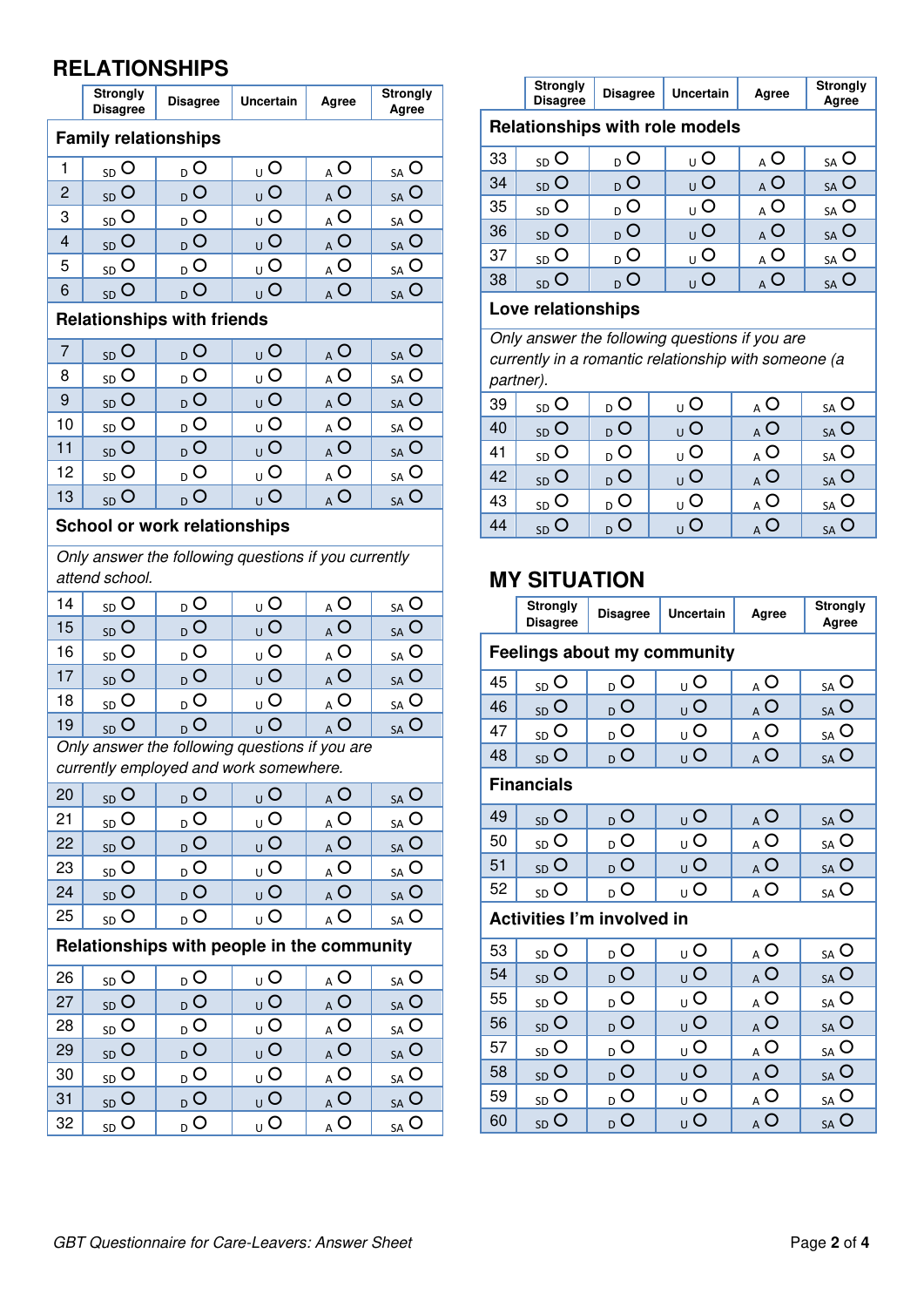# **PERSONAL**

|    | IUINAI                             |                  |                                                      |                         |                             |  |  |  |  |  |
|----|------------------------------------|------------------|------------------------------------------------------|-------------------------|-----------------------------|--|--|--|--|--|
|    | <b>Strongly</b><br><b>Disagree</b> | <b>Disagree</b>  | Uncertain                                            | Agree                   | <b>Strongly</b><br>Agree    |  |  |  |  |  |
|    | <b>Feelings about learning</b>     |                  |                                                      |                         |                             |  |  |  |  |  |
|    |                                    |                  | Answer the following questions if you attend school: |                         |                             |  |  |  |  |  |
| 61 | <sub>SD</sub> O                    | $\overline{O}$   | <sub>υ</sub> Ο                                       | AO                      | SA O                        |  |  |  |  |  |
| 62 | $SD$ $O$                           | <sub>D</sub> O   | υO                                                   | A O                     | $_{SA}$ O                   |  |  |  |  |  |
| 63 | <sub>SD</sub> O                    | D <sub>0</sub>   | $\overline{O}$                                       | AO                      | $_{SA}$ O                   |  |  |  |  |  |
| 64 | $SD$ $O$                           | D                | υO                                                   | $_{A}$ O                | $_{SA}$ O                   |  |  |  |  |  |
| 65 | SD <sub>O</sub>                    | $D$ O            | $\overline{O}$                                       | A O                     | SA O                        |  |  |  |  |  |
| 66 | $SD$ O                             | $\overline{O}$   | $\cup$ O                                             | A O                     | $_{SA}$ O                   |  |  |  |  |  |
| 67 | $SD$ $O$                           | $\overline{O}$   | <sub>υ</sub> Ο                                       | A O                     | SA O                        |  |  |  |  |  |
| 68 | $SD$ $O$                           | D                | $\cup$ O                                             | $\overline{A}$ O        | $_{SA}$ O                   |  |  |  |  |  |
| 69 | $SD$ $O$                           | $D$ O            | $\overline{O}$                                       | AC                      | SA O                        |  |  |  |  |  |
|    | <b>Expectations of myself</b>      |                  |                                                      |                         |                             |  |  |  |  |  |
| 70 | $SD$ $O$                           | <sub>D</sub> O   | $\overline{O}$                                       | A O                     | $_{SA}$ O                   |  |  |  |  |  |
| 71 | <sub>SD</sub> O                    | D <sub>D</sub>   | <sub>U</sub> O                                       | AO                      | $_{SA}$ O                   |  |  |  |  |  |
| 72 | $SD$ $O$                           | $_{\sf D}$ O     | $\overline{O}$                                       | AO                      | SA O                        |  |  |  |  |  |
| 73 | $SD$ O                             | $\overline{O}$   | $\cup$ O                                             | $_{\mathbb{A}}$ O       | $_{SA}$ O                   |  |  |  |  |  |
| 74 | <sub>SD</sub> O                    | $D$ O            |                                                      |                         | SA O                        |  |  |  |  |  |
| 75 | $SD$ $O$                           | $\overline{O}$   | $\overline{O}$<br>$_{A}$ O                           |                         |                             |  |  |  |  |  |
| 76 | <sub>SD</sub> O                    | D <sub>D</sub>   | υO<br>$\overline{O}$                                 | $_{\mathsf{A}}$ O<br>AO | $_{SA}$ O<br>$SA$ $O$       |  |  |  |  |  |
|    |                                    |                  |                                                      |                         |                             |  |  |  |  |  |
|    | Ability to 'bounce back'           |                  |                                                      |                         |                             |  |  |  |  |  |
| 77 | $SD$ $O$                           | D Q              | $\overline{O}$                                       | A O                     | SA O                        |  |  |  |  |  |
| 78 | $SD$ O                             | $D$ O            | $\overline{U}$ O                                     | $_{A}$ O                | $_{SA}$ O                   |  |  |  |  |  |
| 79 | SD <sub>O</sub>                    | $D$ O            | $\overline{O}$                                       | A O                     | $SA$ O                      |  |  |  |  |  |
| 80 | $SD$ O                             | $D$ O            | $\cup$ O                                             | A O                     | $_{SA}$ O                   |  |  |  |  |  |
| 81 | <sub>SD</sub> O                    | $\overline{D}$ O | $_{\sf U}$ O                                         | A O                     | $_{SA}$ O                   |  |  |  |  |  |
| 82 | $_{SD}$ O                          | $_{\text{D}}$ O  | <sub>U</sub> O                                       | $_{\mathsf{A}}$ O       | $_{SA}$ O                   |  |  |  |  |  |
|    |                                    |                  | Solving problems and making decisions                |                         |                             |  |  |  |  |  |
| 83 | $_{SD}$ O                          | $\overline{O}$   | $\underline{\cup}$                                   | A O                     | $\underline{\mathsf{SA}}$ O |  |  |  |  |  |
| 84 | $SD$ $O$                           | D <sub>0</sub>   | υO                                                   | $\overline{A}$ O        | $SA$ O                      |  |  |  |  |  |
| 85 | $_{SD}$ O                          | $_{D}$ O         | $\cup$ O                                             | $_{\mathbb{A}}$ O       | $_{SA}$ O                   |  |  |  |  |  |
| 86 | $SD$ O                             | $_{\text{D}}$ O  | $\cup$ O                                             | A O                     | $SA$ <sup>O</sup>           |  |  |  |  |  |
| 87 | $_{SD}$ O                          | $\overline{D}$ O | $\cup$ O                                             | $\overline{A}$ O        | $S_A$ O                     |  |  |  |  |  |
| 88 | $SD$ O                             | $\overline{O}$   | $\overline{O}$                                       | $\overline{A}$ O        | $SA$ O                      |  |  |  |  |  |
| 89 | $_{SD}$ O                          | $D$ O            | υO                                                   | $\overline{A}$ O        | $\underline{\mathsf{SA}}$ O |  |  |  |  |  |
|    |                                    |                  | Attitude towards being in control                    |                         |                             |  |  |  |  |  |
| 90 | $_{SD}$ O                          | D O              | υO                                                   | A O                     | $_{SA}$ O                   |  |  |  |  |  |
| 91 | $SD$ $O$                           | D <sub>0</sub>   | υO                                                   | $\overline{A}$ O        | $_{SA}$ O                   |  |  |  |  |  |
| 92 | $_{SD}$ O                          | $_{\text{D}}$ O  | $\overline{U}$ O                                     | $\overline{A}$ O        | $\underline{\mathsf{SA}}$ O |  |  |  |  |  |
| 93 | <sub>SD</sub> O                    | D <sub>D</sub>   | $\overline{\mathsf{C}}$                              | $\overline{A}$ O        | $SA$ O                      |  |  |  |  |  |
| 94 | $_{SD}$ O                          | $D$ O            | $\cup$ O                                             | $\overline{A}$ O        | $\underline{\mathsf{SA}}$ O |  |  |  |  |  |
| 95 | $SD$ O                             | D <sub>D</sub>   | $\overline{O}$                                       | $\overline{A}$ O        | $_{SA}$ O                   |  |  |  |  |  |
| 96 | $\underline{\mathsf{SD}}$ O        | $_{\text{D}}$ O  | $\overline{\mathsf{C}}$                              | $\overline{A}$ O        | $\underline{\mathsf{SA}}$ O |  |  |  |  |  |
|    |                                    |                  |                                                      |                         |                             |  |  |  |  |  |

|       | <b>Strongly</b><br><b>Disagree</b> | <b>Disagree</b>     | <b>Uncertain</b>                     | Agree                          | <b>Strongly</b><br>Agree    |
|-------|------------------------------------|---------------------|--------------------------------------|--------------------------------|-----------------------------|
|       | <b>Belief in my ability</b>        |                     |                                      |                                |                             |
| 97    | $SD$ O                             | $\overline{D}$ O    | $\overline{\mathsf{U}}$ O            | AC                             | $_{SA}$ O                   |
| 98    | $SD$ $O$                           | $D$ O               | $\overline{O}$                       | $\overline{A}$ O               | $_{SA}$ O                   |
| 99    | $SD$ O                             | D <sub>D</sub>      | $_{\rm U}$ O                         | A O                            | $_{SA}$ O                   |
| 100   | $SD$ $O$                           | D <sub>D</sub>      | $\overline{O}$                       | AC                             | $SA$ O                      |
| 101   | $SD$ O                             | $\overline{O}$      | $\overline{U}$ O                     | $\overline{A}$ O               | $_{SA}$ O                   |
| 102   | $SD$ O                             | $D$ O               | $\overline{O}$                       | $\overline{A}$ O               | $SA$ $O$                    |
| 103   | $SD$ O                             | $_{D}$ O            | $\cup$ O                             | $_{\mathbb{A}}$ O              | $\underline{\mathsf{SA}}$ O |
| 104   | $SD$ O                             | O <sub>0</sub>      | $\overline{O}$                       | $\wedge$ O                     | $_{SA}$ O                   |
| 105   | $_{SD}$ O                          | D <sub>D</sub>      | $\overline{O}$                       | $\underline{A}$ O              | $\underline{\mathsf{SA}}$ O |
|       | <b>Hopefulness for the future</b>  |                     |                                      |                                |                             |
| 106   | $SD$ $O$                           | $\overline{D}$ O    | $\overline{U}$ O                     | $\overline{A}$ O               | $S_A$ <sup>O</sup>          |
| 107   | $SD$ O                             | $D$ O               | $\overline{O}$                       | $\overline{A}$ O               | $SA$ O                      |
| 108   | $SD$ O                             | $D$ O               | $\overline{O}$                       | $_{\mathsf{A}}$ O              | $\underline{\mathsf{SA}}$ O |
| 109   | $SD$ O                             | D <sub>0</sub>      | $\overline{O}$                       | A O                            | $_{SA}$ O                   |
| 110   | $SD$ O                             | D <sub>D</sub>      | $\overline{U}$ O                     | $\overline{A}$ O               | $\underline{\mathsf{SA}}$ O |
| $111$ | $SD$ O                             | $D$ O               | $\overline{O}$                       | $\overline{A}$ O               | $_{SA}$ O                   |
| 112   | $SD$ O                             | $D$ O               | $\overline{\mathsf{C}}$              | $\underline{A}$ $\overline{O}$ | $\underline{\mathsf{SA}}$ O |
|       | <b>Feelings about myself</b>       |                     |                                      |                                |                             |
| 113   | $SD$ O                             | D <sub>D</sub>      | $\cup$ O                             | $\overline{A}$ O               | $\underline{\mathsf{SA}}$ O |
| 114   | $SD$ O                             | D <sub>0</sub>      | $\overline{O}$                       | A O                            | $SA$ O                      |
| 115   | $SD$ O                             | D <sub>D</sub>      | $\overline{U}$ O                     | $_{\underline{A}}$ O           | $\underline{\mathsf{SA}}$ O |
| 116   | $SD$ O                             | $D$ O               | $\overline{O}$                       | $\overline{A}$ O               | $SA$ O                      |
| 117   | $SD$ O                             | D <sub>D</sub>      | $\cup$ O                             | $_{A}$ O                       | $\underline{\mathsf{SA}}$ O |
| 118   | <sub>SD</sub> O                    | $\overline{O}$      | $\overline{O}$                       | A O                            | SA O                        |
| 119   | $SD$ <sup>O</sup>                  | $D$ O               | $\cup$ O                             | AC                             | $S_A$ O                     |
| 120   | $SD$ O                             | $\overline{O}$      | $\overline{O}$                       | $\overline{A}$ O               | $SA$ $O$                    |
| 121   | $\underline{\mathsf{SD}}$ O        | $D_{D}$             | $\overline{\mathsf{C}}$              | $\overline{A}$ O               | $_{SA}$ O                   |
| 122   | $SD$ O                             | $\overline{D}$ O    | $\overline{O}$                       | AC                             | $SA$ O                      |
| 123   | $_{SD}$ O                          | $_{\text{D}}$ O     | υO                                   | $Q_{\mathbf{A}}$               | $\underline{\mathsf{SA}}$ O |
| 124   | $SD$ O                             | $D_{D}$             | $\overline{O}$                       | $\overline{A}$ $\overline{O}$  | $SA$ O                      |
|       |                                    |                     | Using what I have to get things done |                                |                             |
| 125   | $_{SD}$ O                          | $_{\text{D}}$ O     | $\mathsf{U} \mathsf{O}$              | $\overline{A}$ O               | $_{SA}$ O                   |
| 126   | $\underline{\mathsf{SD}}$ O        | $\overline{D}$ O    | $\cup$ O                             | A O                            | $\underline{\mathsf{SA}}$ O |
| 127   | $SD$ O                             | $\overline{O}$      | $\overline{O}$                       | $\overline{A}$ O               | $_{SA}$ O                   |
| 128   | $\underline{\mathsf{SD}}$ O        | $_{\text{D}}$ O     | υO                                   | $\overline{A}$ O               | $S_A$ O                     |
| 129   | $SD$ O                             | $D_{\underline{0}}$ | $\overline{O}$                       | $\overline{A}$ O               | $_{SA}$ O                   |
| 130   | $_{SD}$ O                          | $_{\text{D}}$ O     | υO                                   | $_{\Delta}$ O                  | $\underline{\mathsf{SA}}$ O |
| 131   | $SD$ O                             | $_{\text{D}}$ O     | $\overline{O}$                       | $\overline{A}$ O               | $SA$ $O$                    |
| 132   | $_{SD}$ O                          | $_{\sf D}$ O        | υO                                   | $\overline{A}$ O               | $S_A O$                     |
| 133   | $_{SD}$ O                          | D <sub>0</sub>      | $\overline{O}$                       | $\overline{A}$ O               | $SA$ O                      |

Г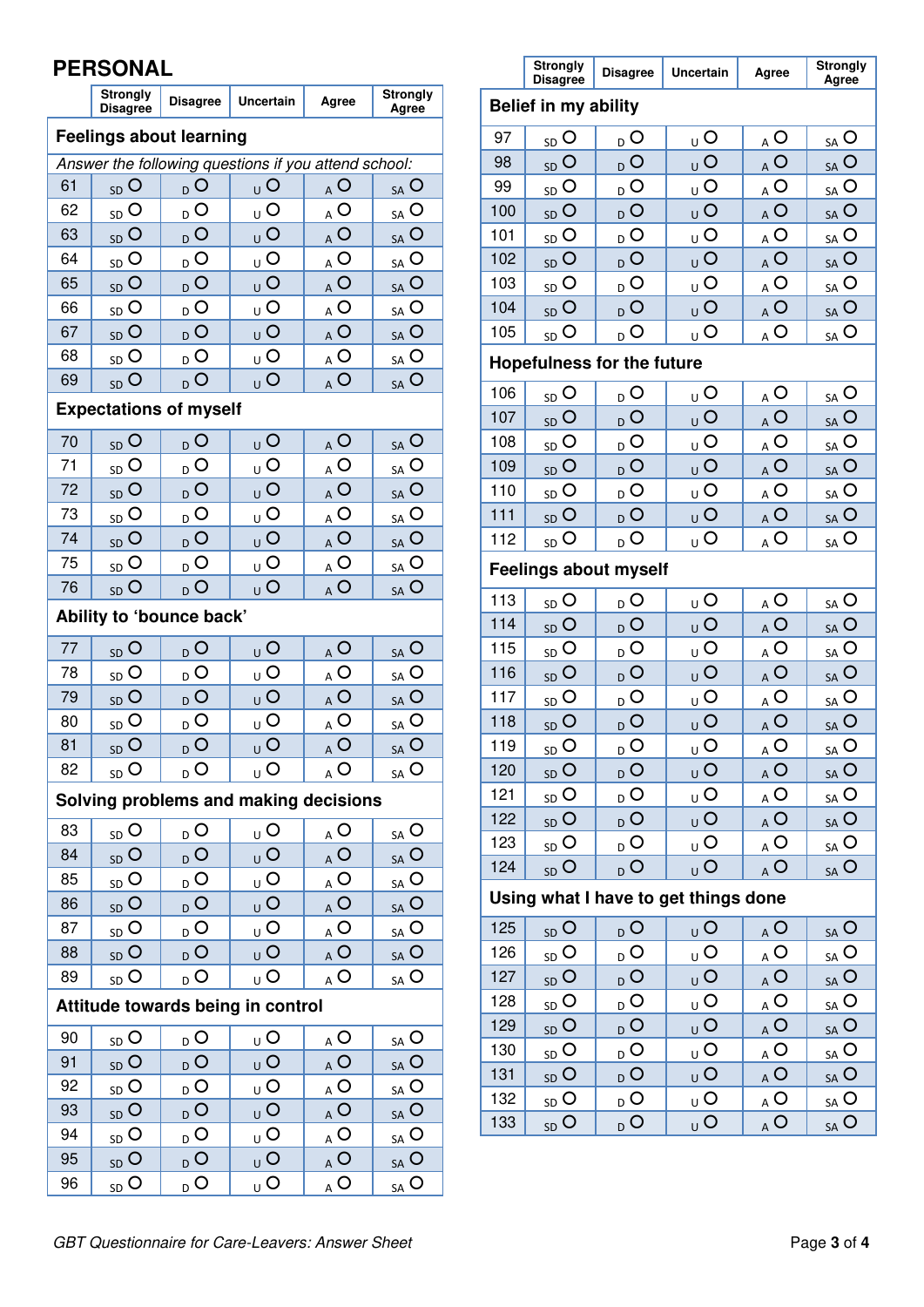|                                                                                                                 | <b>Strongly</b><br><b>Disagree</b> | <b>Disagree</b> | Uncertain                        | Agree                       | <b>Strongly</b><br>Agree                |                | <b>Strongly</b><br><b>Disagree</b> | <b>Disagree</b>             | Uncertain                | Agree                       | <b>Strongly</b><br>Agree                |
|-----------------------------------------------------------------------------------------------------------------|------------------------------------|-----------------|----------------------------------|-----------------------------|-----------------------------------------|----------------|------------------------------------|-----------------------------|--------------------------|-----------------------------|-----------------------------------------|
|                                                                                                                 | <b>Dealing with stress</b>         |                 |                                  |                             |                                         |                |                                    | <b>Understanding others</b> |                          |                             |                                         |
| 134                                                                                                             |                                    |                 |                                  |                             |                                         | 170            | $SD$ <sup>O</sup>                  | $D_{D}$                     | U                        | A O                         | SA O                                    |
| 135                                                                                                             | $SD$ O                             | D               | U                                | $_\mathrm{A}$ O             | $_{SA}$ O                               | 171            | $SD$ O                             | D <sub>D</sub>              | $_{\cup}$ O              | $_{\underline{A}}$ O        | $\underline{\mathsf{SA}}$ O             |
| 136                                                                                                             | $SD$ $O$<br>$SD$ O                 | D<br>D          | $\overline{O}$<br>$\overline{O}$ | $\overline{A}$ O            | $SA$ O                                  | 172            | $SD$ O                             | $D$ O                       | U                        | $\overline{A}$ O            | $SA$ O                                  |
| 137                                                                                                             | $SD$ <sup>O</sup>                  | D               | U                                | A O<br>AC                   | SA O<br>$SA$ O                          | 173            | $_{\rm SD}$ O                      | $_{\rm D}$ O                | $\overline{U}$           | $_{\mbox{\scriptsize A}}$ O | $_{SA}$ O                               |
| 138                                                                                                             | $SD$ O                             | $D$ O           | $_{\rm U}$ O                     | $_{\underline{A}}$ O        | $\underline{\mathsf{SA}}$ O             | 174            | $SD$ <sup>O</sup>                  | D <sub>0</sub>              | U                        | A O                         | $SA$ O                                  |
| 139                                                                                                             | $SD$ <sup>O</sup>                  | $D$ O           | U                                | A O                         | $SA$ O                                  | 175            | $_{SD}$ O                          | $D_{D}$                     | $U_{\cup}$               | $_{A}$ O                    | $\underline{\mathsf{SA}}$ O             |
| 140                                                                                                             | $SD$ O                             | D               | $\overline{O}$                   | $_{A}$ O                    | $\underline{\mathsf{SA}}$ O             | 176            | $SD$ $O$                           | $D$ O                       | U                        | $_{A}$ O                    | $SA$ O                                  |
| 141                                                                                                             | <sub>SD</sub> O                    | $D$ O           | U                                | $\overline{A}$ O            | $SA$ O                                  | 177            | $_{\rm SD}$ O                      | $D_0$                       | <sub>U</sub> O           | $_{\underline{A}}$ O        | $\underline{\mathsf{SA}}$ O             |
|                                                                                                                 |                                    |                 |                                  |                             |                                         |                | <b>Generosity</b>                  |                             |                          |                             |                                         |
|                                                                                                                 | <b>Delaying rewards</b>            |                 |                                  |                             |                                         | 178            | $SD$ O                             | D                           | $\overline{O}$           | $\underline{\mathsf{A}}$ O  | $\underline{\mathsf{SA}}$ O             |
| 142                                                                                                             | <sub>SD</sub> O                    | $D_{D}$         | U                                | A O                         | $SA$ O                                  | 179            | $SD$ $O$                           | D                           | $_{U}$ O                 | AC                          | $SA$ O                                  |
| 143                                                                                                             | $SD$ O                             | D               | U                                | $_{\mbox{\scriptsize A}}$ O | SA O                                    | 180            | $SD$ O                             | D <sub>0</sub>              | $_{\cup}$ O              | $_{A}$ O                    | $\underline{\mathsf{SA}}$ O             |
| 144                                                                                                             | $SD$ <sup>O</sup>                  | D               | U                                | $\overline{A}$ O            | $SA$ O                                  | 181            | $SD$ <sup>O</sup>                  | D                           | U                        | $\overline{A}$ O            | $SA$ O                                  |
| 145                                                                                                             | $SD$ O                             | D               | $\overline{O}$                   | $_{\mbox{\scriptsize A}}$ O | $\underline{\mathsf{SA}}$ O             | 182            | $_{SD}$ O                          | D                           | $\overline{U}$           | $_{\underline{A}}$ O        | $\underline{\mathsf{SA}}$ O             |
| 146                                                                                                             | <sub>SD</sub> O                    | D               | U                                | A O                         | $SA$ O                                  | 183            | $SD$ <sup>O</sup>                  | D <sub>0</sub>              | $_{U}$ O                 | $_{A}$ O                    | $SA$ O                                  |
| 147                                                                                                             | $SD$ O                             | D               | $\overline{O}$                   | $_{\underline{A}}$ O        | $\underline{\mathsf{SA}}$ O             | 184            | $_{\text{SD}}$ O                   | $_{\rm D}$ O                | U                        | $_{\mbox{\scriptsize A}}$ O | $\underline{\underline{\mathsf{SA}}}$ O |
| 148                                                                                                             | <sub>SD</sub> O                    | D               | U                                | $\overline{A}$ O            | $SA$ O                                  | 185            | $SD$ O                             | D                           | U                        | $\overline{A}$ O            | $SA$ O                                  |
| 149                                                                                                             | $SD$ O                             | D               | $_{\rm U}$ O                     | $_\mathrm{A}$ O             | $\underline{\mathsf{SA}}$ O             | 186            | $_{\rm SD}$ O                      | $D_0$                       | $_{\rm U}$ O             | $\underline{\mathsf{A}}$ O  | $\underline{\mathsf{SA}}$ O             |
| 150                                                                                                             | $SD$ <sup>O</sup>                  | D               | $\overline{O}$                   | A O                         | $SA$ O                                  | 187            | <sub>SD</sub> O                    | D                           | U                        | AO                          | $SA$ O                                  |
| $SD$ O<br>$D$ O<br>$_{\rm U}$ O<br>$\overline{A}$ O<br>$\underline{\mathsf{SA}}$ $\overline{\mathsf{O}}$<br>151 |                                    |                 |                                  |                             | <b>Social Supports</b>                  |                |                                    |                             |                          |                             |                                         |
|                                                                                                                 | <b>Spiritual life</b>              |                 |                                  |                             |                                         | 188            | $SD$ O                             | D                           | U                        | A O                         | $_{SA}$ O                               |
| 152                                                                                                             | $SD$ O                             | D               | $\overline{O}$                   | $_{\underline{A}}$ O        | $\underline{\mathsf{SA}}$ O             | 189            | $SD$ <sup>O</sup>                  | D <sub>0</sub>              | U                        | AC                          | $SA$ O                                  |
| 153                                                                                                             | $SD$ <sup>O</sup>                  | $_{\text{D}}$ O | U                                | $\overline{A}$ O            | $SA$ O                                  | 190            | $SD$ O                             | D                           | U                        | $_{A}$ O                    | $\underline{\mathsf{SA}}$ O             |
| 154                                                                                                             | $SD$ O                             | D               | $\overline{O}$                   | $_{\mathbf{A}}\mathbf{O}$   | $\underline{\underline{\mathsf{SA}}}$ O | 191            | $SD$ O                             | D                           | $_{U}$ O                 | $\overline{A}$ O            | $SA$ O                                  |
| 155                                                                                                             | $SD$ <sup>O</sup>                  | D               | U                                | $\overline{A}$ O            | $SA$ <sup>O</sup>                       | 192            | $_{SD}$ O                          | D <sub>D</sub>              | $_{\cup}$ O              | $\underline{\wedge}$        | $\underline{\mathsf{SA}}$ O             |
| 156                                                                                                             | $SD$ O                             | $\mathbf{D}$    | $\mathbf{Q}$                     | $\overline{A}$ O            | $\underline{\mathsf{SA}}$ O             | 193            | $SD$ <sup>O</sup>                  | D                           | $\overline{O}$           | $\overline{A}$ O            | $SA$ O                                  |
| 157                                                                                                             | $SD$ <sup>O</sup>                  | D               | U                                | $\overline{A}$ O            | $SA$ O                                  | 194            | $SD$ O                             | D <sub>0</sub>              | $\overline{O}$           | $_{\mbox{\scriptsize A}}$ O | $_{\sf SA}$ O                           |
| 158                                                                                                             | $SD$ O                             | $_{\text{D}}$ O | <sub>U</sub> O                   | A O                         | $\underline{\mathsf{SA}}$ O             | 195            | $SD$ <sup>O</sup>                  | $_{\text{D}}$ O             | $U_{\cup}$               | A O                         | $_{SA}$ O                               |
|                                                                                                                 |                                    |                 |                                  |                             |                                         | 196            | $SD$ O                             | D                           | $\overline{U}$ O         | $_{A}$ O                    | $\underline{\mathsf{SA}}$ O             |
|                                                                                                                 | <b>Team work</b>                   |                 |                                  |                             |                                         | 197            | $SD$ $O$                           | D <sub>D</sub>              | $\overline{O}$           | AC                          | $SA$ O                                  |
| 159                                                                                                             | $SD$ O                             | $D$ O           | $\overline{O}$                   | $_\mathrm{A}$ O             | $_{SA}$ O                               | 198            | $SD$ O                             | $_{\text{D}}$ O             | $\cup$ O                 | $_{\mathbb{A}}$ O           | $\underline{\mathsf{SA}}$ O             |
| 160                                                                                                             | $SD$ O                             | D               | U                                | $\overline{A}$ O            | $_{SA}$ O                               | 199            | $SD$ <sup>O</sup>                  | $D$ O                       | U                        | $\overline{A}$ O            | $_{SA}$ O                               |
| 161                                                                                                             | $SD$ O                             | $D_{D}$         | <sub>U</sub> O                   | A O                         | $\underline{\mathsf{SA}}$ O             | <b>CD-RISC</b> |                                    |                             |                          |                             |                                         |
| 162                                                                                                             | $SD$ <sup>O</sup>                  | D               | U                                | A O                         | $_{SA}$ O                               |                | Not true<br>at all                 | Rarely<br>true              | <b>Sometimes</b><br>true | Often true                  | <b>True</b><br>nearly all               |
| 163                                                                                                             | $SD$ $O$                           | $_{\text{D}}$ O | U                                | A O                         | $\underline{\mathsf{SA}}$ O             | 200            |                                    |                             |                          |                             | the time                                |
|                                                                                                                 | <b>Solving conflicts</b>           |                 |                                  |                             |                                         | 201            | $_{\text{NT}}$ O                   | RT O                        | ST <sub>OT</sub>         | $_{\mathsf{QT}}$ O          | $\sigma_{\tau}$                         |
| 164                                                                                                             | $SD$ O                             | D               | $\overline{U}$                   | A O                         | $_{SA}$ O                               |                | NT O                               | RT O                        | ST <sub>0</sub>          | OTO                         | $T$ O                                   |
| 165                                                                                                             | $SD$ O                             | D               | $\cup$ O                         | A O                         | $SA$ <sup>O</sup>                       | 202<br>203     | $_{NT}$ O                          | $_{RT}$ O                   | ST <sub>OT</sub>         | $_{OT}$ O                   | $_{\rm T}$ O                            |
| 166                                                                                                             |                                    | $D_{D}$         | $\cup$ O                         |                             |                                         |                | NT O                               | RT O                        | ST <sub>o</sub>          | $_{OT}$ O                   | $T$ O                                   |
| 167                                                                                                             | $_{SD}$ O<br>$SD$ O                |                 | U                                | A O                         | $\underline{\mathsf{SA}}$ O             | 204            | $N_{\overline{N}}$                 | RTQ                         | STO                      | $_{\text{OT}}$ O            | $_\mathrm{T}$ O                         |
| 168                                                                                                             |                                    | $_{\text{D}}$ O | U                                | A O                         | $SA$ O                                  | 205            | NT O                               | RT O                        | STO                      | OTO                         | $T$ O                                   |
| 169                                                                                                             | $SD$ O                             | $_{\text{D}}$ O |                                  | $_{A}$ O                    | $_{SA}$ O                               | 206            | $N_{\overline{N}}$                 | $RT$ O                      | $_{ST}$ O                | $_{\mathsf{QT}}$ O          | $\mathcal{L}$                           |
|                                                                                                                 | $SD$ O                             | $D_{D}$         | $\overline{O}$                   | $\overline{A}$ O            | $SA$ O                                  | 207            | $N_T$ O                            | $_{RT}$ O                   | STO                      | $_{\text{OT}}$ O            | $\overline{\mathsf{C}}$                 |
|                                                                                                                 |                                    |                 |                                  |                             |                                         | 208            | $_{\text{NT}}$ O                   | $RT$ O                      | STO                      | $O_{\text{tot}}$            | $\sigma_{\tau}$                         |

209 NTO RTO STO OTO TO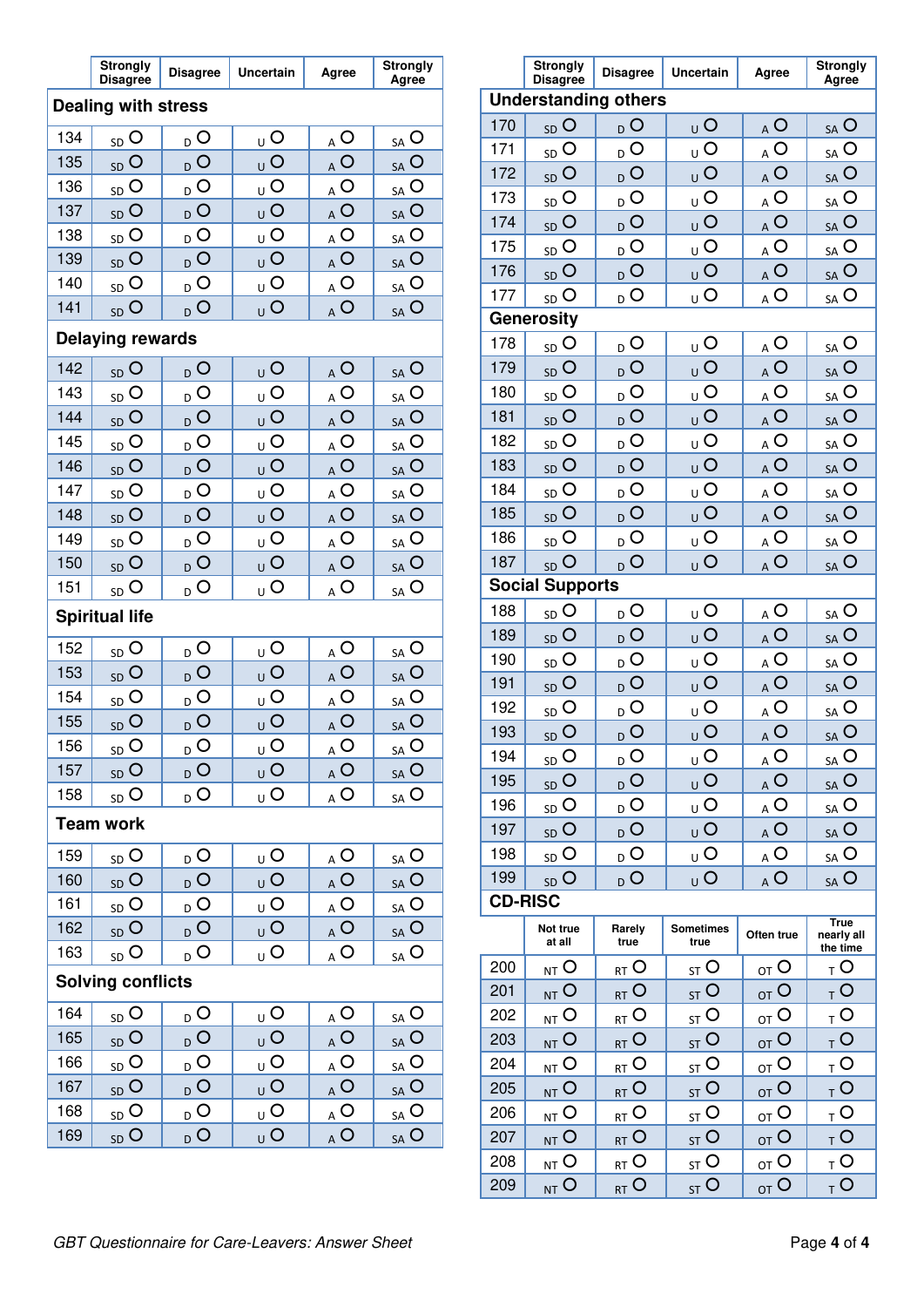

**The Faculty of Humanities Academic Ethics Committee University of Johannesburg 26th May 2013** 

**Professor A Van Breda Department of Social Work Faculty of Humanities University of Johannesburg** 

# **Ethical Clearance**

## **Title of research:** *The Validation of a Measure of Resilience of Youths Exiting Residential Care.*

**I** *n partnership with Girls and Boys Town South Africa.* 

Dear Professor Van Breda

It is the judgement of the "Faculty of Humanities Academic Ethics Committee" that the research proposal, and the relevant documents submitted to us in support of a request for Ethical Clearance, has clearly indicated that the standard practice of ethical professionalism will be upheld in the research.

From a research ethics point of view, the Faculty of Humanities Academic Ethics Committee therefore endorses the proposed research.

Yours sincerely

**Professor Zelda G Knight Chair: Faculty Ethics Committee University of Johannesburg**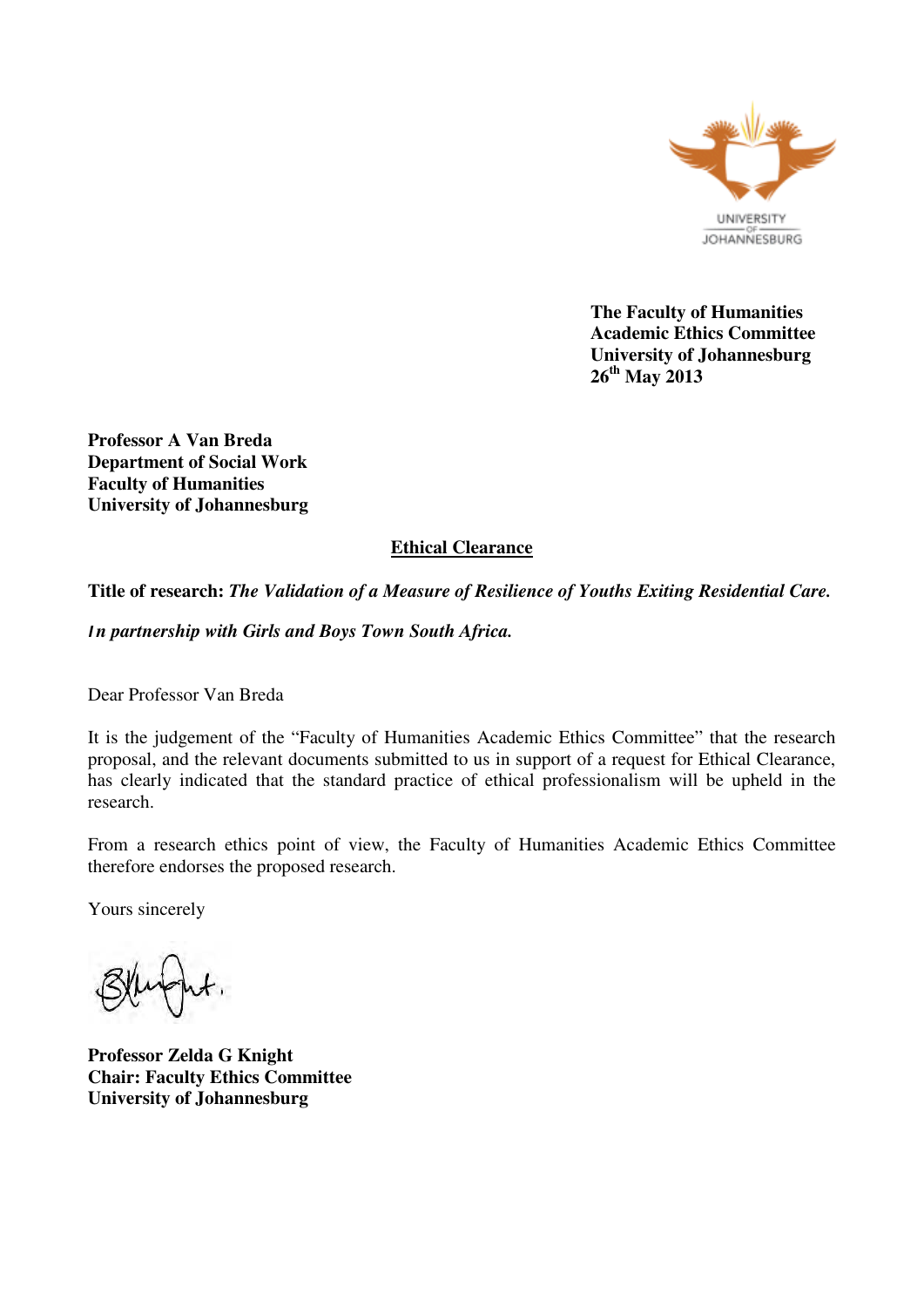|                | Item Construct            | Stem                                                                                      | Omission | Mean | Variance | Cor IMI  | Alpha if | <b>IT Cor</b> |
|----------------|---------------------------|-------------------------------------------------------------------------------------------|----------|------|----------|----------|----------|---------------|
| $\mathbf{1}$   | Family Rel                | My family really tries to help me.                                                        | 0.2      | 4.29 | 0.72     | 0.121    | 0.789    | 0.592         |
| $\overline{2}$ | Family Rel                | get the emotional help and support I need from my family.                                 | 0.5      | 3.90 | 1.05     | 0.065    | 0.761    | 0.676         |
| 3              | Family Rel                | can talk about my problems with my family.                                                | 0.0      | 3.32 | 1.47     | 0.092    | 0.797    | 0.587         |
| 5              | Family Rel                | My family is willing to help me make decisions.                                           | 0.7      | 3.98 | 1.02     | 0.090    | 0.794    | 0.569         |
| 6              | Family Rel                | I feel cared for/loved by my family.                                                      | 0.2      | 4.43 | 0.70     | 0.058    | 0.770    | 0.669         |
| $\overline{7}$ | Friends Rel               | I have friends about my own age who really care about me.                                 | 0.2      | 4.17 | 0.88     | 0.022    | 0.711    | 0.663         |
| 8              | Friends Rel               | I have friends about my own age who talk with me about my problems.                       | 0.4      | 3.96 | 1.17     | $-0.011$ | 0.721    | 0.619         |
| 9              | Friends Rel               | I have friends about my own age who help me when I'm having a hard time.                  | 0.9      | 3.96 | 1.01     | $-0.003$ | 0.709    | 0.665         |
| 11             | Friends Rel               | My friends try to do what is right.                                                       | 0.7      | 3.85 | 0.68     | 0.115    | 0.778    | 0.381         |
| 12             | Friends Rel               | My friends do well in school or work.                                                     | 1.4      | 3.89 | 0.62     | 0.087    | 0.772    | 0.409         |
| 13             | Friends Rel               | My friends are sensitive to my needs.                                                     | 1.2      | 3.33 | 0.87     | 0.112    | 0.771    | 0.428         |
| 14             | School Rel                | At my school, there is a teacher who really cares about me.                               | 1.4      | 3.85 | 1.24     | 0.007    | 0.791    | 0.655         |
| 15             | School Rel                | At my school, there is a teacher who notices when I'm not there.                          | 1.6      | 4.02 | 0.94     | 0.090    | 0.811    | 0.554         |
| 16             | School Rel                | At my school, there is a teacher who listens to me when I have something to say.          | 1.9      | 3.93 | 0.98     | 0.054    | 0.801    | 0.603         |
| 17             | School Rel                | At my school, there is a teacher who tells me when I do a good job.                       | 1.8      | 4.10 | 0.93     | 0.085    | 0.817    | 0.527         |
| 18             | School Rel                | At my school, there is a teacher who always wants me to do my best.                       | 1.4      | 4.44 | 0.61     | 0.097    | 0.800    | 0.628         |
| 19             | School Rel                | At my school, there is a teacher who believes I will be a success.                        | 1.6      | 4.17 | 0.89     | 0.048    | 0.790    | 0.660         |
| 26             | Community Rel             | I feel part of the community where I live.                                                | 2.1      | 3.31 | 1.63     | 0.031    | 0.793    | 0.664         |
| 27             | Community Rel             | I care about my community.                                                                | 2.1      | 3.64 | 1.02     | 0.047    | 0.804    | 0.628         |
| 30             | Community Rel             | People in my community look out for me.                                                   | 2.6      | 3.14 | 1.33     | 0.086    | 0.806    | 0.613         |
| 31             | Community Rel             | I am close to people in my community.                                                     | 2.8      | 3.01 | 1.47     | 0.066    | 0.777    | 0.712         |
| 32             | Community Rel             | I try to help others in my community.                                                     | 2.6      | 3.52 | 1.15     | 0.085    | 0.819    | 0.564         |
| 33             | Role Model Rel            | There is an adult in my life (other than my parents, teachers or employers) who really ca | 1.1      | 4.20 | 1.11     | 0.027    | 0.900    | 0.691         |
| 34             | Role Model Rel            | There is an adult in my life who notices when I am upset about something.                 | 1.2      | 3.91 | 1.26     | 0.075    | 0.893    | 0.740         |
| 35             | Role Model Rel            | There is an adult in my life who I trust.                                                 | 1.4      | 3.97 | 1.39     | 0.084    | 0.901    | 0.694         |
| 36             | Role Model Rel            | There is an adult in my life who tells me when I do a good job.                           | 1.2      | 4.04 | 1.07     | 0.080    | 0.886    | 0.788         |
| 37             | Role Model Rel            | There is an adult in my life who believes that I will be a success.                       | 1.2      | 4.27 | 0.90     | 0.078    | 0.885    | 0.798         |
| 38             | Role Model Rel            | There is an adult in my life who always wants me to do my best.                           | 1.4      | 4.38 | 0.86     | 0.045    | 0.886    | 0.796         |
| 39             | Love Rel                  | When I have free time I spend it with my partner.                                         | 42.9     | 3.84 | 1.36     | 0.029    | 0.757    | 0.648         |
| 41             | Love Rel                  | often show my partner affection.                                                          | 43.2     | 3.70 | 1.25     | 0.056    | 0.794    | 0.530         |
| 42             | Love Rel                  | often share very personal information with my partner.                                    | 43.4     | 3.66 | 1.58     | 0.075    | 0.769    | 0.621         |
| 43             | Love Rel                  | understand my partner's feelings                                                          | 43.4     | 4.26 | 0.85     | 0.077    | 0.788    | 0.550         |
| 44             | Love Rel                  | I feel close to my partner.                                                               | 44.3     | 4.28 | 0.86     | 0.048    | 0.756    | 0.673         |
| 45             | Community Safety          | There is a lot of crime in the community where I live.                                    | 1.1      | 2.80 | 1.70     | 0.100    | 0.638    | 0.644         |
| 46             | Community_Safety          | It is safe to walk around in my community at night.                                       | 1.2      | 2.79 | 1.66     | 0.080    | 0.682    | 0.568         |
| 47             | Community Safety          | There is a big drug problem in my community.                                              | 1.6      | 2.75 | 1.89     | 0.035    | 0.776    | 0.405         |
| 48             | Community Safety          | I feel safe and secure in my community.                                                   | 1.6      | 3.16 | 1.33     | 0.098    | 0.672    | 0.596         |
| 49             | Financial Security        | My family worries a lot about money.                                                      | 1.2      | 2.67 | 1.59     | 0.116    | 0.623    | 0.559         |
| 50             | Financial Security        | There is often not enough money for food.                                                 | 1.1      | 3.63 | 1.67     | 0.083    | 0.612    | 0.576         |
| 51             | <b>Financial Security</b> | My family has enough money to live comfortably.                                           | 0.5      | 3.56 | 1.32     | 0.093    | 0.684    | 0.457         |
| 52             | Financial_Security        | We often argue about money in my family.                                                  | 0.5      | 3.50 | 1.87     | 0.090    | 0.699    | 0.440         |
| 53             | Social Activities         | I participate in group sports regularly.                                                  | 0.7      | 2.90 | 2.22     | 0.011    | 0.705    | 0.581         |
| 54             | Social Activities         | I am a regular member of a club.                                                          | 1.2      | 2.46 | 2.11     | $-0.033$ | 0.705    | 0.580         |
| 56             | Social Activities         | I participate regularly in a dance or music group.                                        | 0.7      | 2.52 | 2.05     | $-0.046$ | 0.758    | 0.393         |
| 57             | Social Activities         | I enjoy doing activities with others.                                                     | 0.7      | 3.99 | 1.10     | 0.006    | 0.743    | 0.446         |
| 58             | Social Activities         | I participate regularly in a community organisation serving others.                       | 1.2      | 2.58 | 1.49     | 0.011    | 0.732    | 0.486         |
| 59             | Social Activities         | I have a hobby that I do regularly with other people.                                     | 0.5      | 3.49 | 1.78     | 0.025    | 0.713    | 0.554         |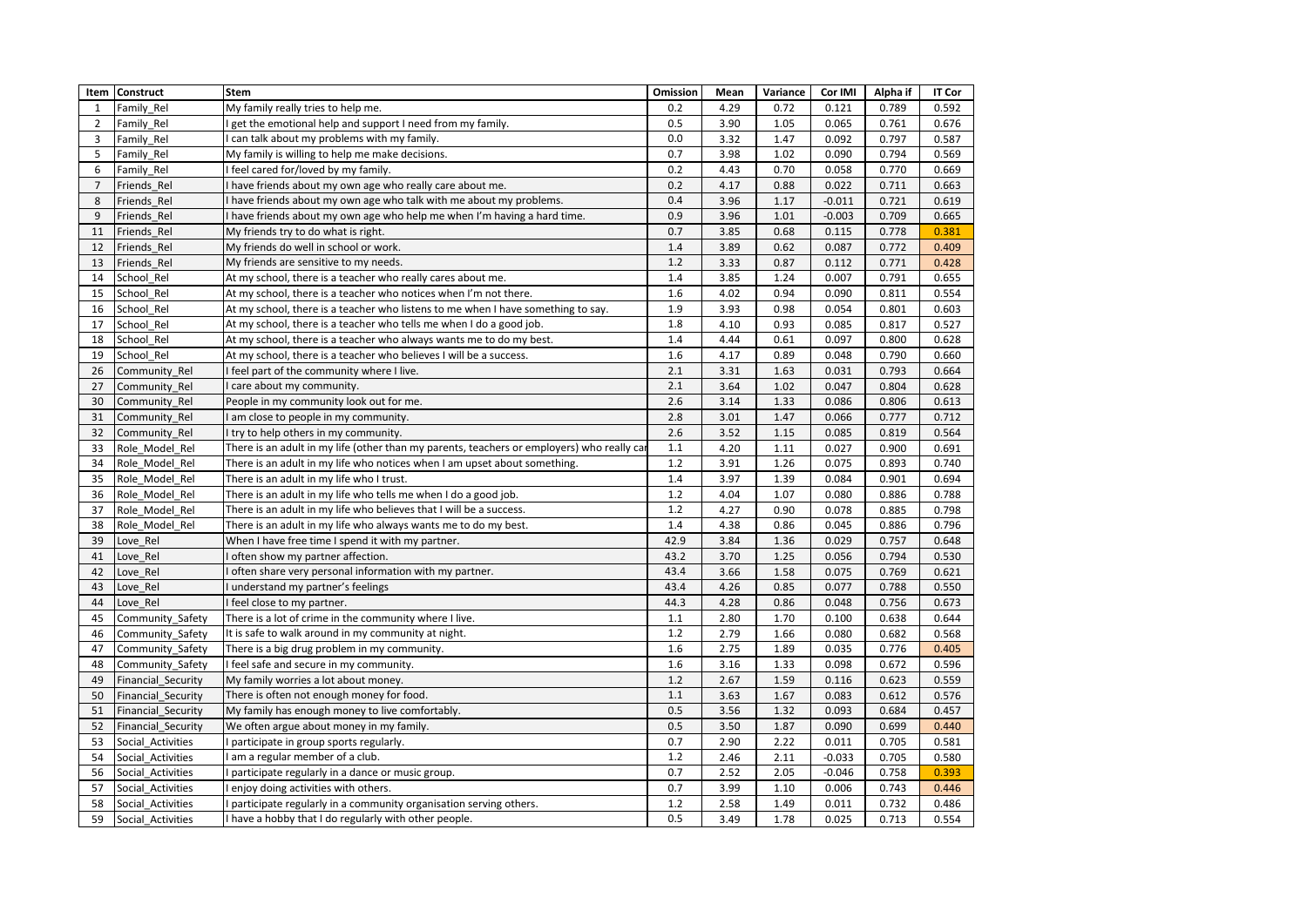| Item | <b>Construct</b>     | <b>Stem</b>                                                                                  | Omission | Mean | Variance | Cor IMI  | Alpha if | <b>IT Cor</b> |
|------|----------------------|----------------------------------------------------------------------------------------------|----------|------|----------|----------|----------|---------------|
| 62   | Learning Orientation | When I write a test I think about how badly I am doing.                                      | 0.5      | 2.91 | 1.66     | 0.143    | 0.647    | 0.537         |
| 63   | Learning Orientation | I often feel so lazy or bored when I study that I quit before I finish what I planned to do. | 1.2      | 2.59 | 1.66     | 0.156    | 0.662    | 0.502         |
| 65   | Learning Orientation | When I write tests I think of the consequences of failing.                                   | 0.5      | 2.15 | 1.42     | 0.079    | 0.690    | 0.431         |
| 66   | Learning Orientation | I have an uneasy, upset feeling when I write a test or exam.                                 | 0.9      | 2.81 | 1.40     | 0.081    | 0.672    | 0.479         |
| 69   | Learning Orientation | During class time, I often miss important points because I am thinking of other things.      | 0.7      | 2.79 | 1.60     | 0.158    | 0.687    | 0.440         |
| 70   | Self Expectations    | always do my best.                                                                           | 0.4      | 3.86 | 1.05     | 0.174    | 0.702    | 0.600         |
| 71   | Self Expectations    | I make the most of every opportunity.                                                        | 0.4      | 3.76 | 1.10     | 0.118    | 0.716    | 0.560         |
| 73   | Self Expectations    | don't always put in my best effort.                                                          | 0.4      | 2.68 | 1.62     | 0.169    | 0.773    | 0.432         |
| 75   | Self Expectations    | strive to excel in all my tasks.                                                             | 0.2      | 4.09 | 0.84     | 0.139    | 0.732    | 0.517         |
| 76   | Self Expectations    | work hard to receive outstanding results.                                                    | 0.4      | 3.89 | 0.96     | 0.057    | 0.698    | 0.619         |
| 77   | Bouncebackability    | I tend to bounce back quickly after hard times.                                              | 0.5      | 3.77 | 1.16     | 0.141    | 0.743    | 0.398         |
| 78   | Bouncebackability    | I have a hard time making it through stressful events.                                       | 0.7      | 2.76 | 1.33     | 0.106    | 0.706    | 0.509         |
| 79   | Bouncebackability    | It does not take me long to recover from a stressful event.                                  | 0.7      | 3.45 | 1.31     | 0.149    | 0.700    | 0.527         |
| 80   | Bouncebackability    | It is hard for me to snap back when something bad happens.                                   | 1.2      | 2.98 | 1.47     | 0.079    | 0.686    | 0.563         |
| 82   | Bouncebackability    | I tend to take a long time to get over set-backs in my life.                                 | 1.6      | 3.01 | 1.39     | 0.075    | 0.683    | 0.571         |
| 84   | Problem Solving      | In general, I do not like to ask other people to help me to solve problems.                  | 1.8      | 2.66 | 1.48     | $-0.012$ | 0.698    | 0.499         |
| 85   | Problem Solving      | I like to get advice from my friends and family when deciding how to solve my personal p     | 1.4      | 3.53 | 1.33     | 0.058    | 0.729    | 0.412         |
| 86   | Problem Solving      | I would rather struggle through a personal problem by myself than discuss it with a frien    | 1.4      | 3.01 | 1.65     | 0.005    | 0.671    | 0.568         |
| 87   | Problem Solving      | I prefer to make decisions on my own, rather than with other people.                         | 1.8      | 2.64 | 1.36     | $-0.045$ | 0.663    | 0.592         |
| 88   | Problem Solving      | I do not like to depend on other people to help me to solve my problems.                     | 1.2      | 2.22 | 1.09     | $-0.134$ | 0.714    | 0.457         |
| 97   | Self Efficacy        | can always manage to solve difficult problems if I try hard enough.                          | 0.4      | 4.27 | 0.54     | 0.158    | 0.750    | 0.449         |
| 99   | Self Efficacy        | It is easy for me to stick to my plans and accomplish my goals.                              | 0.2      | 3.60 | 1.10     | 0.200    | 0.744    | 0.489         |
| 100  | Self Efficacy        | am confident that I could deal efficiently with unexpected events.                           | 0.7      | 3.75 | 0.79     | 0.209    | 0.730    | 0.546         |
| 101  | Self Efficacy        | can solve most problems if I invest the necessary effort.                                    | 0.7      | 4.12 | 0.63     | 0.110    | 0.749    | 0.453         |
| 103  | Self Efficacy        | When I am confronted with a problem, I can usually find several solutions.                   | 0.4      | 3.71 | 0.82     | 0.202    | 0.741    | 0.491         |
| 104  | Self Efficacy        | If I am in trouble, I can usually think of a solution.                                       | 1.1      | 3.98 | 0.63     | 0.169    | 0.739    | 0.505         |
| 105  | Self Efficacy        | can usually handle whatever comes my way.                                                    | 0.4      | 3.67 | 0.96     | 0.160    | 0.735    | 0.522         |
| 106  | Hopefulness          | In uncertain times, I usually expect the best.                                               | 0.5      | 3.73 | 1.00     | 0.118    | 0.712    | 0.401         |
| 108  | Hopefulness          | I'm always hopeful about my future.                                                          | 0.7      | 4.25 | 0.77     | 0.193    | 0.635    | 0.531         |
| 110  | Hopefulness          | am excited about what my future holds.                                                       | 0.7      | 4.16 | 0.84     | 0.159    | 0.650    | 0.501         |
| 112  | Hopefulness          | My future feels bright.                                                                      | 0.9      | 4.00 | 1.06     | 0.110    | 0.599    | 0.579         |
| 113  | Self Esteem          | On the whole, I am satisfied with myself.                                                    | 0.0      | 3.85 | 1.23     | 0.188    | 0.793    | 0.424         |
| 115  | Self Esteem          | At times, I think I am no good at all.                                                       | 0.0      | 2.53 | 1.48     | 0.179    | 0.780    | 0.511         |
| 116  | Self Esteem          | feel that I have a number of good qualities.                                                 | 0.7      | 4.10 | 0.65     | 0.179    | 0.794    | 0.410         |
| 119  | Self Esteem          | I feel I do not have much to be proud of.                                                    | 0.5      | 3.17 | 1.63     | 0.141    | 0.761    | 0.623         |
| 120  | Self Esteem          | certainly feel useless at times.                                                             | 1.1      | 2.79 | 1.64     | 0.197    | 0.753    | 0.666         |
| 121  | Self Esteem          | feel that I'm a person of worth, at least on an equal plane with others.                     | 0.7      | 3.81 | 0.84     | 0.134    | 0.802    | 0.339         |
| 123  | Self Esteem          | All in all, I am inclined to feel that I am a failure.                                       | 1.4      | 3.58 | 1.51     | 0.056    | 0.775    | 0.542         |
| 124  | Self Esteem          | I take a positive attitude toward myself.                                                    | 0.2      | 4.01 | 0.90     | 0.197    | 0.770    | 0.591         |
| 125  | Resourcefulness      | am positive when things go wrong.                                                            | 0.2      | 3.58 | 1.15     | 0.232    | 0.766    | 0.458         |
| 126  | Resourcefulness      | I cope with difficult situations.                                                            | 0.2      | 3.71 | 0.84     | 0.202    | 0.745    | 0.529         |
| 128  | Resourcefulness      | I usually manage one way or another.                                                         | 0.4      | 4.01 | 0.48     | 0.236    | 0.766    | 0.414         |
| 130  | Resourcefulness      | I look for positive aspects of new situations.                                               | 0.7      | 3.96 | 0.51     | 0.287    | 0.743    | 0.555         |
| 131  | Resourcefulness      | am resourceful in new situations.                                                            | 1.1      | 3.77 | 0.61     | 0.259    | 0.727    | 0.628         |
| 132  | Resourcefulness      | am efficient in difficult situations.                                                        | 0.4      | 3.65 | 0.72     | 0.267    | 0.740    | 0.555         |
| 133  | Resourcefulness      | I work through long, difficult tasks.                                                        | 0.0      | 3.75 | 0.83     | 0.158    | 0.765    | 0.432         |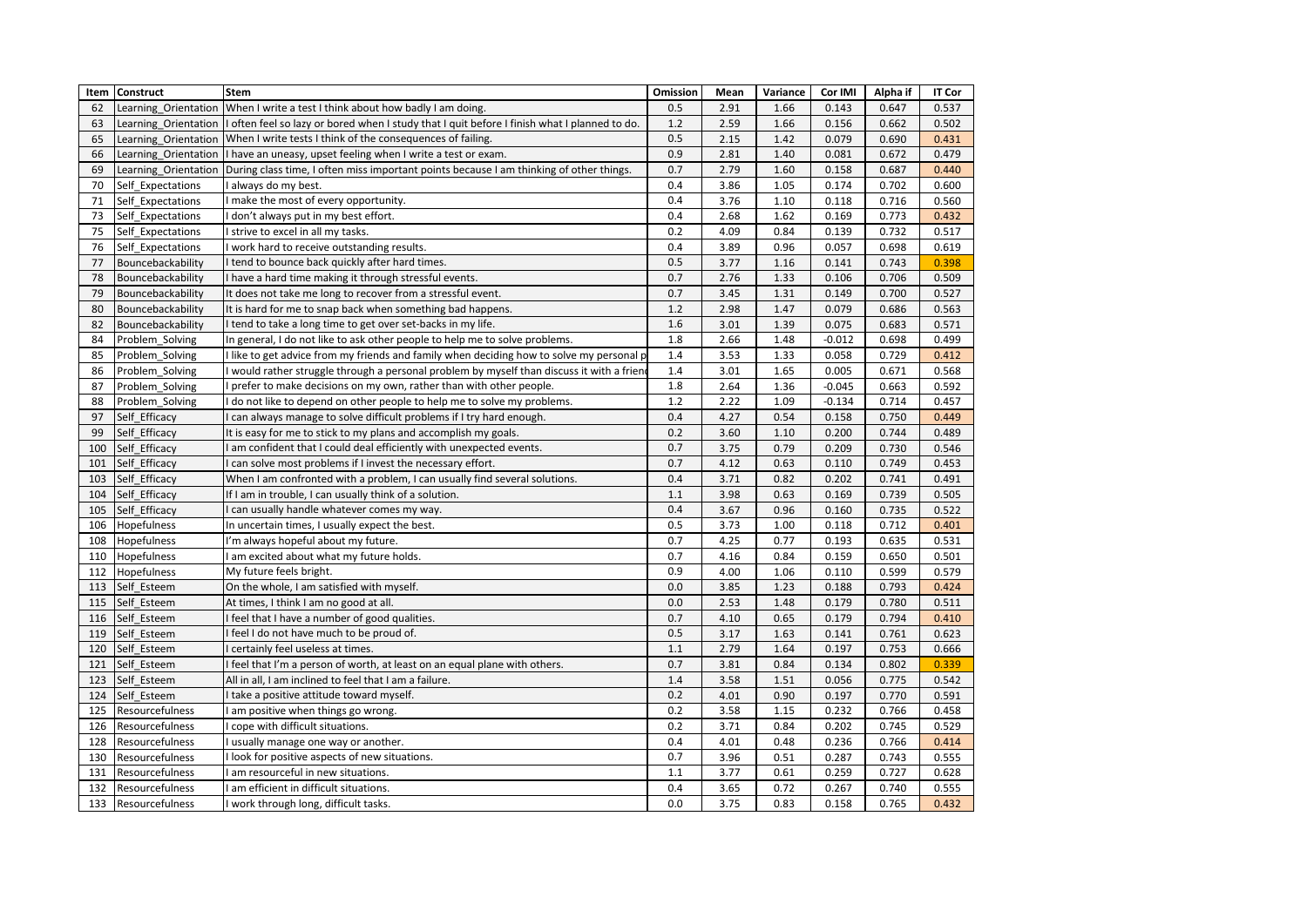| Item | Construct               | <b>Stem</b>                                                                                | Omission | Mean | Variance | Cor IMI | Alpha if | <b>IT Cor</b> |
|------|-------------------------|--------------------------------------------------------------------------------------------|----------|------|----------|---------|----------|---------------|
| 134  | Stress Tolerance        | Feeling distressed or upset is unbearable to me.                                           | 0.2      | 2.64 | 1.28     | 0.086   | 0.674    | 0.463         |
| 135  | Stress Tolerance        | I can't handle feeling distressed or upset.                                                | 0.2      | 2.64 | 1.34     | 0.095   | 0.670    | 0.473         |
| 136  | <b>Stress Tolerance</b> | There's nothing worse than feeling distressed or upset.                                    | 0.2      | 2.39 | 1.17     | 0.005   | 0.644    | 0.534         |
| 137  | Stress Tolerance        | I'll do anything to avoid feeling distressed or upset.                                     | 0.4      | 2.19 | 0.96     | 0.024   | 0.672    | 0.468         |
| 138  | Stress Tolerance        | I'll do anything to stop feeling distressed or upset.                                      | 0.7      | 2.24 | 1.08     | 0.016   | 0.682    | 0.439         |
| 152  | Spirituality            | It is important for me to spend time in private spiritual thought and meditation.          | 0.5      | 3.67 | 1.34     | 0.087   | 0.847    | 0.610         |
| 153  | Spirituality            | try hard to live my life according to my religious beliefs.                                | 0.9      | 3.68 | 1.20     | 0.077   | 0.842    | 0.635         |
| 154  | Spirituality            | The prayers or spiritual thoughts that I say when I am alone are as important to me as the | 0.7      | 4.01 | 1.10     | 0.127   | 0.842    | 0.634         |
| 155  | Spirituality            | enjoy reading about my spirituality and/or my religion.                                    | 1.4      | 3.66 | 1.25     | 0.056   | 0.837    | 0.660         |
| 157  | Spirituality            | Spirituality helps to keep my life balanced and steady.                                    | 0.9      | 3.82 | 0.98     | 0.134   | 0.827    | 0.728         |
| 158  | Spirituality            | My whole approach to life is based on my spirituality.                                     | 0.7      | 3.40 | 1.28     | 0.147   | 0.836    | 0.668         |
| 159  | Team Work               | am generous and helpful to others.                                                         | 0.9      | 4.18 | 0.67     | 0.152   | 0.787    | 0.572         |
| 160  | Team Work               | am an effective team member.                                                               | 0.7      | 4.03 | 0.80     | 0.138   | 0.796    | 0.546         |
| 161  | Team Work               | co-operate well with people.                                                               | 1.1      | 4.07 | 0.77     | 0.181   | 0.754    | 0.681         |
| 162  | Team Work               | work well with people.                                                                     | 0.9      | 4.06 | 0.83     | 0.170   | 0.747    | 0.699         |
| 163  | Team Work               | consider the feelings of other people when I work with them.                               | 0.7      | 4.17 | 0.65     | 0.175   | 0.801    | 0.522         |
| 170  | Empathy                 | feel bad when someone gets their feelings hurt.                                            | 0.4      | 4.14 | 0.80     | 0.096   | 0.877    | 0.581         |
| 171  | Empathy                 | try to understand what other people feel and think.                                        | 0.0      | 4.12 | 0.53     | 0.159   | 0.869    | 0.652         |
| 172  | Empathy                 | am sensitive to what, how and why people feel and think the way they do.                   | 0.4      | 3.94 | 0.79     | 0.104   | 0.873    | 0.616         |
| 173  | Empathy                 | care about others and show interest and concern for them.                                  | 0.5      | 4.08 | 0.59     | 0.156   | 0.862    | 0.715         |
| 174  | Empathy                 | try to understand what others are feeling.                                                 | 1.1      | 4.06 | 0.56     | 0.106   | 0.867    | 0.672         |
| 175  | Empathy                 | The needs of others are important to me.                                                   | 0.4      | 3.77 | 0.76     | 0.109   | 0.870    | 0.635         |
| 176  | Empathy                 | care about others.                                                                         | 0.0      | 4.15 | 0.52     | 0.168   | 0.862    | 0.733         |
| 177  | Empathy                 | Being concerned for others makes me feel good about myself.                                | 0.0      | 4.03 | 0.81     | 0.104   | 0.870    | 0.643         |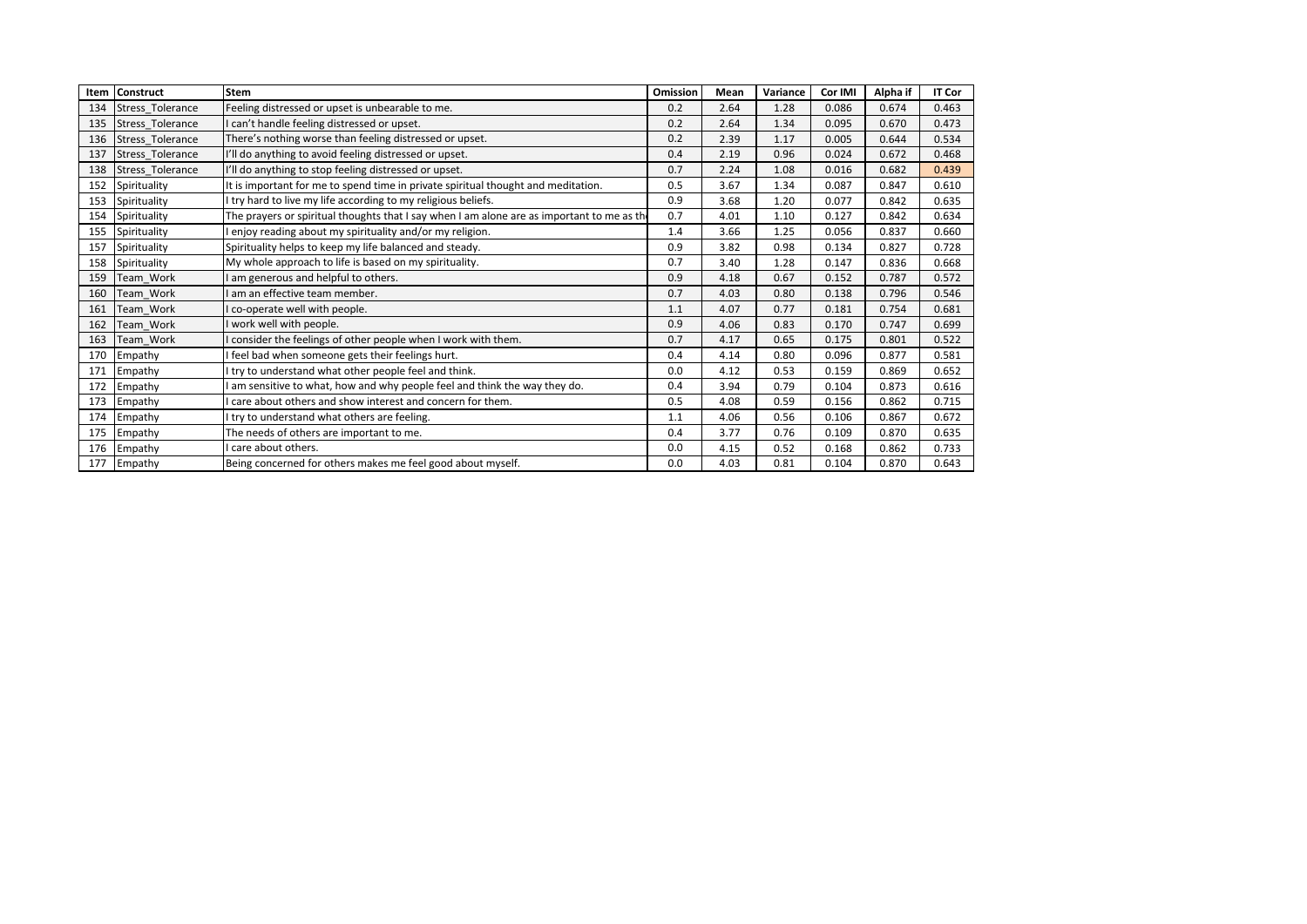| Item             | Family_Re Friends_ReSchool_Rel |       |          | Item                     |          | Communit Role_Mod Love_Rel |          |          |          | Communit Financial_Social_ActiLearning_dSelf_ExpedBouncebadProblem_SSelf_Effica |          |          |          |          |          |
|------------------|--------------------------------|-------|----------|--------------------------|----------|----------------------------|----------|----------|----------|---------------------------------------------------------------------------------|----------|----------|----------|----------|----------|
| $\mathbf 1$      |                                | 0.202 | 0.126    | $\mathbf 1$              | 0.141    | 0.221                      | 0.062    | 0.100    | 0.175    | 0.067                                                                           | 0.092    | 0.114    | 0.115    | 0.121    | 0.117    |
| $\mathbf 2$      |                                | 0.207 | 0.152    | $\overline{2}$           | 0.230    | 0.261                      | 0.131    | 0.115    | 0.271    | 0.096                                                                           | 0.147    | 0.178    | 0.098    | 0.175    | 0.146    |
| 3                |                                | 0.168 | 0.132    | 3                        | 0.163    | 0.256                      | 0.167    | 0.135    | 0.223    | 0.108                                                                           | 0.147    | 0.159    | 0.131    | 0.166    | 0.178    |
| 5                |                                | 0.170 | 0.124    | 5                        | 0.089    | 0.194                      | 0.090    | 0.119    | 0.211    | 0.020                                                                           | 0.065    | 0.096    | 0.135    | 0.138    | 0.154    |
| 6                |                                | 0.185 | 0.165    | 6                        | 0.114    | 0.220                      | 0.037    | 0.113    | 0.287    | 0.056                                                                           | 0.146    | 0.169    | 0.151    | 0.157    | 0.135    |
| $\boldsymbol{7}$ | 0.147                          |       | 0.144    | $\overline{\phantom{a}}$ | 0.055    | 0.172                      | 0.042    | 0.082    | 0.139    | 0.077                                                                           | 0.057    | 0.056    | 0.091    | 0.159    | 0.128    |
| 8                | 0.138                          |       | 0.156    | 8                        | 0.068    | 0.224                      | 0.097    | 0.058    | 0.083    | 0.112                                                                           | 0.000    | 0.010    | 0.042    | 0.205    | 0.125    |
| 9                | 0.207                          |       | 0.216    | 9                        | 0.146    | 0.273                      | 0.105    | 0.102    | 0.157    | 0.156                                                                           | 0.046    | 0.100    | 0.069    | 0.213    | 0.150    |
| 11               | 0.147                          |       | 0.096    | 11                       | 0.006    | 0.141                      | 0.076    | 0.074    | $-0.004$ | 0.033                                                                           | 0.102    | 0.080    | 0.139    | 0.151    | 0.145    |
| 12               | 0.128                          |       | 0.188    | 12                       | 0.072    | 0.173                      | $-0.034$ | 0.022    | 0.033    | 0.127                                                                           | 0.062    | 0.125    | 0.018    | 0.094    | 0.143    |
| 13               | 0.222                          |       | 0.243    | 13                       | 0.179    | 0.315                      | 0.157    | 0.033    | 0.095    | 0.140                                                                           | 0.056    | 0.129    | 0.050    | 0.069    | 0.142    |
| 14               | 0.112                          | 0.197 |          | 14                       | 0.242    | 0.230                      | 0.107    | $-0.042$ | $-0.010$ | 0.255                                                                           | 0.099    | 0.228    | $-0.089$ | 0.077    | 0.137    |
| 15               | 0.058                          | 0.192 |          | 15                       | 0.198    | 0.236                      | 0.160    | $-0.004$ | 0.001    | 0.222                                                                           | 0.037    | 0.157    | 0.007    | 0.069    | 0.184    |
| 16               | 0.161                          | 0.132 |          | 16                       | 0.146    | 0.207                      | 0.101    | $-0.002$ | $-0.003$ | 0.200                                                                           | 0.088    | 0.199    | $-0.053$ | 0.126    | 0.114    |
| 17               | 0.141                          | 0.241 |          | 17                       | 0.098    | 0.262                      | 0.072    | 0.012    | 0.003    | 0.183                                                                           | 0.148    | 0.210    | 0.066    | 0.100    | 0.182    |
| 18               | 0.155                          | 0.198 |          | 18                       | 0.141    | 0.173                      | 0.045    | 0.020    | 0.010    | 0.153                                                                           | 0.088    | 0.267    | 0.006    | 0.089    | 0.185    |
| 19               | 0.169                          | 0.159 |          | 19                       | 0.229    | 0.222                      | 0.094    | 0.004    | 0.002    | 0.210                                                                           | 0.167    | 0.321    | 0.047    | 0.131    | 0.130    |
| 26               | 0.151                          | 0.085 | 0.185    | 26                       |          | 0.239                      | 0.042    | 0.160    | 0.040    | 0.246                                                                           | 0.098    | 0.175    | $-0.005$ | 0.091    | 0.163    |
| 27               | 0.184                          | 0.147 | 0.253    | 27                       |          | 0.262                      | 0.068    | 0.152    | 0.029    | 0.242                                                                           | 0.105    | 0.132    | $-0.040$ | 0.119    | 0.159    |
| 30               | 0.198                          | 0.133 | 0.203    | 30                       |          | 0.228                      | 0.072    | 0.152    | 0.008    | 0.263                                                                           | 0.157    | 0.200    | $-0.051$ | 0.028    | 0.110    |
| 31               | 0.115                          | 0.079 | 0.152    | 31                       |          | 0.247                      | 0.068    | 0.114    | $-0.038$ | 0.308                                                                           | 0.098    | 0.174    | $-0.070$ | $-0.005$ | 0.144    |
| 32               | 0.099                          | 0.067 | 0.164    | 32                       |          | 0.165                      | 0.003    | 0.068    | $-0.057$ | 0.342                                                                           | 0.094    | 0.192    | $-0.032$ | $-0.015$ | 0.154    |
| 33               | 0.169                          | 0.277 | 0.233    | 33                       | 0.194    |                            | 0.083    | 0.038    | 0.065    | 0.217                                                                           | 0.047    | 0.093    | $-0.015$ | 0.089    | 0.171    |
| 34               | 0.227                          | 0.243 | 0.257    | 34                       | 0.271    |                            | 0.112    | 0.062    | 0.032    | 0.258                                                                           | 0.015    | 0.088    | $-0.023$ | 0.114    | 0.210    |
| 35               | 0.320                          | 0.243 | 0.198    | 35                       | 0.213    |                            | 0.166    | 0.103    | 0.068    | 0.253                                                                           | 0.037    | 0.116    | $-0.006$ | 0.165    | 0.168    |
| 36               | 0.313                          | 0.306 | 0.254    | 36                       | 0.264    |                            | 0.159    | 0.089    | 0.087    | 0.266                                                                           | 0.096    | 0.187    | $-0.010$ | 0.125    | 0.271    |
| 37               | 0.252                          | 0.281 | 0.298    | 37                       | 0.287    |                            | 0.153    | 0.041    | 0.065    | 0.225                                                                           | 0.049    | 0.154    | 0.022    | 0.139    | 0.229    |
| 38               | 0.205                          | 0.245 | 0.279    | 38                       | 0.240    |                            | 0.169    | 0.011    | 0.039    | 0.202                                                                           | 0.023    | 0.127    | 0.004    | 0.103    | 0.209    |
| 39               | 0.119                          | 0.122 | 0.079    | 39                       | 0.086    | 0.084                      |          | 0.037    | 0.048    | 0.216                                                                           | $-0.022$ | 0.029    | 0.113    | 0.063    | 0.155    |
| 41               | 0.152                          | 0.068 | 0.131    | 41                       | $-0.049$ | 0.084                      |          | $-0.022$ | 0.074    | 0.066                                                                           | $-0.115$ | $-0.003$ | 0.139    | 0.117    | 0.157    |
| 42               | 0.065                          | 0.127 | 0.169    | 42                       | 0.067    | 0.105                      |          | $-0.009$ | 0.043    | 0.169                                                                           | $-0.014$ | 0.098    | 0.026    | 0.107    | 0.158    |
| 43               | 0.036                          | 0.050 | 0.100    | 43                       | 0.066    | 0.168                      |          | 0.020    | $-0.056$ | 0.182                                                                           | 0.070    | 0.127    | 0.116    | $-0.021$ | 0.113    |
| 44               | 0.089                          | 0.091 | 0.103    | 44                       | 0.112    | 0.209                      |          | 0.022    | 0.061    | 0.208                                                                           | $-0.010$ | 0.117    | 0.126    | 0.083    | 0.149    |
| 45               | 0.041                          | 0.071 | $-0.057$ | 45                       | 0.108    | 0.046                      | $-0.088$ |          | 0.102    | $-0.044$                                                                        | 0.109    | $-0.044$ | 0.114    | 0.056    | $-0.001$ |
| 46               | 0.142                          | 0.076 | 0.051    | 46                       | 0.137    | 0.075                      | 0.035    |          | 0.127    | 0.113                                                                           | 0.128    | 0.005    | 0.172    | 0.055    | 0.074    |
| 47               | 0.079                          | 0.008 | $-0.066$ | 47                       | 0.004    | $-0.009$                   | 0.003    |          | 0.186    | $-0.064$                                                                        | 0.022    | $-0.021$ | 0.143    | $-0.037$ | 0.087    |
| 48               | 0.223                          | 0.131 | 0.063    | 48                       | 0.277    | 0.119                      | 0.152    |          | 0.112    | 0.121                                                                           | 0.139    | 0.037    | 0.161    | 0.100    | 0.129    |
| 49               | 0.186                          | 0.031 | 0.009    | 49                       | 0.017    | 0.040                      | 0.068    | 0.136    |          | $-0.029$                                                                        | 0.144    | 0.069    | 0.166    | 0.017    | 0.166    |
| 50               | 0.237                          | 0.127 | $-0.047$ | 50                       | $-0.041$ | 0.029                      | 0.054    | 0.135    |          | $-0.100$                                                                        | 0.088    | $-0.027$ | 0.200    | 0.091    | 0.153    |
| 51               | 0.222                          | 0.193 | 0.001    | 51                       | $-0.012$ | 0.082                      | 0.129    | 0.103    |          | 0.037                                                                           | 0.052    | 0.018    | 0.164    | 0.077    | 0.190    |
| 52               | 0.250                          | 0.029 | 0.032    | 52                       | 0.015    | 0.062                      | $-0.089$ | 0.141    |          | $-0.066$                                                                        | 0.159    | 0.066    | 0.168    | 0.090    | 0.117    |
| 53               | 0.080                          | 0.100 | 0.227    | 53                       | 0.168    | 0.151                      | 0.176    | 0.085    | $-0.041$ |                                                                                 | 0.100    | 0.204    | 0.075    | 0.102    | 0.223    |
| 54               | 0.086                          | 0.108 | 0.206    | 54                       | 0.182    | 0.154                      | 0.097    | 0.041    | 0.007    |                                                                                 | $-0.009$ | 0.179    | $-0.021$ | 0.049    | 0.216    |
| 56               | $-0.037$                       | 0.049 | 0.124    | 56                       | 0.208    | 0.133                      | 0.079    | $-0.029$ | $-0.091$ |                                                                                 | 0.024    | 0.135    | $-0.059$ | 0.077    | 0.119    |
| 57               | 0.109                          | 0.146 | 0.232    | 57                       | 0.270    | 0.244                      | 0.159    | 0.042    | 0.019    |                                                                                 | 0.029    | 0.203    | $-0.005$ | 0.198    | 0.187    |
| 58               | 0.096                          | 0.122 | 0.166    | 58                       | 0.396    | 0.229                      | 0.186    | $-0.019$ | $-0.047$ |                                                                                 | 0.014    | 0.192    | $-0.013$ | 0.060    | 0.220    |
| 59               | 0.046                          | 0.126 | 0.188    | 59                       | 0.284    | 0.287                      | 0.208    | 0.019    | $-0.070$ |                                                                                 | 0.045    | 0.162    | $-0.008$ | 0.050    | 0.265    |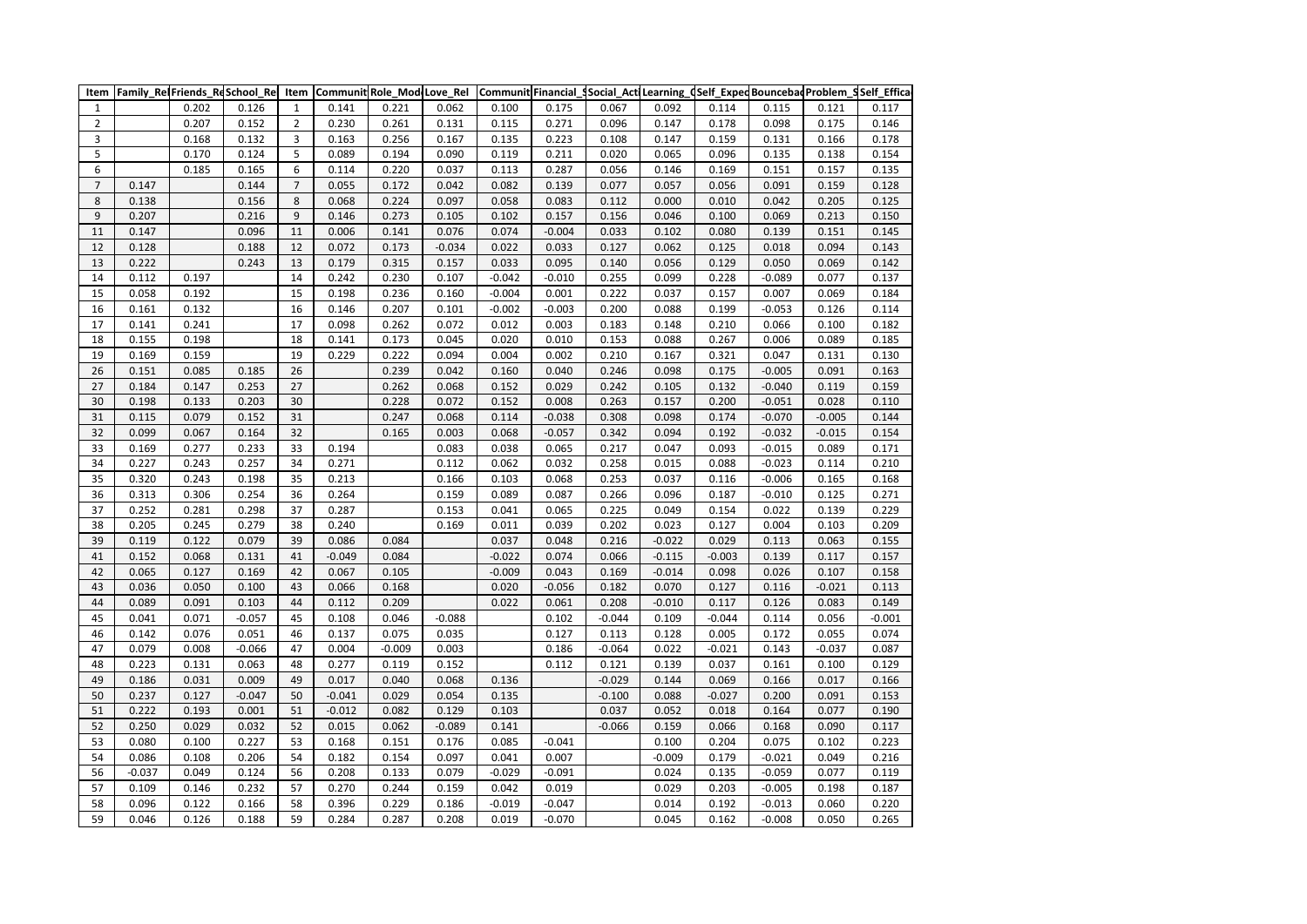| Item | Family RelFriends ReSchool Rel |          |          | Item | Communit Role ModeLove Rel |          |          |          |          | Communit Financial_Social_ActiLearning_dSelf_ExpedBouncebadProblem_SSelf_Effica |          |          |          |          |          |
|------|--------------------------------|----------|----------|------|----------------------------|----------|----------|----------|----------|---------------------------------------------------------------------------------|----------|----------|----------|----------|----------|
| 62   | 0.128                          | 0.102    | 0.160    | 62   | 0.132                      | 0.085    | 0.046    | 0.065    | 0.159    | 0.055                                                                           |          | 0.244    | 0.179    | 0.103    | 0.136    |
| 63   | 0.109                          | 0.020    | 0.070    | 63   | 0.147                      | 0.110    | $-0.025$ | 0.114    | 0.067    | 0.057                                                                           |          | 0.337    | 0.102    | 0.187    | 0.107    |
| 65   | $-0.003$                       | $-0.037$ | 0.024    | 65   | 0.030                      | $-0.067$ | $-0.041$ | 0.097    | 0.063    | 0.063                                                                           |          | 0.100    | 0.128    | 0.085    | 0.050    |
| 66   | 0.152                          | 0.054    | 0.099    | 66   | 0.054                      | 0.052    | $-0.075$ | 0.052    | 0.156    | $-0.013$                                                                        |          | 0.231    | 0.250    | 0.076    | 0.060    |
| 69   | 0.156                          | 0.107    | 0.122    | 69   | 0.105                      | $-0.005$ | $-0.019$ | 0.109    | 0.071    | 0.016                                                                           |          | 0.279    | 0.158    | 0.108    | 0.059    |
| 70   | 0.147                          | 0.091    | 0.243    | 70   | 0.224                      | 0.135    | $-0.012$ | 0.031    | 0.029    | 0.259                                                                           | 0.264    |          | 0.026    | 0.029    | 0.272    |
| 71   | 0.146                          | 0.102    | 0.200    | 71   | 0.131                      | 0.121    | 0.096    | $-0.037$ | 0.118    | 0.234                                                                           | 0.169    |          | 0.128    | 0.185    | 0.360    |
| 73   | 0.055                          | 0.014    | 0.145    | 73   | 0.095                      | 0.028    | $-0.011$ | 0.066    | 0.068    | 0.104                                                                           | 0.342    |          | 0.066    | 0.170    | 0.164    |
| 75   | 0.170                          | 0.116    | 0.264    | 75   | 0.171                      | 0.149    | 0.159    | $-0.073$ | $-0.004$ | 0.161                                                                           | 0.200    |          | 0.125    | 0.090    | 0.264    |
| 76   | 0.179                          | 0.123    | 0.295    | 76   | 0.217                      | 0.134    | 0.044    | $-0.039$ | $-0.067$ | 0.201                                                                           | 0.268    |          | $-0.015$ | 0.057    | 0.210    |
| 77   | 0.134                          | 0.159    | 0.107    | 77   | 0.063                      | 0.134    | 0.169    | 0.106    | 0.093    | 0.106                                                                           | 0.046    | 0.075    |          | 0.044    | 0.298    |
| 78   | 0.060                          | 0.013    | $-0.109$ | 78   | $-0.136$                   | $-0.066$ | $-0.013$ | 0.124    | 0.203    | $-0.045$                                                                        | 0.205    | 0.035    |          | 0.087    | 0.187    |
| 79   | 0.173                          | 0.041    | 0.027    | 79   | 0.048                      | 0.005    | 0.109    | 0.130    | 0.117    | 0.057                                                                           | 0.203    | 0.154    |          | 0.033    | 0.255    |
| 80   | 0.079                          | 0.010    | $-0.084$ | 80   | $-0.091$                   | $-0.053$ | 0.125    | 0.153    | 0.194    | $-0.114$                                                                        | 0.138    | 0.021    |          | 0.043    | 0.200    |
| 82   | 0.151                          | 0.113    | 0.040    | 82   | $-0.046$                   | $-0.024$ | 0.148    | 0.179    | 0.206    | $-0.011$                                                                        | 0.242    | 0.036    |          | 0.089    | 0.203    |
| 84   | 0.063                          | 0.085    | 0.066    | 84   | $-0.011$                   | 0.014    | 0.058    | $-0.030$ | 0.013    | 0.107                                                                           | 0.192    | 0.159    | 0.028    |          | 0.021    |
| 85   | 0.262                          | 0.255    | 0.124    | 85   | 0.208                      | 0.242    | 0.037    | 0.044    | 0.102    | 0.164                                                                           | 0.115    | 0.203    | 0.070    |          | 0.143    |
| 86   | 0.096                          | 0.245    | 0.145    | 86   | $-0.005$                   | 0.157    | 0.070    | 0.081    | 0.082    | 0.017                                                                           | 0.144    | 0.101    | 0.145    |          | 0.024    |
| 87   | 0.172                          | 0.114    | 0.067    | 87   | 0.033                      | 0.082    | 0.084    | 0.071    | 0.087    | 0.110                                                                           | 0.049    | 0.074    | 0.076    |          | $-0.046$ |
| 88   | 0.102                          | 0.047    | 0.051    | 88   | $-0.014$                   | 0.018    | 0.023    | 0.024    | 0.029    | 0.058                                                                           | 0.068    | $-0.013$ | $-0.029$ |          | $-0.120$ |
| 97   | 0.119                          | 0.163    | 0.185    | 97   | 0.108                      | 0.216    | 0.090    | 0.022    | 0.091    | 0.183                                                                           | 0.033    | 0.234    | 0.222    | 0.034    |          |
| 99   | 0.158                          | 0.085    | 0.195    | 99   | 0.251                      | 0.205    | 0.031    | 0.020    | 0.186    | 0.235                                                                           | 0.178    | 0.393    | 0.178    | 0.036    |          |
| 100  | 0.200                          | 0.162    | 0.177    | 100  | 0.097                      | 0.219    | 0.114    | 0.089    | 0.173    | 0.261                                                                           | 0.146    | 0.277    | 0.240    | $-0.007$ |          |
| 101  | 0.052                          | 0.152    | 0.131    | 101  | 0.003                      | 0.090    | 0.133    | 0.014    | 0.180    | 0.071                                                                           | $-0.032$ | 0.165    | 0.184    | 0.024    |          |
| 103  | 0.060                          | 0.028    | 0.117    | 103  | 0.133                      | 0.147    | 0.074    | 0.061    | 0.098    | 0.218                                                                           | 0.060    | 0.178    | 0.174    | 0.022    |          |
| 104  | 0.108                          | 0.141    | 0.083    | 104  | 0.106                      | 0.121    | 0.171    | 0.081    | 0.087    | 0.163                                                                           | 0.035    | 0.120    | 0.142    | $-0.008$ |          |
| 105  | 0.152                          | 0.196    | 0.064    | 105  | 0.117                      | 0.134    | 0.186    | 0.132    | 0.123    | 0.202                                                                           | 0.075    | 0.174    | 0.305    | $-0.057$ |          |
| 106  | 0.047                          | 0.074    | 0.176    | 106  | 0.097                      | 0.072    | $-0.052$ | 0.013    | 0.020    | 0.151                                                                           | 0.028    | 0.234    | 0.077    | 0.028    | 0.267    |
| 108  | 0.066                          | 0.100    | 0.195    | 108  | 0.163                      | 0.182    | $-0.085$ | 0.028    | 0.082    | 0.175                                                                           | 0.093    | 0.212    | 0.060    | 0.026    | 0.300    |
| 110  | 0.162                          | 0.207    | 0.230    | 110  | 0.218                      | 0.224    | 0.081    | 0.052    | 0.072    | 0.198                                                                           | 0.138    | 0.281    | 0.093    | 0.078    | 0.294    |
| 112  | 0.076                          | 0.139    | 0.206    | 112  | 0.112                      | 0.215    | 0.013    | 0.055    | 0.192    | 0.164                                                                           | 0.168    | 0.363    | 0.265    | 0.125    | 0.410    |
| 113  | 0.309                          | 0.083    | 0.217    | 113  | 0.232                      | 0.277    | 0.005    | 0.114    | 0.152    | 0.185                                                                           | 0.256    | 0.369    | 0.218    | 0.093    | 0.429    |
| 115  | 0.063                          | $-0.049$ | 0.039    | 115  | $-0.051$                   | 0.040    | 0.052    | 0.108    | 0.291    | $-0.024$                                                                        | 0.266    | 0.174    | 0.278    | 0.130    | 0.193    |
| 116  | 0.143                          | 0.137    | 0.174    | 116  | 0.146                      | 0.259    | $-0.004$ | 0.105    | 0.089    | 0.203                                                                           | 0.142    | 0.210    | 0.143    | $-0.014$ | 0.354    |
| 119  | 0.239                          | 0.136    | 0.162    | 119  | 0.004                      | 0.112    | 0.037    | 0.098    | 0.272    | 0.069                                                                           | 0.287    | 0.249    | 0.292    | 0.179    | 0.271    |
| 120  | 0.187                          | 0.057    | 0.121    | 120  | 0.017                      | 0.099    | 0.040    | 0.129    | 0.333    | 0.052                                                                           | 0.330    | 0.215    | 0.339    | 0.193    | 0.284    |
| 121  | 0.112                          | 0.111    | 0.255    | 121  | 0.148                      | 0.212    | 0.145    | $-0.040$ | $-0.008$ | 0.155                                                                           | 0.091    | 0.138    | 0.132    | 0.030    | 0.260    |
| 123  | 0.119                          | 0.076    | 0.152    | 123  | $-0.010$                   | 0.087    | 0.038    | 0.126    | 0.240    | 0.079                                                                           | 0.268    | 0.198    | 0.303    | 0.184    | 0.267    |
| 124  | 0.196                          | 0.124    | 0.259    | 124  | 0.208                      | 0.251    | 0.153    | 0.059    | 0.166    | 0.233                                                                           | 0.233    | 0.346    | 0.238    | 0.150    | 0.402    |
| 125  | 0.142                          | 0.076    | 0.178    | 125  | 0.165                      | 0.107    | 0.059    | 0.129    | 0.045    | 0.193                                                                           | 0.152    | 0.105    | 0.255    | 0.104    | 0.309    |
| 126  | 0.176                          | 0.153    | 0.143    | 126  | 0.075                      | 0.108    | 0.151    | 0.103    | 0.154    | 0.085                                                                           | 0.084    | 0.123    | 0.354    | 0.006    | 0.463    |
| 128  | 0.072                          | 0.138    | 0.087    | 128  | 0.025                      | 0.111    | 0.068    | 0.020    | 0.104    | 0.056                                                                           | 0.056    | 0.182    | 0.221    | 0.008    | 0.413    |
| 130  | 0.167                          | 0.082    | 0.103    | 130  | 0.129                      | 0.105    | 0.141    | 0.034    | 0.101    | 0.194                                                                           | 0.137    | 0.264    | 0.182    | 0.070    | 0.440    |
| 131  | 0.268                          | 0.171    | 0.162    | 131  | 0.221                      | 0.243    | 0.131    | 0.139    | 0.092    | 0.200                                                                           | 0.211    | 0.253    | 0.218    | 0.063    | 0.487    |
| 132  | 0.200                          | 0.067    | 0.119    | 132  | 0.149                      | 0.162    | 0.105    | 0.100    | 0.038    | 0.093                                                                           | 0.160    | 0.183    | 0.176    | $-0.017$ | 0.355    |
| 133  | 0.144                          | 0.090    | 0.135    | 133  | 0.183                      | 0.130    | 0.048    | 0.058    | 0.070    | 0.148                                                                           | 0.224    | 0.336    | 0.154    | $-0.006$ | 0.281    |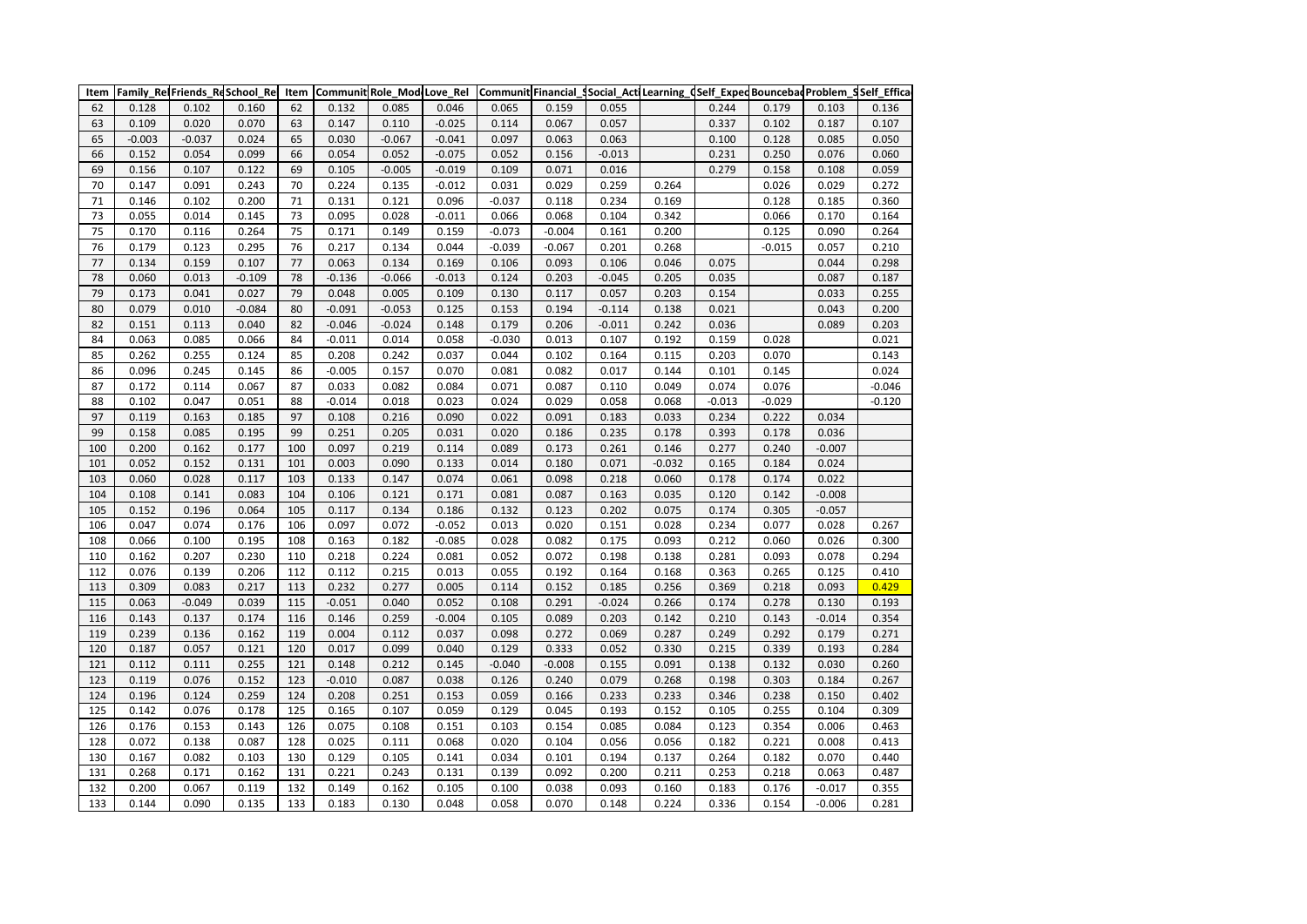| Item |          |          | Family RelFriends ReSchool Rel |     |          |          |          |          |          |          |          |          |          |          | Item Communit Role Mod Love Rel Communit Financial Social Act Learning (Self Exped Bouncebad Problem SSelf Effical |
|------|----------|----------|--------------------------------|-----|----------|----------|----------|----------|----------|----------|----------|----------|----------|----------|--------------------------------------------------------------------------------------------------------------------|
| 134  | 0.026    | $-0.052$ | $-0.050$                       | 134 | $-0.109$ | $-0.046$ | $-0.031$ | 0.049    | 0.138    | $-0.018$ | 0.138    | 0.039    | 0.218    | $-0.044$ | 0.131                                                                                                              |
| 135  | 0.082    | $-0.008$ | $-0.004$                       | 135 | $-0.095$ | $-0.007$ | $-0.048$ | 0.084    | 0.135    | $-0.022$ | 0.121    | 0.054    | 0.327    | 0.002    | 0.166                                                                                                              |
| 136  | 0.056    | $-0.060$ | $-0.027$                       | 136 | $-0.160$ | $-0.035$ | 0.015    | 0.014    | 0.119    | $-0.073$ | 0.087    | $-0.013$ | 0.294    | 0.019    | 0.024                                                                                                              |
| 137  | $-0.052$ | $-0.029$ | $-0.083$                       | 137 | $-0.092$ | $-0.055$ | 0.026    | 0.017    | 0.014    | $-0.083$ | 0.086    | $-0.117$ | 0.022    | $-0.016$ | $-0.076$                                                                                                           |
| 138  | 0.007    | $-0.035$ | $-0.066$                       | 138 | $-0.155$ | $-0.079$ | 0.078    | 0.074    | 0.019    | $-0.071$ | 0.110    | $-0.145$ | 0.091    | $-0.040$ | $-0.111$                                                                                                           |
| 152  | 0.045    | 0.092    | 0.162                          | 152 | 0.173    | 0.192    | 0.061    | $-0.015$ | $-0.029$ | 0.215    | 0.038    | 0.117    | $-0.036$ | 0.037    | 0.128                                                                                                              |
| 153  | $-0.006$ | $-0.020$ | 0.145                          | 153 | 0.164    | 0.094    | $-0.070$ | $-0.016$ | $-0.021$ | 0.189    | $-0.005$ | 0.125    | $-0.091$ | 0.052    | 0.115                                                                                                              |
| 154  | 0.103    | 0.117    | 0.224                          | 154 | 0.197    | 0.221    | $-0.025$ | $-0.019$ | 0.052    | 0.192    | 0.035    | 0.168    | 0.030    | 0.049    | 0.194                                                                                                              |
| 155  | 0.067    | $-0.023$ | 0.158                          | 155 | 0.237    | 0.102    | 0.024    | $-0.028$ | 0.027    | 0.200    | 0.052    | 0.085    | $-0.015$ | 0.064    | 0.154                                                                                                              |
| 157  | 0.100    | 0.068    | 0.163                          | 157 | 0.221    | 0.167    | 0.057    | $-0.019$ | 0.081    | 0.190    | 0.099    | 0.188    | 0.012    | 0.129    | 0.186                                                                                                              |
| 158  | 0.148    | 0.027    | 0.180                          | 158 | 0.200    | 0.152    | 0.009    | $-0.031$ | 0.041    | 0.199    | 0.084    | 0.157    | 0.003    | 0.108    | 0.152                                                                                                              |
| 159  | 0.099    | 0.110    | 0.212                          | 159 | 0.242    | 0.160    | 0.154    | 0.054    | 0.036    | 0.231    | 0.093    | 0.166    | 0.033    | 0.136    | 0.191                                                                                                              |
| 160  | 0.075    | 0.091    | 0.227                          | 160 | 0.168    | 0.139    | 0.118    | 0.076    | 0.147    | 0.233    | 0.036    | 0.174    | 0.127    | 0.073    | 0.290                                                                                                              |
| 161  | 0.076    | 0.124    | 0.125                          | 161 | 0.179    | 0.139    | 0.181    | 0.042    | 0.191    | 0.261    | 0.063    | 0.163    | 0.102    | 0.185    | 0.358                                                                                                              |
| 162  | 0.112    | 0.133    | 0.166                          | 162 | 0.218    | 0.199    | 0.240    | 0.046    | 0.119    | 0.254    | 0.003    | 0.148    | 0.035    | 0.131    | 0.286                                                                                                              |
| 163  | 0.056    | 0.162    | 0.163                          | 163 | 0.192    | 0.184    | 0.152    | $-0.004$ | 0.023    | 0.205    | 0.017    | 0.153    | 0.005    | 0.163    | 0.226                                                                                                              |
| 170  | 0.071    | 0.095    | 0.159                          | 170 | 0.167    | 0.107    | 0.093    | $-0.022$ | $-0.105$ | 0.097    | $-0.018$ | 0.026    | $-0.086$ | 0.064    | 0.055                                                                                                              |
| 171  | 0.023    | 0.116    | 0.165                          | 171 | 0.176    | 0.110    | 0.092    | 0.035    | $-0.060$ | 0.103    | 0.027    | 0.031    | $-0.033$ | 0.062    | 0.144                                                                                                              |
| 172  | 0.011    | 0.141    | 0.155                          | 172 | 0.235    | 0.132    | 0.079    | 0.018    | $-0.125$ | 0.156    | $-0.108$ | 0.062    | $-0.141$ | 0.035    | 0.062                                                                                                              |
| 173  | 0.025    | 0.153    | 0.187                          | 173 | 0.248    | 0.138    | 0.130    | 0.067    | $-0.008$ | 0.172    | 0.014    | 0.024    | $-0.077$ | 0.124    | 0.133                                                                                                              |
| 174  | 0.037    | 0.145    | 0.149                          | 174 | 0.153    | 0.119    | 0.095    | $-0.026$ | $-0.058$ | 0.151    | $-0.021$ | 0.014    | $-0.093$ | 0.086    | 0.163                                                                                                              |
| 175  | 0.083    | 0.181    | 0.151                          | 175 | 0.235    | 0.087    | 0.149    | 0.085    | $-0.029$ | 0.173    | $-0.019$ | 0.095    | $-0.013$ | 0.134    | 0.148                                                                                                              |
| 176  | 0.156    | 0.189    | 0.206                          | 176 | 0.258    | 0.180    | 0.125    | 0.043    | $-0.018$ | 0.184    | 0.054    | 0.101    | $-0.035$ | 0.095    | 0.137                                                                                                              |
| 177  | 0.105    | 0.124    | 0.243                          | 177 | 0.284    | 0.170    | 0.060    | $-0.042$ | $-0.014$ | 0.199    | $-0.031$ | 0.145    | $-0.088$ | 0.087    | 0.132                                                                                                              |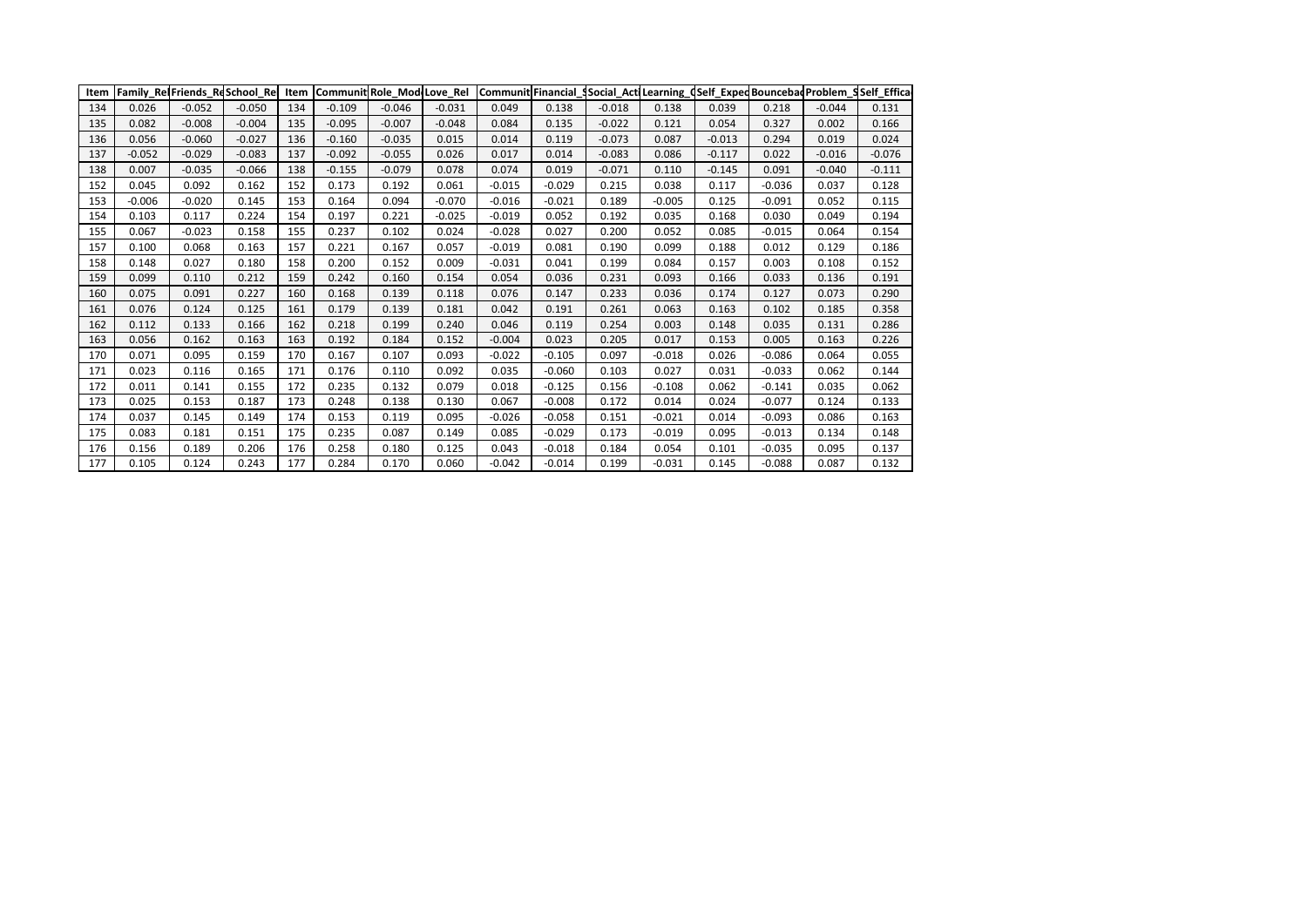|                  |          |       |       |          |          |          |          | Item  Hopefulne Self_Estee ResourcefuStress_Tol(Spirituality Team_Wo Empathy  Social_Sup CD_RISC |          | Max in Roy | <b>Flag</b>      | Validity | Mean  |
|------------------|----------|-------|-------|----------|----------|----------|----------|--------------------------------------------------------------------------------------------------|----------|------------|------------------|----------|-------|
| $\mathbf{1}$     | 0.122    | 0.218 | 0.184 | $-0.027$ | 0.098    | 0.112    | 0.111    | 0.469                                                                                            | 0.167    | 1.000      | $>$ ITC          | > 0.45   | 0.213 |
| $\mathbf 2$      | 0.086    | 0.198 | 0.193 | $-0.003$ | 0.117    | 0.081    | 0.034    | 0.500                                                                                            | 0.158    | 2.000      | $>$ TC           | > 0.45   | 0.315 |
| 3                | 0.096    | 0.202 | 0.223 | 0.105    | 0.039    | 0.051    | 0.074    | 0.449                                                                                            | 0.226    | 3.000      | $>$ ITC          | > 0.45   | 0.400 |
| 5                | 0.072    | 0.168 | 0.178 | $-0.005$ | 0.099    | 0.108    | 0.096    | 0.419                                                                                            | 0.172    | 5.000      | $>$ TC           | > 0.45   | 0.538 |
| 6                | 0.077    | 0.244 | 0.194 | 0.045    | 0.050    | 0.090    | 0.008    | 0.376                                                                                            | 0.167    | 6.000      | $>$ TC           | > 0.45   | 0.633 |
| $\overline{7}$   | 0.119    | 0.143 | 0.095 | $-0.070$ | $-0.039$ | 0.077    | 0.093    | 0.307                                                                                            | 0.097    | 7.000      | $>$ ITC          | > 0.45   | 0.674 |
| 8                | 0.095    | 0.090 | 0.049 | $-0.072$ | 0.015    | 0.090    | 0.084    | 0.309                                                                                            | 0.061    | 8.000      | $>$ ITC          | > 0.45   | 0.752 |
| $\boldsymbol{9}$ | 0.120    | 0.093 | 0.106 | $-0.082$ | 0.057    | 0.170    | 0.122    | 0.397                                                                                            | 0.118    | 9.000      | $>$ ITC          | > 0.45   | 0.877 |
| $11\,$           | 0.108    | 0.062 | 0.160 | 0.051    | $-0.003$ | 0.102    | 0.119    | 0.176                                                                                            | 0.105    | 11.000     | $>$ TC           | > 0.45   | 1.003 |
| 12               | 0.133    | 0.019 | 0.104 | $-0.033$ | 0.068    | 0.093    | 0.150    | 0.207                                                                                            | 0.047    | 12.000     | $>$ ITC          | > 0.45   | 1.081 |
| 13               | 0.159    | 0.092 | 0.176 | 0.010    | 0.142    | 0.128    | 0.220    | 0.328                                                                                            | 0.141    | 13.000     | $>$ TC           | > 0.45   | 1.218 |
| 14               | 0.230    | 0.171 | 0.120 | $-0.075$ | 0.193    | 0.190    | 0.190    | 0.213                                                                                            | 0.146    | 14.000     | $>$ TC           | > 0.45   | 1.288 |
| 15               | 0.158    | 0.152 | 0.171 | $-0.057$ | 0.181    | 0.193    | 0.162    | 0.234                                                                                            | 0.150    | 15.000     | $>$ TC           | > 0.45   | 1.369 |
| 16               | 0.144    | 0.178 | 0.097 | $-0.075$ | 0.182    | 0.160    | 0.175    | 0.251                                                                                            | 0.087    | 16.000     | $>$ TC           | > 0.45   | 1.442 |
| 17               | 0.204    | 0.213 | 0.191 | 0.042    | 0.148    | 0.119    | 0.122    | 0.259                                                                                            | 0.148    | 17.000     | $>$ TC           | > 0.45   | 1.549 |
| 18               | 0.225    | 0.185 | 0.168 | $-0.065$ | 0.144    | 0.197    | 0.202    | 0.247                                                                                            | 0.143    | 18.000     | $>$ ITC          | > 0.45   | 1.624 |
| 19               | 0.272    | 0.233 | 0.180 | $-0.039$ | 0.137    | 0.190    | 0.213    | 0.276                                                                                            | 0.174    | 19.000     | $>$ ITC          | > 0.45   | 1.730 |
| 26               | 0.154    | 0.122 | 0.172 | $-0.164$ | 0.167    | 0.216    | 0.201    | 0.225                                                                                            | 0.146    | 26.000     | >10 <sub>1</sub> | > 0.45   | 2.288 |
| 27               | 0.173    | 0.098 | 0.182 | $-0.086$ | 0.232    | 0.279    | 0.319    | 0.239                                                                                            | 0.113    | 27.000     | $>$ ITC          | > 0.45   | 2.390 |
| 30               | 0.150    | 0.112 | 0.127 | $-0.163$ | 0.197    | 0.162    | 0.166    | 0.184                                                                                            | 0.047    | 30.000     | $>$ TC           | > 0.45   | 2.612 |
| 31               | 0.116    | 0.070 | 0.154 | $-0.120$ | 0.164    | 0.172    | 0.192    | 0.180                                                                                            | 0.127    | 31.000     | $>$ ITC          | > 0.45   | 2.685 |
| 32               | 0.180    | 0.040 | 0.181 | $-0.142$ | 0.251    | 0.217    | 0.276    | 0.115                                                                                            | 0.089    | 32.000     | $>$ TC           | > 0.45   | 2.769 |
| 33               | 0.173    | 0.193 | 0.130 | $-0.047$ | 0.119    | 0.143    | 0.143    | 0.311                                                                                            | 0.132    | 33.000     | $>$ ITC          | > 0.45   | 2.873 |
| 34               | 0.187    | 0.159 | 0.177 | $-0.066$ | 0.209    | 0.219    | 0.182    | 0.390                                                                                            | 0.176    | 34.000     | $>$ ITC          | > 0.45   | 2.979 |
| 35               | 0.157    | 0.177 | 0.154 | $-0.091$ | 0.157    | 0.203    | 0.166    | 0.409                                                                                            | 0.150    | 35.000     | $>$ TC           | > 0.45   | 3.064 |
| 36               | 0.201    | 0.241 | 0.218 | $-0.032$ | 0.192    | 0.201    | 0.128    | 0.451                                                                                            | 0.175    | 36.000     | $>$ ITC          | > 0.45   | 3.174 |
| 37               | 0.258    | 0.236 | 0.182 | $-0.027$ | 0.161    | 0.156    | 0.124    | 0.389                                                                                            | 0.213    | 37.000     | $>$ ITC          | > 0.45   | 3.245 |
| 38               | 0.194    | 0.191 | 0.174 | $-0.042$ | 0.151    | 0.151    | 0.113    | 0.375                                                                                            | 0.193    | 38.000     | $>$ ITC          | > 0.45   | 3.307 |
| 39               | $-0.061$ | 0.023 | 0.096 | 0.032    | 0.004    | 0.185    | 0.093    | 0.142                                                                                            | 0.149    | 39.000     | $>$ ITC          | > 0.45   | 3.325 |
| 41               | $-0.064$ | 0.060 | 0.135 | 0.027    | 0.003    | 0.166    | 0.107    | 0.222                                                                                            | 0.171    | 41.000     | $>$ ITC          | > 0.45   | 3.484 |
| 42               | 0.045    | 0.043 | 0.111 | $-0.041$ | 0.020    | 0.197    | 0.173    | 0.192                                                                                            | 0.119    | 42.000     | $>$ ITC          | > 0.45   | 3.582 |
| 43               | 0.054    | 0.084 | 0.153 | $-0.002$ | 0.015    | 0.146    | 0.084    | 0.149                                                                                            | 0.167    | 43.000     | $>$ TC           | > 0.45   | 3.659 |
| 44               | 0.083    | 0.118 | 0.122 | 0.006    | $-0.012$ | 0.205    | 0.113    | 0.268                                                                                            | 0.167    | 44.000     | $>$ ITC          | > 0.45   | 3.768 |
| 45               | 0.001    | 0.085 | 0.029 | 0.101    | $-0.041$ | $-0.016$ | 0.032    | 0.017                                                                                            | $-0.039$ | 45.000     | $>$ TC           | > 0.45   | 3.774 |
| 46               | 0.061    | 0.124 | 0.190 | 0.060    | $-0.002$ | 0.062    | 0.021    | 0.109                                                                                            | 0.115    | 46.000     | $>$ ITC          | > 0.45   | 3.914 |
| 47               | $-0.020$ | 0.073 | 0.041 | 0.057    | $-0.050$ | 0.021    | $-0.043$ | 0.022                                                                                            | $-0.029$ | 47.000     | $>$ ITC          | > 0.45   | 3.934 |
| 48               | 0.114    | 0.145 | 0.148 | $-0.006$ | 0.017    | 0.119    | 0.074    | 0.166                                                                                            | 0.088    | 48.000     | $>$ ITC          | > 45     | 4.110 |
| 49               | 0.130    | 0.223 | 0.111 | 0.088    | 0.032    | 0.082    | $-0.094$ | 0.105                                                                                            | 0.090    | 49.000     | $>$ TC           | > 0.45   | 4.158 |
| 50               | 0.087    | 0.234 | 0.052 | 0.080    | $-0.020$ | 0.112    | $-0.042$ | 0.185                                                                                            | 0.065    | 50.000     | $>$ ITC          | > 0.45   | 4.235 |
| 51               | 0.083    | 0.182 | 0.115 | 0.033    | 0.062    | 0.129    | 0.010    | 0.208                                                                                            | 0.159    | 51.000     | $>$ ITC          | > 0.45   | 4.343 |
| 52               | 0.068    | 0.279 | 0.102 | 0.167    | 0.017    | 0.080    | $-0.077$ | 0.177                                                                                            | 0.108    | 52.000     | $>$ TC           | > 0.45   | 4.412 |
| 53               | 0.159    | 0.138 | 0.170 | 0.046    | 0.102    | 0.188    | 0.105    | 0.121                                                                                            | 0.192    | 53.000     | $>$ ITC          | > 0.45   | 4.536 |
| 54               | 0.113    | 0.087 | 0.125 | 0.018    | 0.139    | 0.145    | 0.034    | 0.133                                                                                            | 0.194    | 54.000     | $>$ ITC          | > 0.45   | 4.595 |
| 56               | 0.136    | 0.103 | 0.082 | $-0.049$ | 0.210    | 0.160    | 0.158    | 0.041                                                                                            | 0.085    | 56.000     | $>$ ITC          | > 0.45   | 4.736 |
| 57               | 0.212    | 0.154 | 0.162 | $-0.163$ | 0.180    | 0.357    | 0.231    | 0.221                                                                                            | 0.116    | 57.000     | $>$ TC           | > 0.45   | 4.888 |
| 58               | 0.144    | 0.073 | 0.152 | $-0.121$ | 0.331    | 0.249    | 0.239    | 0.127                                                                                            | 0.136    | 58.000     | $>$ ITC          | > 0.45   | 4.956 |
| 59               | 0.197    | 0.119 | 0.189 | $-0.075$ | 0.131    | 0.215    | 0.127    | 0.109                                                                                            | 0.200    | 59.000     | $>$ TC           | > 0.45   | 5.034 |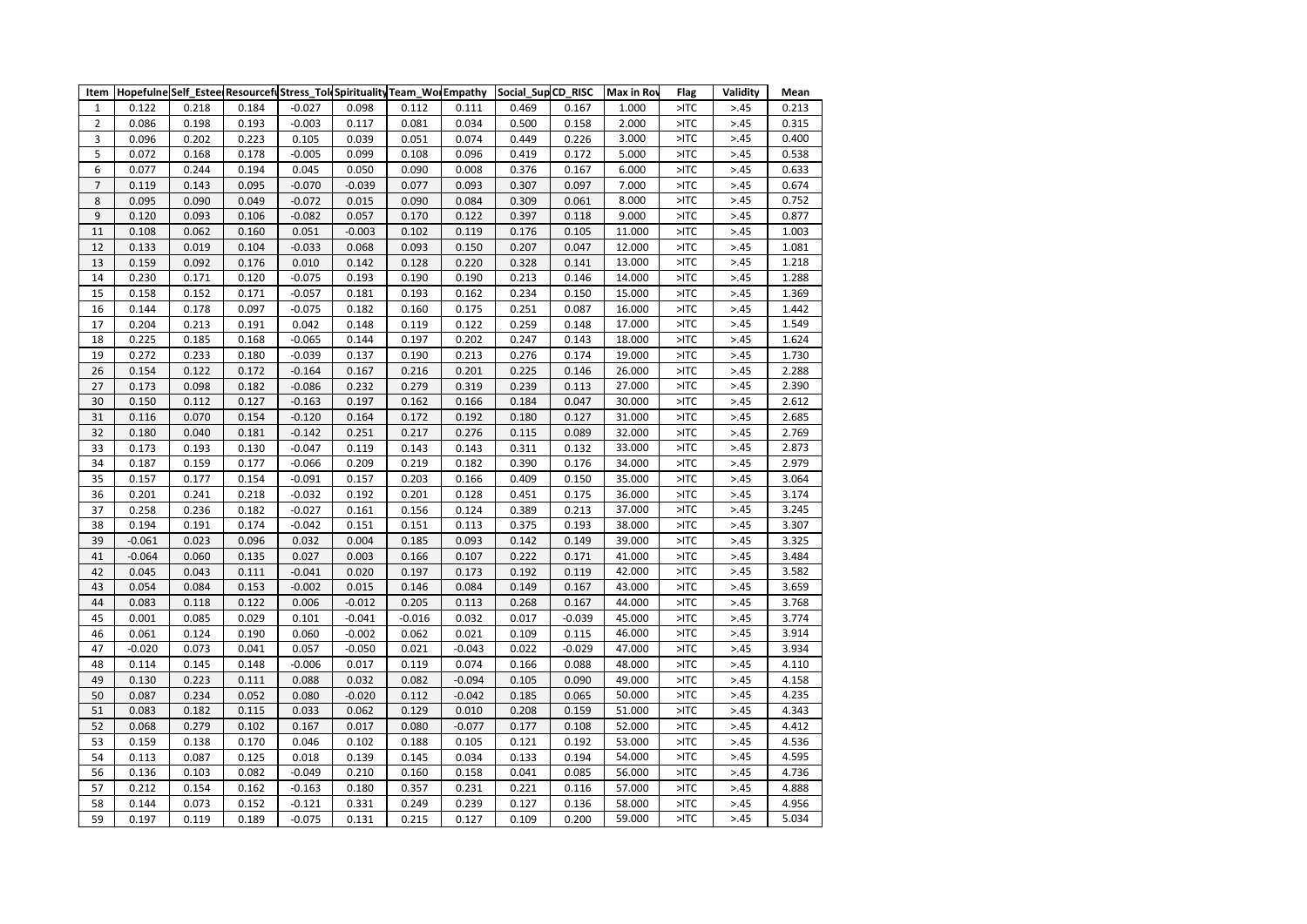| 0.029<br>62.000<br>$>$ ITC<br>> 0.45<br>62<br>0.147<br>0.322<br>0.180<br>0.030<br>0.086<br>0.126<br>0.120<br>0.222<br>63<br>0.110<br>0.243<br>0.200<br>0.094<br>0.070<br>0.003<br>$-0.006$<br>0.079<br>63.000<br>$>$ ITC<br>> 0.45<br>0.147<br>65.000<br>$>$ ITC<br>65<br>0.036<br>0.208<br>0.099<br>0.011<br>0.063<br>$-0.006$<br>$-0.025$<br>0.111<br>> 0.45<br>0.130<br>66<br>0.127<br>0.297<br>0.112<br>0.193<br>$-0.047$<br>0.029<br>$-0.082$<br>0.021<br>0.148<br>66.000<br>$>$ ITC<br>> 0.45 | 5.286<br>5.348<br>5.463<br>5.581<br>5.836<br>5.969 |
|-----------------------------------------------------------------------------------------------------------------------------------------------------------------------------------------------------------------------------------------------------------------------------------------------------------------------------------------------------------------------------------------------------------------------------------------------------------------------------------------------------|----------------------------------------------------|
|                                                                                                                                                                                                                                                                                                                                                                                                                                                                                                     |                                                    |
|                                                                                                                                                                                                                                                                                                                                                                                                                                                                                                     |                                                    |
|                                                                                                                                                                                                                                                                                                                                                                                                                                                                                                     |                                                    |
|                                                                                                                                                                                                                                                                                                                                                                                                                                                                                                     |                                                    |
| 0.077<br>0.120<br>69<br>0.214<br>0.140<br>0.088<br>$-0.037$<br>$-0.016$<br>0.080<br>0.137<br>69.000<br>$>$ ITC<br>> 45                                                                                                                                                                                                                                                                                                                                                                              |                                                    |
| 70.000<br>0.305<br>$-0.029$<br>$>$ ITC<br>> 0.45<br>70<br>0.269<br>0.290<br>0.125<br>0.157<br>0.073<br>0.158<br>0.179                                                                                                                                                                                                                                                                                                                                                                               |                                                    |
| 71<br>0.296<br>0.293<br>0.214<br>$-0.045$<br>0.140<br>0.232<br>0.113<br>0.178<br>0.213<br>71.000<br>$>$ ITC<br>> 0.45                                                                                                                                                                                                                                                                                                                                                                               | 6.066                                              |
| 73.000<br>$>$ ITC<br>73<br>0.206<br>0.258<br>0.063<br>0.073<br>$-0.025$<br>> 0.45<br>0.151<br>0.045<br>0.059<br>0.064                                                                                                                                                                                                                                                                                                                                                                               | 6.175                                              |
| 75<br>0.311<br>0.228<br>$-0.088$<br>0.199<br>0.112<br>0.228<br>0.228<br>75.000<br>$>$ ITC<br>0.302<br>0.179<br>> 45                                                                                                                                                                                                                                                                                                                                                                                 | 6.395                                              |
| 76.000<br>$>$ ITC<br>76<br>0.247<br>0.193<br>0.232<br>$-0.104$<br>0.188<br>0.123<br>0.064<br>0.182<br>0.162<br>> 45                                                                                                                                                                                                                                                                                                                                                                                 | 6.454                                              |
| 77<br>0.219<br>0.253<br>0.331<br>0.066<br>0.185<br>0.084<br>0.200<br>0.369<br>77.000<br>0.066<br>$>$ ITC<br>> 0.45                                                                                                                                                                                                                                                                                                                                                                                  | 6.555                                              |
| 78<br>0.121<br>0.215<br>0.324<br>$>$ TC<br>0.305<br>$-0.078$<br>0.014<br>$-0.142$<br>$-0.045$<br>0.222<br>78.000<br>> 0.45                                                                                                                                                                                                                                                                                                                                                                          | 6.562                                              |
| 79<br>79.000<br>$>$ ITC<br>> 0.45<br>0.150<br>0.248<br>0.291<br>0.144<br>0.028<br>0.023<br>$-0.118$<br>0.089<br>0.283                                                                                                                                                                                                                                                                                                                                                                               | 6.687                                              |
| 80<br>0.031<br>0.234<br>0.169<br>0.224<br>$-0.045$<br>0.032<br>$-0.115$<br>0.014<br>0.243<br>80.000<br>$>$ ITC<br>> 0.45                                                                                                                                                                                                                                                                                                                                                                            | 6.725                                              |
| 82.000<br>$>$ ITC<br>> 0.45<br>82<br>0.101<br>0.323<br>0.224<br>0.257<br>$-0.035$<br>0.028<br>$-0.048$<br>0.080<br>0.347                                                                                                                                                                                                                                                                                                                                                                            | 6.942                                              |
| 84<br>0.051<br>$-0.001$<br>0.117<br>0.045<br>0.121<br>$-0.002$<br>84.000<br>$>$ TC<br>0.112<br>0.027<br>0.017<br>> 0.45                                                                                                                                                                                                                                                                                                                                                                             | 7.052                                              |
| 85.000<br>0.145<br>0.172<br>$-0.092$<br>0.173<br>0.344<br>$>$ ITC<br>> 0.45<br>85<br>0.127<br>0.192<br>0.226<br>0.148                                                                                                                                                                                                                                                                                                                                                                               | 7.225                                              |
| 0.078<br>0.000<br>0.140<br>0.030<br>86<br>0.216<br>0.037<br>0.043<br>0.284<br>0.034<br>86.000<br>$>$ ITC<br>> 0.45                                                                                                                                                                                                                                                                                                                                                                                  | 7.257                                              |
| 87<br>0.061<br>0.164<br>$-0.008$<br>0.011<br>0.059<br>0.142<br>0.088<br>0.207<br>$-0.056$<br>87.000<br>$>$ ITC<br>> 0.45                                                                                                                                                                                                                                                                                                                                                                            | 7.318                                              |
| 0.075<br>88.000<br>$>$ ITC<br>88<br>$-0.018$<br>0.049<br>$-0.048$<br>$-0.005$<br>0.023<br>$-0.014$<br>0.100<br>$-0.110$<br>> 0.45                                                                                                                                                                                                                                                                                                                                                                   | 7.346                                              |
| 97<br>0.332<br>0.349<br>0.233<br>0.309<br>$-0.005$<br>0.189<br>0.275<br>0.189<br>0.328<br>97.000<br>$>$ ITC<br>> 0.45                                                                                                                                                                                                                                                                                                                                                                               | 8.246                                              |
| 99.000<br>99<br>0.355<br>0.229<br>0.079<br>$>$ ITC<br>> 0.45<br>0.352<br>0.390<br>$-0.023$<br>0.210<br>0.249<br>0.362                                                                                                                                                                                                                                                                                                                                                                               | 8.431                                              |
| 100<br>0.269<br>0.434<br>0.083<br>0.130<br>0.225<br>0.084<br>0.457<br>100.000<br>$>$ ITC<br>0.360<br>0.268<br>> 0.45                                                                                                                                                                                                                                                                                                                                                                                | 8.519                                              |
| 0.029<br>0.070<br>0.218<br>101<br>0.310<br>0.271<br>0.286<br>0.069<br>0.118<br>0.269<br>101.000<br>$>$ ITC<br>> 45                                                                                                                                                                                                                                                                                                                                                                                  | 8.534                                              |
| 103<br>0.272<br>0.262<br>0.349<br>$-0.013$<br>0.183<br>0.215<br>0.102<br>0.119<br>0.299<br>103.000<br>$>$ ITC<br>> 0.45                                                                                                                                                                                                                                                                                                                                                                             | 8.715                                              |
| 104<br>0.190<br>0.204<br>0.375<br>0.043<br>0.087<br>0.216<br>0.103<br>0.222<br>0.375<br>104.000<br>$>$ ITC<br>> 0.45                                                                                                                                                                                                                                                                                                                                                                                | 8.798                                              |
| 105.000<br>$>$ ITC<br>105<br>0.229<br>0.318<br>0.440<br>0.101<br>0.034<br>0.253<br>0.079<br>0.250<br>0.480<br>> 0.45                                                                                                                                                                                                                                                                                                                                                                                | 8.916                                              |
| 0.205<br>0.203<br>$-0.116$<br>0.208<br>0.150<br>0.078<br>0.150<br>106.000<br>106<br>0.188<br>$>$ TC<br>> 0.45                                                                                                                                                                                                                                                                                                                                                                                       | 8.929                                              |
| $>$ TC<br>> 0.45<br>0.363<br>0.260<br>$-0.049$<br>0.207<br>0.085<br>0.159<br>0.193<br>108.000<br>108<br>0.139                                                                                                                                                                                                                                                                                                                                                                                       | 9.123                                              |
| 110<br>0.309<br>0.301<br>$-0.042$<br>0.161<br>0.229<br>0.197<br>0.198<br>0.200<br>110.000<br>$>$ ITC<br>> 0.45                                                                                                                                                                                                                                                                                                                                                                                      | 9.328                                              |
| 112<br>0.488<br>0.308<br>$-0.003$<br>0.143<br>0.233<br>0.077<br>0.137<br>0.275<br>112.000<br>$>$ ITC<br>> 0.45                                                                                                                                                                                                                                                                                                                                                                                      | 9.507                                              |
| 0.364<br>0.392<br>0.069<br>0.184<br>0.155<br>0.065<br>0.348<br>113.000<br>$>$ ITC<br>113<br>0.331<br>> 0.45                                                                                                                                                                                                                                                                                                                                                                                         | 9.619                                              |
| 0.203<br>0.274<br>$-0.160$<br>0.200<br>115<br>0.144<br>0.005<br>0.031<br>0.067<br>115.000<br>$>$ TC<br>> 0.45                                                                                                                                                                                                                                                                                                                                                                                       | 9.678<br>9.825                                     |
| 0.341<br>$-0.004$<br>0.259<br>0.182<br>0.270<br>116.000<br>$>$ ITC<br>> 0.45<br>116<br>0.335<br>0.124<br>0.212<br>0.314<br>$-0.044$                                                                                                                                                                                                                                                                                                                                                                 |                                                    |
| 0.246<br>0.124<br>0.319<br>119<br>0.144<br>0.006<br>0.209<br>119.000<br>$>$ ITC<br>> 0.45<br>$>$ ITC                                                                                                                                                                                                                                                                                                                                                                                                | 10.072<br>10.152                                   |
| 120<br>0.277<br>0.270<br>0.220<br>0.050<br>$-0.134$<br>0.163<br>0.318<br>120.000<br>> 45<br>0.081<br>0.258<br>0.338<br>0.000<br>0.149<br>0.267<br>121<br>0.197<br>0.180<br>0.202<br>121.000<br>$>$ ITC<br>> 0.45                                                                                                                                                                                                                                                                                    | 10.222                                             |
| 0.324<br>123<br>0.193<br>0.107<br>0.042<br>0.185<br>$-0.034$<br>0.094<br>0.236<br>123.000<br>$>$ ITC<br>> 0.45                                                                                                                                                                                                                                                                                                                                                                                      | 10.386                                             |
| 124<br>0.456<br>0.509<br>0.025<br>0.219<br>0.287<br>0.097<br>0.285<br>0.427<br>124.000<br>$>$ ITC<br>> 0.45                                                                                                                                                                                                                                                                                                                                                                                         | 10.555                                             |
| 0.083<br>0.257<br>125<br>0.303<br>0.338<br>0.145<br>0.164<br>0.174<br>0.396<br>125.000<br>$>$ ITC<br>> 0.45                                                                                                                                                                                                                                                                                                                                                                                         | 10.578                                             |
| $>$ ITC<br>0.160<br>0.076<br>0.204<br>0.067<br>0.233<br>126.000<br>> 0.45<br>126<br>0.190<br>0.314<br>0.468                                                                                                                                                                                                                                                                                                                                                                                         | 10.662                                             |
| 128<br>0.222<br>0.287<br>0.062<br>0.084<br>0.193<br>0.045<br>0.201<br>0.324<br>128.000<br>$>$ ITC<br>> 0.45                                                                                                                                                                                                                                                                                                                                                                                         | 10.791                                             |
| 130.000<br>$>$ ITC<br>> 0.45<br>130<br>0.292<br>0.339<br>0.041<br>0.174<br>0.250<br>0.124<br>0.236<br>0.387                                                                                                                                                                                                                                                                                                                                                                                         | 11.000                                             |
| 0.279<br>131<br>0.339<br>$-0.018$<br>0.169<br>0.293<br>0.154<br>0.339<br>0.449<br>131.000<br>$>$ ITC<br>> 0.45                                                                                                                                                                                                                                                                                                                                                                                      | 11.119                                             |
| 132<br>0.169<br>0.050<br>0.099<br>0.225<br>0.374<br>0.282<br>0.129<br>0.160<br>132.000<br>$>$ ITC<br>> 0.45                                                                                                                                                                                                                                                                                                                                                                                         | 11.141                                             |
| 133<br>0.222<br>0.054<br>> 0.45<br>0.254<br>0.162<br>0.130<br>0.136<br>0.216<br>0.306<br>133.000<br>$>$ TC                                                                                                                                                                                                                                                                                                                                                                                          | 11.228                                             |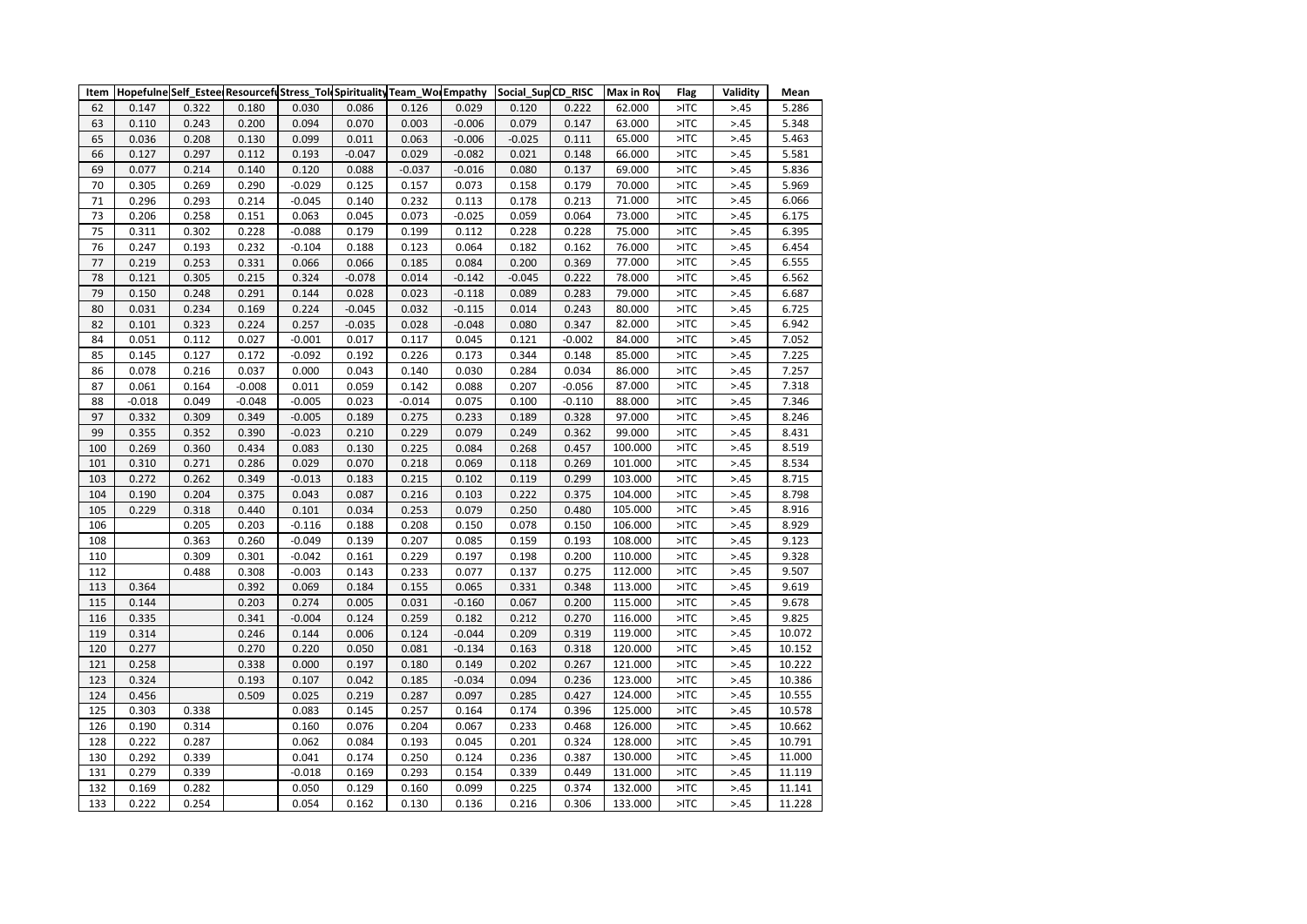| Item |          |          |          |          |          |          |          | Hopefulne Self Estee Resourcefustress Tol Spirituality Team Wolempathy Social Sup CD RISC |          | <b>Max in Roy</b> | Flag   | Validity | Mean   |
|------|----------|----------|----------|----------|----------|----------|----------|-------------------------------------------------------------------------------------------|----------|-------------------|--------|----------|--------|
| 134  | 0.017    | 0.178    | 0.112    |          | $-0.052$ | $-0.045$ | $-0.105$ | $-0.090$                                                                                  | 0.198    | 134.000           | $>$ TC | > 0.45   | 11.192 |
| 135  | 0.060    | 0.233    | 0.147    |          | $-0.037$ | $-0.032$ | $-0.074$ | $-0.006$                                                                                  | 0.247    | 135.000           | $>$ TC | > 0.45   | 11.305 |
| 136  | $-0.019$ | 0.165    | 0.100    |          | $-0.156$ | $-0.120$ | $-0.201$ | $-0.050$                                                                                  | 0.136    | 136.000           | $>$ TC | > 0.45   | 11.338 |
| 137  | $-0.124$ | 0.007    | $-0.013$ |          | $-0.134$ | $-0.157$ | $-0.187$ | $-0.099$                                                                                  | $-0.035$ | 137.000           | $>$ TC | > 0.45   | 11.367 |
| 138  | $-0.205$ | 0.008    | $-0.029$ |          | $-0.134$ | $-0.119$ | $-0.160$ | $-0.055$                                                                                  | $-0.026$ | 138.000           | $>$ TC | > 0.45   | 11.457 |
| 152  | 0.123    | 0.049    | 0.176    | $-0.114$ |          | 0.229    | 0.223    | 0.134                                                                                     | 0.068    | 152.000           | $>$ TC | > 0.45   | 12.753 |
| 153  | 0.190    | 0.008    | 0.115    | $-0.143$ |          | 0.131    | 0.220    | 0.060                                                                                     | 0.059    | 153.000           | $>$ TC | > 0.45   | 12.804 |
| 154  | 0.203    | 0.164    | 0.194    | $-0.142$ |          | 0.242    | 0.299    | 0.194                                                                                     | 0.123    | 154.000           | $>$ TC | > 0.45   | 12.951 |
| 155  | 0.112    | 0.126    | 0.120    | $-0.077$ |          | 0.229    | 0.231    | 0.098                                                                                     | 0.075    | 155.000           | $>$ TC | > 0.45   | 13.001 |
| 157  | 0.198    | 0.198    | 0.202    | $-0.100$ |          | 0.266    | 0.227    | 0.204                                                                                     | 0.165    | 157.000           | $>$ TC | > 0.45   | 13.208 |
| 158  | 0.170    | 0.126    | 0.134    | $-0.106$ |          | 0.186    | 0.178    | 0.191                                                                                     | 0.109    | 158.000           | $>$ TC | > 0.45   | 13.267 |
| 159  | 0.096    | 0.131    | 0.255    | $-0.137$ | 0.254    |          | 0.415    | 0.246                                                                                     | 0.172    | 159.000           | $>$ TC | > 0.45   | 13.389 |
| 160  | 0.222    | 0.170    | 0.257    | $-0.077$ | 0.175    |          | 0.237    | 0.182                                                                                     | 0.226    | 160.000           | $>$ TC | > 0.45   | 13.474 |
| 161  | 0.308    | 0.252    | 0.271    | $-0.068$ | 0.224    |          | 0.338    | 0.240                                                                                     | 0.251    | 161.000           | $>$ TC | > 0.45   | 13.584 |
| 162  | 0.246    | 0.215    | 0.243    | $-0.123$ | 0.208    |          | 0.344    | 0.276                                                                                     | 0.202    | 162.000           | $>$ TC | > 0.45   | 13.654 |
| 163  | 0.247    | 0.116    | 0.191    | $-0.099$ | 0.193    |          | 0.476    | 0.207                                                                                     | 0.110    | 163.000           | $>$ TC | > 0.45   | 13.714 |
| 170  | 0.073    | $-0.018$ | 0.102    | $-0.147$ | 0.194    | 0.350    |          | 0.234                                                                                     | 0.048    | 170.000           | $>$ TC | > 0.45   | 14.231 |
| 171  | 0.117    | 0.008    | 0.157    | $-0.109$ | 0.189    | 0.338    |          | 0.161                                                                                     | 0.105    | 171.000           | $>$ TC | > 0.45   | 14.332 |
| 172  | 0.114    | $-0.071$ | 0.094    | $-0.233$ | 0.162    | 0.274    |          | 0.179                                                                                     | 0.023    | 172.000           | $>$ TC | > 0.45   | 14.386 |
| 173  | 0.125    | 0.005    | 0.129    | $-0.165$ | 0.224    | 0.419    |          | 0.206                                                                                     | 0.081    | 173.000           | $>$ TC | > 0.45   | 14.515 |
| 174  | 0.127    | $-0.005$ | 0.107    | $-0.077$ | 0.228    | 0.342    |          | 0.182                                                                                     | 0.069    | 174.000           | $>$ TC | > 0.45   | 14.579 |
| 175  | 0.126    | $-0.015$ | 0.182    | $-0.106$ | 0.250    | 0.348    |          | 0.239                                                                                     | 0.123    | 175.000           | $>$ TC | > 0.45   | 14.692 |
| 176  | 0.151    | 0.034    | 0.145    | $-0.153$ | 0.236    | 0.393    |          | 0.307                                                                                     | 0.130    | 176.000           | $>$ TC | > 0.45   | 14.788 |
| 177  | 0.197    | 0.059    | 0.139    | $-0.232$ | 0.295    | 0.380    |          | 0.280                                                                                     | 0.095    | 177.000           | $>$ TC | > 0.45   | 14.858 |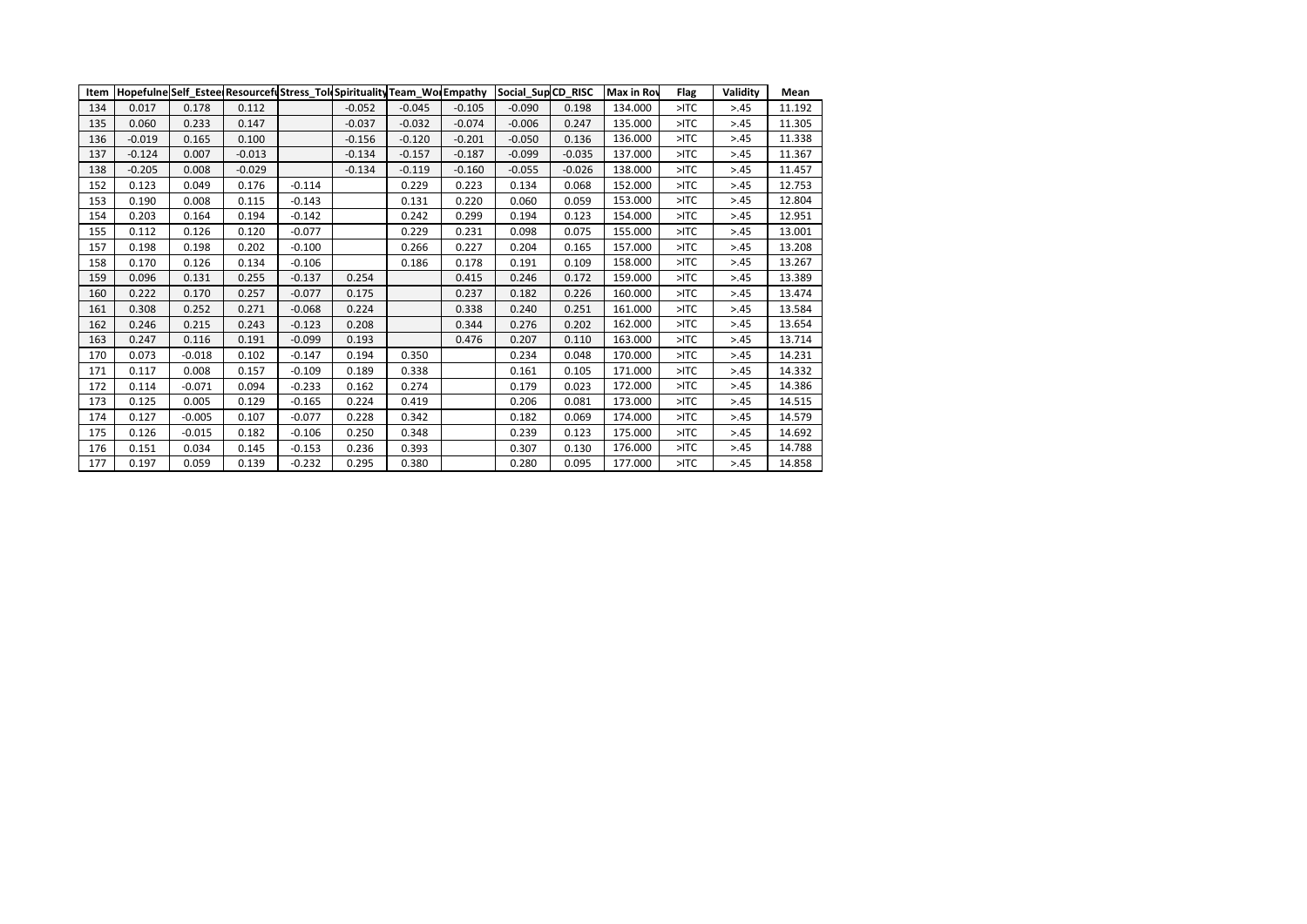|                           | <b>Cronbach</b> | <b>SD</b> | SEM  | <b>Items</b>   | Mean | Range |       | <b>Construct VOther Scales</b> |
|---------------------------|-----------------|-----------|------|----------------|------|-------|-------|--------------------------------|
| Family_Rel                | 0.818           | 18.962    | 8.1  | 5              | 74.6 | 82.7  | 0.619 | 0.149                          |
| Friends_Rel               | 0.779           | 15.96425  | 7.5  | 6              | 71.5 | 79.0  | 0.528 | 0.110                          |
| School_Rel                | 0.829           | 17.807    | 7.4  | 6              | 77.1 | 84.4  | 0.605 | 0.137                          |
| Community_Rel             | 0.834           | 22.24217  | 9.1  | 5              | 58.1 | 67.2  | 0.636 | 0.126                          |
| Role_Model_Rel            | 0.908           | 21.654    | 6.6  | 6              | 78.2 | 84.8  | 0.751 | 0.162                          |
| Love_Rel                  | 0.810           | 20.212    | 8.8  | 5              | 75.3 | 84.1  | 0.604 | 0.088                          |
| Community_Safety          | 0.752           | 24.249    | 12.1 | 4              | 46.9 | 58.9  | 0.553 | 0.063                          |
| <b>Financial_Security</b> | 0.718           | 23.297    | 12.4 | 4              | 58.5 | 70.9  | 0.508 | 0.086                          |
| <b>Social Activities</b>  | 0.762           | 22.66009  | 11.1 | 6              | 49.7 | 60.8  | 0.507 | 0.120                          |
| Learning_Orientation      | 0.719           | 21.21334  | 11.2 | 5              | 41.2 | 52.5  | 0.478 | 0.094                          |
| Self_Expectations         | 0.766           | 18.94386  | 9.2  | 5              | 66.4 | 75.6  | 0.546 | 0.140                          |
| <b>Bouncebackability</b>  | 0.749           | 20.39662  | 10.2 | 5              | 54.8 | 65.0  | 0.514 | 0.103                          |
| Problem_Solving           | 0.742           | 20.51283  | 10.4 | 5              | 45.3 | 55.8  | 0.506 | 0.080                          |
| Self_Efficacy             | 0.770           | 14.232    | 6.8  | $\overline{7}$ | 71.8 | 78.6  | 0.494 | 0.168                          |
| <b>Hopefulness</b>        | 0.713           | 17.54149  | 9.4  | 4              | 75.9 | 85.3  | 0.503 | 0.151                          |
| Self_Esteem               | 0.802           | 17.9628   | 8.0  | 8              | 62.0 | 70.0  | 0.513 | 0.172                          |
| <b>Resourcefulness</b>    | 0.778           | 13.97342  | 6.6  | $\overline{7}$ | 69.4 | 75.9  | 0.510 | 0.172                          |
| Stress_Tolerance          | 0.716           | 18.47766  | 9.8  | 5              | 35.5 | 45.4  | 0.475 | 0.002                          |
| <b>Spirituality</b>       | 0.861           | 20.846    | 7.8  | 6              | 67.7 | 75.4  | 0.656 | 0.103                          |
| Team_Work                 | 0.814           | 16.363    | 7.1  | 5              | 77.5 | 84.6  | 0.604 | 0.160                          |
| Empathy                   | 0.883           | 15.175    | 5.2  | 8              | 75.9 | 81.1  | 0.656 | 0.097                          |
| Social_Supports           | 0.883           | 15.461    | 5.3  | 12             | 72.6 | 77.9  | 0.586 |                                |
| CD_RISC                   | 0.828           | 16.419    | 6.8  | 10             | 69.8 | 76.6  | 0.515 |                                |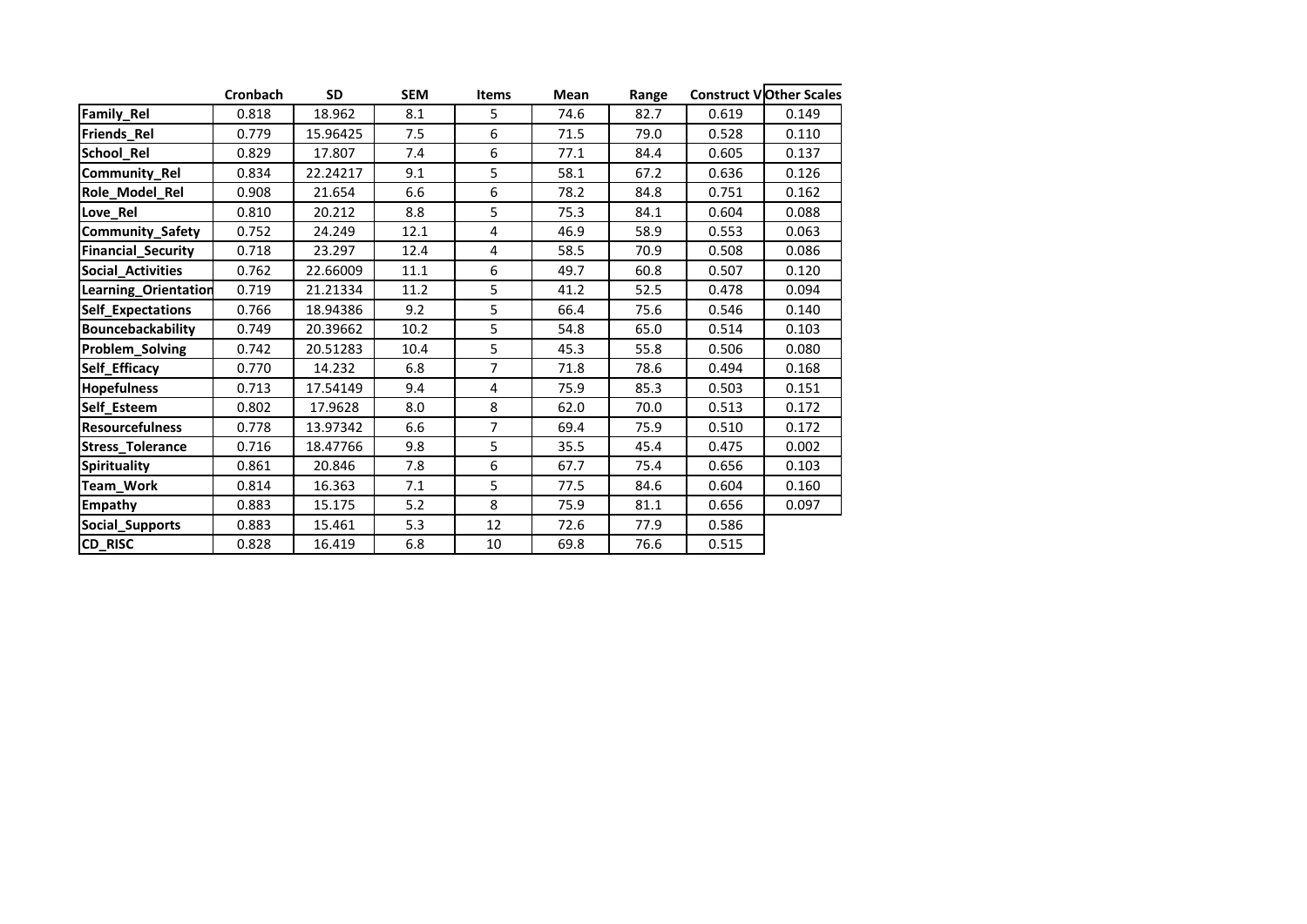|                           | <b>IMI</b>               | <b>SocSup</b> | <b>CD-RISC</b> | Gender        | Age           | Grade                                 | <b>Boyfriend</b> |
|---------------------------|--------------------------|---------------|----------------|---------------|---------------|---------------------------------------|------------------|
| Family_Rel                |                          | Ш             |                |               |               |                                       |                  |
| Friends_Rel               |                          | III           |                |               |               |                                       |                  |
| School_Rel                |                          | $\mathbf{H}$  |                |               | $\mathsf{II}$ | $\mathsf{II}$                         |                  |
| Community_Rel             |                          | $\mathbf{II}$ |                |               |               |                                       |                  |
| Role_Model_Rel            |                          | III           |                |               |               |                                       |                  |
| Love_Rel                  |                          | $\mathbf{H}$  |                |               |               |                                       | III              |
| Community_Safety          |                          |               |                |               |               |                                       |                  |
| <b>Financial_Security</b> | I                        |               |                |               |               |                                       |                  |
| <b>Social_Activities</b>  | I                        |               |                |               | $\mathbf{I}$  | $\mathbf{I}$                          |                  |
| Learning_Orientation      | $\overline{\phantom{a}}$ |               |                |               | $\mathbf{I}$  | $\begin{array}{c} \hline \end{array}$ |                  |
| Self_Expectations         | $\mathbf{II}$            |               | $\mathbf{I}$   |               | $\mathbf{I}$  | $\mathsf{II}$                         |                  |
| <b>Bouncebackability</b>  | $\mathbf{I}$             |               | $\mathbf{III}$ |               |               |                                       |                  |
| Problem_Solving           | $\mathbf{I}$             |               | $\mathbf{I}$   |               |               |                                       |                  |
| Self_Efficacy             | $\mathbf{II}$            |               | $\mathbf{III}$ |               |               |                                       |                  |
| <b>Hopefulness</b>        | $\mathbf{I}$             |               | $\mathbf{I}$   |               |               |                                       |                  |
| Self_Esteem               | $\mathbf{I}$             |               | $\mathbf{I}$   | $\mathbf{I}$  |               |                                       |                  |
| <b>Resourcefulness</b>    | $\mathbf{II}$            |               | $\mathbf{III}$ | $\mathbf{I}$  |               |                                       |                  |
| Stress_Tolerance          | I                        |               |                | I             |               |                                       |                  |
| <b>Spirituality</b>       |                          |               |                |               |               |                                       |                  |
| Team_Work                 |                          | $\mathbf{I}$  |                | $\mathbf{II}$ |               |                                       |                  |
| <b>Empathy</b>            |                          | $\mathbf{H}$  |                | $\mathbf{I}$  |               |                                       |                  |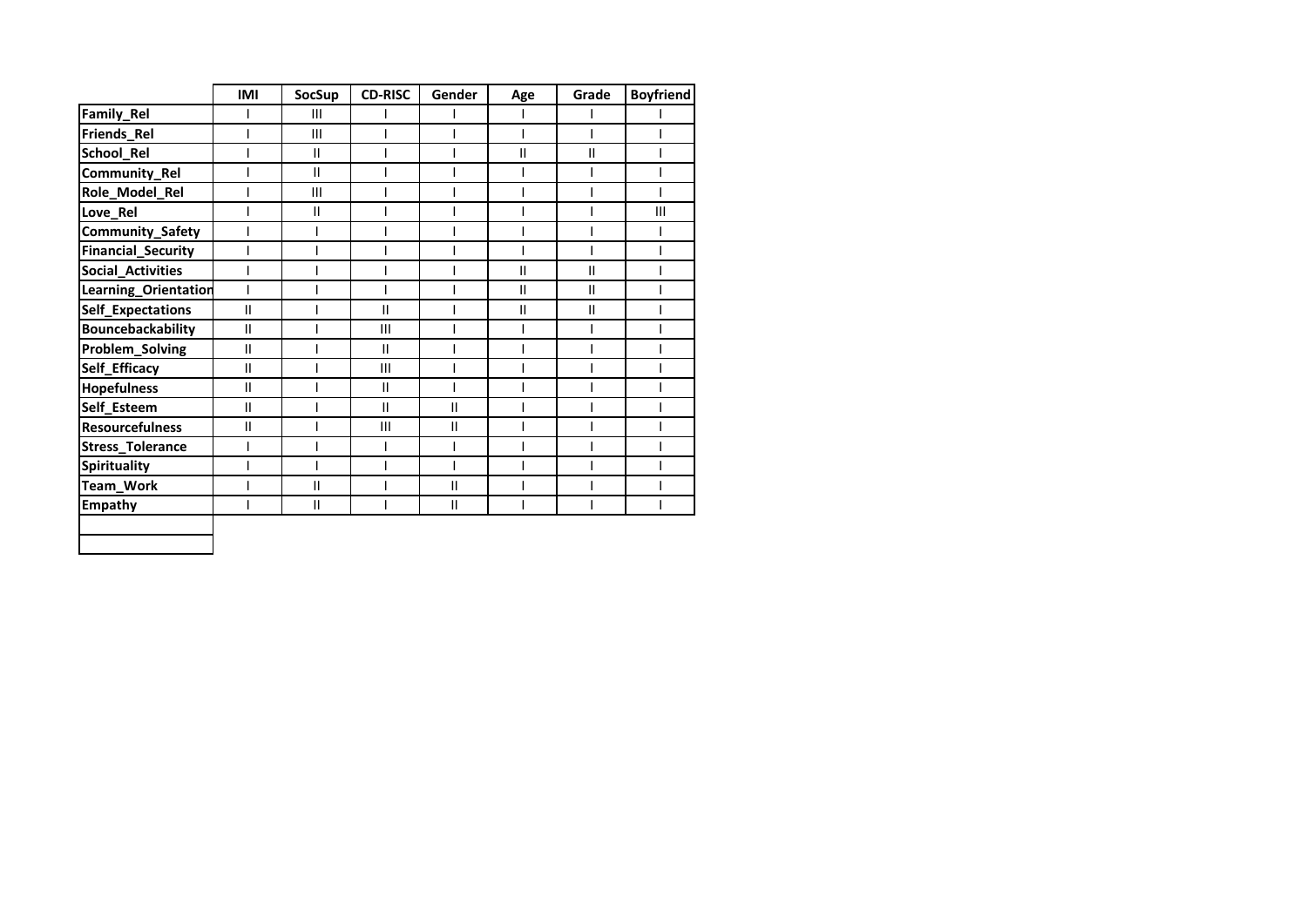|                           | <b>IMI</b> | <b>SocSup</b> | <b>CD-RIS</b> | Gender   | Age      | Grade    | <b>Boyfriend</b> |
|---------------------------|------------|---------------|---------------|----------|----------|----------|------------------|
| <b>Family Rel</b>         | 0.110      | 0.576         | 0.234         | $-0.031$ | $-0.034$ | $-0.006$ | 0.064            |
| Friends_Rel               | 0.069      | 0.429         | 0.140         | 0.236    | 0.015    | 0.092    | $-0.036$         |
| School Rel                | 0.080      | 0.330         | 0.192         | $-0.001$ | $-0.222$ | $-0.267$ | $-0.066$         |
| Community_Rel             | 0.079      | 0.245         | 0.137         | 0.076    | $-0.179$ | $-0.248$ | $-0.108$         |
| Role_Model_Rel            | 0.078      | 0.467         | 0.206         | 0.067    | $-0.115$ | $-0.128$ | $-0.115$         |
| Love Rel                  | 0.066      | 0.255         | 0.198         | $-0.094$ | 0.144    | 0.124    | $-0.459$         |
| Community_Safety          | 0.101      | 0.100         | 0.043         | $-0.048$ | 0.143    | 0.150    | $-0.043$         |
| <b>Financial_Security</b> | 0.126      | 0.227         | 0.142         | $-0.067$ | 0.050    | 0.112    | $-0.038$         |
| Social_Activities         | $-0.011$   | 0.179         | 0.229         | $-0.123$ | $-0.169$ | $-0.213$ | $-0.197$         |
| Learning_Orientation      | 0.181      | 0.083         | 0.224         | $-0.032$ | $-0.077$ | $-0.067$ | 0.009            |
| Self_Expectations         | 0.185      | 0.214         | 0.227         | $-0.001$ | $-0.182$ | $-0.219$ | $-0.079$         |
| <b>Bouncebackability</b>  | 0.150      | 0.089         | 0.409         | $-0.144$ | 0.119    | 0.144    | 0.075            |
| Problem_Solving           | $-0.033$   | 0.306         | 0.006         | 0.042    | 0.033    | 0.011    | $-0.057$         |
| Self Efficacy             | 0.270      | 0.317         | 0.570         | $-0.141$ | 0.025    | $-0.026$ | $-0.118$         |
| <b>Hopefulness</b>        | 0.195      | 0.193         | 0.279         | 0.010    | $-0.159$ | $-0.183$ | $-0.060$         |
| Self_Esteem               | 0.240      | 0.292         | 0.456         | $-0.120$ | 0.032    | $-0.005$ | $-0.055$         |
| <b>Resourcefulness</b>    | 0.350      | 0.345         | 0.582         | $-0.085$ | $-0.016$ | $-0.049$ | $-0.089$         |
| Stress_Tolerance          | 0.069      | $-0.083$      | 0.162         | $-0.119$ | 0.160    | 0.139    | 0.093            |
| Spirituality              | 0.136      | 0.189         | 0.128         | 0.151    | $-0.101$ | $-0.150$ | $-0.043$         |
| Team_Work                 | 0.214      | 0.305         | 0.255         | $-0.005$ | 0.026    | 0.043    | $-0.143$         |
| Empathy                   | 0.166      | 0.301         | 0.113         | 0.083    | 0.014    | $-0.027$ | $-0.116$         |
|                           |            |               |               |          |          |          |                  |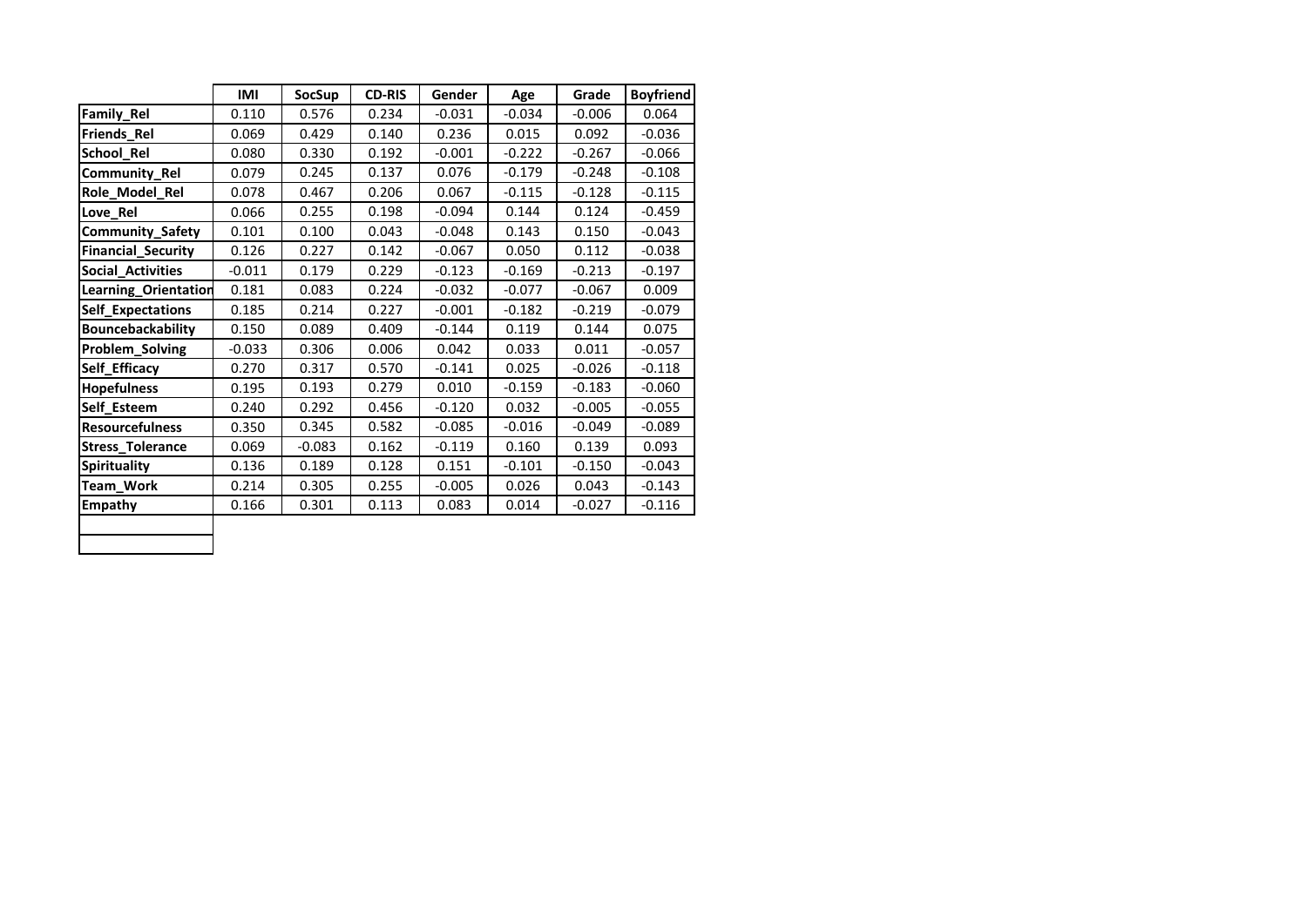|                           | IMI   | SocSup | <b>CD-RIS</b> | Gender | Age   | Grade | <b>Boyfriend</b> |            |
|---------------------------|-------|--------|---------------|--------|-------|-------|------------------|------------|
| <b>Family Rel</b>         | 0.110 |        | 0.234         | 0.031  | 0.034 | 0.006 | 0.064            |            |
| <b>Friends Rel</b>        | 0.069 |        | 0.140         | 0.236  | 0.015 | 0.092 | 0.036            |            |
| School Rel                | 0.080 |        | 0.192         | 0.001  |       |       | 0.066            |            |
| <b>Community Rel</b>      | 0.079 |        | 0.137         | 0.076  | 0.179 | 0.248 | 0.108            |            |
| Role_Model_Rel            | 0.078 |        | 0.206         | 0.067  | 0.115 | 0.128 | 0.115            |            |
| Love Rel                  | 0.066 |        | 0.198         | 0.094  | 0.144 | 0.124 |                  |            |
| <b>Community Safety</b>   | 0.101 | 0.100  | 0.043         | 0.048  | 0.143 | 0.150 | 0.043            |            |
| <b>Financial Security</b> | 0.126 | 0.227  | 0.142         | 0.067  | 0.050 | 0.112 | 0.038            |            |
| Social Activities         | 0.011 |        | 0.229         | 0.123  |       |       | 0.197            |            |
| Learning Orientation      | 0.181 | 0.083  | 0.224         | 0.032  |       |       | 0.009            |            |
| Self Expectations         |       | 0.214  |               | 0.001  |       |       | 0.079            |            |
| Bouncebackability         |       | 0.089  |               | 0.144  | 0.119 | 0.144 | 0.075            |            |
| Problem Solving           |       | 0.306  |               | 0.042  | 0.033 | 0.011 | 0.057            |            |
| Self Efficacy             |       | 0.317  |               | 0.141  | 0.025 | 0.026 | 0.118            |            |
| <b>Hopefulness</b>        |       | 0.193  |               | 0.010  | 0.159 | 0.183 | 0.060            |            |
| Self Esteem               |       | 0.292  |               |        | 0.032 | 0.005 | 0.055            |            |
| <b>Resourcefulness</b>    |       | 0.345  |               |        | 0.016 | 0.049 | 0.089            |            |
| <b>Stress Tolerance</b>   | 0.069 | 0.083  | 0.162         | 0.119  | 0.160 | 0.139 | 0.093            |            |
| Spirituality              | 0.136 | 0.189  | 0.128         | 0.151  | 0.101 | 0.150 | 0.043            |            |
| <b>Team Work</b>          | 0.214 |        | 0.255         |        | 0.026 | 0.043 | 0.143            | <b>Min</b> |
| <b>Empathy</b>            | 0.166 |        | 0.113         |        | 0.014 | 0.027 | 0.116            | 0.001      |

26 111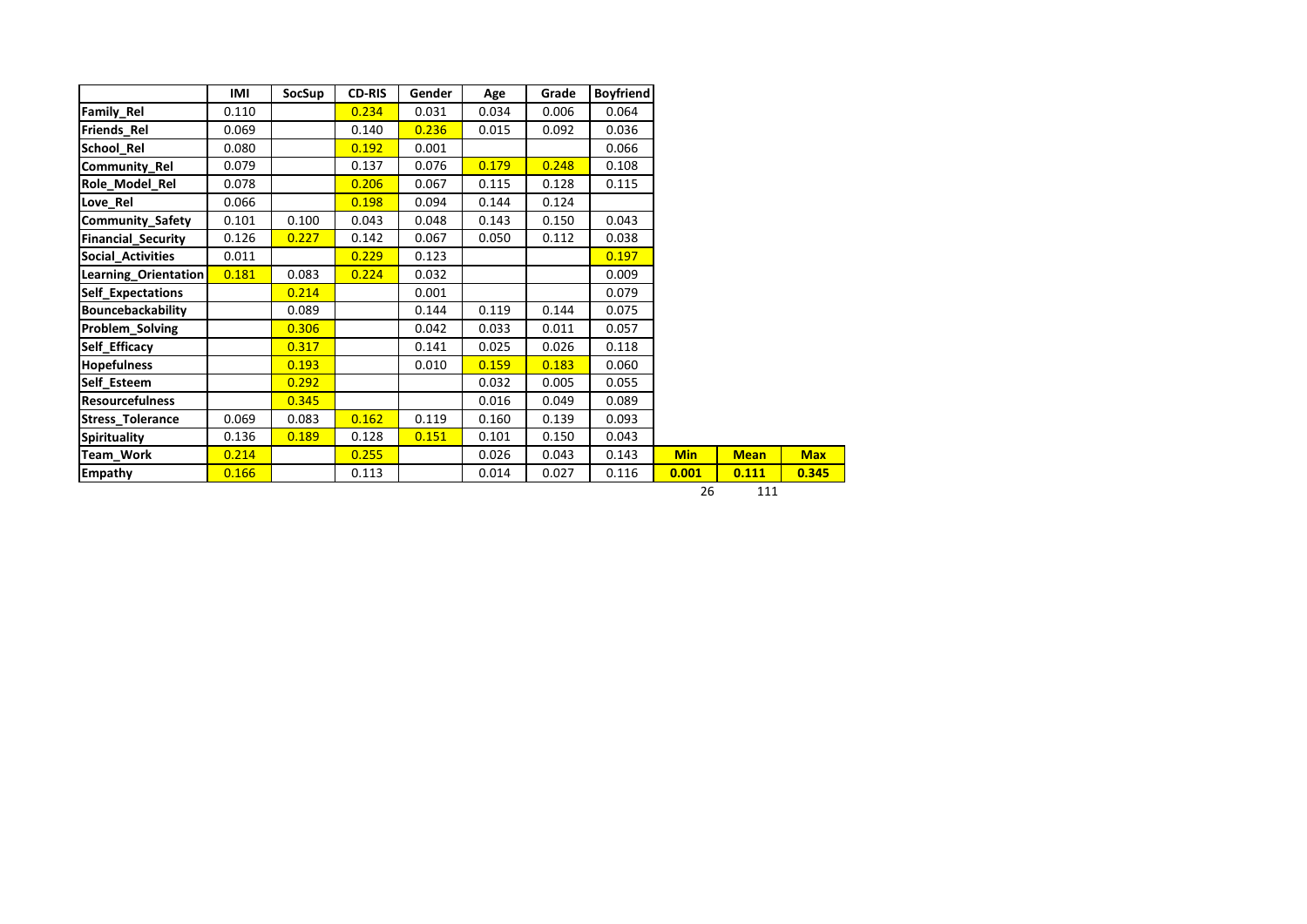|                           | IMI   | SocSup | <b>CD-RIS</b> | Gender | Age   | Grade | <b>Boyfriend</b> |            |             |  |
|---------------------------|-------|--------|---------------|--------|-------|-------|------------------|------------|-------------|--|
| <b>Family_Rel</b>         |       |        |               |        |       |       |                  |            |             |  |
| Friends_Rel               |       |        |               |        |       |       |                  |            |             |  |
| School_Rel                |       | 0.330  |               |        | 0.222 | 0.267 |                  |            |             |  |
| Community_Rel             |       | 0.245  |               |        |       |       |                  |            |             |  |
| Role_Model_Rel            |       |        |               |        |       |       |                  |            |             |  |
| Love_Rel                  |       | 0.255  |               |        |       |       |                  |            |             |  |
| Community_Safety          |       |        |               |        |       |       |                  |            |             |  |
| <b>Financial_Security</b> |       |        |               |        |       |       |                  |            |             |  |
| <b>Social_Activities</b>  |       | 0.179  |               |        | 0.169 | 0.213 |                  |            |             |  |
| Learning_Orientation      |       |        |               |        | 0.077 | 0.067 |                  |            |             |  |
| <b>Self_Expectations</b>  | 0.185 |        | 0.227         |        | 0.182 | 0.219 |                  |            |             |  |
| Bouncebackability         | 0.150 |        |               |        |       |       |                  |            |             |  |
| Problem_Solving           | 0.033 |        | 0.006         |        |       |       |                  |            |             |  |
| Self_Efficacy             | 0.270 |        |               |        |       |       |                  |            |             |  |
| <b>Hopefulness</b>        | 0.195 |        | 0.279         |        |       |       |                  |            |             |  |
| Self_Esteem               | 0.240 |        | 0.456         | 0.120  |       |       |                  |            |             |  |
| <b>Resourcefulness</b>    | 0.350 |        |               | 0.085  |       |       |                  |            |             |  |
| <b>Stress_Tolerance</b>   |       |        |               |        |       |       |                  |            |             |  |
| Spirituality              |       |        |               |        |       |       |                  |            |             |  |
| Team_Work                 |       | 0.305  |               | 0.005  |       |       |                  | <b>Min</b> | <b>Mean</b> |  |
| <b>Empathy</b>            |       | 0.301  |               | 0.083  |       |       |                  | 0.005      | 0.197       |  |
|                           |       |        |               |        |       |       |                  | 7          | 29          |  |